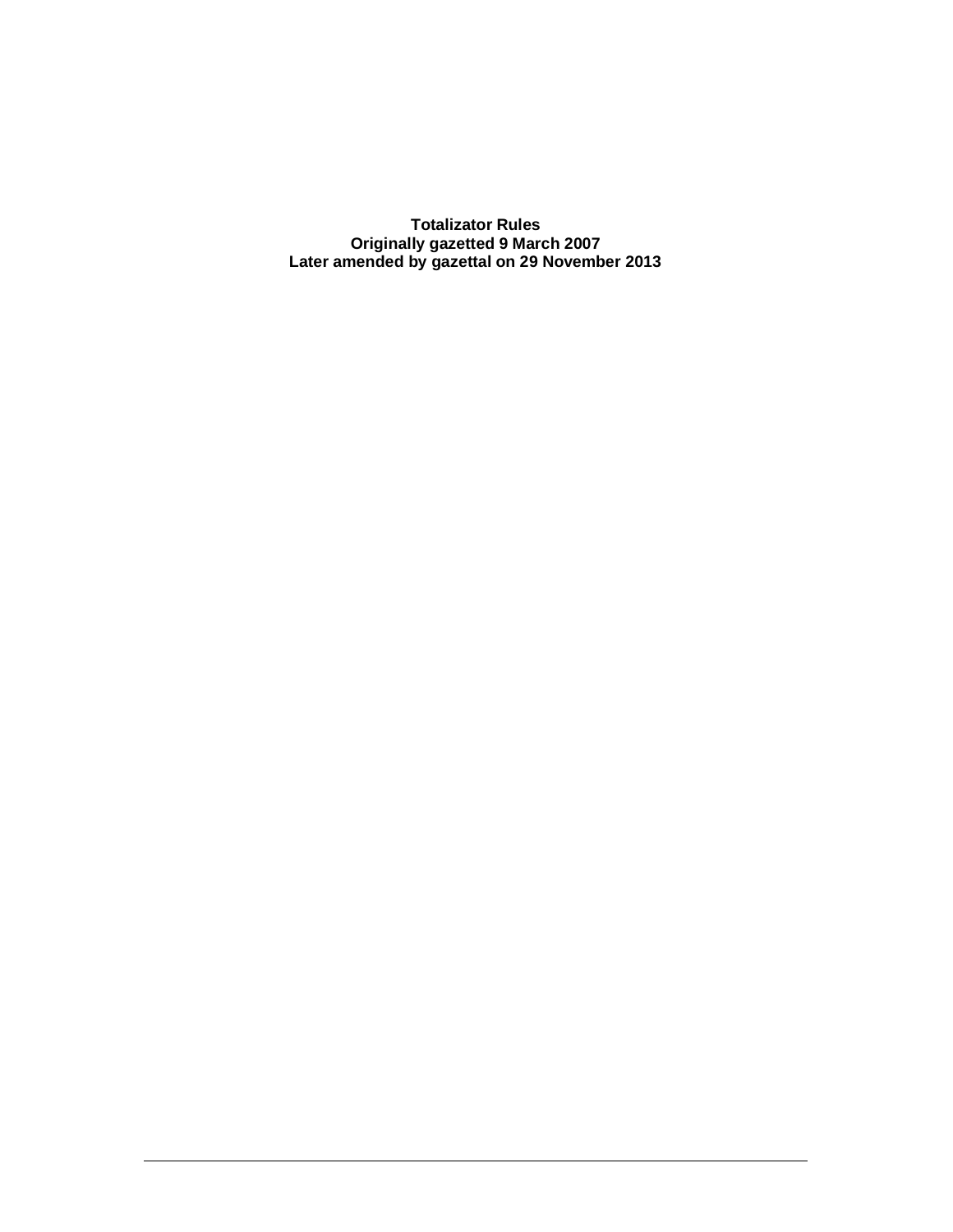# TABLE OF CONTENTS

| 1. |                                                                                             |                                                                                                                                           |  |
|----|---------------------------------------------------------------------------------------------|-------------------------------------------------------------------------------------------------------------------------------------------|--|
|    | 1.1<br>1.2<br>1.3<br>1.4<br>1.5<br>1.6                                                      |                                                                                                                                           |  |
| 2. |                                                                                             |                                                                                                                                           |  |
|    | 2.1<br>2.2<br>2.3<br>2.4<br>2.5<br>2.6<br>2.7<br>2.8<br>2.9<br>2.10<br>2.11<br>2.12<br>2.13 | Bets accepted after start of race or sports betting event 13                                                                              |  |
| 3. |                                                                                             |                                                                                                                                           |  |
|    | 3.1<br>3.2<br>3.3<br>3.4<br>3.5<br>3.6<br>3.7<br>3.8<br>3.9<br>3.10<br>3.11                 | Payment of dividends, refunds and betting account balances 27                                                                             |  |
| 4. |                                                                                             |                                                                                                                                           |  |
|    | 4.1<br>4.2<br>4.3<br>4.4<br>4.5<br>4.6                                                      | Application of minimum dividend provisions in certain cases  33<br>Declaration of Less than Three Placings Error! Bookmark not defined.33 |  |
| 5. |                                                                                             |                                                                                                                                           |  |
|    | 5.1<br>5.2<br>5.3<br>5.4<br>5.5                                                             | Opening and termination of win and place totalizator pools 34                                                                             |  |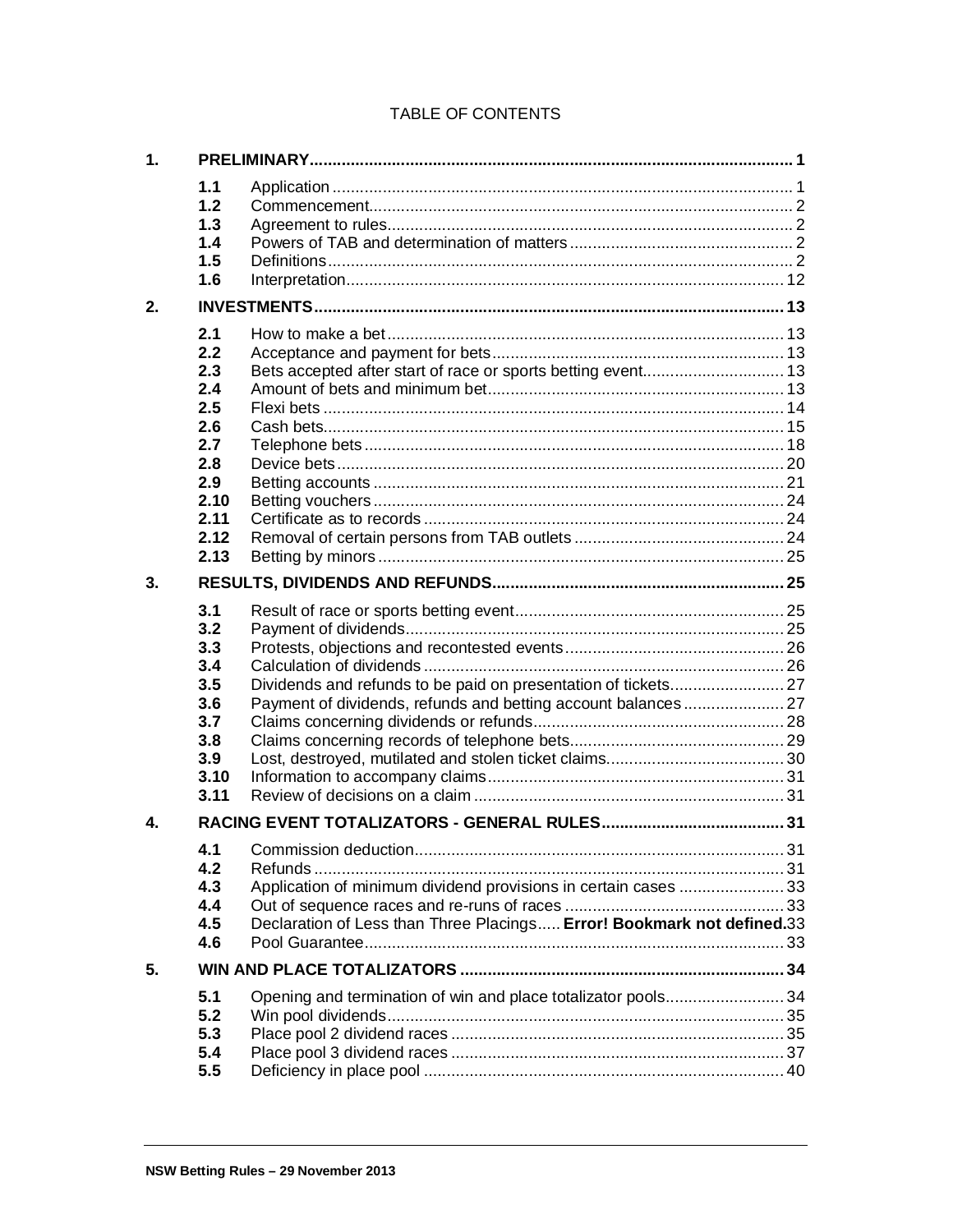| 6.  |                              |  |  |
|-----|------------------------------|--|--|
|     | 6.1<br>6.2                   |  |  |
| 7.  |                              |  |  |
|     | 7.1<br>7.2                   |  |  |
| 8.  |                              |  |  |
|     | 8.1<br>8.2                   |  |  |
| 9.  |                              |  |  |
|     | 9.1<br>9.2<br>9.3            |  |  |
| 10. |                              |  |  |
|     | 10.1<br>10.2<br>10.3         |  |  |
| 11. |                              |  |  |
|     | 11.1<br>11.2<br>11.3         |  |  |
| 12. |                              |  |  |
|     | 12.1<br>12.2<br>12.3         |  |  |
| 13. |                              |  |  |
|     | 13.1<br>13.2<br>13.3         |  |  |
| 14. |                              |  |  |
|     | 14.1<br>14.2<br>14.3<br>14.4 |  |  |
| 15. |                              |  |  |
|     | 15.1<br>15.2<br>15.3<br>15.4 |  |  |
| 16. |                              |  |  |
|     | 16.1<br>16.2<br>16.3         |  |  |
| 17. |                              |  |  |
|     |                              |  |  |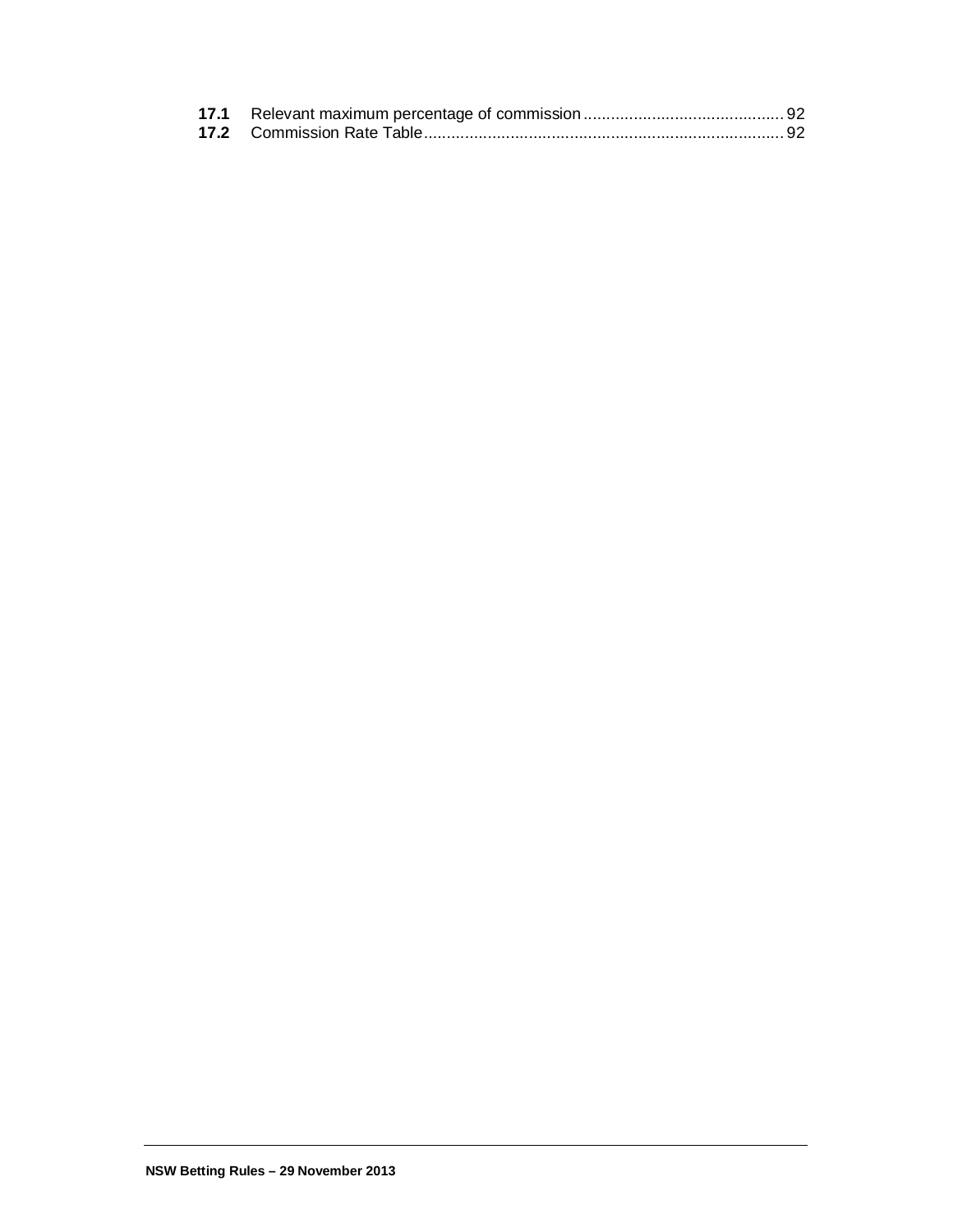# **RULES FOR THE CONDUCT OF TOTALIZATORS**

# **1. PRELIMINARY**

## **1.1 Application**

- 1.1.1 Unless otherwise provided, these rules:
	- (a) apply in respect of any totalizator conducted by TAB for betting on any racing or sports event or contingency in accordance with sections 14 or 15 of the Act; and
	- (b) must, pursuant to section 58(2) of the Act, be complied with by any racing club in respect of any on-course totalizator conducted by it (whether as a domestic totalizator or where bets are received as agent for TAB) for betting on a racing event or contingency at a racecourse in accordance with section 15 of the Act.
- 1.1.2 These rules:
	- (a) only apply to TAB in so far as they relate to a totalizator conducted by TAB; and
	- (b) do not apply to TAB to the extent the Minister approves, either under the Act or under the terms of TAB's off-course totalizator licence, that the rules of another entity conducting totalizator betting outside of New South Wales will apply.
- 1.1.3 Unless the context otherwise requires or, except to the extent the racing club's own rules made by the Minister under the Act specifically exclude these rules then references in these rules:
	- (a) to TAB include a reference to a racing club conducting an on-course totalizator;
	- (b) to the rights, powers, actions, determinations or obligations of TAB includes a reference to the rights, powers, actions, determinations or obligations of a racing club conducting an on-course totalizator; and
	- (c) to an operator in a TAB outlet includes a reference to an operator at a racing club conducting a domestic totalizator.
- 1.1.4 Transactions conducted at or through a TAB outlet (including via a betting account) are subject where appropriate to the rules of racing, including the provisions in respect to the entry, acceptance, bracketing, withdrawal, or disqualification of persons, animals or teams or objects, to the running of races, the conduct of race meetings, to the powers of the stewards (including but not limited to the powers of stewards to request the disclosure of personal information pertaining to accounts or transactions) or any other tribunal, and to the procedures governing the operation of the totalizators.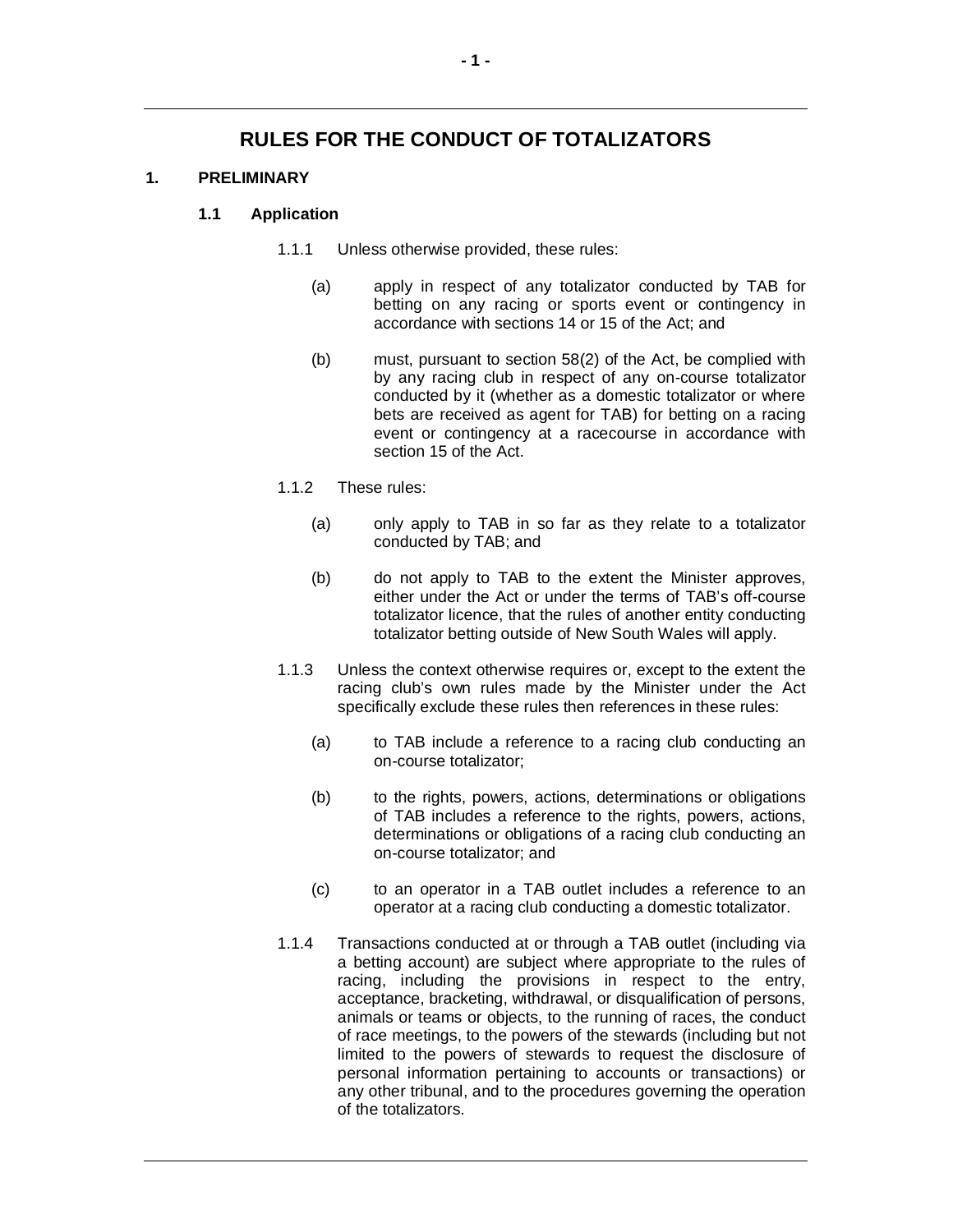1.1.5 If the stewards request the disclosure of personal information pertaining to accounts or transactions, the investor shall be deemed for the purposes of the Act to have consented to the TAB providing such personal information to the stewards.

## **1.2 Commencement**

These rules commence on 15 August 2005 (as amended from time to time by notice in the Government Gazette).

## **1.3 Agreement to rules**

Every person who makes a bet with TAB, or racing club conducting an oncourse totalizator, is deemed to be acquainted with and agrees to be bound by these rules and the Act.

## **1.4 Powers of TAB and determination of matters**

- 1.4.1 If in relation to a race or sports betting event, any circumstance should arise or event happen that is not provided for by these rules or the Act, the matter is to be dealt with in the manner as TAB, (or in the case of a domestic totalizator the committee or the stewards) may determine.
- 1.4.2 Subject to these rules, all decisions made by TAB concerning any race or sports betting event, including the declaration and payment of dividends and the interpretation of these rules, will be final and binding on all persons who make a bet on a totalizator and on every person making a claim under or in respect of these rules.
- 1.4.3 Subject to these rules, the decision of TAB on:
	- (a) any question or dispute as to the amount of dividend or refund payable in respect of any bet; or
	- (b) any question as to the genuineness of any betting ticket or any forgery, alteration of, or tampering with a betting ticket;

will be final and conclusive. A person may seek the advice or opinion of the NSW Office of Liquor, Gaming and Racing on any question or dispute decided upon by TAB under this rule.

1.4.4 A decision made under this clause by the committee of a racing club conducting a domestic totalizator (or by the stewards overseeing the relevant race meeting) into which bets are paid by another racing club is binding on the committee of that other racing club and the stewards overseeing its meeting.

## **1.5 Definitions**

In these rules:

"**aggregate amount**" see clause 3.6.5;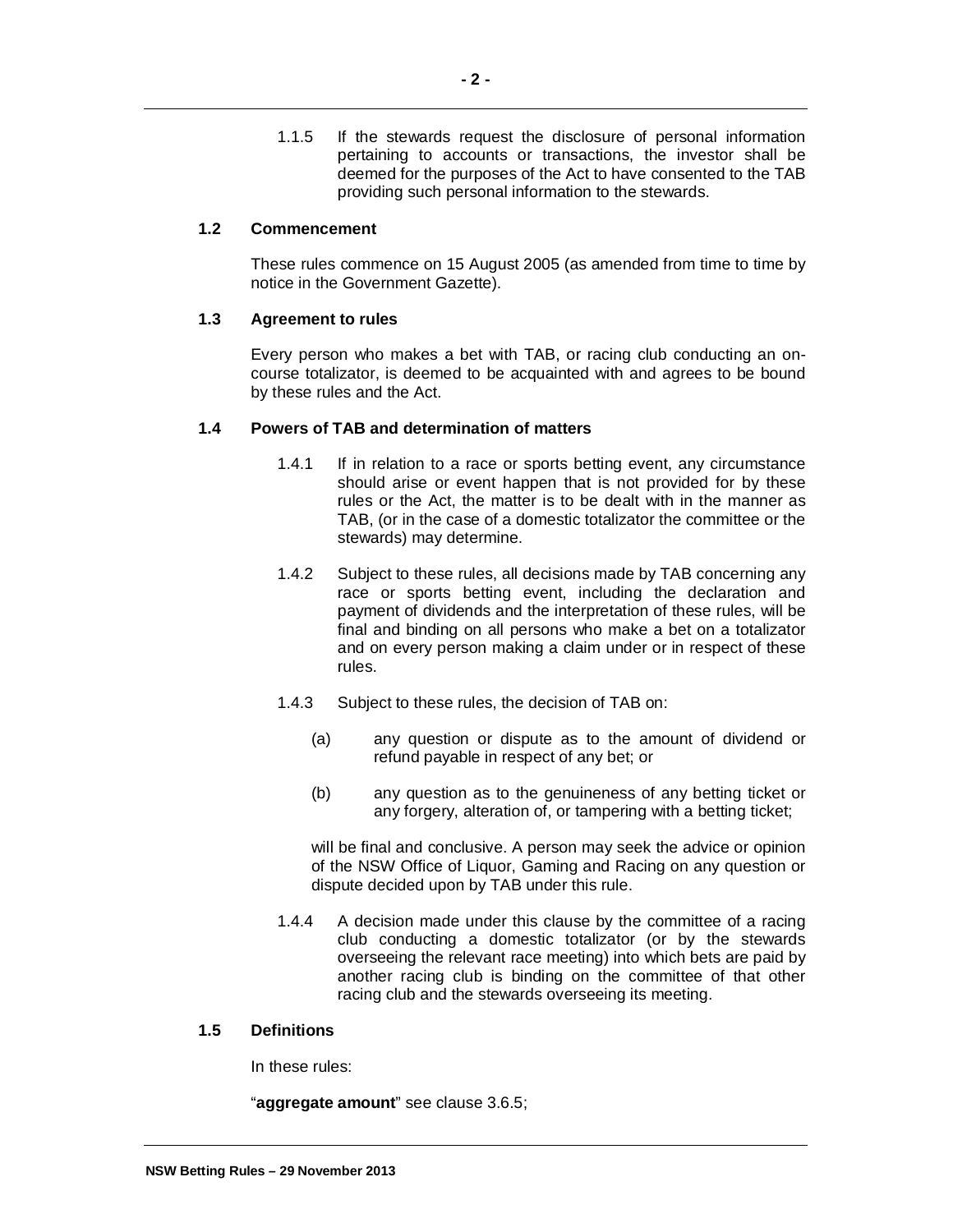"**all-up bet**" means:

- (a) a parlay bet with a formula number that is equal to the number of races within that parlay bet; or
- (b) a bet:
	- (i) made on the chance of winning a series of bets made on a series of win and place totalizators or other totalizators as determined by TAB;
	- (ii) in which the amount of the bet in respect of the second or any subsequent totalizator is the amount of the dividend or refund (if any) on the previous totalizator;

**"backed"** means a bet has been made on the contestant, finisher or combination as the case may be;

**"bad sale"** means a bet not paid for after close of betting;

**"betting account"** see clause 2.9;

**"betting ticket"** or **"ticket"** see clause 2.6.2 to 2.7;

**"betting voucher"** see clause 2.10;

**"BIG6"** means a combination of 6 races declared to be a BIG6 by an order under clause 13.1.

**"BIG6 totalizator"** means a totalizator for persons to bet on a BIG6 with a view to successfully predicting the contestants that will be placed first in the 6 races of the BIG6.

**"cash bet"** means a bet made, whether by means of cash, betting voucher or electronic funds transfer, by a person who attends at a TAB outlet or at a NSW racecourse where a domestic totalizator is conducted by a racing club;

**"close of betting"** means:

- (a) in relation to a race:
	- (i) the start of the race (being, in the case of a greyhound race, the start of the lure); or
	- (ii) such other time as TAB may direct in relation to a particular race or class of races or in relation to any particular circumstance or class of circumstances; and
- (b) in relation to a sports betting event:
	- (i) the start of the event; or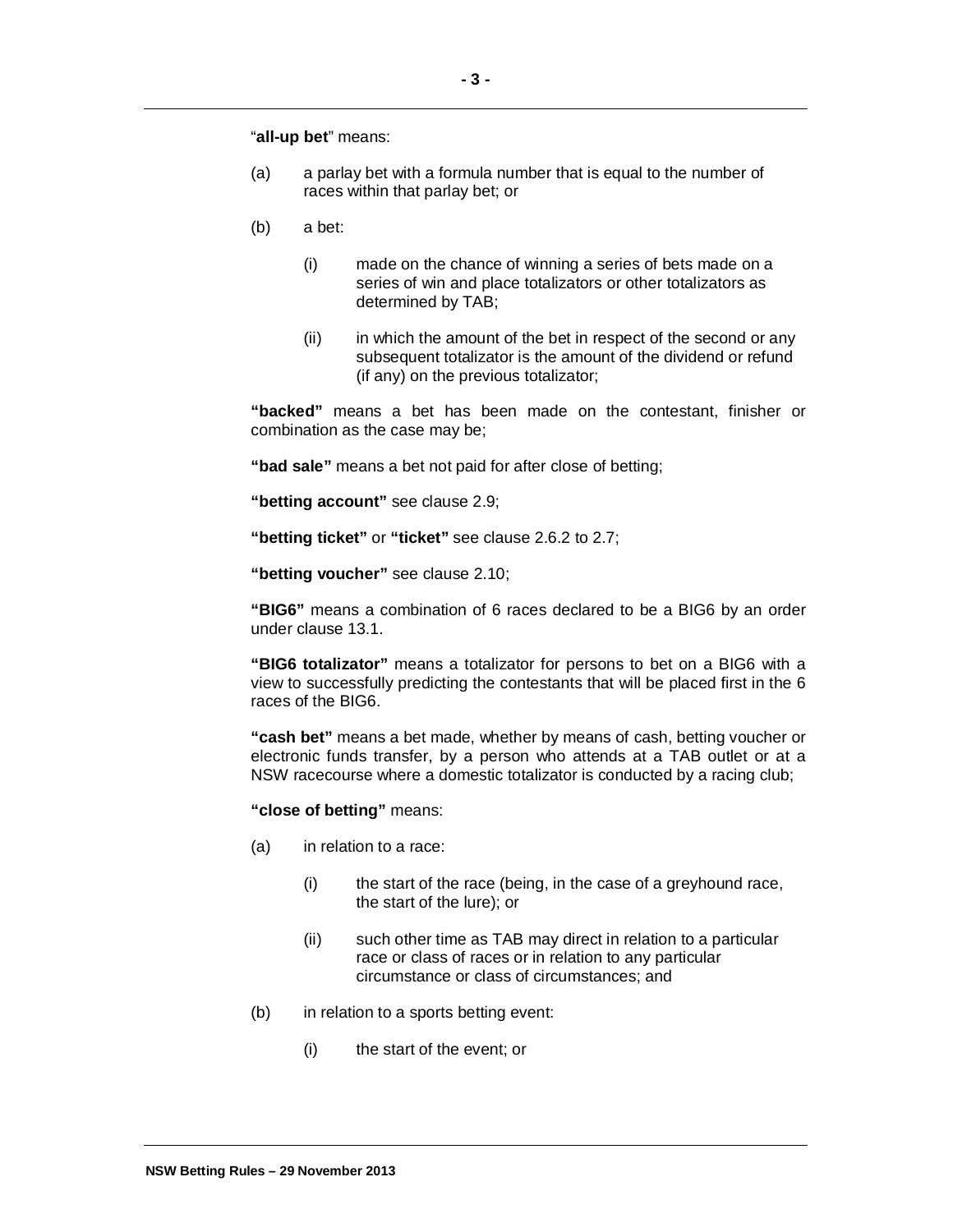(ii) such other time as TAB may direct in relation to a particular event or class of events or in relation to any particular circumstance or class of circumstances;

**"code"** means Thoroughbred or Harness or Greyhound racing.

**"code exclusive"** means a BIG6 with races scheduled on one code only.

**"Commission"** means the amount the licensee may deduct, or cause to be deducted, as commission out of the total amount invested in each totalizator conducted by the licensee on one or more events or contingencies, and is an amount not exceeding the amount prescribed in the table at clause 17 of these Rules and in accordance with Part 6 of the Act, in respect of a totalizator of that class and description.

**"committee"** means in relation to a race meeting, the committee of the racing club holding the race meeting;

**"contestant"** means in relation to a race, a horse or greyhound entered for the race at the opening of betting on the race, but does not include a horse or greyhound that is subsequently scratched from the race;

**"contestant number"** means the number allocated by TAB, or a racing club conducting a domestic totalizator, to a contestant in respect of a race and displayed on a notice at the TAB outlet or racecourse (as the case may be);

**"cross-code"** means events involving more than one code.

**"declaration of correct weight"** includes:

- (a) the all clear signal in respect of a harness racing race; and
- (b) the payout signal in respect of a greyhound race;

**"device bet"** means a bet where the details of the bet are instructed by way of a device or electronic data transfer means including by:

- (a) use of a telephone and interactive voice recognition or by a telephone keypad; or
- (b) use of a computer and the Internet; or by any other technology means approved by TAB from time to time;

**"distribution of investments"** means the distribution of money invested in totalizators conducted by the TAB in respect of race meetings and sports betting events.

**"dividend pool"** means the total moneys paid into the totalizator on any race or sports betting event:

- (a) less any money to be refunded to investors pursuant to these rules;
- (b) subject to conditions related to notification to the OLGR and electronic lodgement agreed in writing between TAB and OLGR, less any money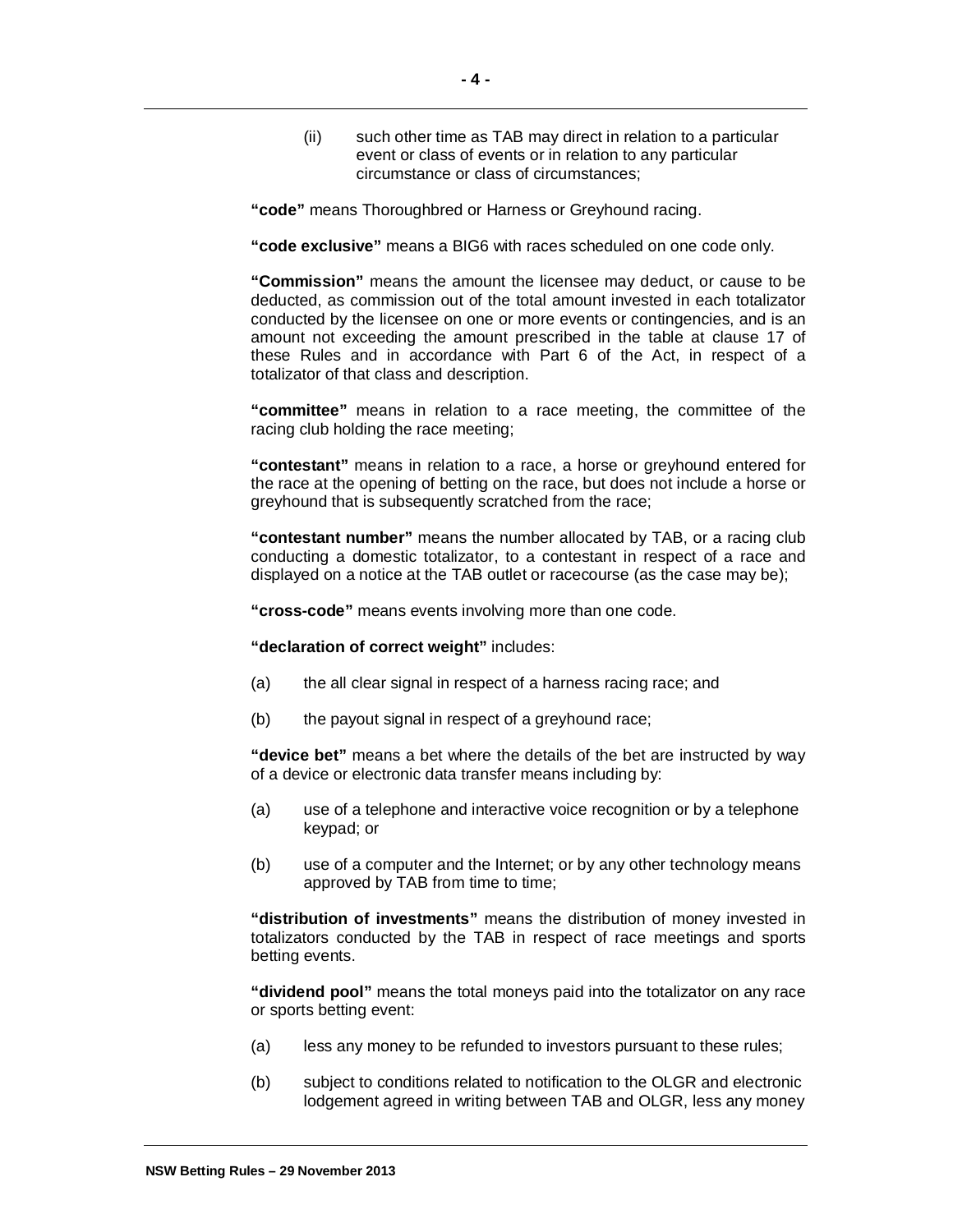refunded to a participating jurisdiction, as a result of any communication or technical failure, which TAB may choose to either:

- (i) exclude monies received from the guest on Trifecta, Quaddie, First4, and Big6 at its sole discretion; and,
- (ii) retain monies received from the guest on bet types Win, Place, Quinella, Doubles, Duet, and Exacta up until the last complete progress or final transmission received from the guest.
- (c) less Commission deducted; and
- (d) after making any other adjustment required by the Act, or these rules;

**"domestic totalizator"** means an on-course totalizator which is conducted at a New South Wales racecourse by a racing club on an event where TAB does not conduct a totalizator in respect of the same event;

**"double"** means a combination of 2 races declared to be a double by an order under clause 10.1;

"**double type**" includes, in relation to a double, a running double, daily double and any other double declared by TAB or a racing club conducting a domestic totalizator;

**"doubles totalizator"** means a totalizator for persons to bet on a double with a view to successfully predicting the contestants that will be placed first in the first and second legs of the double;

**"duet race"** means a race on which a duet totalizator is conducted;

**"duet totalizator"** means a totalizator for persons to bet on a race with a view to successfully predicting, regardless of order, any two of the contestants that will place first, second and third in the race;

"**exacta race**" means a race on which an exacta totalizator is conducted;

**"exacta totalizator"** means a totalizator for persons to bet on a race with a view to successfully predicting, in the correct order, the contestants that will place first and second in the race;

**"event"** includes a contingency;

**"flexi bet"** means a bet on a type of totalizator as set out in clause 2.5 where the amount of the investment on each combination covered by the bet is not equal to a unit of investment or a whole number multiple of the unit of investment;

**"finisher"** means in relation to a race, a starter that completes the race, but excludes a starter that is disqualified or declared a non-starter before the declaration of correct weight for the race;

**"first 4 race"** means a race declared to be a first 4 race by an order under clause 9;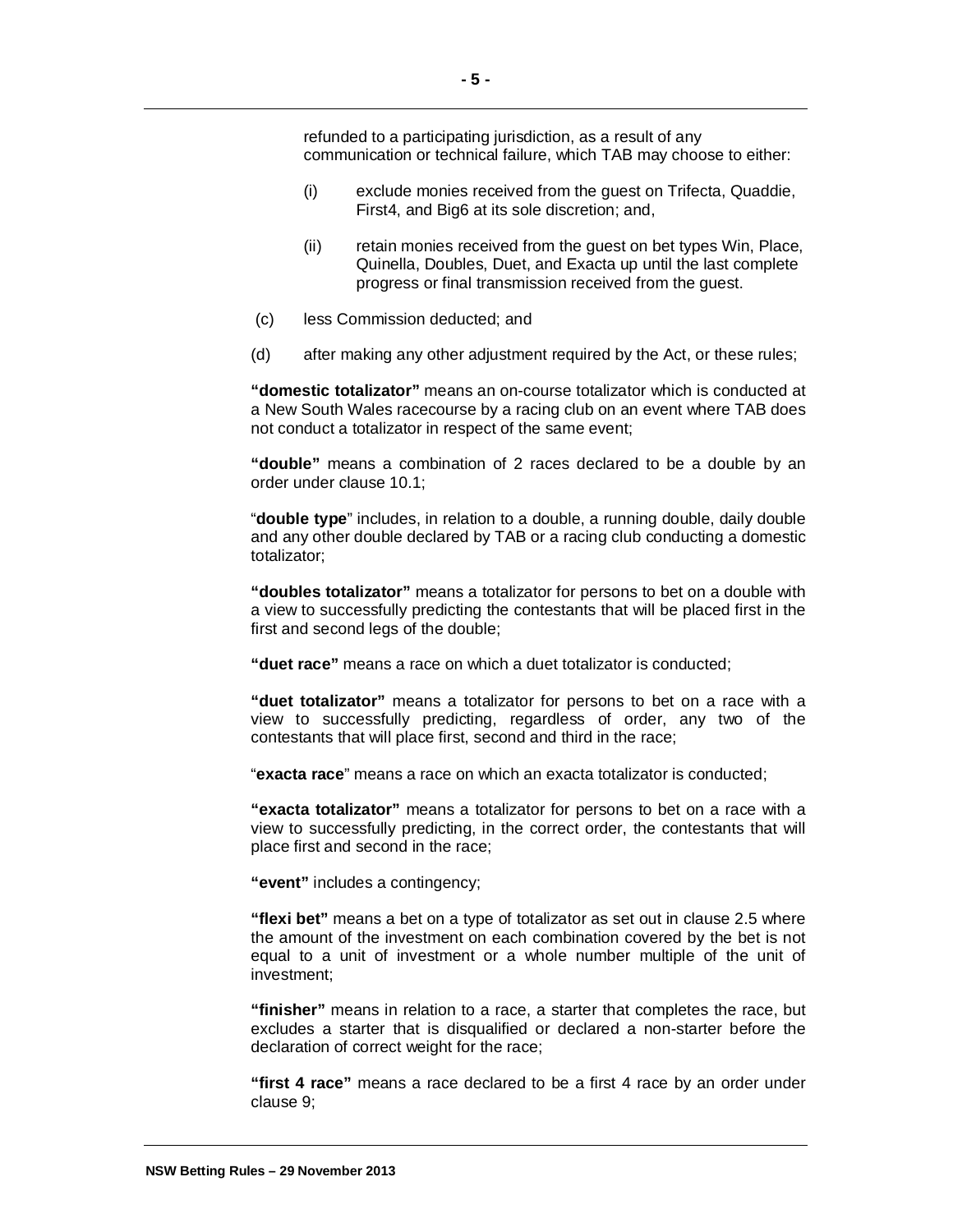**"first 4 totalizator"** means a totalizator for persons to bet on a first 4 race with a view to successfully predicting, in the correct order, contestants that will place first, second, third and fourth in the race;

**"formula number"** means the number of races within the parlay bet that must result in a dividend or refund in order for the parlay bet to be successful;

**"investor"** means a person who pays for and makes a bet which is accepted by TAB, or a racing club conducting an on-course totalizator;

**"investment pool"** means the total moneys paid into a trifecta, first 4, quaddie or BIG6 totalizator less any money to be refunded to investors pursuant to these rules;

**"jackpot allocation table"** means the following table;

| <b>Meeting Class</b>                     | <b>Definition</b>                                                                                                                                 |  |  |
|------------------------------------------|---------------------------------------------------------------------------------------------------------------------------------------------------|--|--|
| <b>NSW Metropolitan</b><br>Race          | A horse race held in New South Wales and conducted<br>by a club that is licensed to conduct race meetings at<br>one of the following racecourses: |  |  |
|                                          | Royal Randwick;                                                                                                                                   |  |  |
|                                          | <b>Rosehill Gardens:</b>                                                                                                                          |  |  |
|                                          | Warwick Farm;                                                                                                                                     |  |  |
|                                          | or Canterbury Park.                                                                                                                               |  |  |
| NSW/ACT Non-<br><b>Metropolitan Race</b> | A horse race held in New South Wales or Australian<br>Capital Territory that is not defined in this table as a<br><b>NSW Metropolitan Race.</b>   |  |  |
| VIC Metropolitan<br>Race                 | A horse race held in Victoria and conducted by a club<br>that is licensed to conduct race meetings at one of the<br>following racecourses:        |  |  |
|                                          | Flemington;                                                                                                                                       |  |  |
|                                          | Caulfield; Sandown; or                                                                                                                            |  |  |
|                                          | Moonee Valley.                                                                                                                                    |  |  |
| VIC Non-<br>Metropolitan Race            | A horse race held in Victoria that is not defined in this<br>table as a VIC Metropolitan Race.                                                    |  |  |
| <b>TAS Metropolitan</b><br>Race          | A horse race held in Tasmania and conducted by a<br>club that is licensed to conduct race meetings at one of<br>the following racecourses:        |  |  |
|                                          | Hobart; or                                                                                                                                        |  |  |
|                                          | Launceston.                                                                                                                                       |  |  |
| TAS Non-<br>Metropolitan Race            | A horse race held in Tasmania that is not defined in<br>this table as a TAS Metropolitan Race.                                                    |  |  |
| <b>QLD Metropolitan</b><br>Race          | A horse race held in Queensland and conducted by a<br>club that is licensed to conduct race meetings at one of                                    |  |  |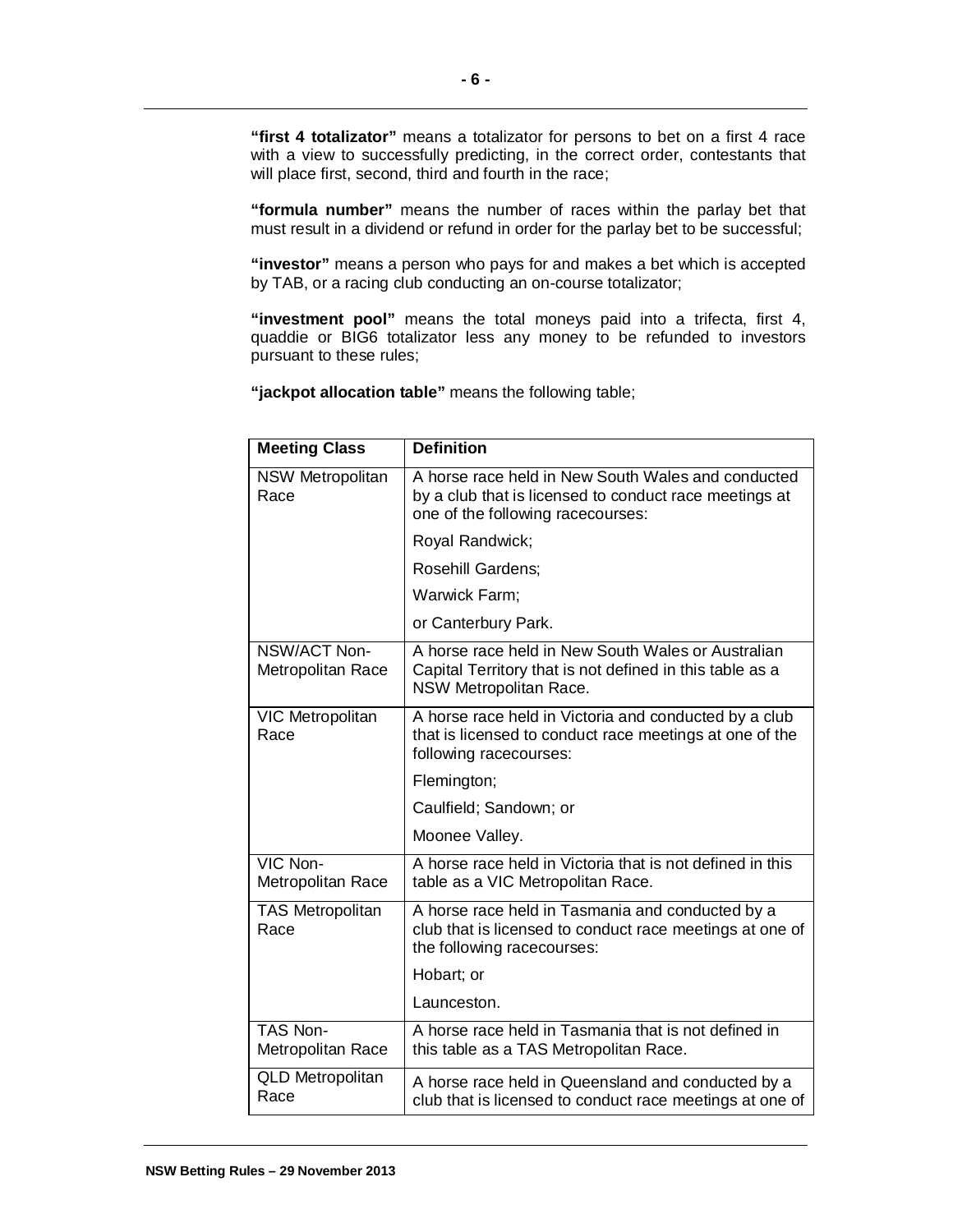| <b>Meeting Class</b>             | <b>Definition</b>                                                                                                                                   |  |  |  |
|----------------------------------|-----------------------------------------------------------------------------------------------------------------------------------------------------|--|--|--|
|                                  | the following racecourses:                                                                                                                          |  |  |  |
|                                  | Eagle Farm; or                                                                                                                                      |  |  |  |
|                                  | Doomben.                                                                                                                                            |  |  |  |
| QLD/NT Non-<br>Metropolitan Race | A horse race held in Queensland or Northern Territory<br>that is not defined in this table as a QLD Metropolitan<br>Race.                           |  |  |  |
| SA Metropolitan<br>Race          | A horse race held in South Australia and conducted by<br>a club that is licensed to conduct race meetings at one<br>of the following racecourses:   |  |  |  |
|                                  | Morphettville;                                                                                                                                      |  |  |  |
|                                  | Cheltenham; or                                                                                                                                      |  |  |  |
|                                  | Victoria Park.                                                                                                                                      |  |  |  |
| SA Non-<br>Metropolitan Race     | A horse race held in South Australia that is not defined<br>in this table as a SA Metropolitan Race.                                                |  |  |  |
| WA Metropolitan<br>Race          | A horse race held in Western Australia and conducted<br>by a club that is licensed to conduct race meetings at<br>one of the following racecourses: |  |  |  |
|                                  | Ascot; or                                                                                                                                           |  |  |  |
|                                  | Belmont.                                                                                                                                            |  |  |  |
| WA Non-<br>Metropolitan Race     | A horse race held in Western Australia that is not<br>defined in this table as a WA Metropolitan Race.                                              |  |  |  |
| <b>International Race</b>        | A horse race held outside Australia.                                                                                                                |  |  |  |
| <b>NSW/ACT Harness</b><br>race   | A harness race held in New South Wales or Australian<br>Capital Territory.                                                                          |  |  |  |
| VIC harness race                 | A harness race held in Victoria.                                                                                                                    |  |  |  |
| TAS harness race                 | A harness race held in Tasmania.                                                                                                                    |  |  |  |
| <b>QLD/NT</b> harness<br>race    | A harness race held in Queensland or Northern<br>Territory.                                                                                         |  |  |  |
| SA harness race                  | A harness race held in South Australia.                                                                                                             |  |  |  |
| WA harness race                  | A harness race held in Western Australia.                                                                                                           |  |  |  |
| International<br>harness race    | A harness race held outside Australia.                                                                                                              |  |  |  |
| NSW/ACT<br>greyhound race        | A greyhound race held in New South Wales or<br>Australian Capital Territory.                                                                        |  |  |  |
| VIC greyhound<br>race            | A greyhound race held in Victoria.                                                                                                                  |  |  |  |
| TAS greyhound<br>race            | A greyhound race held in Tasmania.                                                                                                                  |  |  |  |
| QLD/NT greyhound                 | A greyhound race held in Queensland or Northern                                                                                                     |  |  |  |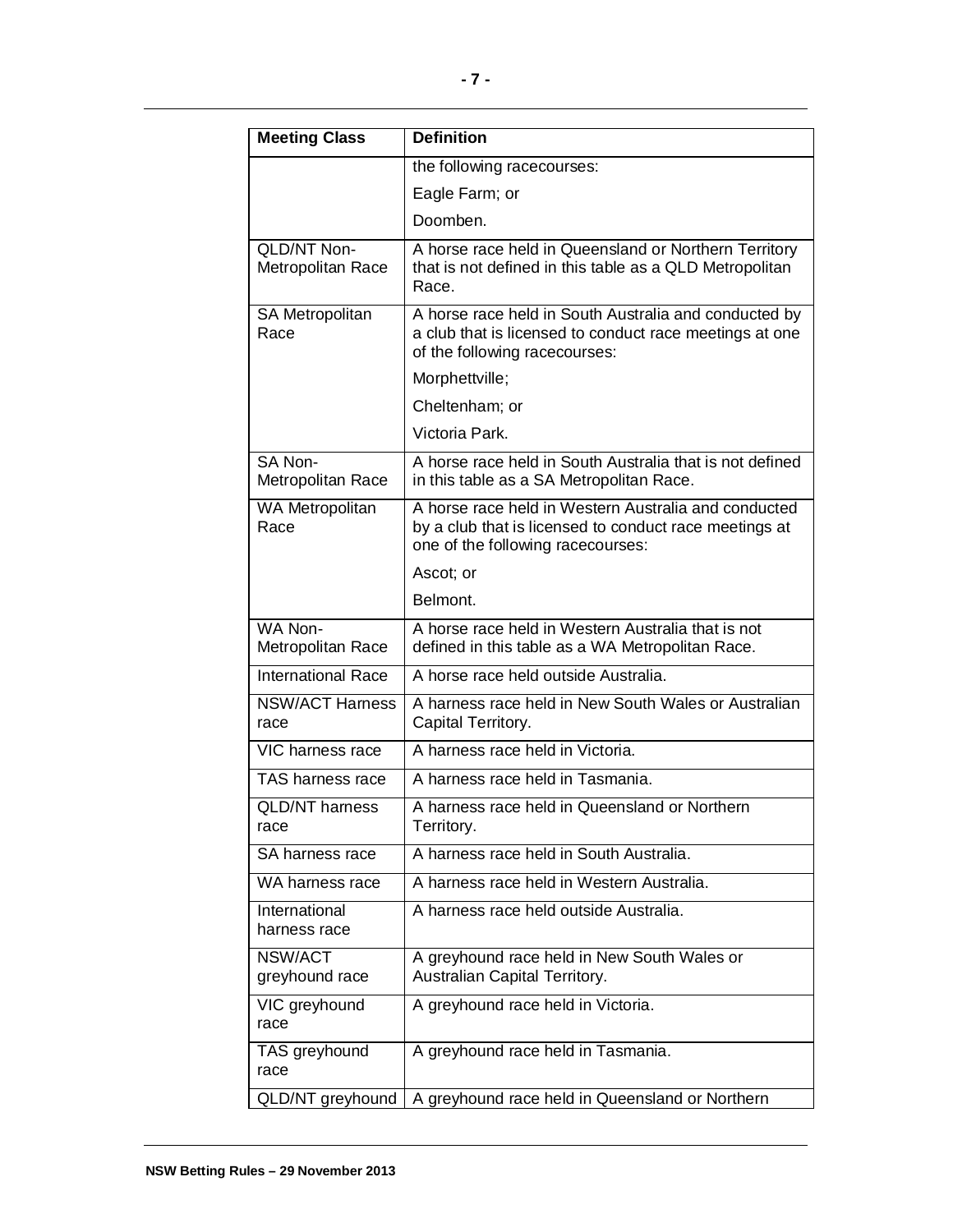| <b>Meeting Class</b>            | <b>Definition</b>                           |
|---------------------------------|---------------------------------------------|
| race                            | Territory.                                  |
| SA greyhound race               | A greyhound race held in South Australia.   |
| WA greyhound<br>race            | A greyhound race held in Western Australia. |
| International<br>greyhound race | A greyhound race held outside Australia.    |

but excludes any jackpot allocation for First 4, quaddie and code exclusive BIG6 jackpots carried over from previous meetings, which TAB can exercise its discretion to allocate to any meeting class within the same code on any subsequent day but TAB must allocate any specific jackpot within a period of 2 calendar months. Any cross code BIG6 jackpots will transfer to any meeting class at TAB discretion on the code that corresponded to the first scheduled leg of that BIG6. These jackpot pools will be allocated within a period of 2 calendar months.

**"late scratching"** in relation to a race means a contestant declared a scratching after the deadline for scratchings prescribed by the controlling body or racing club responsible for the conduct of the relevant race meeting;

**"major dividend"** means subject to clause 13.3.2 that dividend of the BIG6 relative to a combination containing winning selections in 6 events.

**"manager"** of a TAB outlet means:

if the TAB outlet forms part of licensed premises, the licensee of the premises within the meaning of the Liquor Act 1982; or

if the TAB outlet forms part of registered club premises, the secretary of the club within the meaning of the Registered Clubs Act 1976; or

in any other case, the person for the time being having the control or management of the TAB outlet;

**"minimum dividend"** means a minimum dividend in respect of a unit of investment bet on an event. The minimum dividend provisions are set out in Appendix 1 (Determination of Dividend — Minimum & Fractions) to these rules and may be amended by TAB from time to time;

**"on-course totalizator"** means an on-course totalizator conducted by a New South Wales racing club in accordance with section 15 of the Act in respect of betting on an event or contingency scheduled to be held at a race meeting on any racecourse whether in or outside Australia and includes a domestic totalizator;

**"operator serviced terminal"** means a totalizator selling device in a TAB outlet where the terminal is operated by a TAB operator on behalf of the person making the bet but excludes any selling device operating in self service mode;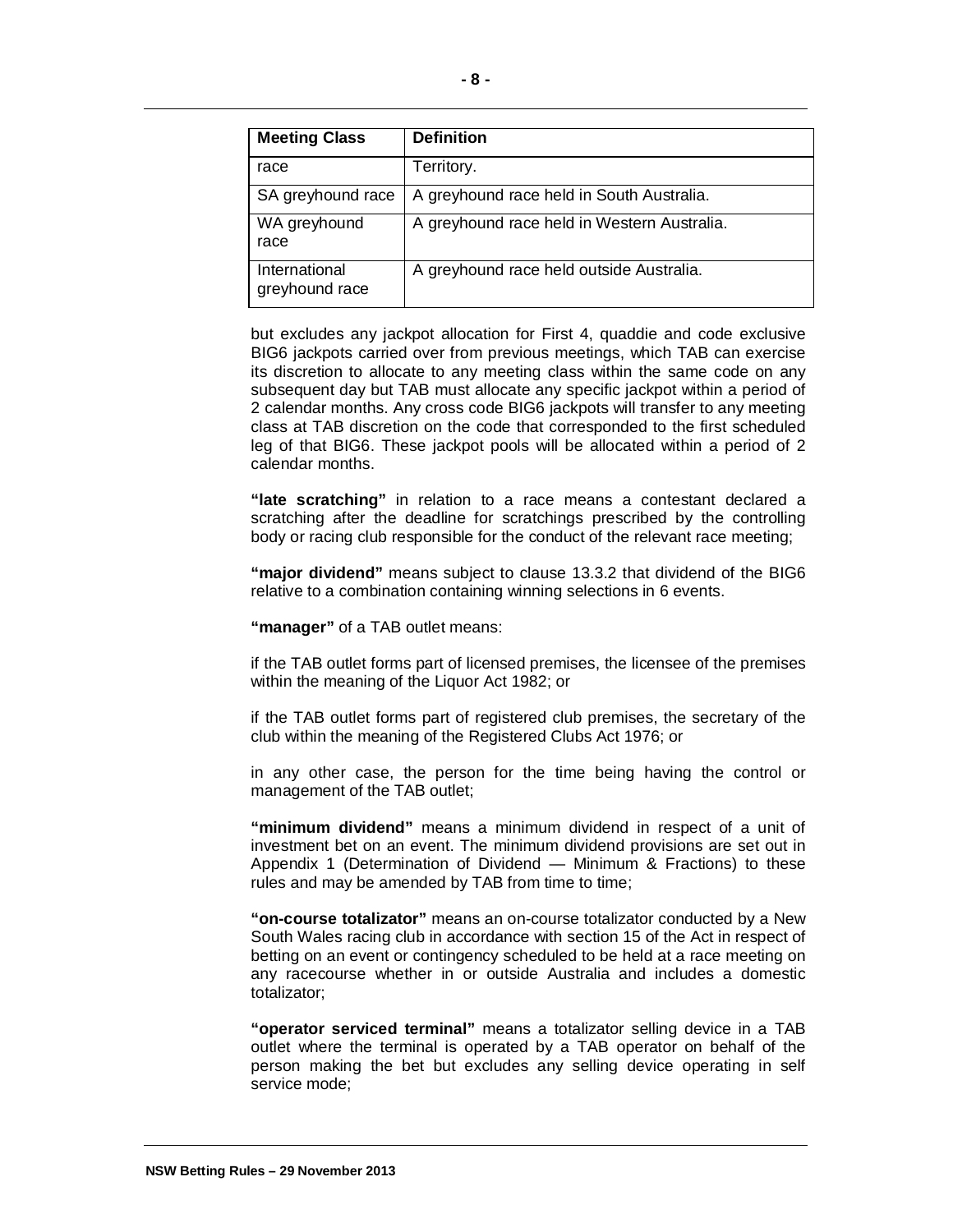**"parlay bet"** means a bet in respect of which any resultant dividend or refund shall be reinvested in a subsequent totalizator or totalizators at the same meeting in accordance with the investor's instructions given at the time of investment;

**"parlay betting record"** means a parlay betting record established under clause 14;

**"parlay re-investment"** means the amount of dividend or refund (if any) reinvested on the second or any subsequent totalizator within a parlay bet;

**"participating jurisdiction"** as declared by the Minister for Gaming and Racing to be a participating jurisdiction under section 71 of the Totalizator Act 1997;

**"personal information"** has the same meaning as in Section 6 of the Privacy Act 1988 (C'th);

**"pool guarantee"** means an amount to which TAB agrees to underwrite a dividend pool; at selected times at the sole discretion of TAB in accordance with clause 4.5.

**"pool guarantee shortfall"** means an amount (if any) TAB must contribute to a dividend pool to satisfy the difference between the dividend pool and the pool guarantee, in accordance with clause 4.5.

**"quaddie**" means 4 races at the same race meeting that are declared to be a quaddie by an order under clause 11.1, and may also be referred to as quadrella.

**"quaddie totalizator'** means a totalizator for persons to bet on a quaddie with a view to successfully predicting the contestants that will be placed first in the 4 races of the quaddie.

"**quinella race**" means a race on which a quinella totalizator is conducted;

**"quinella totalizator"** means a totalizator for persons to bet on a race with a view to successfully predicting, regardless of order, the contestants that will place first and second in the race;

**"racing club"** has the same meaning as in the Act;

**"rules"** means the rules for the conduct of totalizators as set out in this document and the appendices and as amended from time to time;

**"rules of racing"** means the rules of racing and rules of betting of the racing industry controlling bodies, as the case requires;

**"seeded jackpots"** means additional funds in certain jackpot pools, at selected times at the sole discretion of TAB in accordance with clause 4.6;

**"self service terminal"** means a totalizator selling device operated by the person making the bet at a TAB outlet without the assistance of a TAB operator;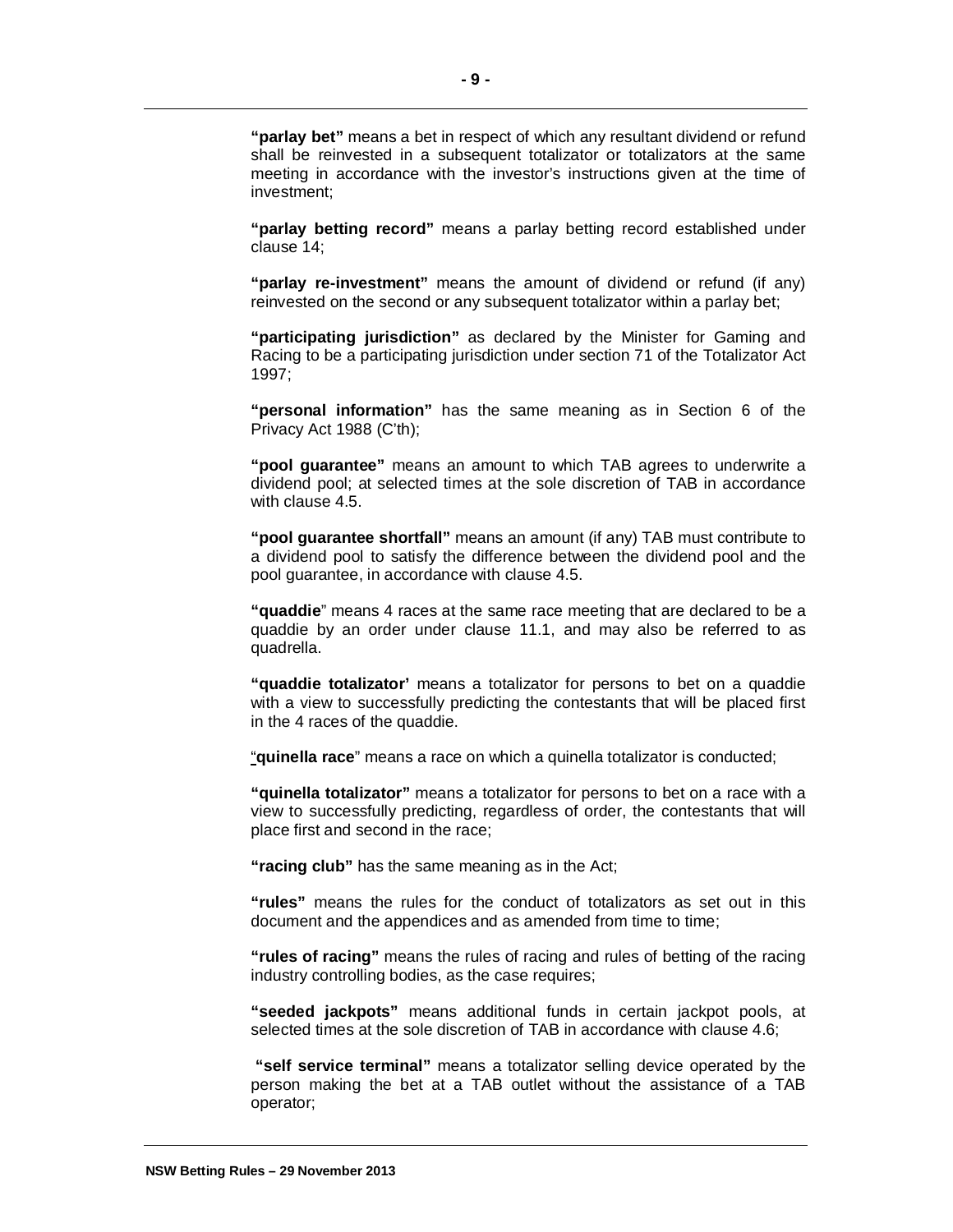**"sporting event rules"** means the rules constituted by the controlling body or committee under whose authority the sports betting event is decided;

**"sports betting event"** means a competition or event between two or more contestants declared to be a sports betting event in accordance with section  $14(1)$ (b) of the Act;

**"starter"** means a contestant who has started or been given the opportunity to start in a horse or greyhound race;

**"stewards"** means in relation to a race meeting:

- (a) the stewards appointed by:
	- (i) the racing club holding the race meeting; or
	- (ii) the district racing association; or
	- (iii) the Racing New South Wales; or
	- (iv) Harness Racing New South Wales; or
	- (v) Greyhound Racing New South Wales; or
- (b) the committee of the racing club holding the race meeting; or
- (c) in the case of a greyhound race meeting such member, officer or employee of the Greyhound Racing New South Wales as is authorised by that statutory authority to act in the place of a steward at the race meeting;

"**succeeding BIG6**" means, in relation to a BIG6 ("initial BIG6") the next BIG6 at a meeting selected by TAB and within the same code or, in the case of a cross code BIG6, to the code that corresponds to the first race of the BIG6'.

"**succeeding double**" means, in relation to a double ("initial double"):

- (a) the next double of the same double type (if any) conducted on the same day and at the same race meeting as the initial double; or if there is none,
- (b) the next double of the same double type at a meeting selected by the TAB and within the same meeting class as defined in the jackpot allocation table;

"**succeeding duet race**" means, in relation to a duet race ("initial duet race"):

- (a) the next duet race (if any) conducted on the same day and at the same race meeting as the initial duet race; or if there is none,
- (b) the next duet race at a meeting selected by the TAB and within the same meeting class as defined in the jackpot allocation table;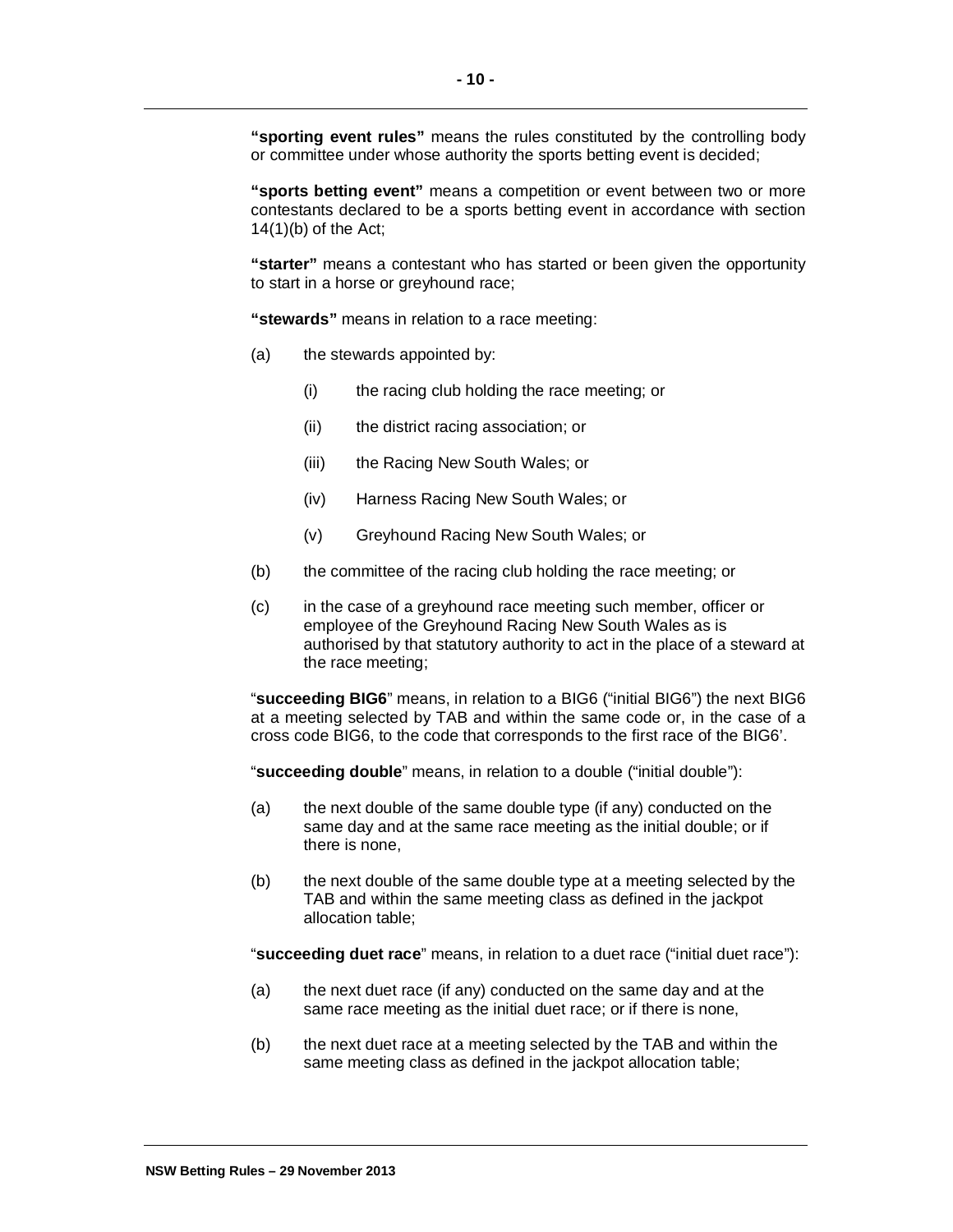"**succeeding exacta race**" means, in relation to an exacta race ("initial exacta race"):

- (a) the next exacta race (if any) conducted on the same day and at the same race meeting as the initial exacta race; or if there is none,
- (b) the next exacta race at a meeting selected by the TAB and within the same meeting class as defined in the jackpot allocation table;

"**succeeding first 4 race**" means, in relation to a first 4 race ("initial first 4 race"):

- (a) the next first 4 race (if any) conducted on the same day and at the same race meeting as the initial first 4 race; or if there is none,
- (b) the next first 4 race at a meeting selected by the TAB and across any state or territory and within the same code;

"**succeeding quaddie**" means, in relation to a quaddie ("initial quaddie") the next quaddie at a meeting selected by the TAB and across any state or territory and within the same code.

"**succeeding quinella race**" means, in relation to a quinella race ("initial quinella race"):

- (a) the next quinella race (if any) conducted on the same day and at the same race meeting as the initial quinella race; or if there is none,
- (b) the next quinella race at a meeting selected by the TAB and within the same meeting class as defined in the jackpot allocation table;

"**succeeding trifecta race**" means, in relation to a trifecta race ("initial trifecta race"):

- (a) the next trifecta race (if any) conducted on the same day and at the same race meeting as the initial trifecta race; or if there is none,
- (b) the next trifecta race at a meeting selected by the TAB and within the same meeting class as defined in the jackpot allocation table;

**"supplementary dividend'** means subject to clause 13.3.2, that dividend of the BIG6 relative to a combination containing winning selections in the first 5 scheduled events of a BIG6 and a losing selection in the remaining event of the BIG6 and excludes any investments entitled to a major dividend;

**"TAB"** means TAB Limited constituted by the Totalizator Agency Board Privatisation Act 1997;

**"TAB outlet"** means an office, branch or agency of TAB at which bets in connection with a totalizator are received from the public. Where the context permits, an agency of TAB includes a New South Wales racecourse where bets in connection with an on-course totalizator are received by the racing club as agent for TAB pursuant to section 17(3) of the Act (as the racing club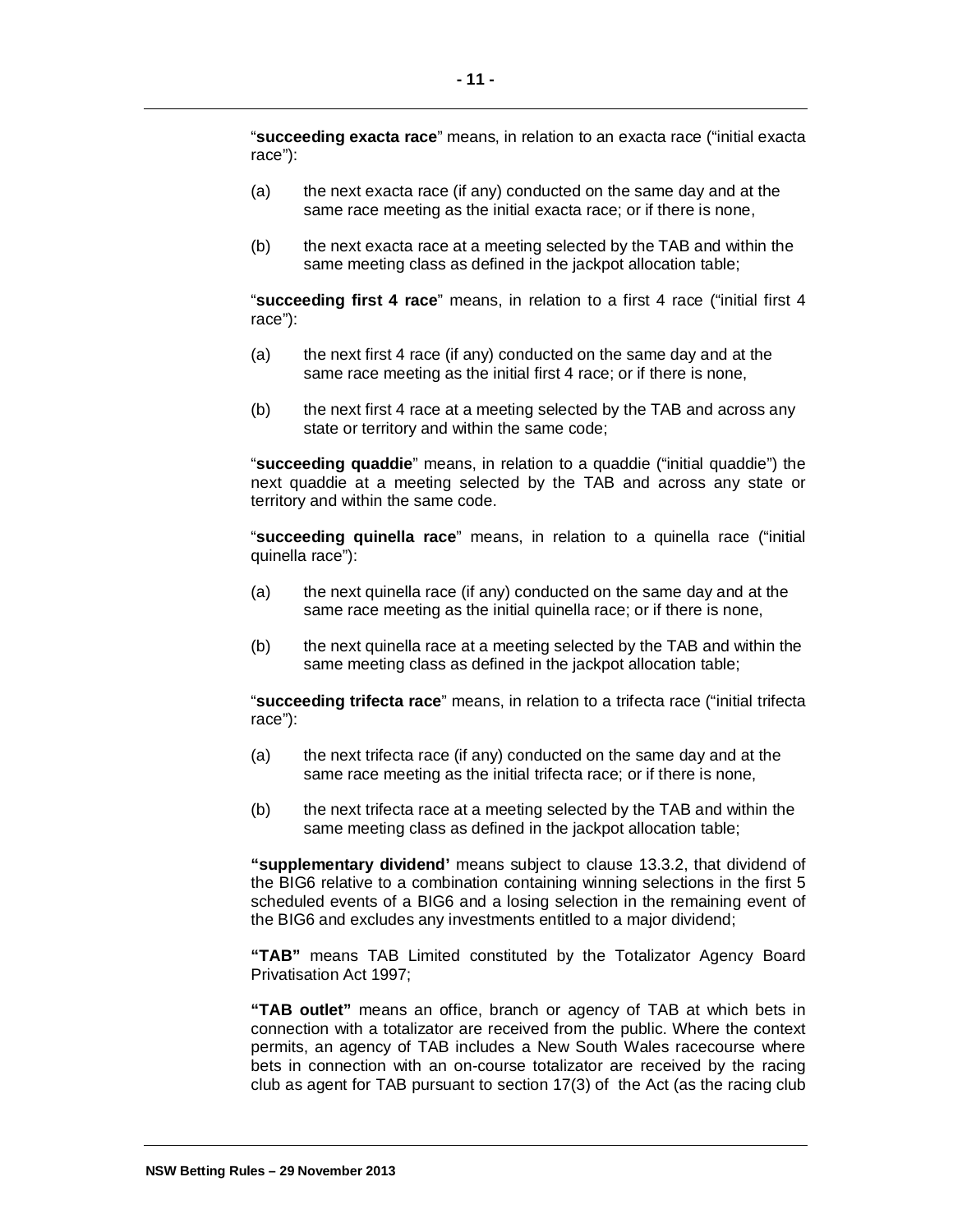and TAB are conducting a totalizator in respect of the same event or contingency);

**"telephone bet"** means a bet where the details of the bet are instructed by telephone to an operator at an approved TAB outlet;

**"the Act"** means the Totalizator Act 1997;

**"trifecta race"** means a race on which a trifecta totalizator is conducted;

**"trifecta totalizator"** means a totalizator for persons to bet on a trifecta race with a view to successfully predicting, in the correct order, the contestants that will place first, second and third in the race;

**"unit of investment"** means the minimum amount that can be invested on a particular totalizator as set out in clause 2.4;

**"USA racing event"** - see clause 15.1.1;

**"walkover"** means a race comprising only one starter which is subsequently declared the first placed finisher in the race;

**"win and place totalizator"** means totalizators for persons to bet on a race with a view to successfully predicting:

- (a) the contestant that will place first in the race; or
- (b) a contestant that will place first, second or third in a 3 dividend race; or
- (c) a contestant that will place first or second in a 2 dividend race.

#### **1.6 Interpretation**

In these rules unless the contrary intention appears:

- 1.6.1 a reference to these rules includes any variation or replacement of them;
- 1.6.2 a reference to a statute or other law includes regulations and other instruments under it and any consolidations, amendments, reenactments or replacements of it;
- 1.6.3 the singular includes the plural number and vice versa;
- 1.6.4 a reference to a gender includes a reference to each gender;
- 1.6.5 the word "person" includes a firm, corporation, body corporate, unincorporated association or a governmental authority;
- 1.6.6 a reference to a person includes a reference to the person's legal personal representatives, successors, liquidators, trustees in bankruptcy and the like, and permitted assigns;
- 1.6.7 "includes" means includes but without limitation;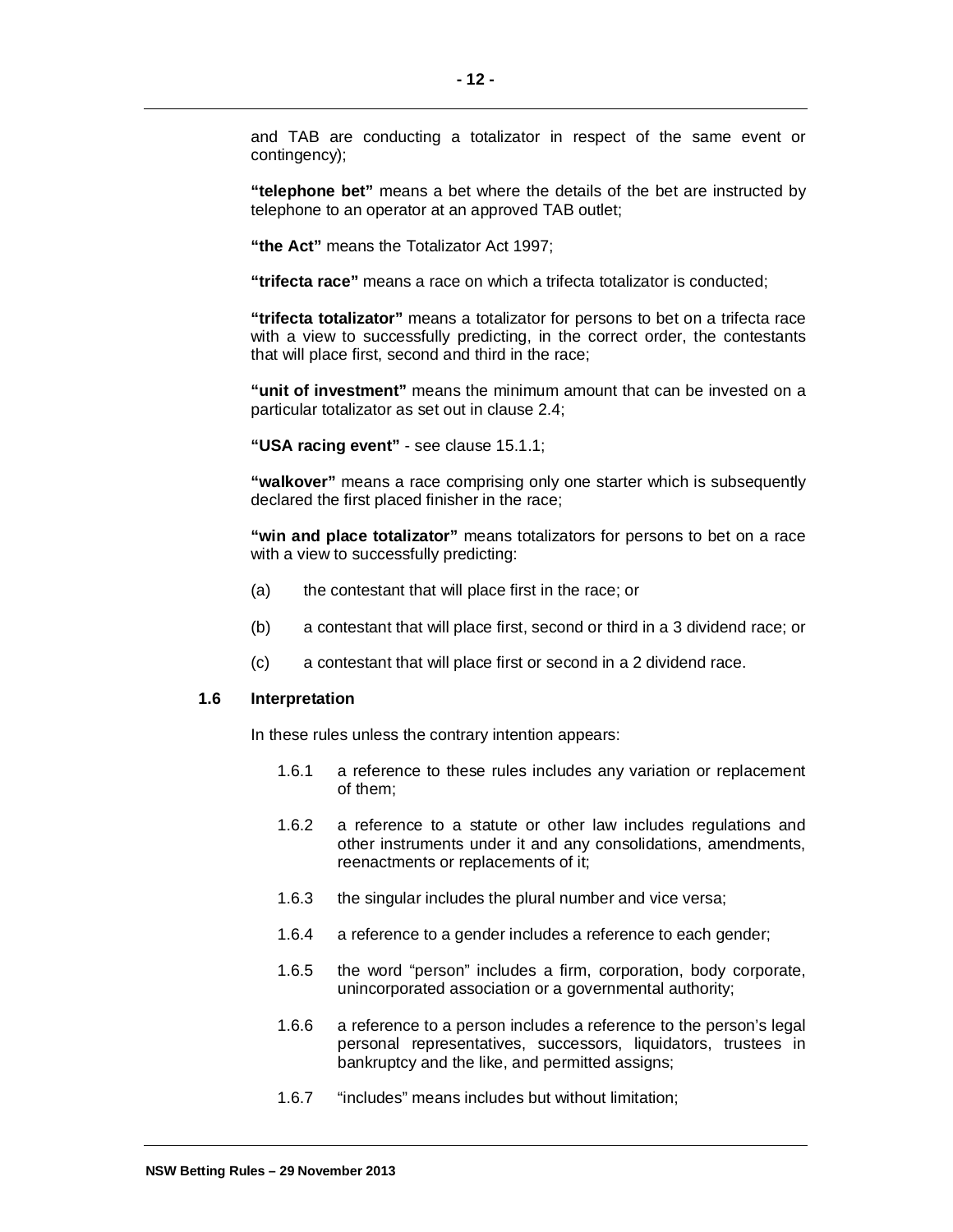- 1.6.8 where a word or phrase is given a defined meaning in these rules, any other part of speech or grammatical form in respect of such word or phrase has a corresponding meaning;
- 1.6.9 a reference to an act includes an omission and a reference to doing an act includes executing a document; and
- 1.6.10 a heading is for reference only. It does not affect the meaning or interpretation of these rules.

#### **2. INVESTMENTS**

#### **2.1 How to make a bet**

A person may make a bet with TAB, or with a racing club conducting an oncourse totalizator, in one of the following ways:

- 2.1.1 by using a provided entry form to supply to TAB, or the racing club, with details of the bet the person wishes to make; or
- 2.1.2 by asking TAB, or the racing club, to enter details of the bet into the TAB or racing club computer system; or
- 2.1.3 by a telephone bet; or
- 2.1.4 by a device bet; or
- 2.1.5 by using any other method approved by TAB.

#### **2.2 Acceptance and payment for bets**

A bet will be accepted by TAB, or by a racing club conducting an on-course totalizator, if the bet is made in accordance with these rules and payment is made in one of the following ways:

- 2.2.1 by the deposit of the amount of the bet in cash (including by electronic transfer) or by use of a betting voucher; or
- 2.2.2 by debit against funds held in the betting account of the person making the bet; or
- 2.2.3 by any other method approved by TAB.

#### **2.3 Bets accepted after start of race or sports betting event**

If for any reason including a system malfunction or human error, betting is not closed at the actual start of a race or sports betting event, any bet sold or accepted after the actual start of a race or sports betting event shall be void and the investor will only be entitled to a refund of the bet amount.

## **2.4 Amount of bets and minimum bet**

Except in the case of flexi bets: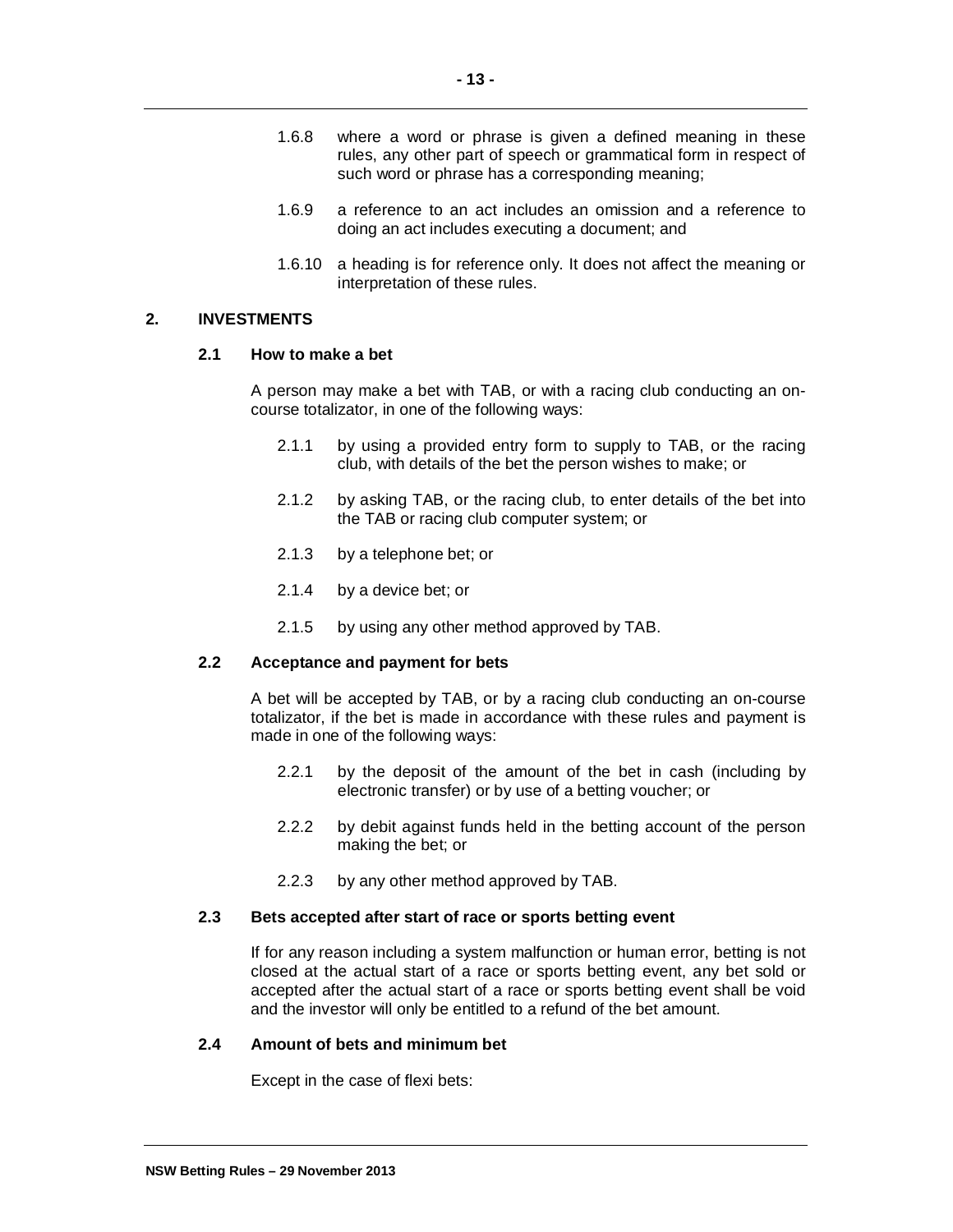2.4.1 the minimum amount that may be invested on a totalizator in a bet is the relevant single unit of investment as set out for that totalizator type in the table in clause 2.4.2 or such other amount as TAB may determine from time to time; and

| <b>Totalizator type</b>                            | Unit of investment | <b>Investment</b><br>multiples |
|----------------------------------------------------|--------------------|--------------------------------|
| Racing                                             | \$0.50             | \$0.50                         |
| FootyTAB - AFL                                     |                    |                                |
| Double                                             | \$0.50             | \$0.50                         |
| Xtra Double                                        | \$0.50             | \$0.50                         |
| Half/Full Double                                   | \$0.50             | \$0.50                         |
| <b>Half/Full Xtra Double</b>                       | \$0.50             | \$0.50                         |
| Quad                                               | \$0.50             | \$0.50                         |
| Quarter Quad                                       | \$0.50             | \$0.50                         |
| Win                                                | \$0.50             | \$1.00                         |
| <b>Pick The Margins</b>                            | \$0.50             | \$1.00                         |
| Pick the Score                                     | \$0.50             | \$1.00                         |
| Pick the Winners                                   | \$0.50             | \$1.00                         |
| Tip7                                               | \$0.50             | \$5.00                         |
| -Tip8                                              | \$0.50             | \$5.00                         |
| Sports Betting Events other than<br>FootyTab - AFL | \$0.50             | \$1.00                         |

2.4.2 any greater amounts invested on a totalizator must be a multiple of the relevant single unit of investment for that totalizator type:

#### **2.5 Flexi bets**

- 2.5.1 In the case of a flexi bet, the minimum amount that may be invested on a totalizator in a single bet is the greater of:
	- (a) 1 cent for each combination covered by the bet; or
	- (b) \$5.00 or such other amount as TAB may determine from time to time.
- 2.5.2 Flexi bets are available on a quinella totalizator, exacta totalizator, duet totalizator, doubles totalizator, trifecta totalizator, first 4 totalizator, quaddie totalizator, BIG6 totalizator, FootyTAB Pick The Margins totalizator or any other totalizator as otherwise determined by TAB or the racing club conducting a domestic totalizator.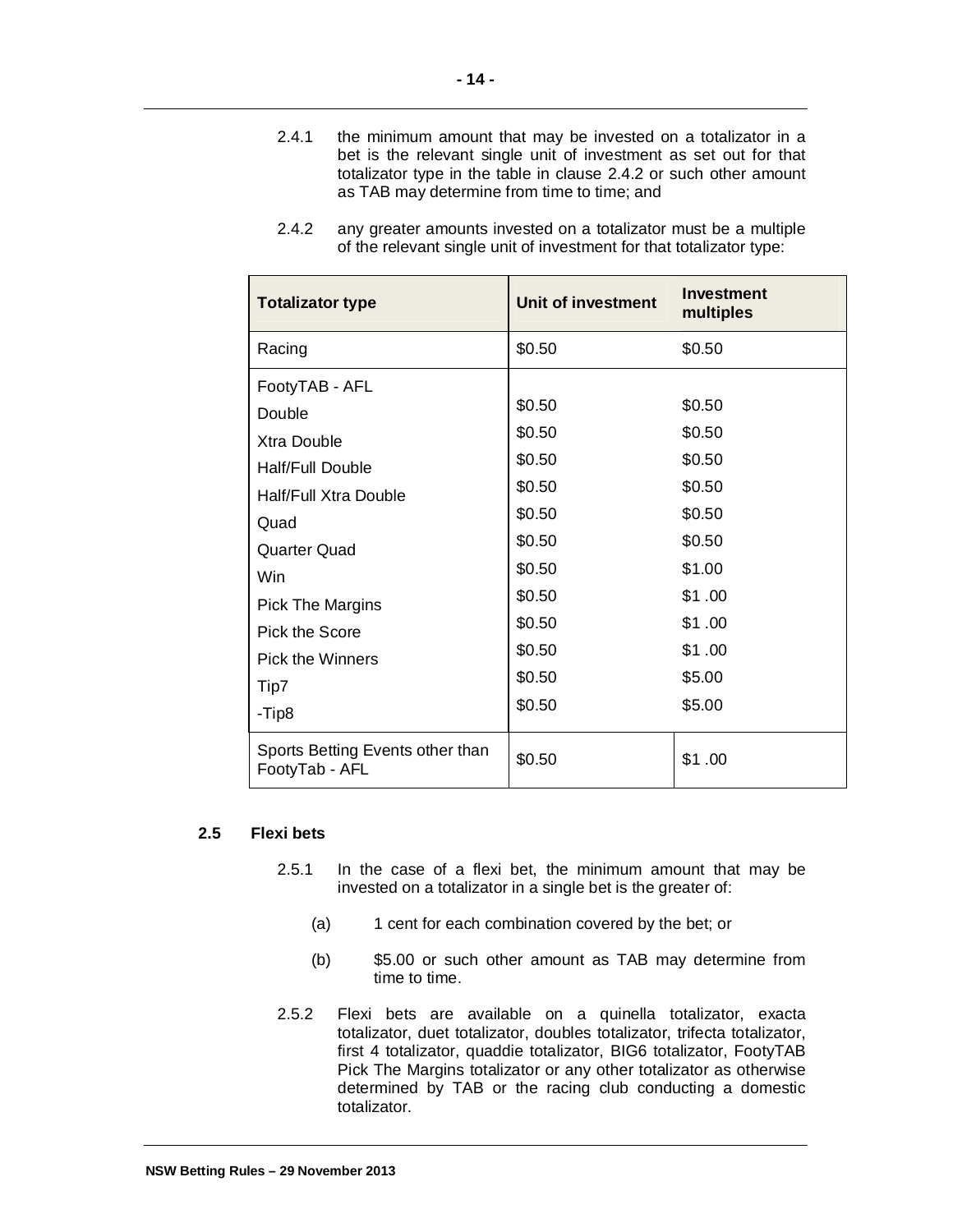**- 15 -**

- 2.5.3 The amount invested on each combination covered by a flexi bet is determined by dividing the total amount of the flexi bet by the number of combinations covered by the flexi bet (with any fractions rounded down to the nearest ten-thousandth of a cent (ie. rounded down to four decimal places)).
- 2.5.4 Any amount resulting from rounding down the amount covered by a combination covered by a flexi bet to the nearest tenthousandth of a cent forms part of the investment pool of the relevant totalizator upon which the flexi bet is made.

## **2.6 Cash bets**

#### 2.6.1 **Method of making cash bets**

- (a) A person who makes a cash bet must give details in the form as TAB (or the racing club conducting a domestic totalizator) may determine from time to time. This detail may include:
	- (i) the race meeting at which the race or races to which the bet relates will take place;
	- (ii) the number or numbers of the race or races to which the bet relates;
	- (iii) the contestant number or contestant numbers to which the bet relates:
	- (iv) the sports betting event to which the bet relates and the winning teams or final score;
	- (v) the amount of the bet;
	- (vi) the type of the bet; and
	- (vii) any additional information in relation to the bet as may be required by an operator whose function it is to accept the bet at the TAB outlet or at the racecourse on behalf of the racing club, so as to identify the particular bet being made.
- (b) If in the opinion of the manager of the TAB outlet the person making the cash bet speaks in an insulting, indecent or threatening manner, or conveys any false or misleading information or incomplete or unclear instructions, or the person is intoxicated, or indecent, violent or quarrelsome in their conduct as determined by the manager, the manager may direct:
	- (i) that a cash bet not be accepted;
	- (ii) that a cash bet (if accepted) be cancelled and the amount of the bet be refunded; and/or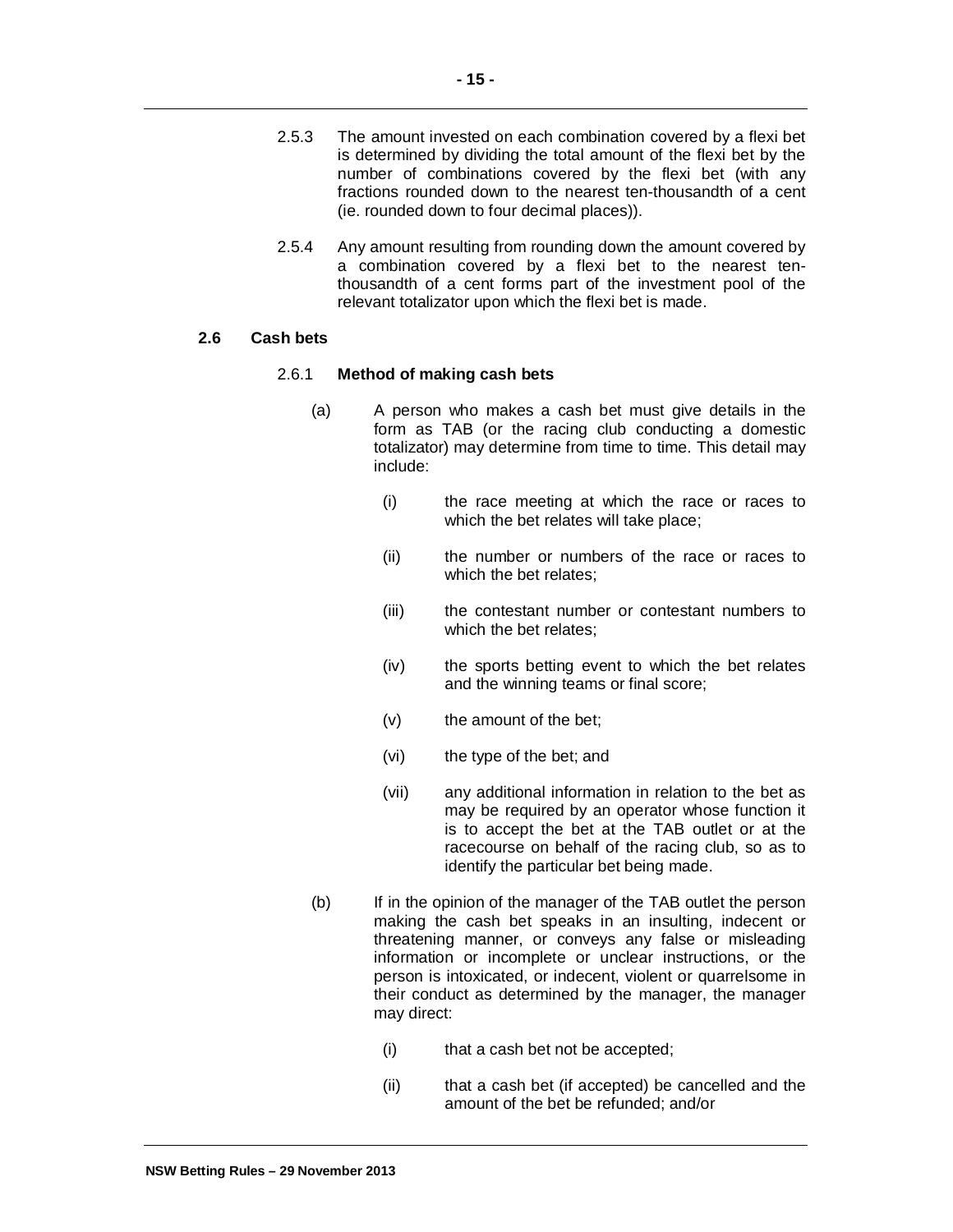(iii) that the person be removed from the TAB outlet for the period determined by the manager (not extending beyond one day).

#### 2.6.2 **Betting tickets to be issued for cash bets**

- (a) If a person makes a cash bet, then the TAB outlet or the racing club conducting the domestic totalizator (as the case may be) must, while the person is at the place where the bet is made in connection with the totalizator, issue a ticket to the person who made the cash bet ("betting ticket").
- (b) The betting ticket will show complete details of the bet in the form TAB, or the racing club, may determine from time to time.
- (c) The betting ticket acknowledges receipt by TAB, or the racing club, of the bet in relation to which the betting ticket is issued.
- (d) The betting ticket may be cancelled if the amount of the bet is not paid for immediately after the betting ticket is issued.
- 2.6.3 Records of cash bets
	- (a) Notwithstanding any other provision of these rules (including the issue of a betting ticket), a cash bet is not taken to have been accepted at a TAB outlet, or the racing club conducting the domestic totalizator, unless a record of the bet has been entered into TAB's system in the manner as TAB may determine from time to time.
	- (b) TAB is not liable to any person for any losses, damages, expenses or claims suffered or incurred by, or as a result of:
		- (i) any delay, failure, malfunction or breakdown in any part of the TAB system (whether mechanical or human) which prevented a cash bet from being made by entry onto the TAB system; or
		- (ii) a malfunction with a betting ticket printer where the cash bet was made and recorded into TAB's system and the betting ticket was not printed or was printed incorrectly.

# 2.6.4 **Details on betting tickets**

(a) Subject to clause 2.6.5, the details recorded on a betting ticket issued by TAB, or the racing club conducting an oncourse totalizator, are taken to be the details of the bet for which the betting ticket is issued, even if those details differ in any respect from the details given by the person making the bet.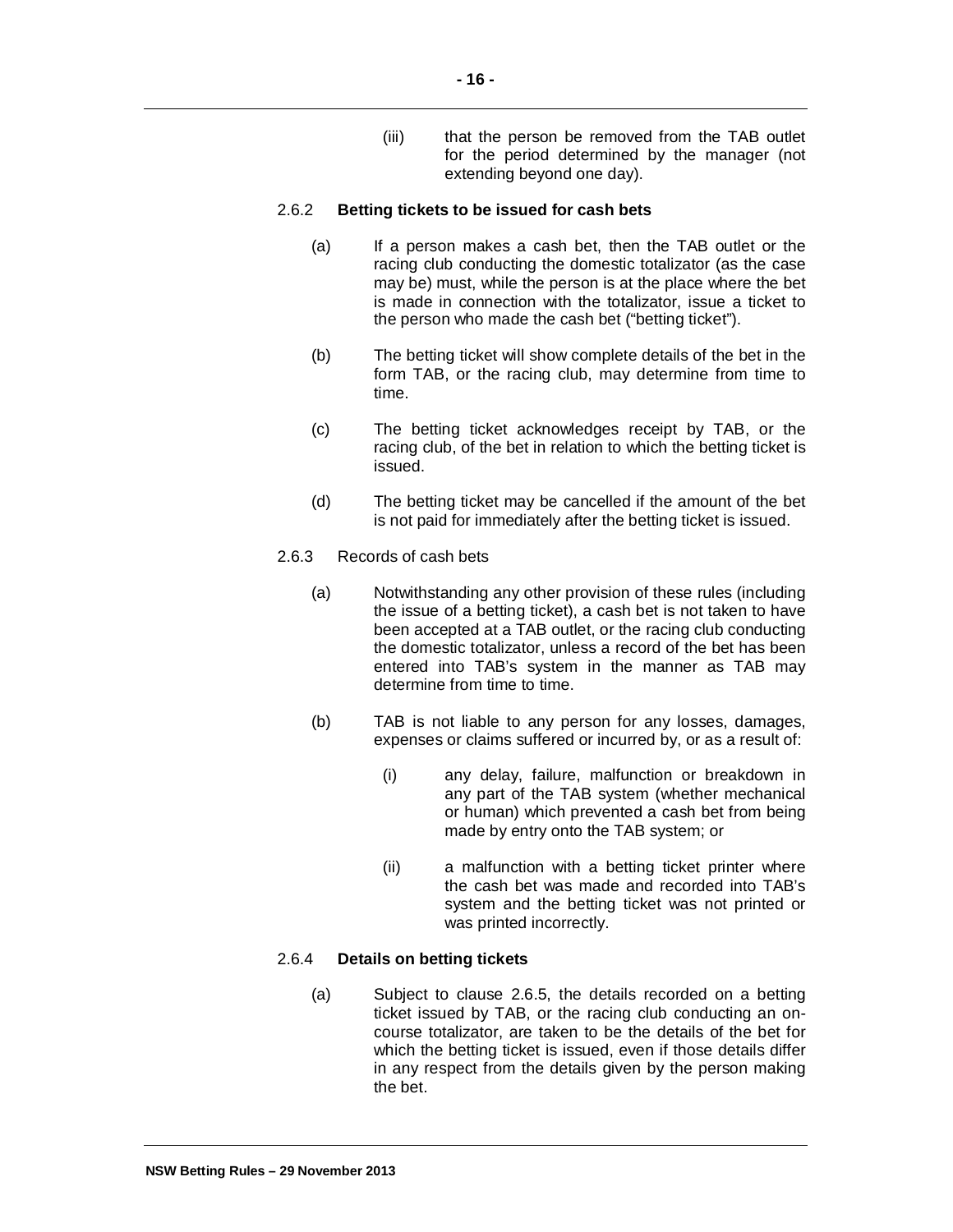(b) It is the responsibility of the person making the bet to make sure details on the betting ticket are in accordance with the bet details requested by the person.

#### 2.6.5 **Cancellation for errors on betting tickets**

- (a) A person who is issued with a betting ticket that the person claims is incorrect because it does not correctly reflect the details given by the person when the bet was made is only entitled:
	- (i) to have the ticket cancelled and a new ticket reissued at the TAB outlet or racing club conducting the domestic totalizator of issue, in accordance with the details given; or
	- (ii) to have the ticket cancelled and the amount of the bet refunded by the TAB outlet or the racing club conducting the domestic totalizator of issue; where:
	- (iii) the operator at the TAB outlet or racing club conducting the domestic totalizator who issued the ticket is satisfied that it is incorrect on the grounds so claimed; and
	- (iv) the person surrenders the ticket to the operator; and
	- (v) the claim to have the ticket cancelled and reissued or cancelled and the bet refunded is made within the time periods set out in clause 2.6.5(b); and
	- (vi) the bet was sold through an operator serviced terminal.
- (b) The claim to the entitlement under clause 2.6.5 may only be exercised by the person making the bet:
	- (i) at any time up until the actual start of the previous race on the meeting to which the bet relates; or
	- (ii) if the bet relates to the first race of a meeting, at any time up until 30 minutes prior to the advertised start of the race; or
	- (iii) when only selected events on a race meeting are covered, at any time up until 30 minutes prior to the advertised start of the race; or
	- (iv) when the previous race is abandoned, at any time up until the advertised start time of the previous race; or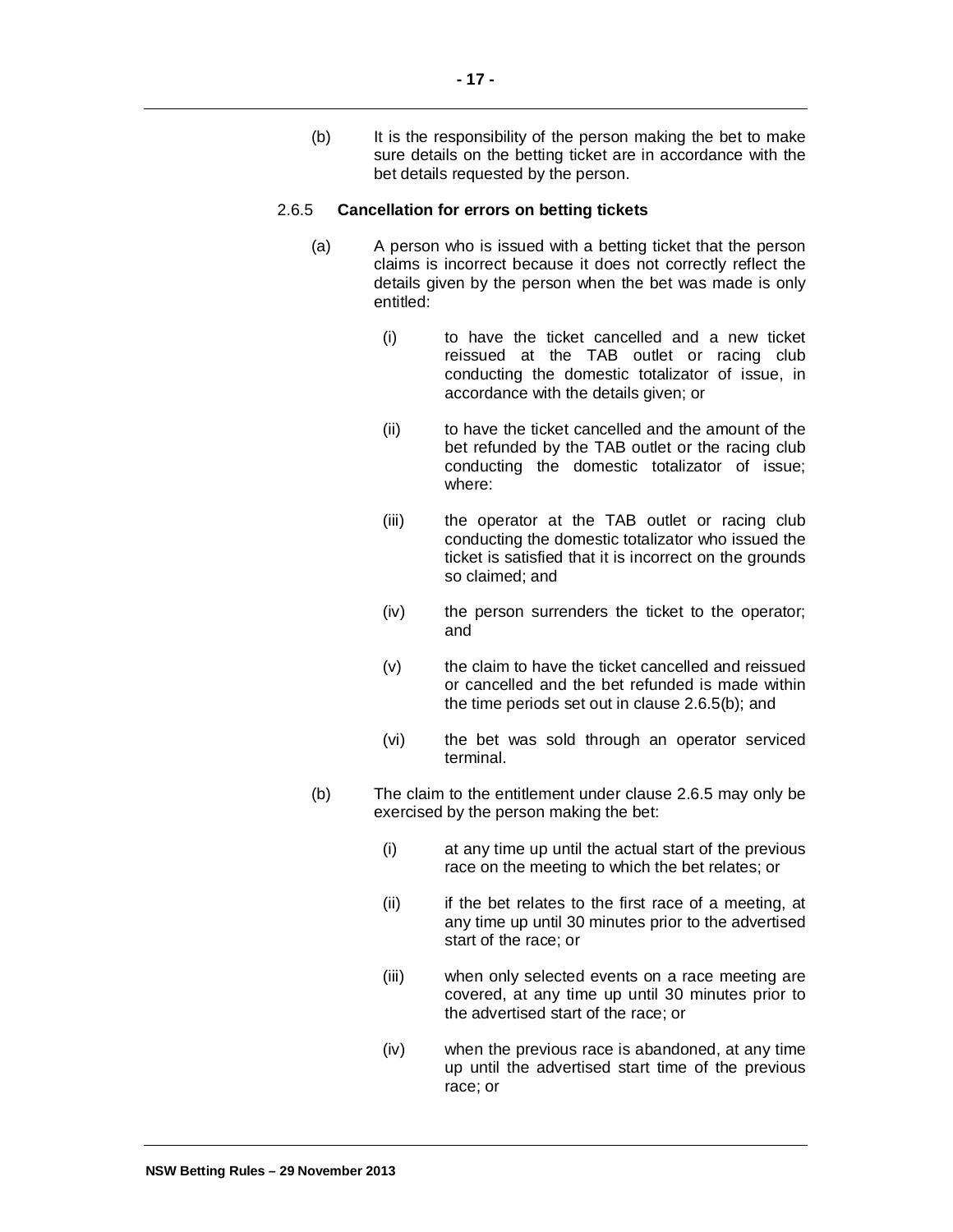- (v) when a race is run out of order, at any time up until 30 minutes prior to the advertised start of the race; or
- (vi) if a doubles bet, at any time up until the start of the race prior to the first leg of the double or if the double involves the first race of the meeting covered by TAB, at any time up until 30 minutes prior to the advertised start of the race; or
- (vii) if a quaddie bet, at any time up until the start of the race prior to the first race of the quaddie or if the quaddie involves the first race of the meeting covered by TAB, at any time up until 30 minutes prior to the advertised start of the race; or
- (viii) if a BIG6 bet, at any time up until the start of the race prior to the first race of the BIG6 or if the BIG6 involves the first race of the meeting covered by TAB, at any time up until 30 minutes prior to the advertised start of the race; or
- (ix) for a bet sold on a sports betting event, at any time up until 30 minutes prior to the advertised close of betting on the totalizator; or
- $(x)$  if the bet was sold after the time periods in paragraphs (i) to (ix) at any time within 2 minutes after the betting ticket is issued and before the close of betting for the race or sports betting event or after that time at any time during a period of grace for cancelling a bad sale as determined by the TAB from time to time. During high volume betting periods such as racing carnivals, TAB, with the approval of the regulator, may extend the 2 minute cancellation period specified above to allow cancellations for a longer period after the betting ticket is issued; or
- (xi) at any other lesser time determined by TAB.
- (c) A betting ticket that is reissued under this clause 2.6.5 is taken, for the purposes of clause 2.6.4, to be the betting ticket for the bet for which the original betting ticket was issued.

# **2.7 Telephone bets**

#### 2.7.1 **Method of making telephone bets**

(a) A telephone bet may only be made to a telephone number at a TAB outlet (which has been approved by TAB for the purpose of receiving telephone bets) in which the person making the bet clearly states: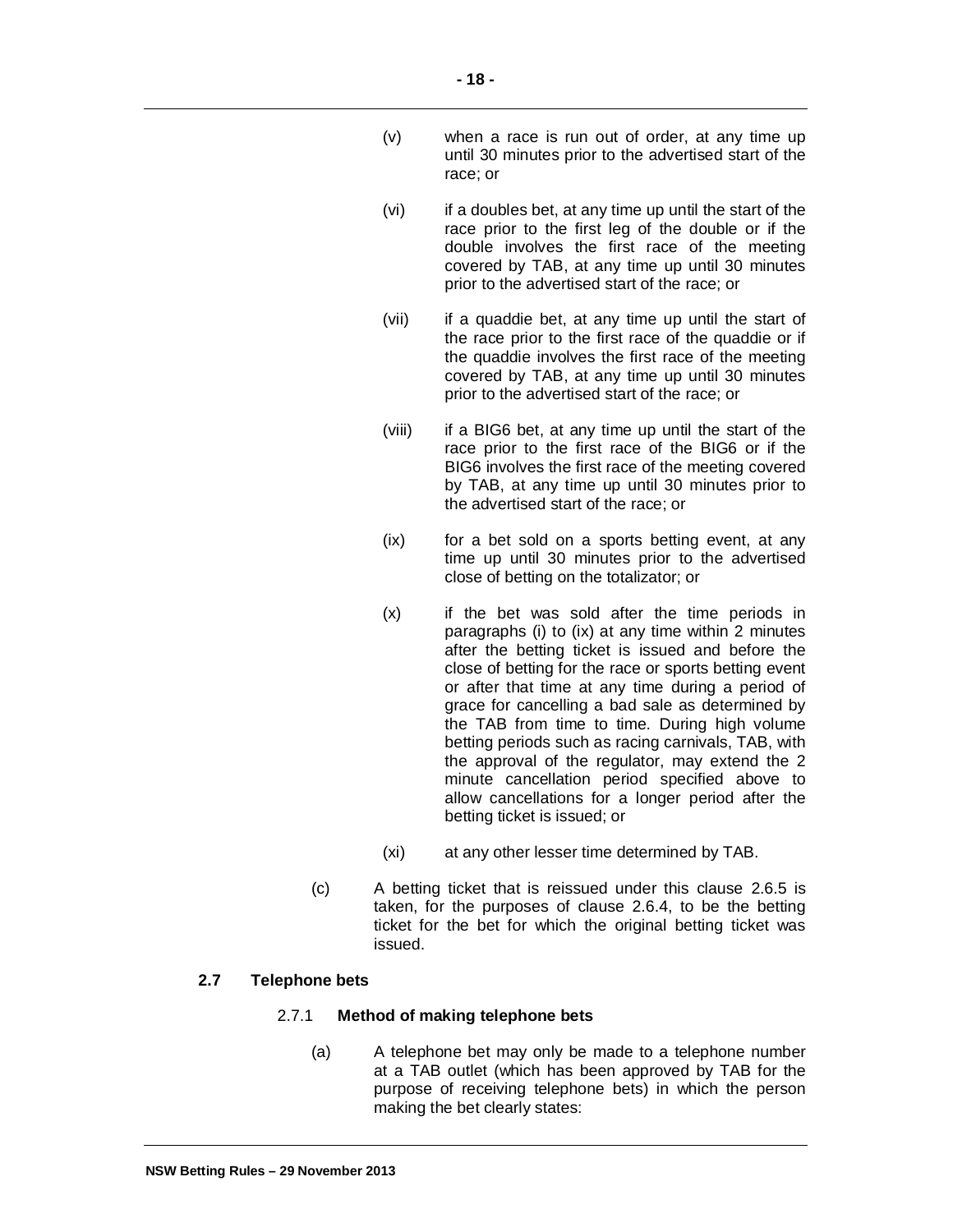- (i) the number of the betting account against which the bet is to be debited and (if required by the TAB operator accepting the bet) the PIN allocated to that account; and
- (ii) the details specified in clause 2.6.1 in respect of the bet.
- (b) If in the opinion of the manager of the TAB outlet the person making the telephone bet speaks in an insulting, indecent or threatening manner, or conveys any false or misleading information or incomplete or unclear instructions, as determined by the manager, the manager may direct:
	- (i) that a telephone bet not be accepted; or
	- (ii) that a telephone bet (if accepted) be cancelled and the amount of the bet be refunded; or
	- (iii) that a person's betting account be closed and any money standing to the credit of the account be refunded to the person.
- 2.7.2 Records of telephone bets
	- (a) An operator at a TAB outlet who proposes to accept a telephone bet:
		- (i) must make a record by entry of the bet onto TAB's system, in the manner as TAB may determine from time to time, of the details as are necessary to identify the person making the bet and to describe the particular bet made; and
		- (ii) must repeat the details of the bet to the person to enable the person to correct any errors in the details. If the person does not make any corrections or the person indicates that he or she does not wish to have them repeated, the person is taken to have confirmed as correct the bet details in the record of TAB.
	- (b) A telephone bet is taken not to have been accepted at a TAB outlet unless a record of the bet has been made in accordance with this clause.
	- (c) The details of a telephone bet recorded in accordance with this clause are taken to be the details of the bet, even if those details differ in any respect from the details given by the person making the bet.
	- (d) A record of each telephone bet made to a TAB outlet must be sent to TAB.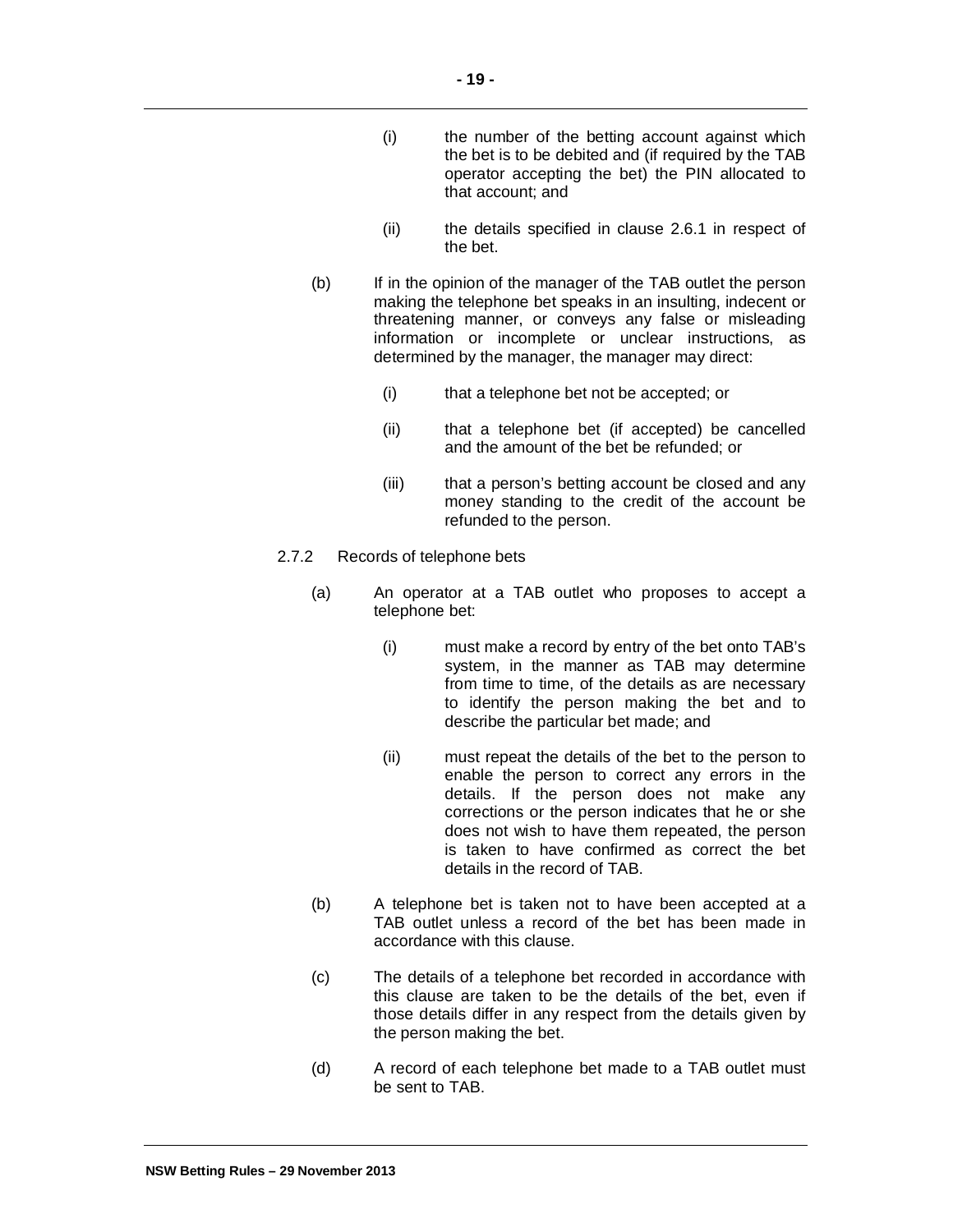- (e) In addition to the other requirements of this clause, the manager of a TAB outlet must ensure that all telephone bets are tape recorded and the tape recording sent to TAB.
- (f) TAB must retain the tape recording for a period of at least 28 days from the date of the race or sports betting event to which the bet relates or, if a claim with respect to the bet is made during that period, until the claim is finally determined.

#### 2.7.3 **Cancellation of telephone bets**

If, before the close of betting and during the course of the same telephone call and before the making of any further bets, the person claims that the details of the telephone bet are not as specified by the person, the operator of the TAB outlet accepting the bet:

- (a) must correct the record of the bet on TAB's system in accordance with the claim; or
- (b) if it is not practicable for that to be done before the close of betting, must reject and cancel the bet and refund the amount of the bet to the betting account.

## 2.7.4 **Telephone system delays and failures**

TAB is not liable to any person for any losses, damages, expenses or claims suffered or incurred by, or as a result of any delay, failure, malfunction or breakdown in any part of the telephone system (whether mechanical or human) which enables a telephone bet to be made.

#### **2.8 Device bets**

#### 2.8.1 **Method of making device bets**

- (a) A device bet may only be made to a TAB outlet (approved by TAB for the purpose of receiving device bets) in which the person making the bet clearly gives an instruction to TAB's system of:
	- (i) the number of the betting account against which the bet is to be debited and the PIN and/or password allocated to that account; and
	- (ii) the details specified in clause 2.6.1 in respect of the bet.
- (b) If in the opinion of the manager of a TAB outlet the person's instructions are incomplete or unclear, the manager may direct:
	- (i) the device bet not be accepted; or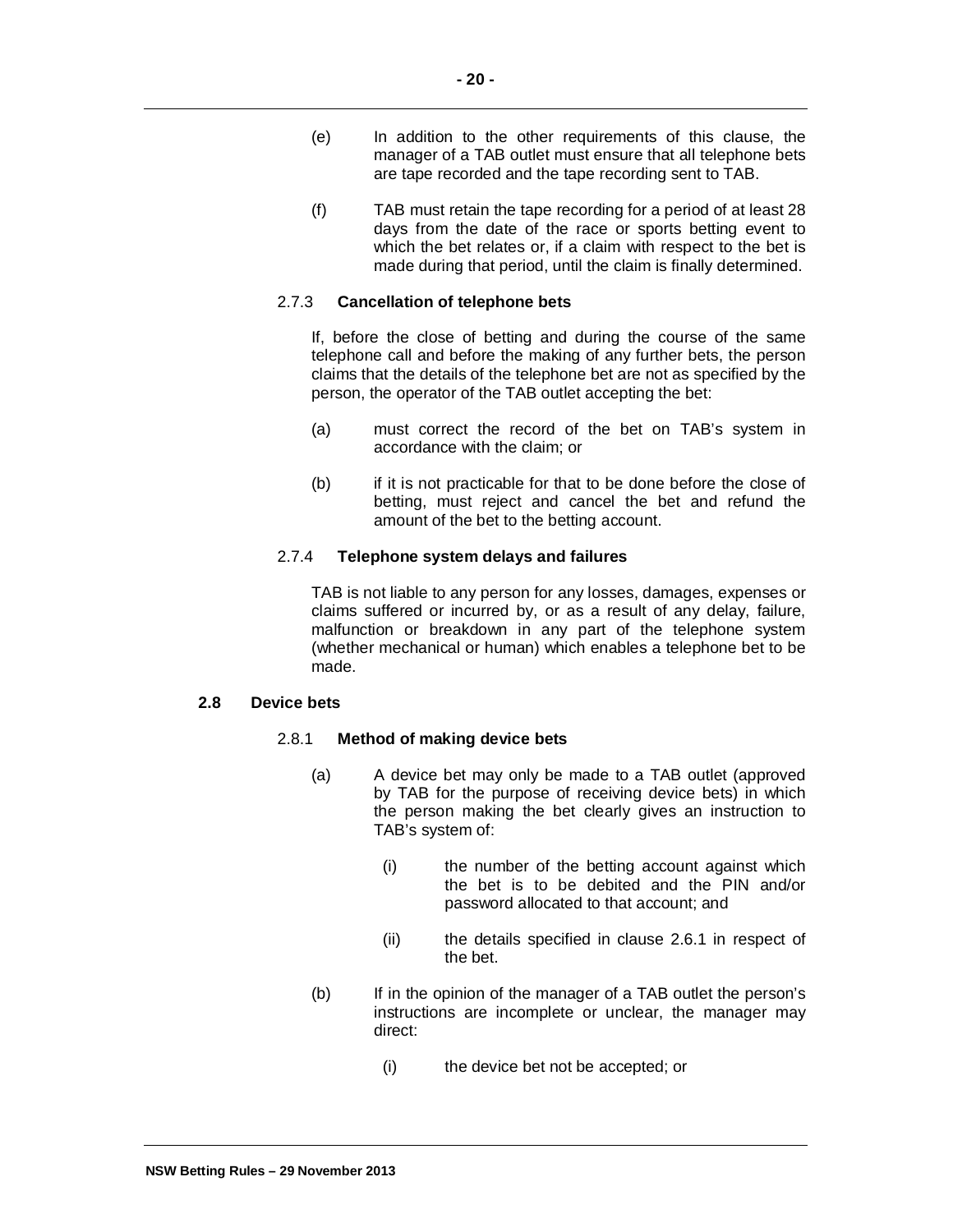- (ii) that a device bet (if accepted) be cancelled and the amount of the bet refunded.
- (c) If a person has been refused access to the means of making a device bet to TAB fixed odds betting, then TAB may refuse to accept a device bet from that person for a totalizator under these rules.
- (d) A device bet may be accepted at a TAB outlet even if any other bet to which the communication relates is not accepted.

## 2.8.2 **Records of device bets**

- (a) The TAB outlet that proposes to accept a device bet must make a record by entry of the bet onto TAB's system, in the manner as TAB may determine from time to time, of the details as are necessary to identify the person making the bet and to describe the particular bet made.
- (b) A device bet is taken not to have been accepted at a TAB outlet unless a record of the bet has been made in accordance with this clause.
- (c) The details of a device bet recorded in accordance with this clause are taken to be the details of the bet, even if those details differ in any respect from the details given by the person making the bet.
- (d) A record of each device bet made to a TAB outlet must be sent to TAB.

## 2.8.3 **Cancellation of device bets**

A device bet may not be cancelled after acceptance of the bet by the TAB outlet.

#### 2.8.4 **Telephone and computer system delays and failures**

TAB is not liable to any person for any losses, damages, expenses or claims suffered or incurred by, or as a result of any delay, failure, malfunction or breakdown in any part of the telephone or computer system (whether mechanical or human) which enables a device bet to be made.

# **2.9 Betting accounts**

#### 2.9.1 **Bets against funds in betting accounts**

A person may only make a telephone or device bet against funds in a betting account, established by the person making the bet. The bet will not be accepted if the amount of the bet is greater than the amount of the cleared funds in the account.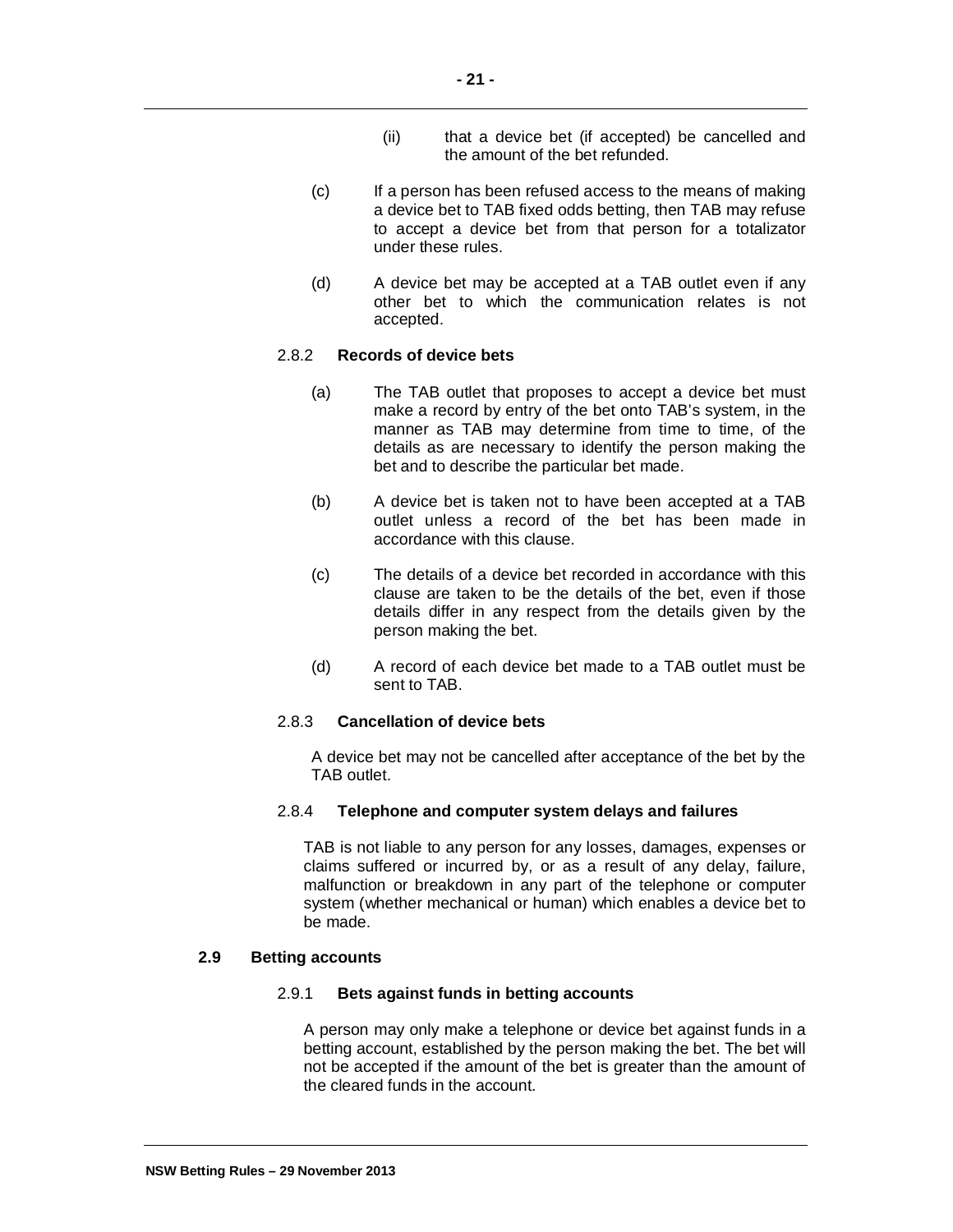## 2.9.2 **Establishment of betting account**

- (a) A person may apply to TAB, or a racing club conducting an on-course totalizator, for the establishment of an account ("a betting account").
- (b) An application:
	- (i) must specify the information, and be completed in the form and manner, as TAB, or racing club, may require; and
	- (ii) may be accompanied by:
		- A: a minimum deposit as determined by TAB from time to time which is to be credited to the account; or
		- B: by a guarantee for not less than the approved minimum amount from a financial institution or other security acceptable to TAB, or the racing club, and which security is in accordance with arrangements approved by the Minister under the Act.
- (c) If required by TAB, any deposit to a betting account made by way of cheque or otherwise will not be credited to the account until TAB, or the racing club, is satisfied that the deposit is cleared funds.
- (d) A person who establishes a betting account will be notified by TAB, or the racing club of the betting account number.
- (e) TAB, or the racing club, who receives a deposit for payment into a betting account must issue a receipt for the deposit to the person who made the deposit.

# 2.9.3 **Instructions in relation to betting accounts**

- (a) A person who has established a betting account may give instructions in the manner as TAB, or the racing club, may approve (including by telephone or by a device), relating to the application or disposal of any amount standing to the credit of the account.
- (b) TAB, or the racing club, must comply with any reasonable instruction given to it by a person under this clause.

#### 2.9.4 **Payment of TAB betting account guarantees**

(a) Subject to any other arrangements that may be agreed between TAB and the person establishing the betting account in relation to the enforcement of any security, if TAB sends a statement relating to a betting account to the last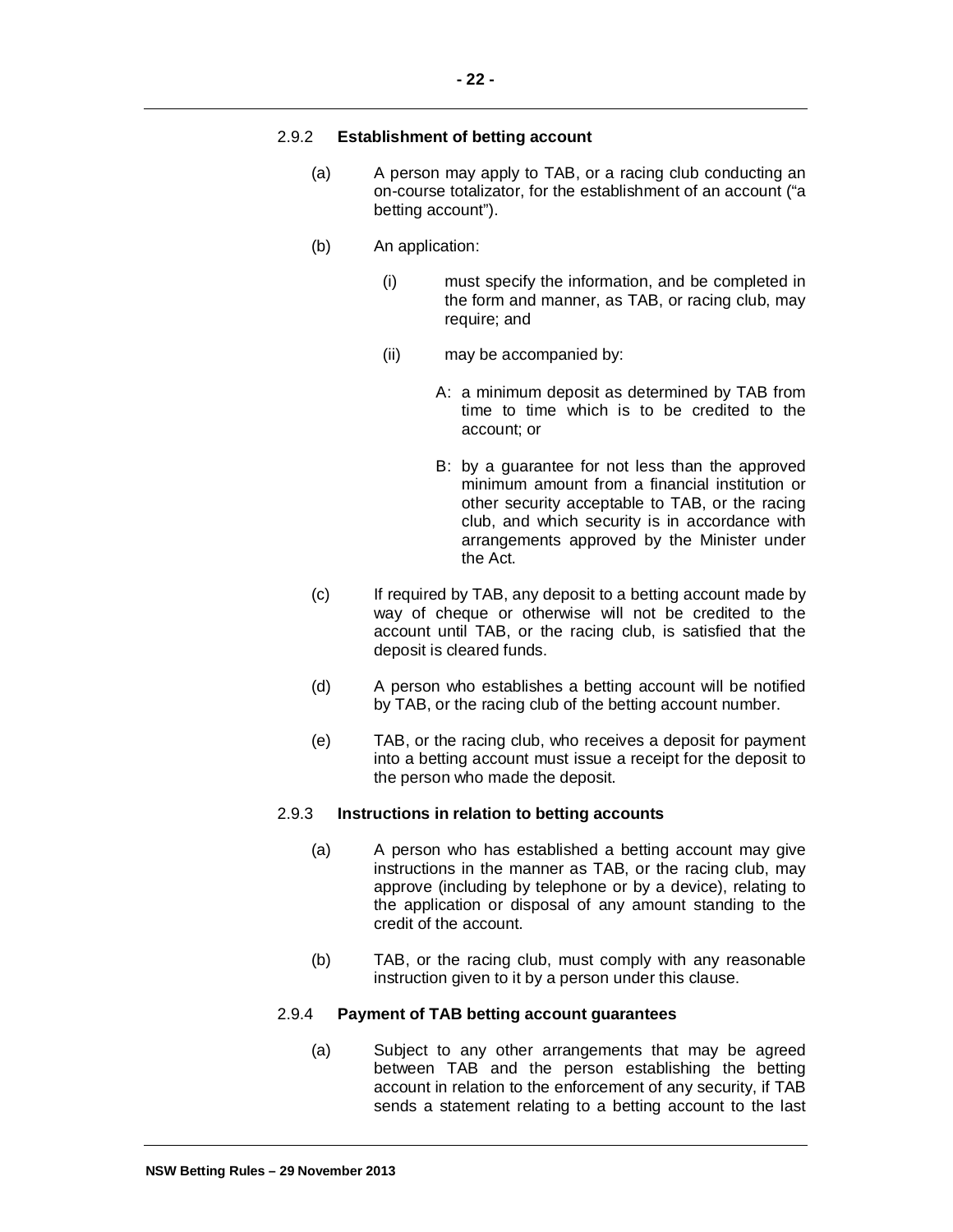known address of the person who has lodged a guarantee from a financial institution with TAB in respect of the account, the person must within 14 days of the date of the statement pay to TAB any money due to TAB by the person from the operation of the account.

(b) TAB may take action in terms of recovery under the guarantee from the financial institution as is necessary to recover any money that remains due after the expiration of the 14 day period.

## 2.9.5 **Non-operation of TAB betting accounts and account fees**

- (a) TAB may close any betting account that is not transacted on for a period exceeding 3 months and, in that event, may transfer any amount standing to the credit of the account to a dormant account operated by TAB. In this case TAB will notify the holder of the account at the last address known to TAB that the account has been closed.
- (b) TAB may reopen a betting account that has been closed under this clause and re-credit to the account any amount credited to a dormant account as a result of the closure of the account.
- (c) TAB may impose and debit any betting account with the following fees:
	- (i) dormant account keeping fee;
	- (ii) a claim investigation fee;
	- (iii) an account administration fee for deposits to betting accounts;
	- (iv) a service fee for deposits to betting accounts made through persons other than TAB outlets. The fees will be as determined by TAB from time to time. TAB may waive any or all of the fees on a basis as it determines from time to time.

# 2.9.6 **Credits to TAB betting accounts**

If an amount has been incorrectly credited to a betting account or an incorrect amount has been credited to the account, TAB:

- (a) may adjust the account to the extent necessary to rectify the incorrect credit; and
- (b) if, as a result of such adjustment, the account is in debit, may recover from the holder of the account as a debt due, the amount of the deficiency in the account.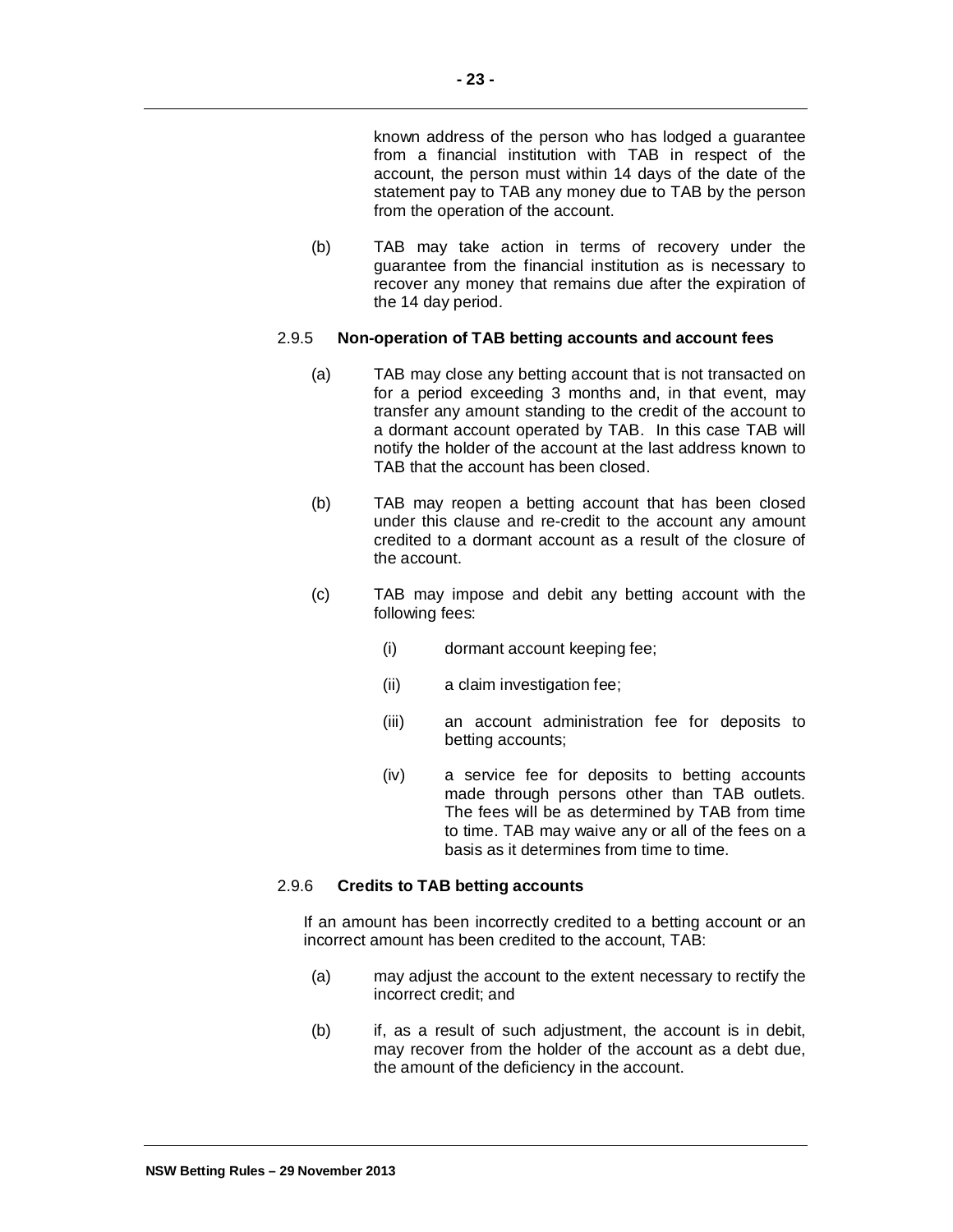## **2.10 Betting vouchers**

- 2.10.1 TAB, or a racing club conducting an on-course totalizator, may issue betting vouchers and may authorise any other person to issue betting vouchers.
- 2.10.2 A betting voucher:
	- (a) will be in the form as TAB, or the racing club, determines including:
		- (i) a gift certificate;
		- (ii) a stored value card or coupon for use in a self service terminal;
		- (iii) an on-course key ticket; or
		- (iv) any other similar or like instrument to any of the above; and
	- (b) is valid for the period as is specified on the betting voucher provided that if no date is specified the voucher is valid for 12 months from the date of issue. Any unused value of a betting voucher after the expiry date for its validity will be retained by TAB and treated as unclaimed dividends; and
	- (c) is to be regarded as cash equal to the value of the amount represented by the voucher.
- 2.10.3 Betting vouchers may be accepted at any TAB outlet:
	- (a) for the making of cash bets; or
	- (b) for the making of deposits to a betting account maintained with TAB; or
	- (c) redeemed for cash up to the available amount.

#### **2.11 Certificate as to records**

- 2.11.1 TAB may issue a certificate in relation to a bet stating that the details of the bet as contained in a record kept or held by TAB are as specified in the certificate.
- 2.11.2 In any proceedings or dispute, a certificate under this clause is evidence as to the matters stated in the certificate.

#### **2.12 Removal of certain persons from TAB outlets**

The manager of a TAB outlet may direct a person to leave the TAB outlet if the manager is of the opinion that the person is creating a public annoyance. A direction has effect for the time (not extending beyond the day on which it is given) as the manager may specify in the direction.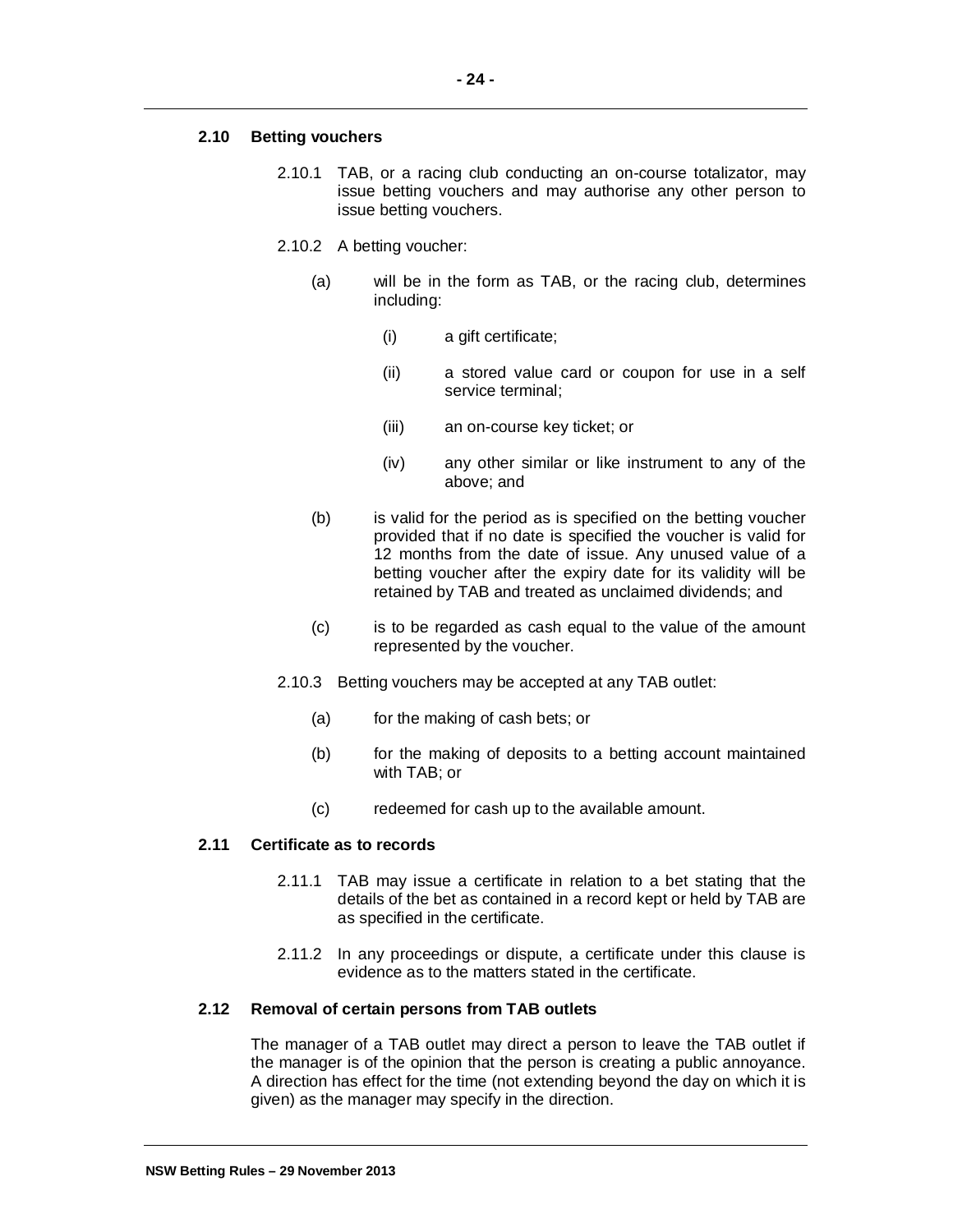# **2.13 Betting by minors**

A person under the age of 18 years must not bet on a totalizator.

## **3. RESULTS, DIVIDENDS AND REFUNDS**

## **3.1 Result of race or sports betting event**

- 3.1.1 A reference to the contestant or finisher placed first, second, third, fourth, fifth or sixth in a race is a reference to the horse or greyhound declared by the stewards to be the first, second, third, fourth, fifth or sixth finisher in the race;
- 3.1.2 A reference to the winning team or final score for the relevant footyTAB totalizators is as set out in clause 16.2.

## **3.2 Payment of dividends**

- 3.2.1 (a) A dividend or refund payable in respect of a bet will be available for collection or credited to the appropriate betting account as soon as is practicable after the race or sports betting event on which the bet was made.
	- (b) Immediately after the declaration of dividends, notice of the amounts will be exhibited in a place appointed for that purpose by TAB.
	- 3.2.2 Where a totalizator is conducted by TAB, no dividend will be declared and paid except by order of TAB, in accordance with the decision of TAB as to the result of the race or event, and when TAB has ordered a dividend to be declared and paid on the race or event no investor on any other result on that race or event will be entitled to receive a dividend on that race or event.
	- 3.2.3 TAB, or a racing club conducting a domestic totalizator (as the case may be), must not declare or pay a dividend on:
		- (a) a race or a combination of races except following a declaration of correct weight by the stewards; or
		- (b) a sports betting event except following the announcement of official or podium positions at the conclusion of the event by the relevant controlling body or committee under whose authority the event or contest is conducted.
	- 3.2.4 TAB is not liable to any person for any losses, damages, expenses or claims suffered or incurred by or as a result of any error in the declaration of correct weight by the stewards or the advice to TAB of the contestant numbers of the finishers in the race.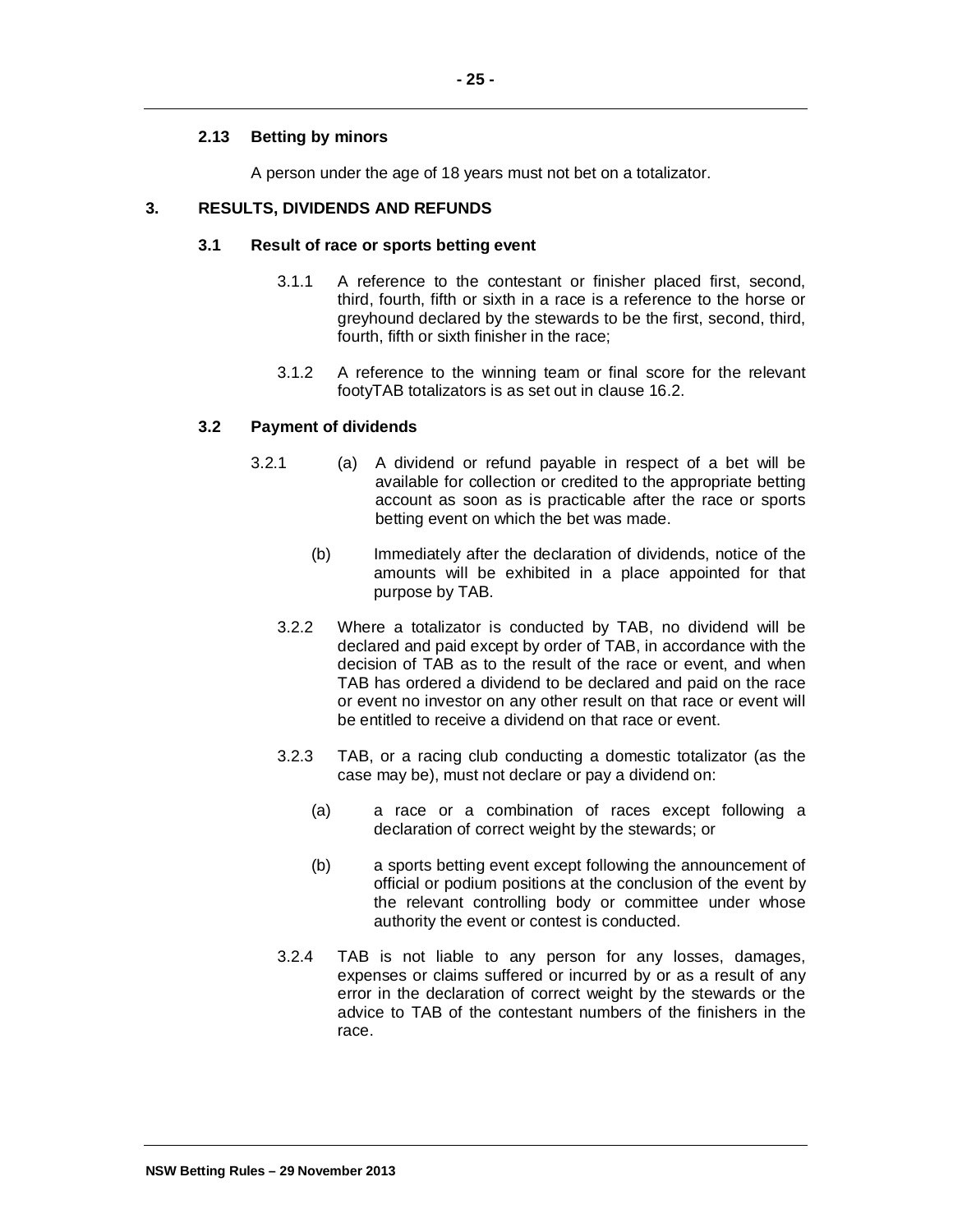## **3.3 Protests, objections and recontested events**

- 3.3.1 If a protest is lodged in accordance with the rules of racing before the declaration of correct weight in a race, a dividend for that race must not be declared or paid until the protest has been decided by the stewards. Before making a decision on a protest, the stewards (subject to the declaration of correct weight) may declare placings not affected by the protest. TAB, or a racing club conducting a domestic totalizator, may at its discretion make payment of dividends on the placings unaffected by the protest.
- 3.3.2 (a) If an objection or protest is lodged in accordance with the sporting event rules governing the sports betting event, TAB will declare the result based on the official or podium positions of the event as per the adjudication of the relevant controlling body or committee. Subsequent disqualification, promotion of contestants, or any other change is irrelevant for the purpose of determining the result of a bet on a sports betting event.
	- (b) Should any sports betting event be recontested or replayed for any reason whatsoever, the replay will be treated as a separate event and will have no effect on the result of the original contest. TAB may, at its discretion treat the replay as a future contest.

## **3.4 Calculation of dividends**

- 3.4.1 A dividend is calculated by TAB, or a racing club conducting a domestic totalizator, on a single unit of investment for the relevant totalizator. The dividend is calculated:
	- (a) by dividing the relevant totalizator dividend pool (or part thereof where the pool is divided) by the number of units of investment on the successful winning contestant or combination. (For those totalizators where flexi bets are available, any amounts bet which are less than a single unit of investment are to be included in the calculation of the dividend payable on a single unit of investment by the division of the relevant totalizator dividend pool.)
	- (b) having regard to any determinations made by TAB in respect of:
		- (i) the Commission deductions before distribution of the balance of the relevant pool as dividends to investors who select the winning contestant or combination; and
		- (ii) fractions and the rounding of any calculated amount of the dividend payable; and
		- (iii) the minimum dividend provisions.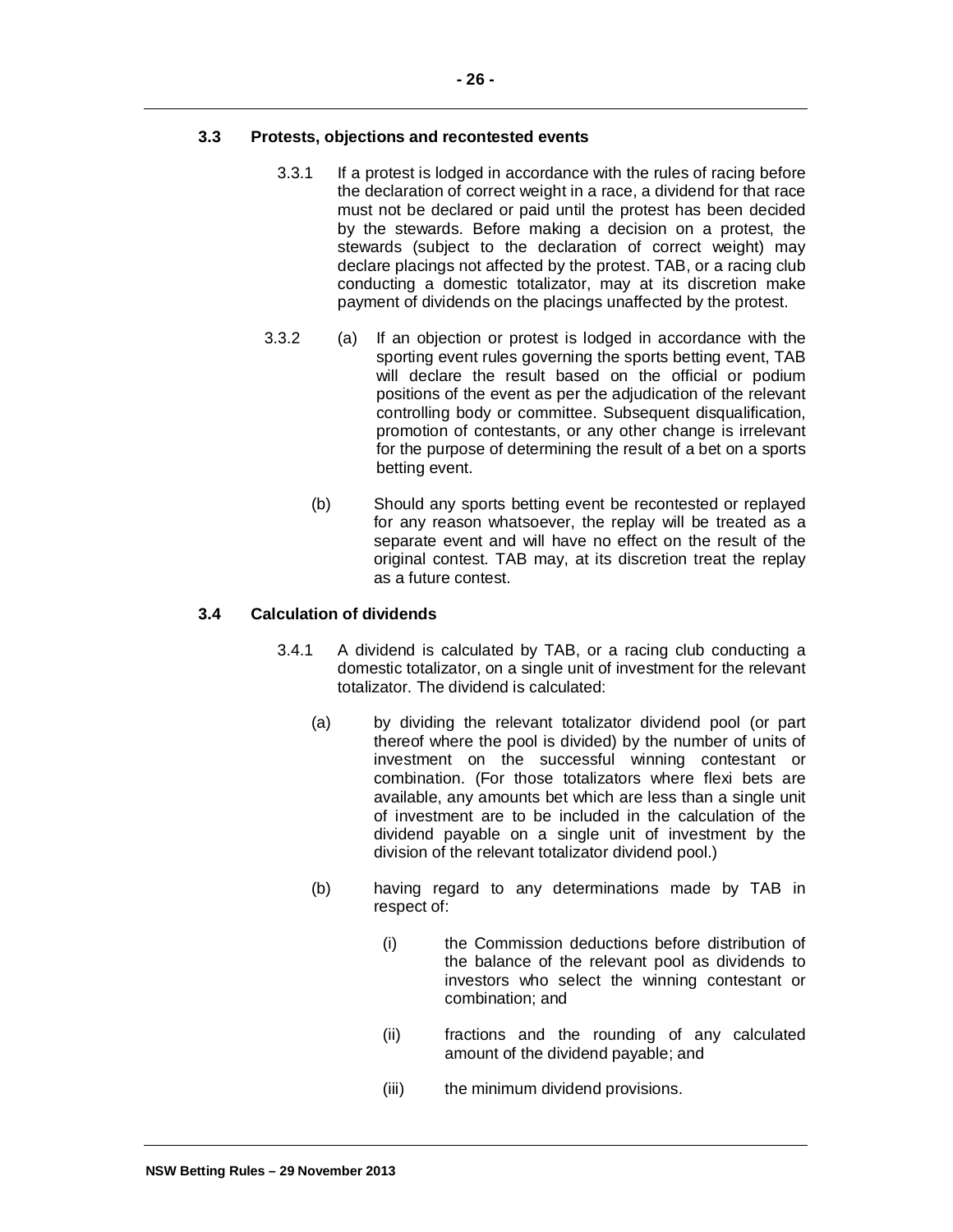- 3.4.2 The dividend payable by TAB, or the racing club, in respect of a bet will bear the same proportion to the dividend declared in respect of a single unit of investment as the amount of the bet bears to a single unit of investment.
- 3.4.3 Subject to the clauses regarding where the winning combination is not backed to the equivalent of a unit of investment in clause 6 (quinella totalizator), 7 (exacta totalizator), 8 (trifecta totalizator), 9 (first 4 totalizator), 10 (doubles totalizator), 11 (quaddie totalizator), 12 (duet totalizator), 13 (BIG6 totalizator), and 16 (FootyTab) the dividend calculated on a flexi bet will be the same proportion of the dividend declared for a unit of investment as the amount invested in the flexi bet on the relevant combination (as determined in accordance with clause 2.4.1 (Flexi bets)) bears to the single unit of investment.

## **3.5 Dividends and refunds to be paid on presentation of tickets**

- 3.5.1 Where a betting ticket is issued for a cash bet under clause 2.6.2 (betting tickets to be issued for cash bets) a dividend or refund must not be paid except on presentation of a ticket unless otherwise approved by TAB, or the racing club conducting the domestic totalizator.
- 3.5.2 TAB, or a racing club, is not required to entertain a claim in respect of the short payment of a dividend or refund after the investor has left the payout window at the place where the dividend or refund was paid.
- 3.5.3 A ticket held in respect of a race or sports betting event that has been postponed to another date is invalid except only for the purpose of claiming a refund or as provided for in these rules.
- 3.5.4 A person may claim a dividend or refund for up to 12 months after the race or sports betting event on which the bet was made.

## **3.6 Payment of dividends, refunds and betting account balances**

- 3.6.1 An amount to which a person is entitled:
	- (a) as a dividend or refund for a cash bet made at a TAB outlet or made on a racecourse with a racing club conducting a domestic totalizator; or
	- (b) as the credit balance of a betting account established by the person with TAB, or the racing club conducting an oncourse totalizator, for the purpose of making telephone or device bets at a TAB outlet, must, on application made by the person, be paid to the person in cash or by cheque.
- 3.6.2 The amount may be paid at a TAB outlet or at any other place as may be designated by TAB (or the racing club conducting a domestic totalizator) for that purpose, and may be paid at the times as TAB, or the racing club, may approve for the purpose.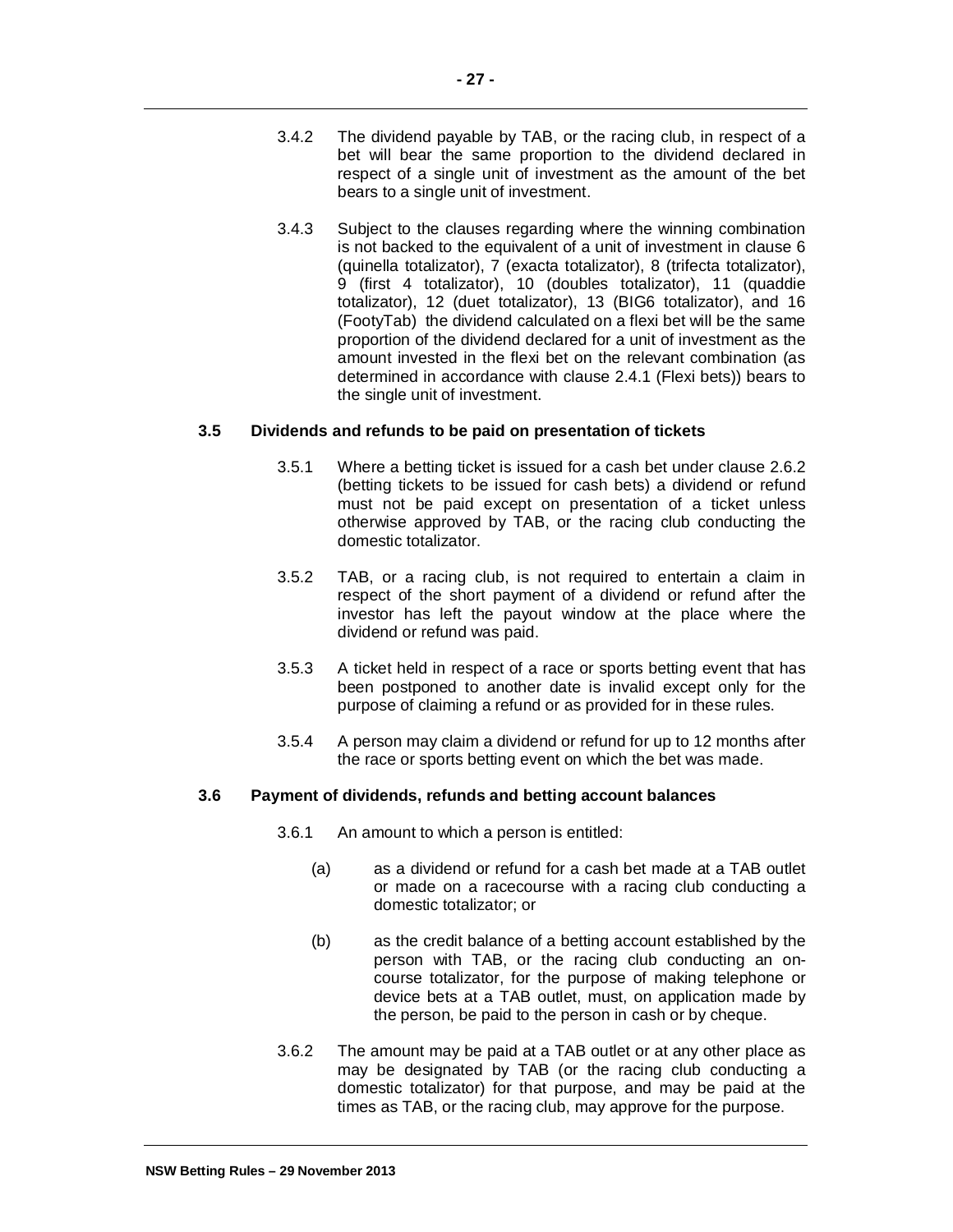- 3.6.3 A dividend or refund to which a person is entitled in respect of a telephone or device bet that has been debited against a betting account must be paid to the person:
	- (a) in accordance with any reasonable written instructions received from the person; or
	- (b) in the absence of any instructions, by payment into the person's betting account.
- 3.6.4 If TAB is in doubt as to the identity of the person to whom an amount is due (whether as a dividend, refund or balance of a betting account):
	- (a) TAB may, in the case of presentation of a ticket for a cash bet, investigate whether the person whom presents the ticket either placed the bet or is acting with the authority of the person who placed the bet and TAB may require a statutory declaration in the form and containing the information it may require; and
	- (b) TAB may retain the amount and pay it to any person who establishes to TAB's satisfaction that he or she is the person to whom the amount is due; and
	- (c) TAB is relieved from all further liability in respect of an amount paid by it to a person under this clause 3.6.4.
- 3.6.5 If a dividend or a refund to which a person is entitled is for an amount of less than 5 cents:
	- (a) where the person has established a betting account with TAB, the dividend or refund will be paid by TAB depositing the amount of that dividend or refund into the person's betting account; and
	- (b) where the person does not have a betting account with TAB:
		- (i) if the aggregate of all dividends or refunds to which the person is entitled on all betting tickets which that person presents for payment at the same time is 3 cents or more **("aggregate amount")** the aggregate amount will be rounded up or down to the nearest 5 cents as determined by TAB and paid to the person in accordance with this clause 3.6.5; and
		- (ii) otherwise, the dividend or refund will be rounded down to zero.

#### **3.7 Claims concerning dividends or refunds**

3.7.1 Within 14 days after a person becomes entitled to a dividend or refund for a bet or within such further time as TAB may allow, the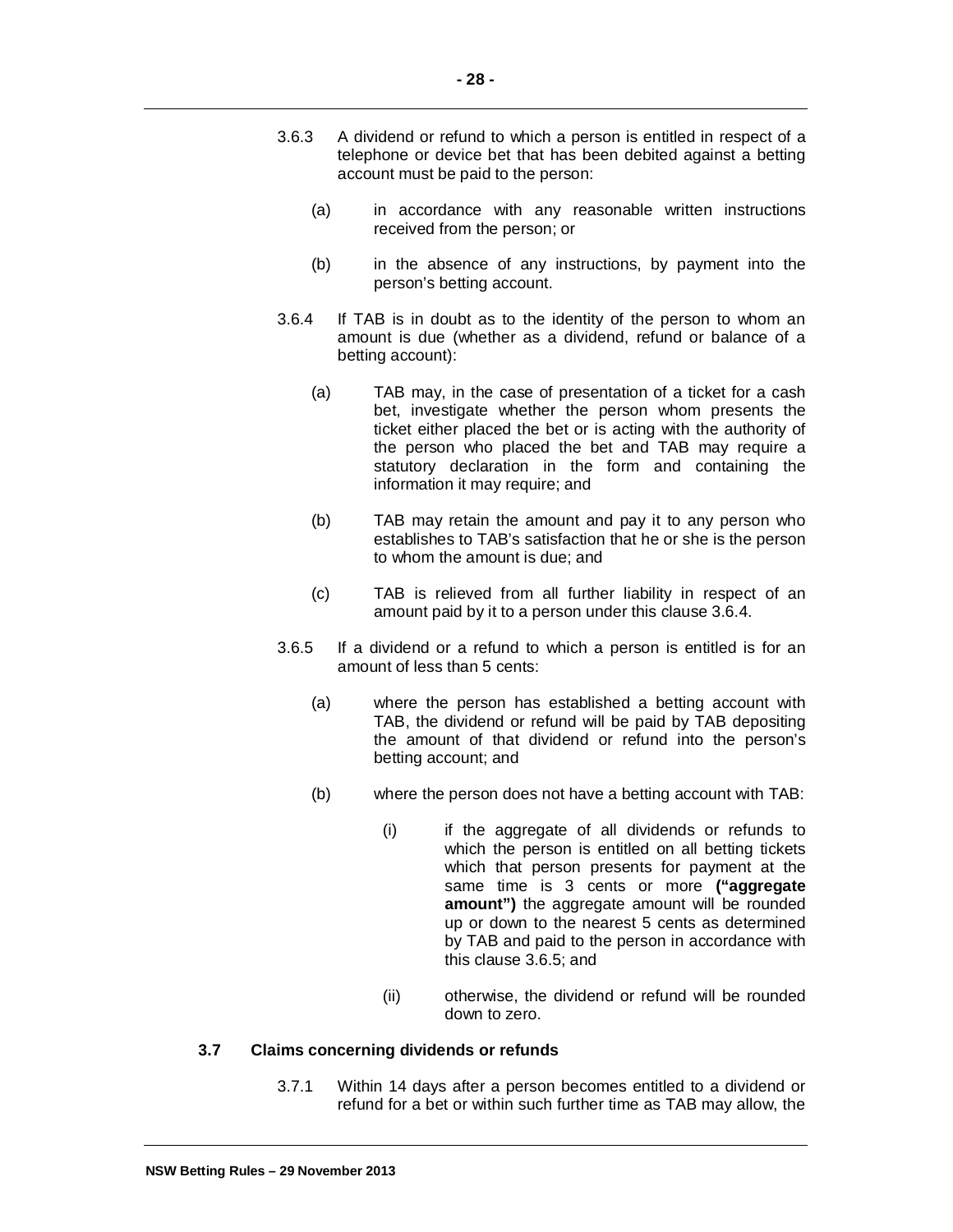person may lodge a written claim with TAB, or the racing club conducting a domestic totalizator as applicable, to the effect that the amount of the entitlement as calculated by TAB, or the racing club, is less than the actual amount to which the person is entitled.

- 3.7.2 After investigating the claim, TAB, or the racing club as applicable:
	- (a) must notify the claimant of its decision; and
	- (b) may pay such dividend or refund to the claimant as to TAB, or the racing club, appears just and reasonable; and
	- (c) if the dividend that was calculated and declared did not include the claimant's investment, and that dividend exceeds, by more than \$1000.00, the dividend that would have been declared had the dividend be recalculated to include the claimant's investment, then the dividend that applies for the purpose of the claim will be the recalculated dividend that includes the claimant's investment; and
	- (d) such amounts that are paid to the claimant shall exclude any refund or credit given to the claimant in respect of the claimant's Investment under any other provision of these Rules.

# **3.8 Claims concerning records of telephone bets**

- 3.8.1 Within 14 days after making a telephone bet or within any further time as TAB may allow, a person may lodge a written claim with TAB to the effect:
	- (a) that the details of the bet given by the person when making the bet were incorrectly recorded on entry into TAB's system; and
	- (b) that the person has suffered loss as a result of the error.
- 3.8.2 If, after investigating the claim, TAB is satisfied:
	- (a) that the claim is justified; and
	- (b) that the error complained of was due to the negligence or wilful default of any officer, employee or agent of TAB; TAB will make any appropriate alteration to the record and will pay such dividend or refund to the claimant as to TAB appears just and reasonable.
- 3.8.3 Any election by the claimant not to have the details of a telephone bet repeated, as referred to in clause 2.7.2, will be taken into account in TAB 's investigation of the claim.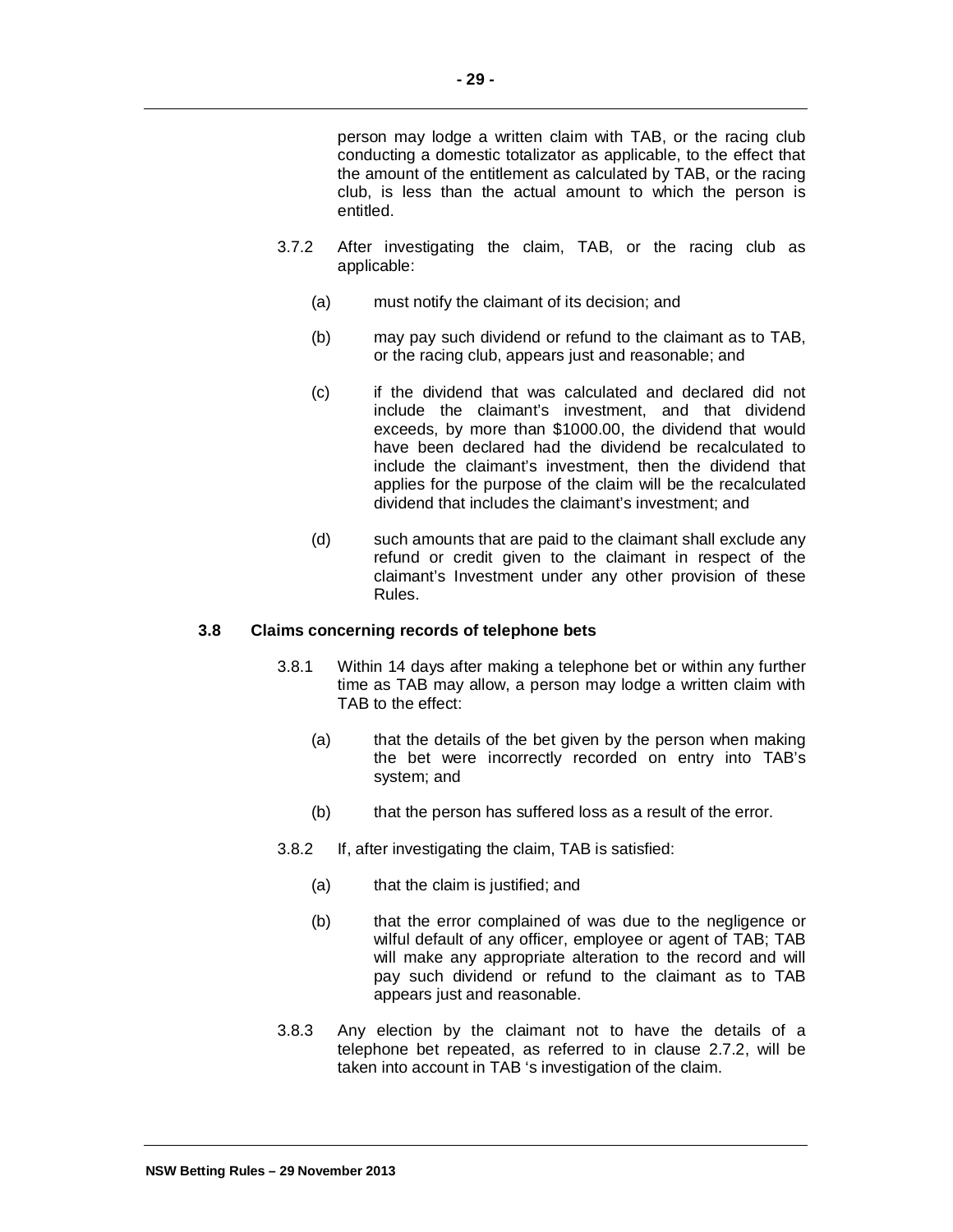## **3.9 Lost, destroyed, mutilated and stolen ticket claims**

- 3.9.1 Claims for dividends or refunds in respect of lost, destroyed, mutilated or stolen betting tickets must be lodged within 14 days of the respective race meeting or sports betting event unless the claimant can provide a reason to the satisfaction of TAB for the delay in lodging the claim. Claims may be lodged at any TAB outlet. Where a claim is made:
	- (a) TAB may charge the claimant a claim investigation fee, as determined by TAB from time to time, to investigate the claim; and
	- (b) a statutory declaration from the claimant in the form and containing the information as TAB requires must accompany the claim; and
	- (c) the claim will not be investigated prior to the occurrence of the respective race or sports betting event and the ticket becoming dividend or refund bearing unless:
		- (i) the ticket investment value exceeds \$100.00; or
		- (ii) in the case of a claim for a stolen ticket, the claimant has reported the theft to the police; and
	- (d) the claimant will receive written acknowledgment of receipt of their claim within 21 days of the claim being received by TAB; and
	- (e) TAB may stop payment on the ticket pending the outcome of its investigation.
- 3.9.2 Following investigation by TAB of the claim for the lost, destroyed, mutilated or stolen betting ticket, if TAB is satisfied that the claimant is entitled to payment of a dividend or refund on the betting ticket then:
	- (a) approved claims will be settled by:
		- (i) voucher payable at any TAB cash sales outlet, except for amounts greater than \$500 (Five Hundred Dollars);
		- (ii) cheque in favour of the claimant; or
		- (iii) deposit to the claimant's nominated betting account; and
	- (b) TAB will immediately record the cancellation of the ticket.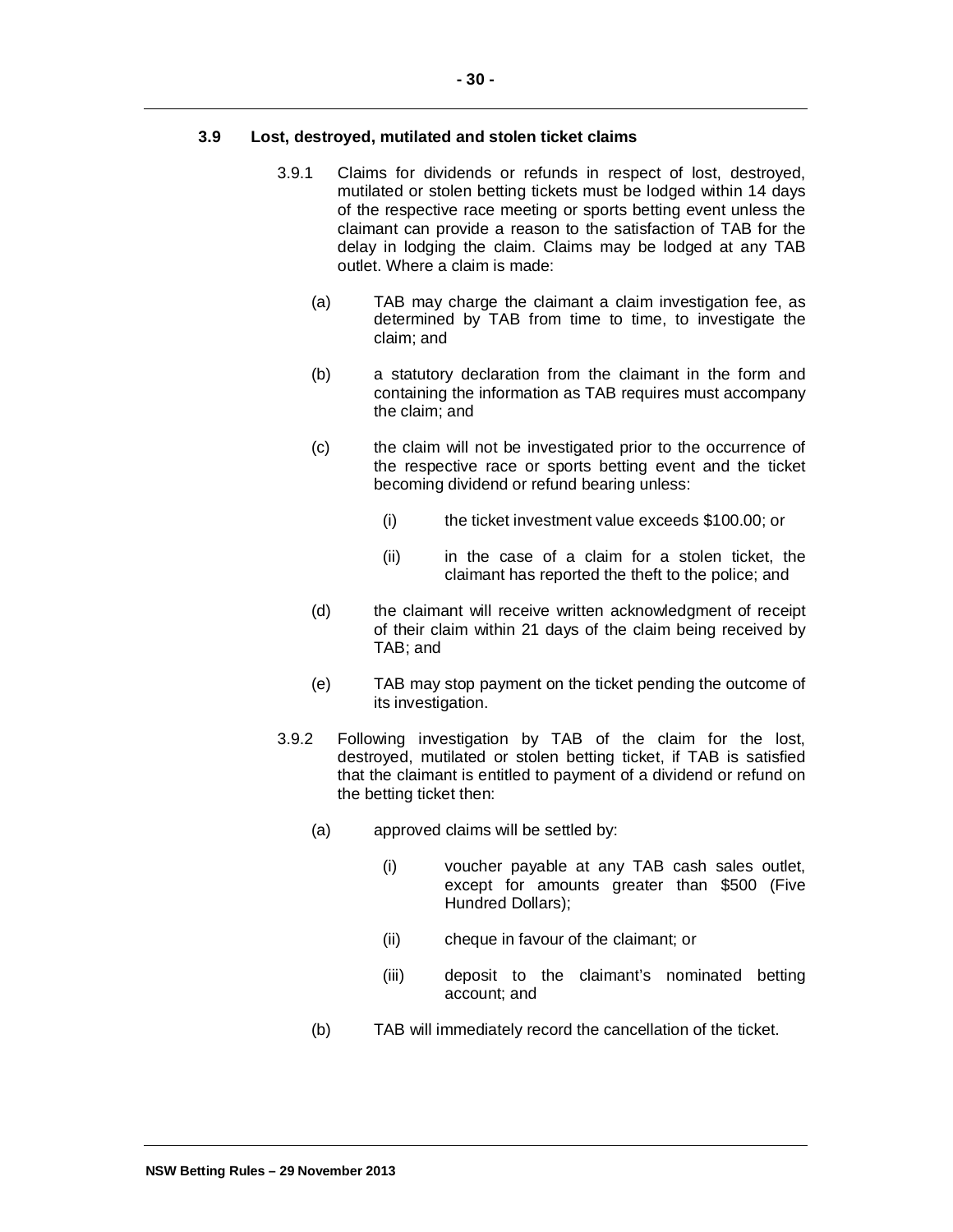# **3.10 Information to accompany claims**

A claim by a person under this clause 3 need not be investigated unless the claimant gives to TAB, or racing club conducting a domestic totalizator (as the case may be), the information, tickets and other documents as are in the claimant's possession, as may be necessary to facilitate investigation of the claim.

## **3.11 Review of decisions on a claim**

- 3.11.1 A person who is dissatisfied with the TAB's or racing club's decision on a claim under this clause may request TAB, or racing club, as applicable to review its decision.
- 3.11.2 TAB or racing club will deal with a request for review in the same way as if it were a claim, except that the person who deals with the request must not be:
	- (a) the person who dealt with the original claim; or
	- (b) a person who is under the supervision of the person who dealt with the original claim.
- 3.11.3 This clause does not authorise more than one request for review to be made in relation to any one claim.

# **4. RACING EVENT TOTALIZATORS - GENERAL RULES**

#### **4.1 Commission deduction**

Money invested on a totalizator conducted by TAB, or a racing club, on one or more racing events will be subject to a Commission deduction.

#### **4.2 Refunds**

#### 4.2.1 **Termination of totalizator pool**

If any totalizator for a race event is terminated under these rules, the whole amount invested on the race must be refunded to the investors.

#### 4.2.2 **Non-starters**

- (a) If:
	- (i) a contestant on which money has been invested does not become a starter in a race (including a re-run race); or
	- (ii) a combination of contestants on which money has been invested includes a contestant that does not become a starter in a race (including a re-run race); the money invested on the contestant or the combination (as the case may be) must be refunded to the investors.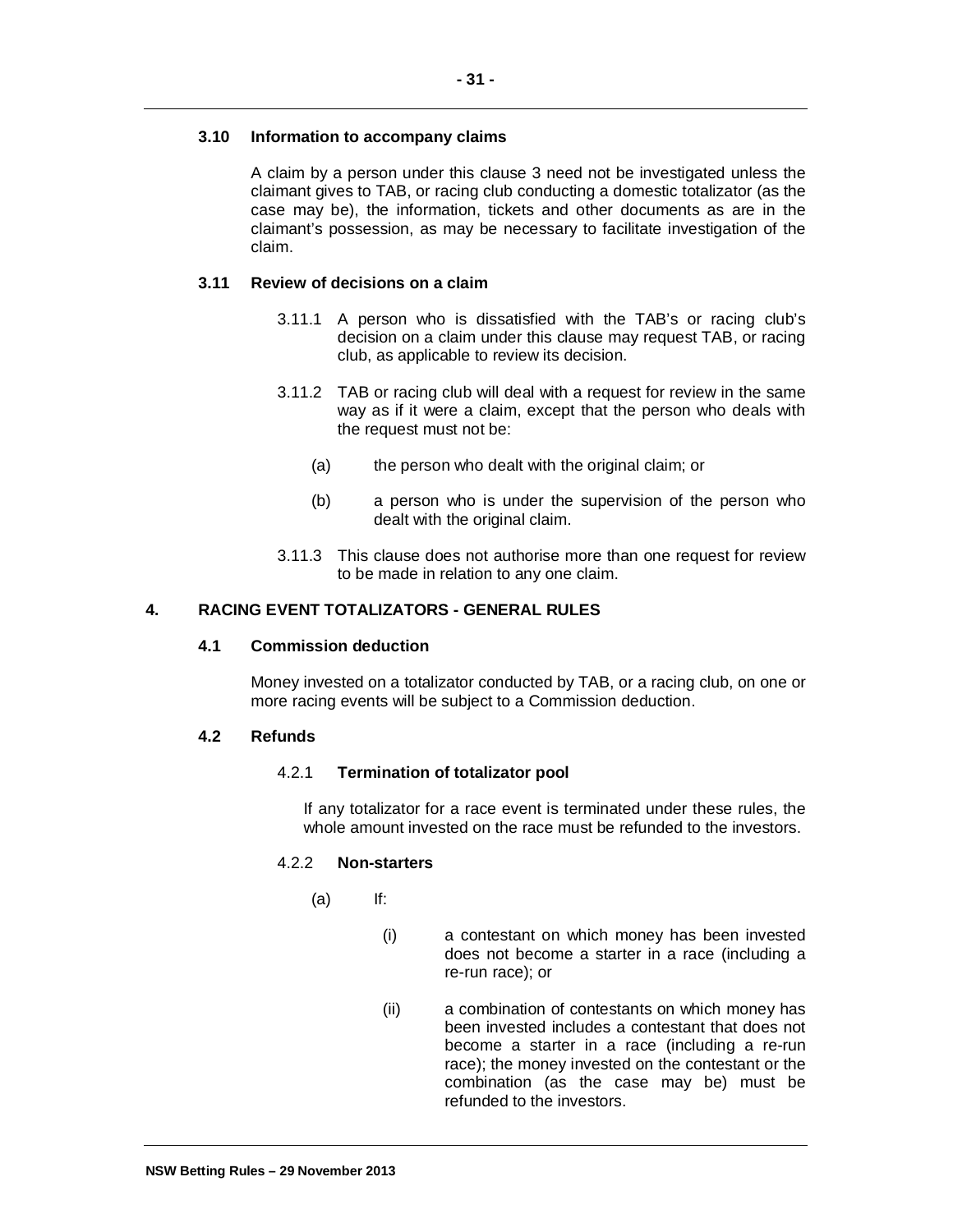- (b) Subclause (a) applies unless:
	- (i) the money is invested on a doubles totalizator and the relevant ticket is not presented in accordance with clause  $10.3.4(a)(i)$  so that clause  $10.3.4(a)(ii)$ applies; or
	- (ii) the money is invested on a quaddie totalizator and the relevant ticket is not presented in accordance with clause  $11.3.4(a)(i)$  so that clause  $11.3.4(a)(ii)$ applies;
	- (iii) the money is invested on a parlay bet and clause 14 applies; or
	- (iv) The money is invested on a BIG6 totalizator and the relevant ticket is not presented in accordance with clause  $13.3.4(a)(i)$  so that clause  $13.3.4(a)(ii)$ applies.

#### 4.2.3 **Abandonment, postpone, walkovers etc**

- (a) If a race is:
	- (i) abandoned; or
	- (ii) postponed until another day; or
	- (iii) declared a no-race; or
	- (iv) a walkover, the whole amount invested on the race must be refunded to the investors.
- (b) The amount invested referred to in Rule 4.2.3(a)(iv):
	- (i) shall not in respect of quinella include any amount in the quinella jackpot pool for that quinella totalizator, which shall be carried forward and paid into the quinella jackpot pool for the quinella totalizator conducted on the succeeding quinella race;
	- (ii) shall not in respect of exacta include any amount in the exacta jackpot pool for that exacta totalizator, which shall be carried forward and paid into the exacta jackpot pool for the exacta totalizator conducted on the succeeding exacta race;
	- (iii) shall not in respect of duet include any amount in the duet jackpot pool for that duet totalizator, which shall be carried forward and paid into the duet jackpot pool for the duet totalizator conducted on the succeeding duet race;
	- (iv) shall not in respect of trifecta include any amount in the trifecta jackpot pool for that trifecta totalizator, which shall be carried forward and paid into the trifecta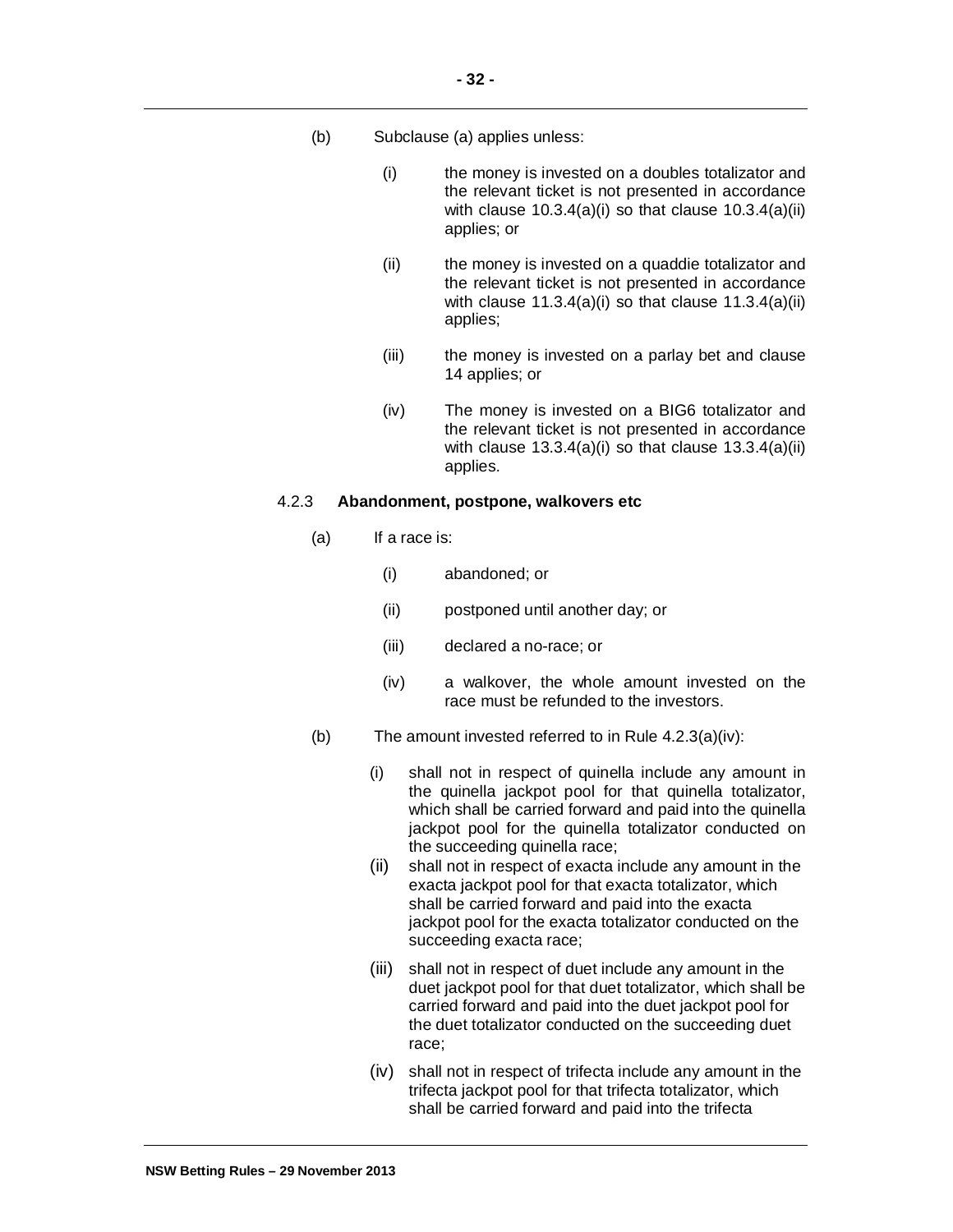jackpot pool for the trifecta totalizator conducted on the succeeding trifecta race;

- (v) shall not in respect of first 4 include any amount in the first 4 jackpot pool for that first 4 totalizator, which shall be carried forward and paid into the first 4 jackpot pool for the first 4 totalizator conducted on the succeeding first 4 race;
- (c) Subclause (a) applies unless:

**- 33 -**

- (i) clause 10 applies in respect of a doubles totalizator;
- (ii) clause 11 applies in respect of a quaddie totalizator; or.,
- (iii) clause 13 applies in respect of a BIG6 totalizator.

# 4.2.4 **No contestant or combination backed**

If none of the contestants or combinations in respect of which dividends are payable are backed in the case of win and place totalizators, the dividend pool must be refunded to the investors.

# **4.3 Application of minimum dividend provisions in certain cases**

TAB may determine from time to time that there is to be a minimum dividend for a racing event totalizator. If TAB has determined there will be a minimum dividend, the minimum dividend applies to all bets on a race totalizator unless a provision in Appendix 1 (Determination of Dividend — Minimums & Fractions) states that it does not apply in a particular case.

## **4.4 Out of sequence races and re-runs of races**

- 4.4.1 If a race is run out of normal race number sequence or if a race is re-run, TAB, or the racing club conducting an on-course totalizator, may reopen the totalizator for the re-run.
- 4.4.2 The amount invested on the totalizator for the first run of the race must be dealt with in accordance with the result of the re-run or the out of sequence race.

# **4.5 Pool Guarantee**

For the purpose of Trifecta, First 4, Quaddie or BIG6 totalizators:

- (a) TAB may apply a pool guarantee at the sole discretion of TAB. In the case of BIG6, the pool guarantee shall apply to the major dividend pool, in accordance with clause 13.3.2.
- (b) Subject to 4.5(e), 8.2.2(b)(ii), 8.2.2(c)(ii), 9.3.2(b)(ii), 9.3.2(c)(ii), 9.3.2(d)(ii) if a pool guarantee is in place on a totalizator where there are backed combinations; TAB is liable for that portion of the pool guarantee shortfall applicable to the backed combinations.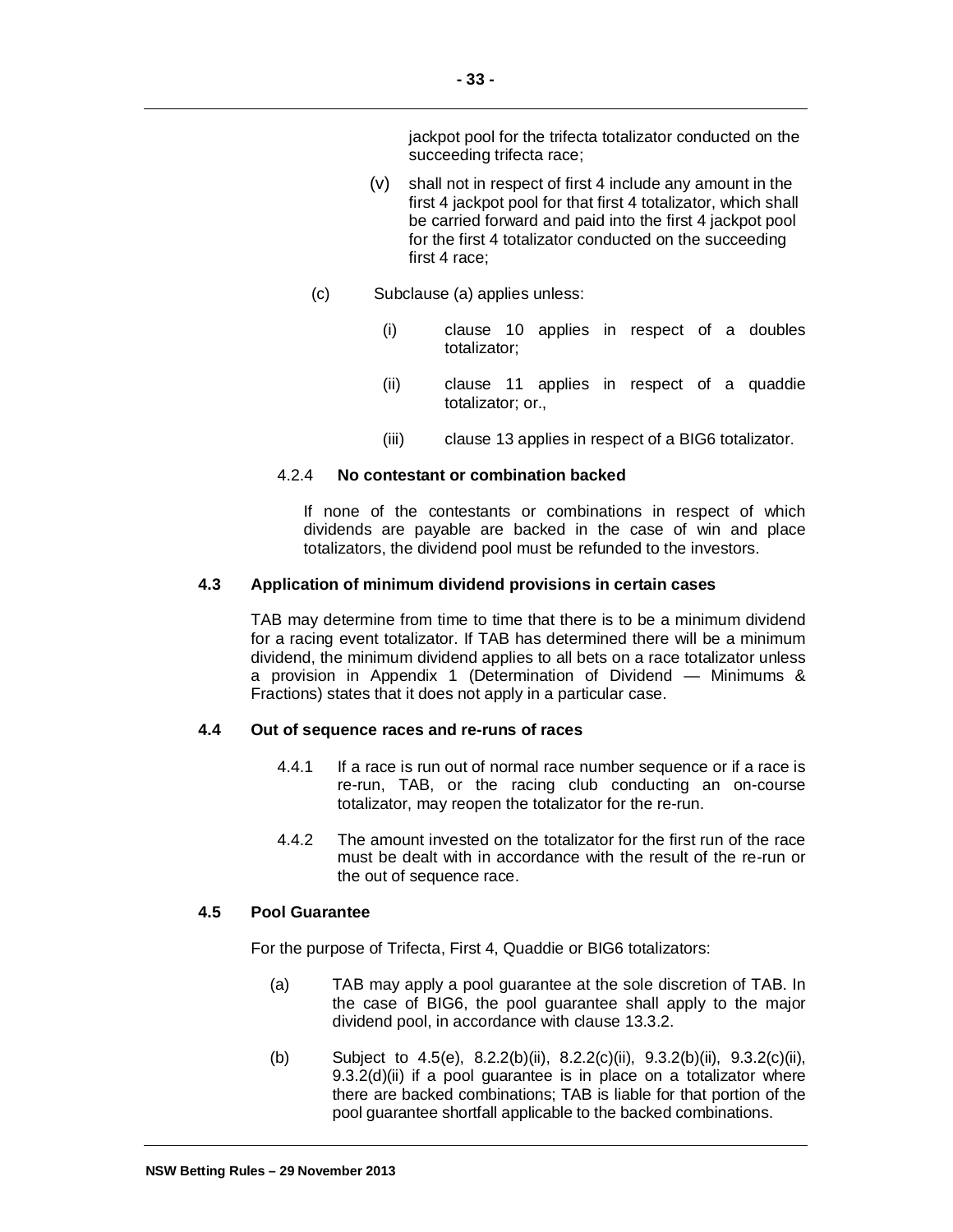- (c) Subject to 4.5(e), if a pool guarantee is in place on a totalizator where there are unbacked combinations; TAB is not liable for that portion of the pool guarantee shortfall applicable to the unbacked combinations.
- (d) Subject to 4.5(e), if a pool guarantee is in place on a totalizator where there is less than a unit of investment on backed combinations; TAB is liable for the full unit of the pool guarantee shortfall applicable to the backed combinations.
- (e) In the event that all bets from a guarantee pool are refunded to investors, the refunds will not include any part of a pool guarantee and TAB is not liable for any pool guarantee shortfall.

# **4.6 Seeded Jackpots**

For the purpose of First4, Quaddie or BIG6 totalizators:

- (a) TAB may include a seeded jackpot amount in a jackpot pool at the sole discretion of TAB;
- (b) Subject to 4.6(c), if a jackpot pool includes a seeded jackpot amount and there is no winner, the seeded jackpot amount remains in the jackpot pool and cannot be reclaimed by TAB;
- (c) In the event that all bets in a totalizator investment pool, which is subject to a seeded jackpot amount, are refunded to investors, TAB will reclaim the seeded jackpot amount (if any) from the associated jackpot pool, prior to any refunds.

# **5. WIN AND PLACE TOTALIZATORS**

## **5.1 Opening and termination of win and place totalizator pools**

- 5.1.1 The win pool of a win and place totalizator:
	- (a) must not be opened to accept bets for a race if the number of contestants in the race is less than 2; and
	- (b) must be terminated if the number of contestants in the race falls below 2 at any time or if there are no finishers in the race.
- 5.1.2 The place pool of a win and place totalizator:
	- (a) must not be opened for a race if the number of contestants in the race is less than 5; and
	- (b) must be terminated if the number of contestants in the race falls below 5 at any time or if there are no finishers in the race.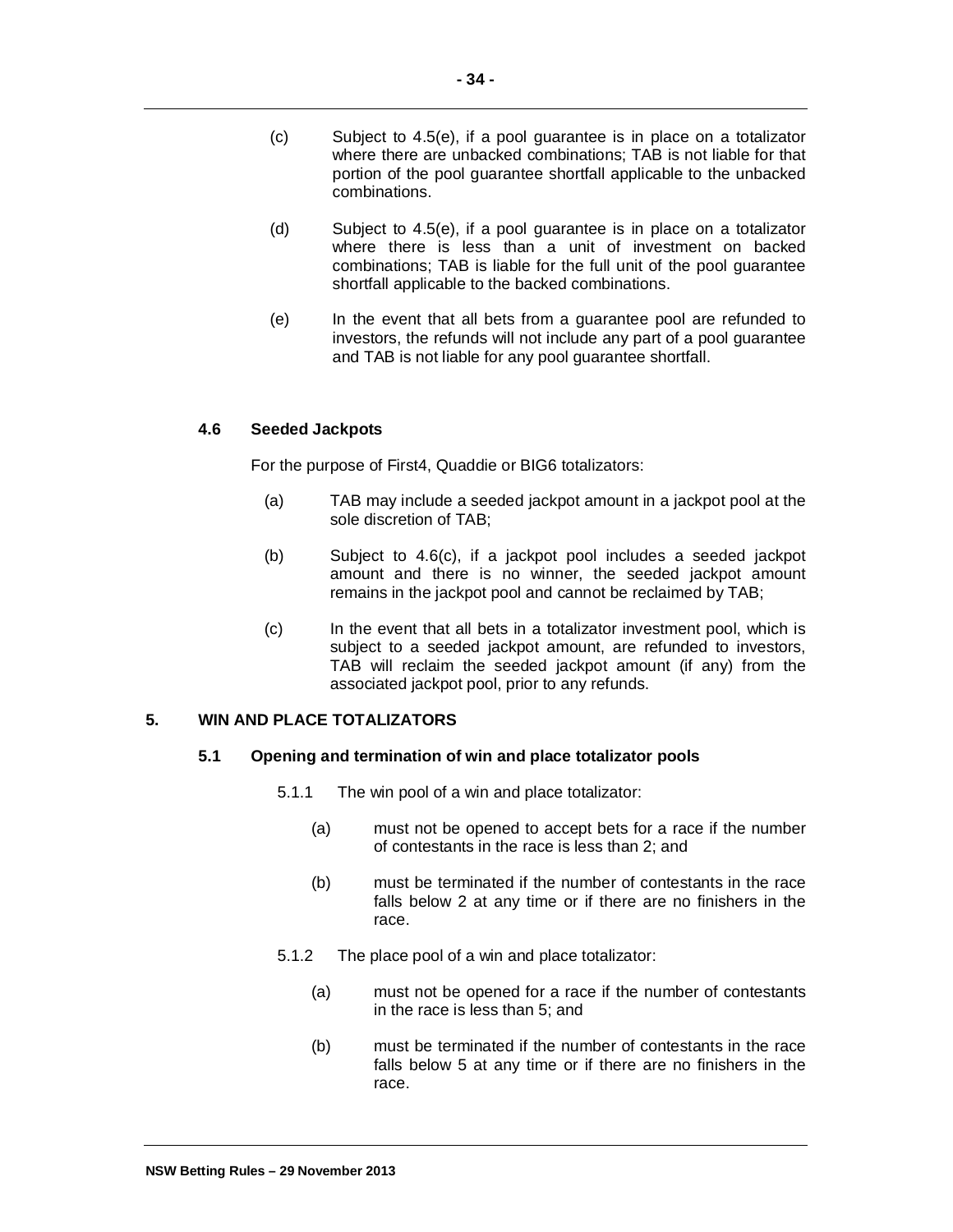# **5.2 Win pool dividends**

# 5.2.1 **Distribution of win pool dividend**

- (a) Money invested on a win and place totalizator with a view to successfully predicting the contestant that places first in a race (less any other amounts deducted in accordance with the definition of 'dividend pool' in clause 1.5) is to be paid into a win dividend pool.
- (b) The win dividend pool is (except to the extent otherwise provided in these rules) to be divided among the investors on the finisher that placed first in the race.

# 5.2.2 **Dead-heat for first place**

If there is a dead-heat for first place in the race:

- (a) the win dividend pool is to be divided into as many equal parts as there are backed finishers in the dead-heat; and
- (b) a part is allotted to each backed finisher; and
- (c) each part is to be divided among the investors on the finisher to which the part is allotted.

# **5.3 Place pool 2 dividend races**

# 5.3.1 **Application of rule**

- (a) This clause 5.3 applies if the number of entries in a race received at the deadline for scratchings prescribed by the controlling body or a race club responsible for the conduct of the relevant race meeting is less than 8.
- (b) This clause is subject to clauses 4.3 (application of minimum dividend provisions in certain cases) and 5.5 (deficiency in place pool).

# 5.3.2 **Distribution of place pool dividend for 2 dividend race**

- (a) Money invested on a win and place totalizator with a view to successfully predicting the contestant that places first or second in a race (and less any amounts deducted in accordance with the definition of 'dividend pool' in clause 1.5) is to be paid into a place dividend pool
- (b) The place dividend pool is (except to the extent otherwise provided in these rules) to be divided into 2 equal parts, of which:
	- (i) one part is to be divided among the investors on the first placed finisher in the race; and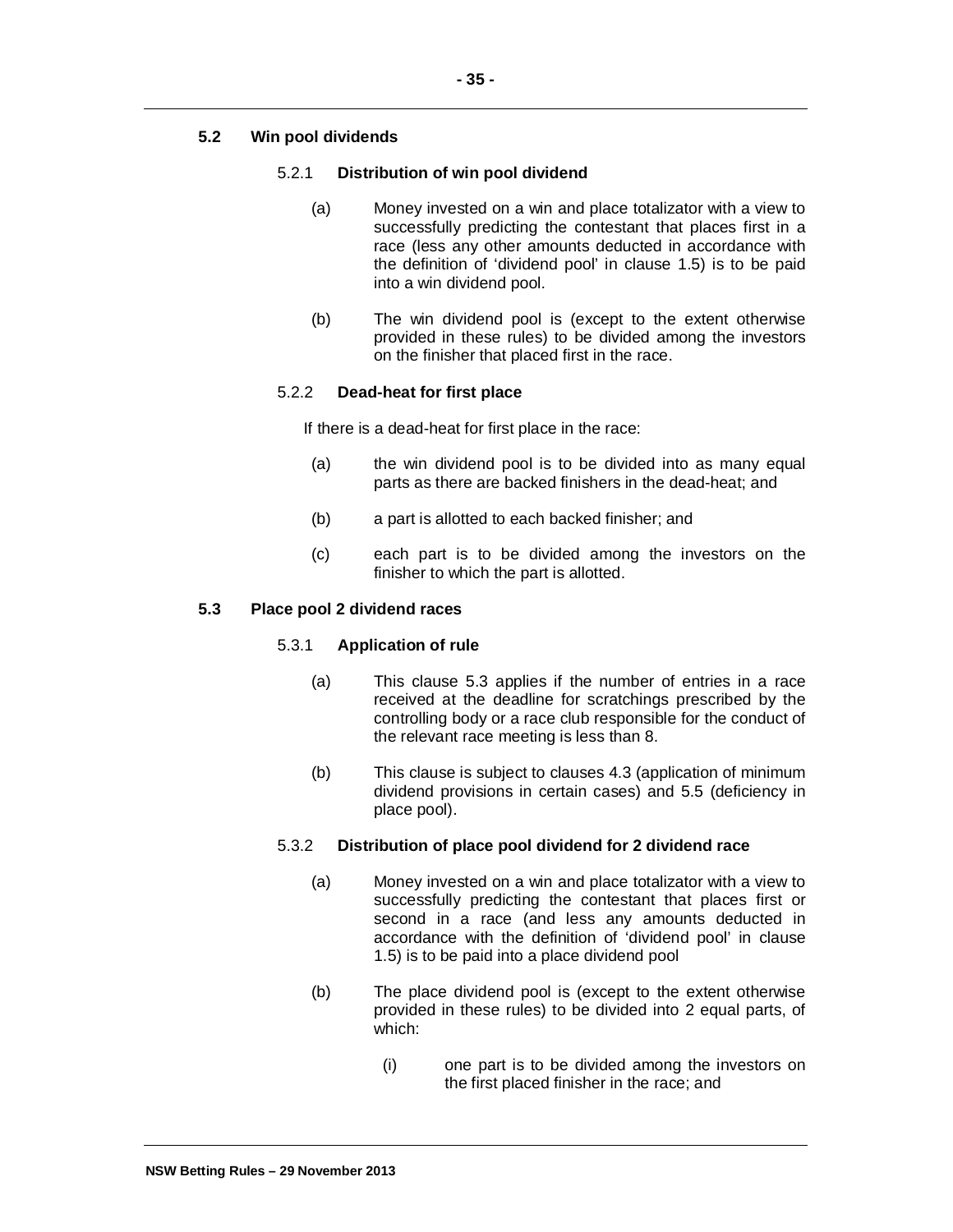(ii) the second part is to be divided among the investors on the second placed finisher in the race.

### 5.3.3 **Unbacked winners or placegetters in a 2 dividend race**

- (a) If the first placed finisher is not backed, the whole of the place dividend pool is to be divided among the investors on the second placed finisher in the race.
- (b) If the second placed finisher is not backed, the whole of the place dividend pool is to be divided among the investors on the first placed finisher in the race.

# 5.3.4 **Dead-heat for first place in a 2 dividend race**

- $(a)$  If there is a dead-heat for first place in a 2 dividend race:
	- (i) the place dividend pool is to be divided into as many equal parts as there are backed finishers in the dead-heat; and
	- (ii) a part is allotted to each backed finisher; and
	- (iii) each part is to be divided among the investors on the finisher to which the part is allotted.
- (b) This clause 5.3.4 applies to a dead-heat for second place in a 2 dividend race in the event that the place dividend pool is to be divided among the investors on the second placed finisher in accordance with clause 5.3.5.

# 5.3.5 **Dead-heat for second place in a 2 dividend race where first place is backed**

If the first placed finisher is backed and 2 or more backed finishers dead-heat for second place in a 2 dividend race:

- (a) the place dividend pool is to be divided into 2 equal parts:
	- (i) one part is to be divided amount the investors of the first placed finisher; and
	- (ii) the second part is to be divided into as many equal parts as there are backed finishers in the dead-heat for second place;
- (b) a part is allotted to each backed finisher that placed second in the race; and
- (c) each part is to be divided among the investors on the finisher to which the part is allotted.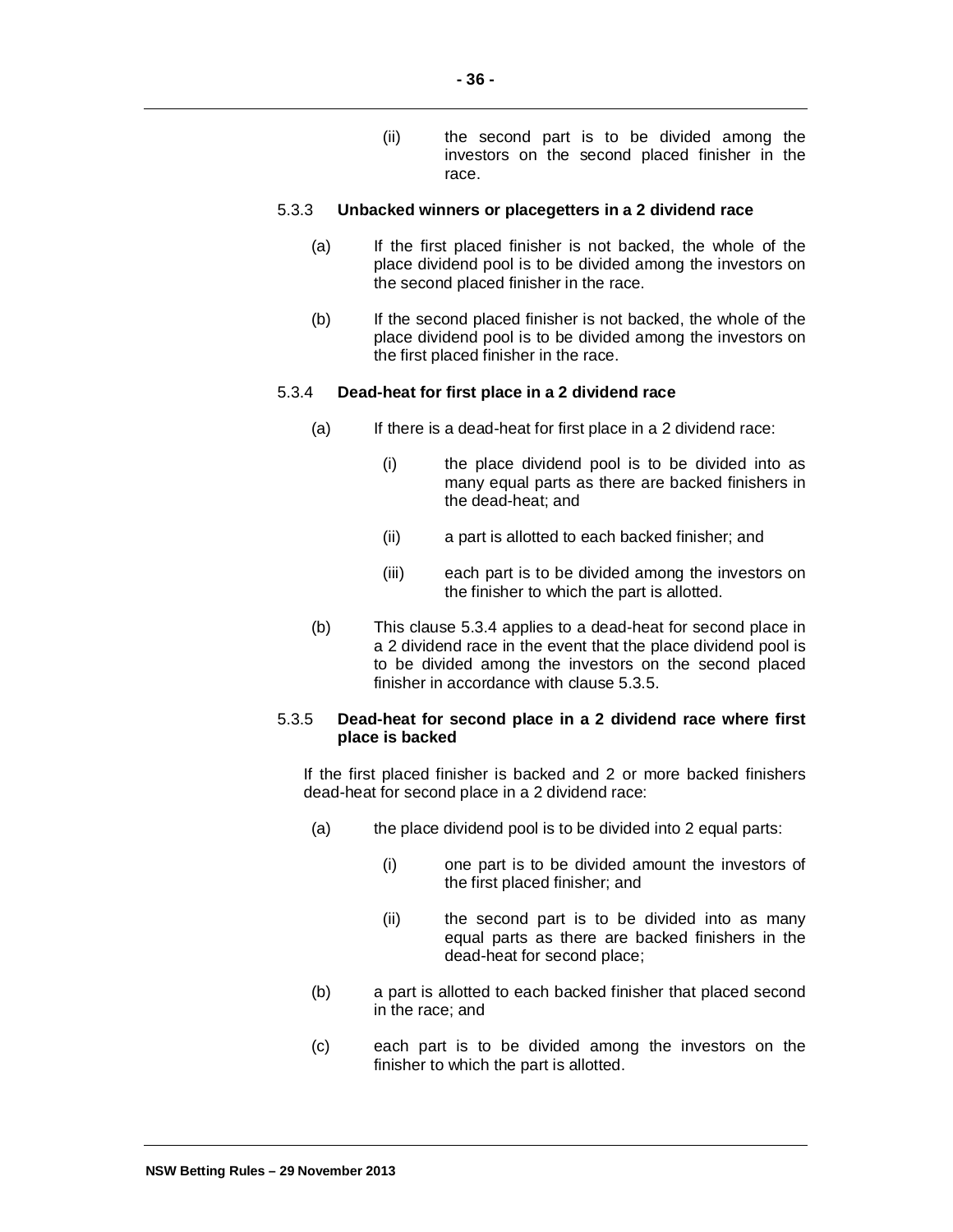# **5.4 Place pool 3 dividend races**

## 5.4.1 **Application of rule**

- (a) This clause 5.4 applies if the number of entries in a race received at the deadline for scratchings prescribed by the controlling body or a race club responsible for the conduct of the relevant race meeting is 8 or more;
- (b) This clause is subject to clauses 4.3 (application of minimum dividend provisions in certain cases) and 5.5 (deficiency in place pool).

## 5.4.2 **Distribution of place pool dividends for a 3 dividend race**

Money invested on a win and place totalizator with a view to successfully predicting the contestant that places first, second or third in a race (less any other amounts deducted in accordance with the definition of 'dividend pool' in clause 1.5) is to be paid into a place dividend pool.

The place dividend pool is (except to the extent otherwise provided in these rules) to be divided into 3 equal parts, of which:

- (a) one part is to be divided among the investors on the first placed finisher; and
- (b) the second part is to be divided among the investors on the second placed finisher; and
- (c) the third part is to be divided among the investors on the third placed finisher.

## 5.4.3 **Unbacked winners or placegetters in a 3 dividend race**

If a first, second or third placed finisher is not backed:

- (a) the whole of the place dividend pool is to be divided into as many equal parts as there are backed finishers who place first, second or third; and
- (b) a part is allotted to each backed finisher; and
- (c) each part is to be divided among the investors on the finisher to which the part is allotted.

## 5.4.4 **Dead-heat for first place between 2 finishers in a 3 dividend race**

- (a) If 2 finishers dead-heat for first place in a 3 dividend race and both are backed:
	- (i) two-thirds of the place dividend pool is to be divided into 2 equal parts; and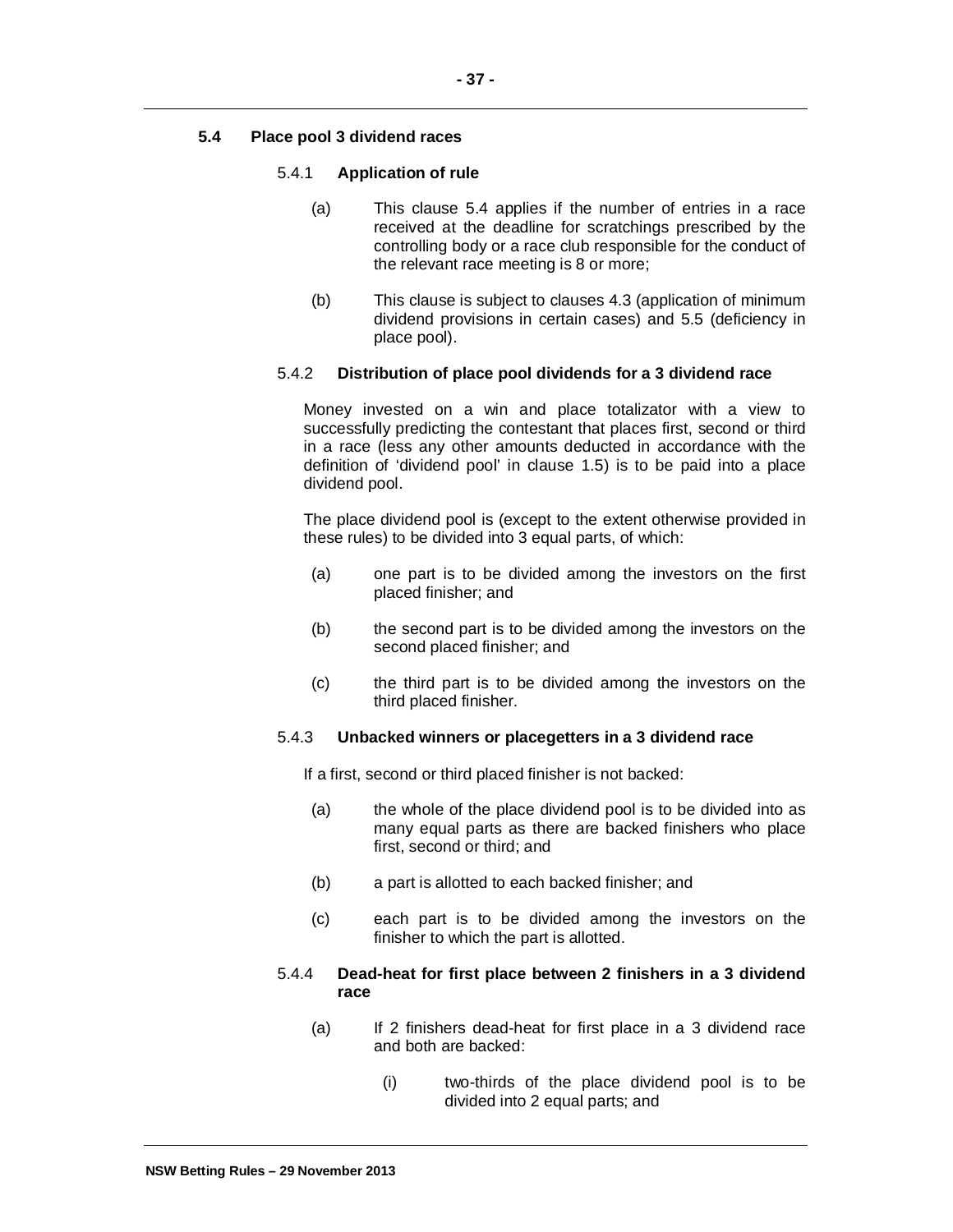- (ii) each part is to be divided among the investors on each backed finisher in the dead-heat; and
- (iii) one third of the place dividend pool is to be divided among the investors on the third placed finisher.
- (b) If 2 finishers dead-heat for first place in a 3 dividend race but 1 only is backed:
	- (i) the whole of the place dividend pool is to be divided into 2 equal parts; and
	- (ii) one part is to be divided among the investors on the backed finisher in the dead-heat; and
	- (iii) the second part to be divided among the investors on the third placed finisher.
- (c) If 2 finishers dead-heat for first place in a 3 dividend race but neither is backed, the whole of the place dividend pool is to be divided among the investors on the third placed finisher.

## 5.4.5 **Dead-heat for first place between 3 or more finishers in a 3 dividend race**

If 3 or more finishers dead-heat for first place in a 3 dividend race:

- (a) the place dividend pool is to be divided into as many equal parts as there are backed finishers in the dead- heat; and
- (b) a part is allotted to each backed finisher; and
- (c) each part is to be divided among the investors on the finisher to which the part is allotted.

### 5.4.6 **Dead-heat for second place in a 3 dividend race where first place is backed**

- (a) If the first placed finisher is backed and 2 or more backed finishers dead-heat for second place in a 3 dividend race:
	- (i) one third of the place dividend pool is to be divided among the investors on the first placed finisher; and
	- (ii) two-thirds of the place dividend pool is to be divided into as many equal parts as there are backed finishers in the dead-heat; and
	- (iii) a part is allotted to each backed finisher in the dead-heat for second in the race; and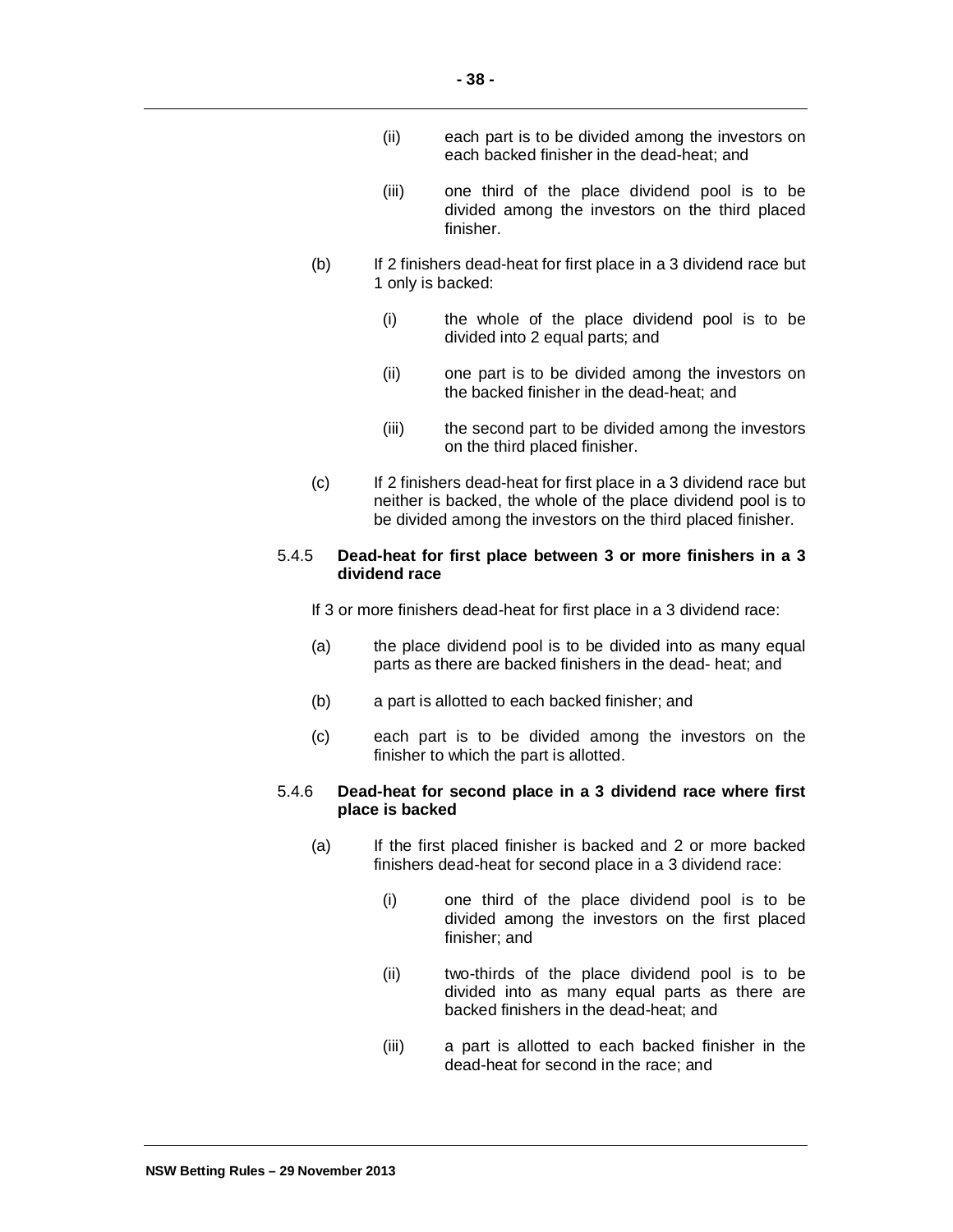- (iv) each part is to be divided among the investors on the finisher to which the part is allotted.
- (b) If 2 or more finishers dead-heat for second place but 1 only of those finishers is backed:
	- (i) the whole of the place dividend pool is to be divided into 2 equal parts; and
	- (ii) one part is to be divided among the investors on the first placed finisher; and
	- (iii) the second part is to be divided amongst the investors on the backed second placed finisher in the dead-heat.

## 5.4.7 **Dead-heat for third place in a 3 dividend race where first and second place are backed**

- (a) If the first and second placed finishers are backed, and 2 or more backed finishers dead-heat for third place in a 3 dividend race:
	- (i) one third of the place dividend pool is to be divided among the investors on the first placed finisher; and
	- (ii) one third of the place dividend pool is to be divided among the investors on the second placed finisher;
	- (iii) one-third of the place dividend pool is to be divided into as many equal parts as there are backed finishers in the dead-heat; and
	- (iv) a part is allotted to each backed finisher in the dead-heat; and
	- (v) each part is to be divided among the investors on the finisher to which the part is allotted.
- (b) If 2 or more finishers dead-heat for third place but none of the finishers is backed:
	- (i) the whole of the place dividend pool is to be divided into 2 equal parts; and
	- (ii) one part is to be divided among the investors on the first placed finisher; and
	- (iii) the second part is to be divided among the investors on the second placed finisher.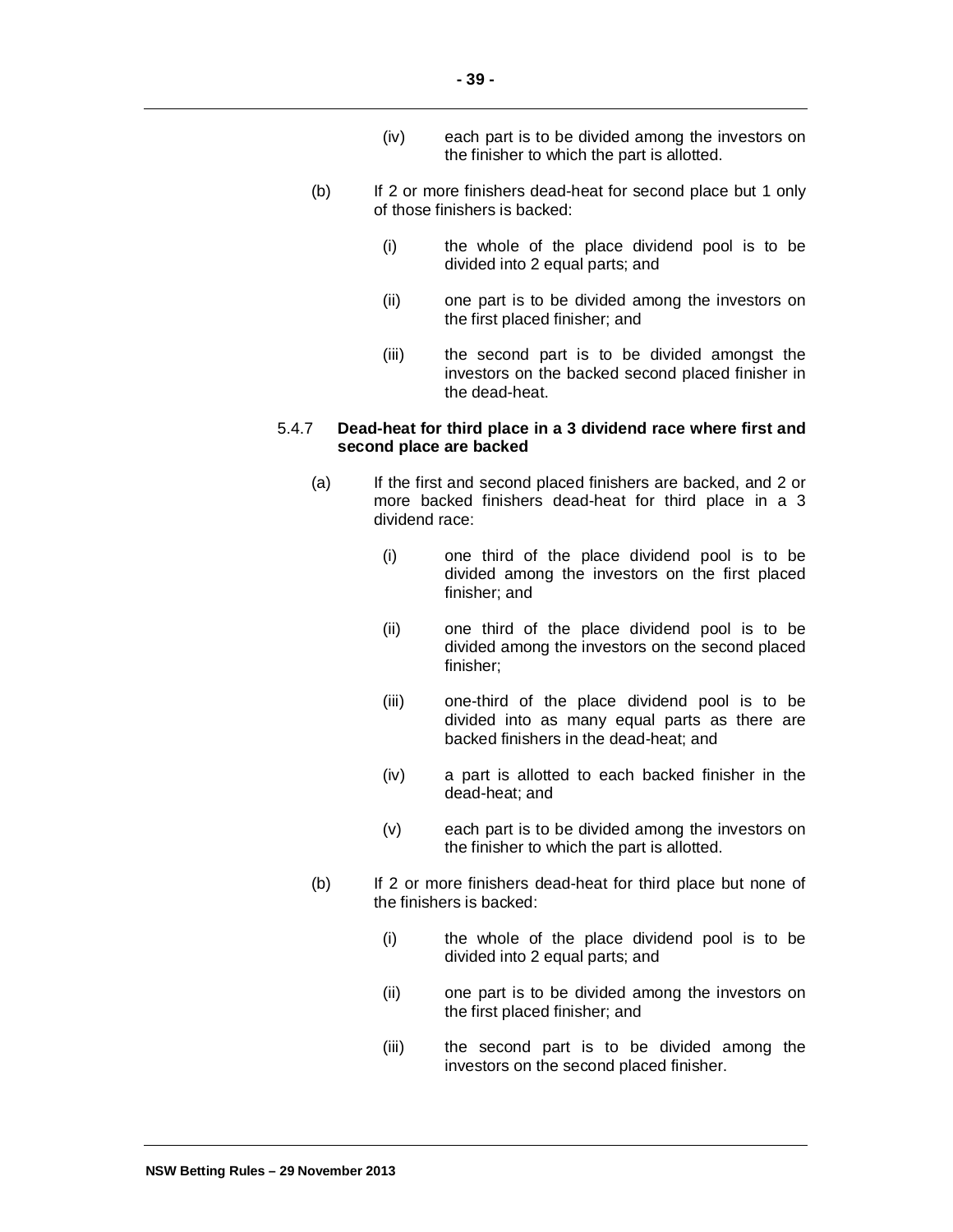# **5.5 Deficiency in place pool**

- 5.5.1 Dividend where deficiency in one part of place pool
	- (a) If:
		- (i) the place dividend pool is divided in accordance with clause 5.3 (place pool 2 dividend races) or clause 5.4 (place pool 3 dividend races); and
		- (ii) in not more than one part (in this clause referred to as the 'deficient part") of the place dividend pool there is insufficient money to enable a dividend equal to the unit of investment to be declared in respect of that part; and
		- (iii) the amount of the deficiency is greater than the amount deducted as Commission;
	- (b) then, there must, before any dividend is declared, be deducted:
		- (i) from the part, other than the deficient part; or
		- (ii) if there are 2 or more parts that are not deficient parts, from those parts in proportion to the amounts standing in those parts, an amount sufficient to enable a dividend equal to the unit of investment to be declared in respect of the deficient part, less the Commission.
	- (c) The amount so deducted is to be added to the deficient part so that, if the Commission were also added to the deficient parts, there would be produced in each of the deficient parts an amount not greater than the amount required in each of those parts to declare a dividend equal to the unit of investment.

## 5.5.2 **Dividend where deficiency in 2 or more parts of place pool**

- (a) If:
	- (i) the place dividend pool has been divided in accordance with clause 5.3 (place pool 2 dividend races) or clause 5.4 (place pool 3 dividend races); and
	- (ii) in each of 2 or more parts (in this clause referred to as the **"deficient parts")** of the place dividend pool there is insufficient money to enable dividends equal to the unit of investment to be declared in respect of those parts; and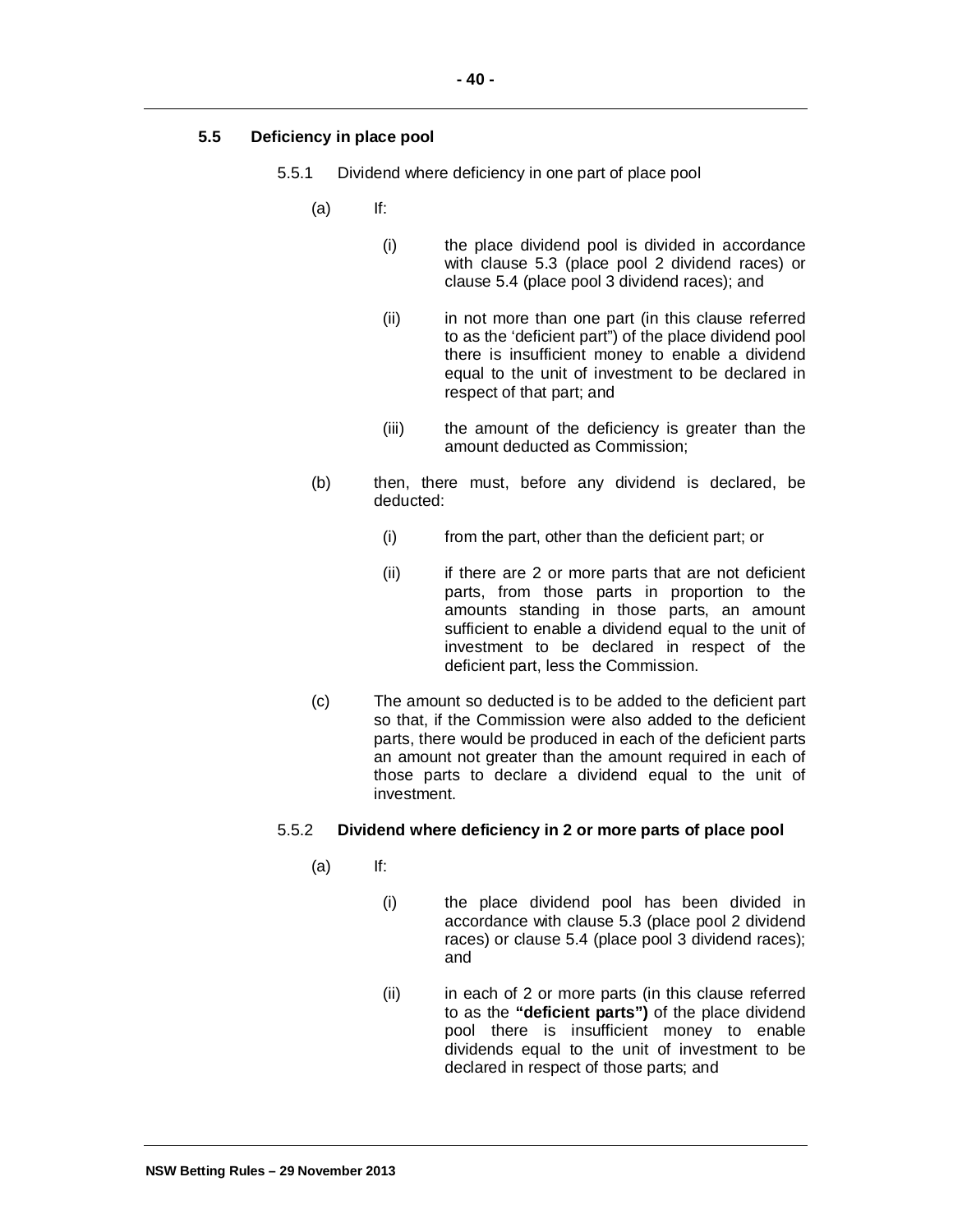- (iii) the aggregate of the amounts of those deficiencies is greater than the amount deducted as Commission,
- (b) then, there must, before any dividend is declared, be deducted:
	- (i) from the part, other than the deficient parts; or
	- (ii) if there are 2 or more parts that are not deficient parts, from those parts in proportion to the amounts standing in those parts, an amount equal to the aggregate of the amounts of the deficiencies in the deficient parts, less the Commission.
- (c) The amount so deducted is to be added to the deficient parts so that, if the Commission were also added to the deficient parts, there would be produced in each of the deficient parts an amount not greater than the amount required in each of those parts to declare a dividend equal to the unit of investment.

# **6. QUINELLA TOTALIZATORS**

## **6.1 Opening and termination of quinella totalizator pool**

- 6.1.1 A quinella totalizator:
	- (a) must not be opened to accept bets for a race if the number of contestants in the race is less than 3; and
	- (b) must be terminated if the number of contestants in the race falls below 3 at any time or if there are no finishers in the race.

## **6.2 Quinella pool dividends**

## 6.2.1 **Investment pool, jackpot pool and quinella dividend pool**

- (a) All money invested on a quinella totalizator is to be paid into an investment pool for that quinella totalizator.
- (b) For each quinella totalizator there is to be a jackpot pool into which must be paid any amounts which, under clause 6.2.2 or clause 6.2.6 are required to be carried forward to the jackpot pool of that quinella totalizator.
- (c) For each quinella totalizator there is to be a quinella dividend pool into which is to be paid:
	- (i) the money invested in the investment pool for the quinella totalizator under clause 6.2.1(a) (less any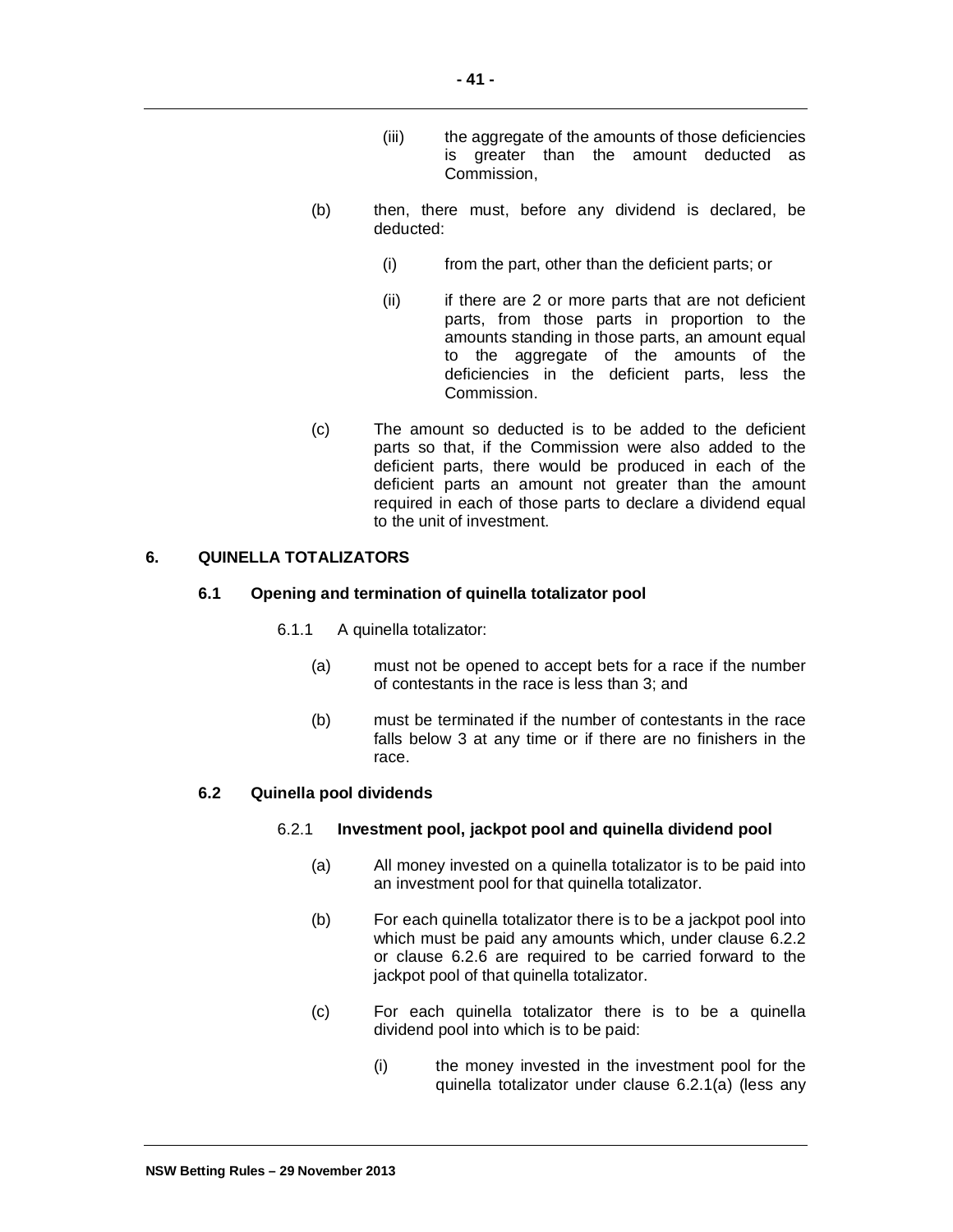other amounts deducted in accordance with the definition of 'dividend pool' in clause 1.5); and

(ii) any amount in the jackpot pool for that quinella totalizator*.*

#### 6.2.2 **Distribution of quinella dividend**

- (a) If there are 2 or more finishers in a quinella race, the quinella dividend pool is (except to the extent otherwise provided in these rules) to be divided among the investors on the combination comprising the first and second placed finisher in a race.
- (b) If one winner only is declared, and no second or third placing is declared:
	- (i) the jackpot pool for that quinella race is carried forward to the jackpot pool for the quinella totalizator conducted on the succeeding quinella race; and
	- (ii) the remainder of the quinella dividend pool after carrying forward the jackpot pool in accordance with clause 6.2.2(b)(i) is to be divided among the investors on the combination of the winner and any other contestant in the event irrespective of order.

#### 6.2.3 **Dead-heat for first place between 2 finishers**

- (a) If 2 finishers dead-heat for first place, the quinella dividend pool is to be divided among the investors on the combination comprising those finishers.
- $(b)$  If the combination referred to in clause  $6.2.3(a)$  is not backed, the quinella dividend pool is to be carried forward in accordance with clause 6.2.6(b).

# 6.2.4 **Dead-heat for first place between 3 or more finishers**

If 3 or more finishers dead-heat for first place:

- (a) the quinella dividend pool is to be divided into as many equal parts as there are combinations comprising 2 of those finishers in the dead-heat for first place; and
- (b) a part is allotted to each combination; and
- (c) for each backed combination, the part is to be divided among the investors on the combination to which the part is allotted; and
- (d) for each unbacked combination the part is to be carried forward in accordance with clause 6.2.6(b).

## 6.2.5 **Dead-heat for second place**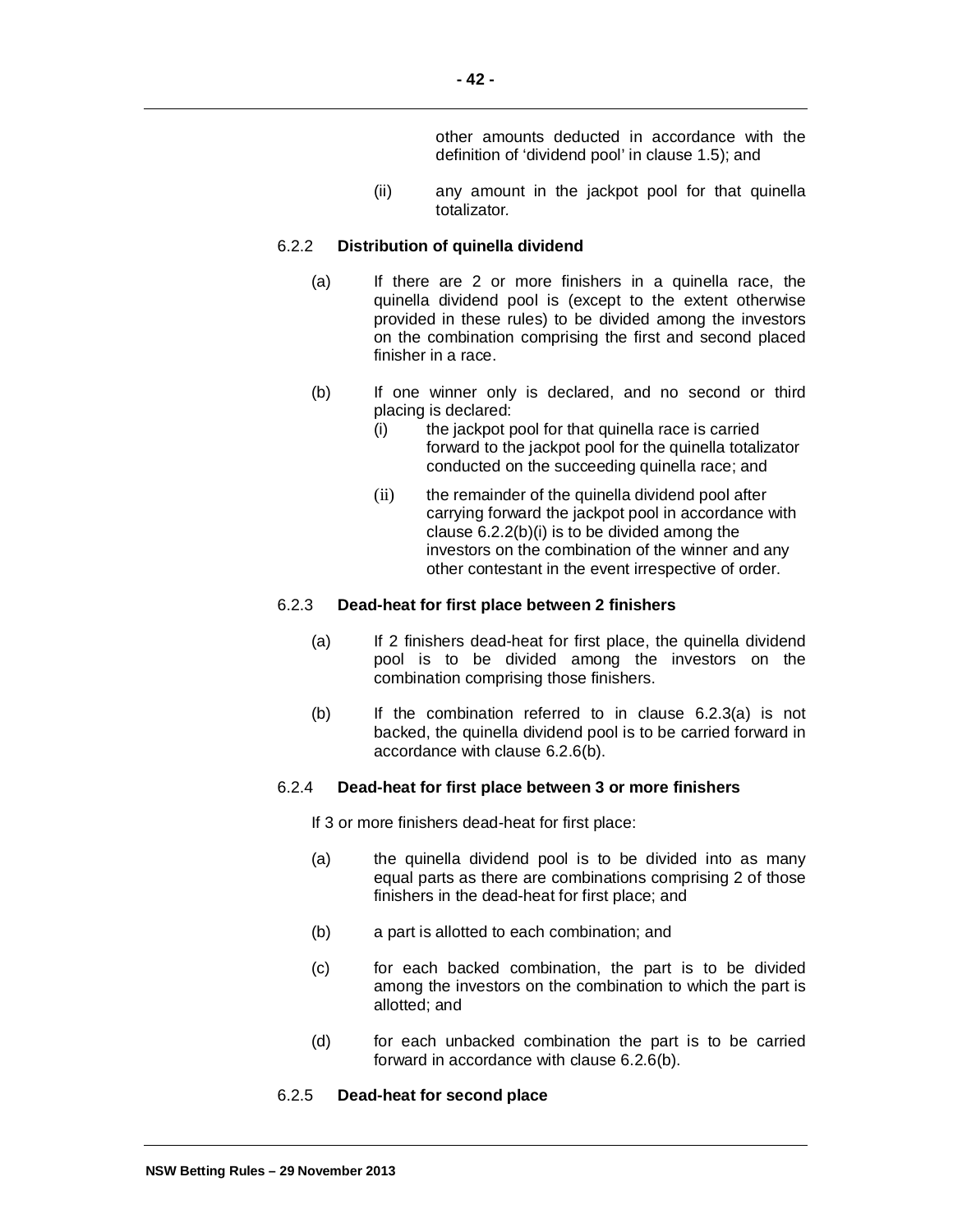If 2 or more finishers dead-heat for second place:

- (a) the quinella dividend pool is to be divided into as many equal parts as there are combinations comprising the first placed finisher and a finisher in the dead-heat for second place; and
- (b) a part is allotted to each combination; and
- (c) for each backed combination, the part is to be divided among the investors on the combination to which the part is allotted; and
- (d) for each unbacked combination the part is to be carried forward in accordance with clause 6.2.6(b).

## 6.2.6 **Winning combination not backed or not backed to equivalent of unit of investment**

Notwithstanding anything else in these rules, where the total of all amounts invested in a quinella totalizator on a combination in respect of which a dividend is to be distributed among investors under this clause ("winning quinella combination') is less than a unit of investment for that quinella totalizator or if a winning quinella combination is not backed:

(a) only the amount of the quinella dividend pool determined in accordance with the following formula will be distributed among the investors on the winning quinella combination:

$$
da = di \times \frac{ai}{ui}
$$

where:

*da* is the total amount of the quinella dividend pool which is to be distributed among the investors on the winning quinella combination;

*di* is the total amount which would be distributed to investors on the winning quinella combination under clause 6.2 if the total of all amounts invested in the quinella totalizator on the winning quinella combination was not less than a unit of investment for that quinella totalizator so that this clause 6.2.6 did not apply. Where the winning quinella combination is not backed, *di* excludes any amount in the jackpot pool for that quinella totalizator under clause 6.2.1(c)(ii);

*ai* is the total of all amounts (if any) invested in the quinella totalizator on the winning quinella combination; and

*ui* is the unit of investment for the quinella totalizator; and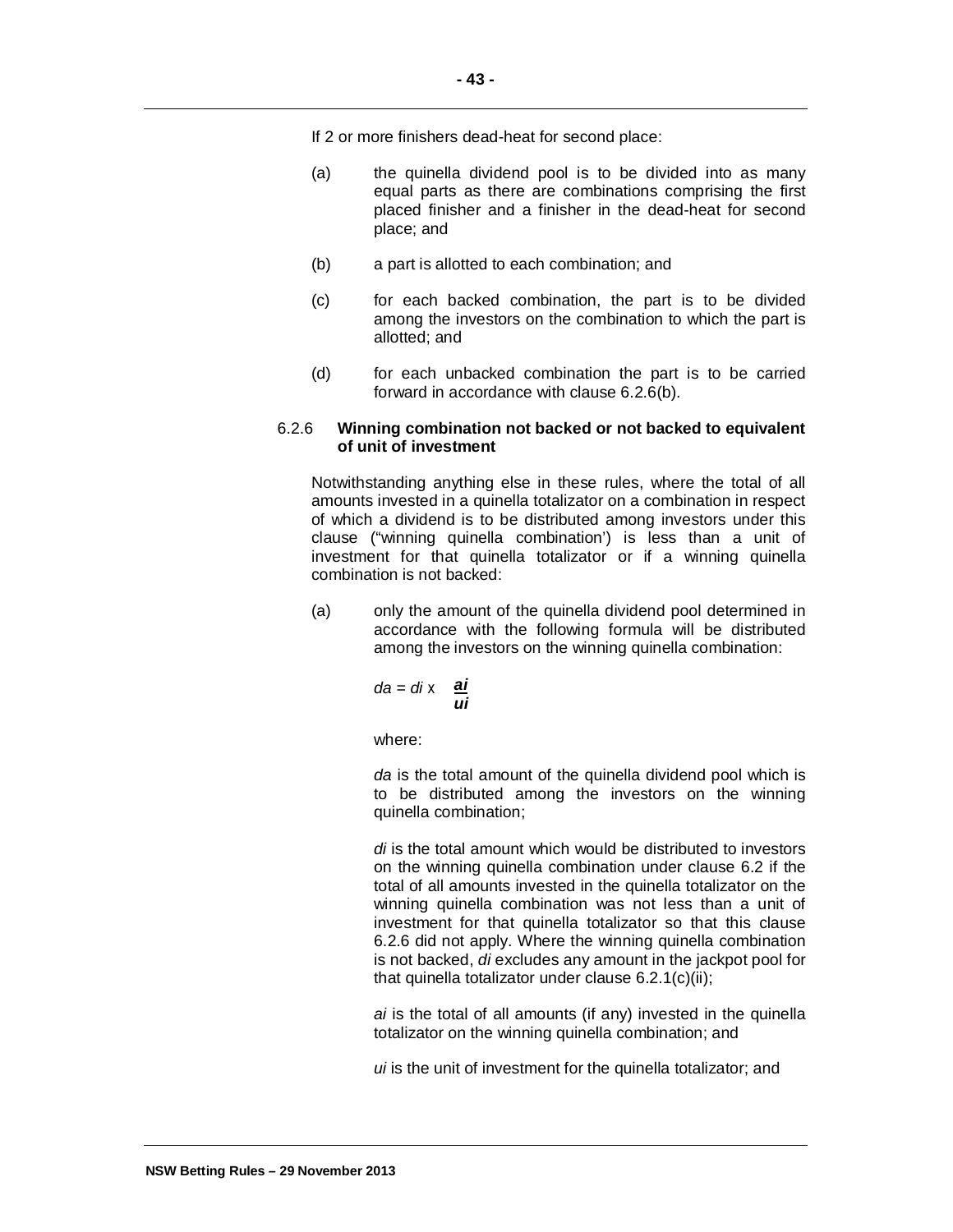(b) there is to be carried forward and paid into the quinella jackpot pool for the quinella totalizator conducted on the succeeding quinella race an amount calculated in accordance with the following formula:

*cf = di-da* 

where:

*cf* is the amount carried forward and paid into the quinella jackpot pool for the quinella totalizator conducted on the succeeding quinella race;

*di* has the meaning given to that term in clause 6.2.6(a) and

*da* is the total amount of the quinella dividend pool which is to be distributed among the investors on the winning quinella combination as determined in accordance with clause 6.2.6(a).

# **7. EXACTA TOTALIZATORS**

# **7.1 Opening and termination of exacta totalizator pool**

- 7.1.1 An exacta totalizator:
	- (a) must not be opened to accept bets for a race if the number of contestants in the race is less than 2; and
	- (b) must be terminated if the number of contestants in the race falls below 2 at any time or if there are no finishers in the race.

## **7.2 Exacta pool dividends**

## 7.2.1 **Investment pool, jackpot pool and exacta dividend pool**

- (a) All money invested on an exacta totalizator is to be paid into an investment pool for that exacta totalizator.
- (b) For each exacta totalizator there is to be a jackpot pool into which must be paid any amounts which, under clause 7.2.2 or clause 7.2.6 are required to be carried forward to the jackpot pool of that exacta totalizator.
- (c) For each exacta totalizator there is to be an exacta dividend pool into which is to be paid:
	- (i) the money invested in the investment pool for the exacta totalizator under clause 7.2.1(a) (less any other amounts deducted in accordance with the definition of 'dividend pool' in clause 1.5); and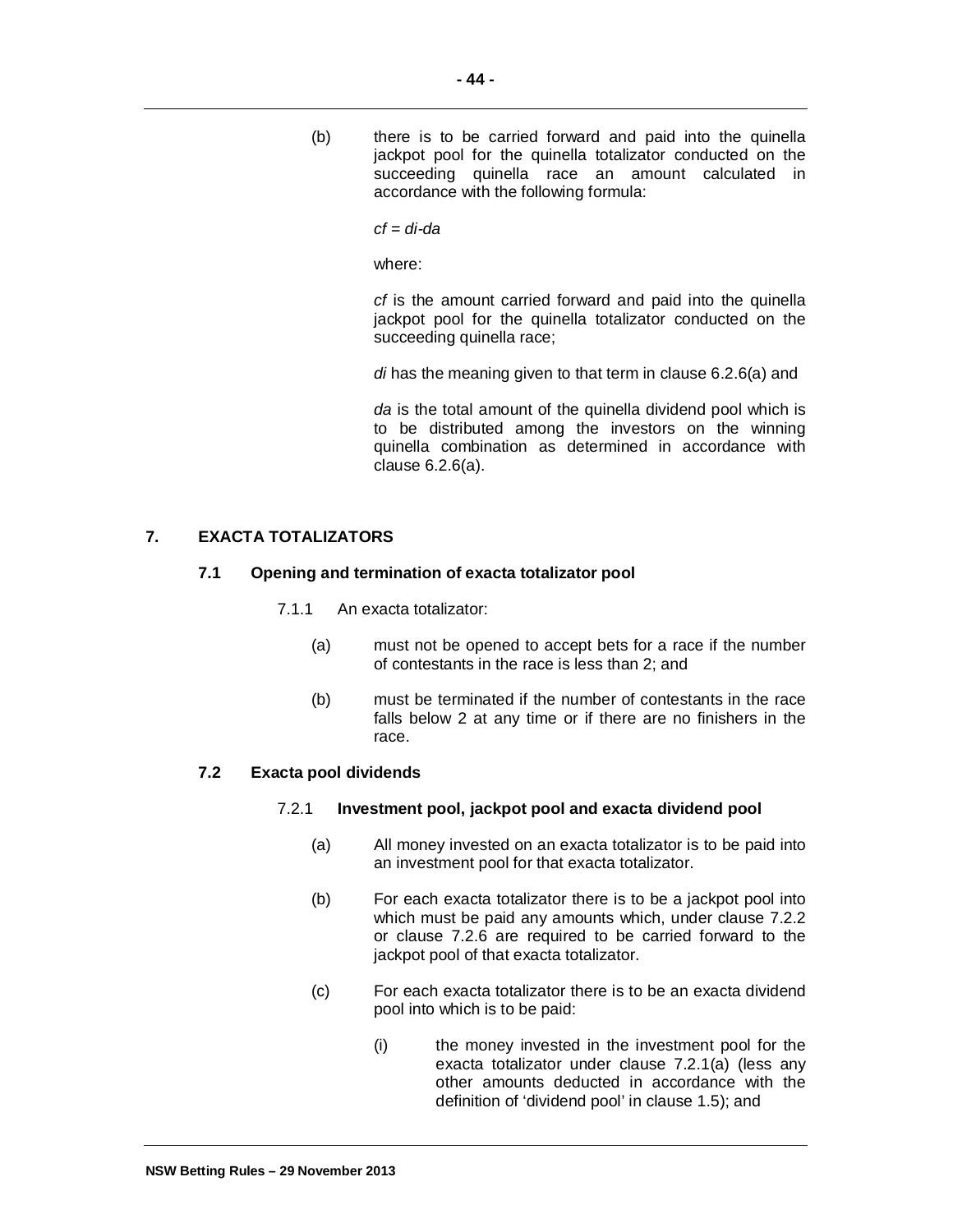(ii) any amount in the jackpot pool for that exacta totalizator.

## 7.2.2 **Distribution of exacta dividend**

- (a) If there are 2 or more finishers in an exacta race, the exacta dividend pool is (except to the extent otherwise provided in these rules) to be divided among the investors on the combination comprising the first and second placed finisher in the race, in the correct order.
- (b) If one winner only is declared, and no second or third placing is declared:
	- (i) the jackpot pool for that exacta race is carried forward to the jackpot pool for the exacta totalizator conducted on the succeeding exacta race; and
	- (ii) the remainder of the exacta dividend pool after carrying forward the jackpot pool in accordance with clause 7.2.2(b)(i) is to be divided among the investors on the combination of the winner and any other contestant in the event irrespective of order.

### 7.2.3 **Dead-heat for first place between 2 finishers**

- (a) If 2 finishers dead-heat for first place:
	- (i) the exacta dividend pool is to be divided into as many equal parts as there are combinations comprising the finishers in the dead-heat for first place; and
	- (ii) a part is allotted to each combination; and
	- (iii) for each backed combination, the part is to be divided among the investors on the combination to which the part is allotted; and
	- (iv) for each unbacked combination the part is to be carried forward in accordance with clause 7.2.6(b).

#### 7.2.4 **Dead-heat for first place between 3 or more finishers**

If 3 or more finishers dead-heat for first place:

- (a) the exacta dividend pool is to be divided into as many equal parts as there are combinations comprising 2 of those finishers in the dead-heat for first place; and
- (b) a part is allotted to each combination; and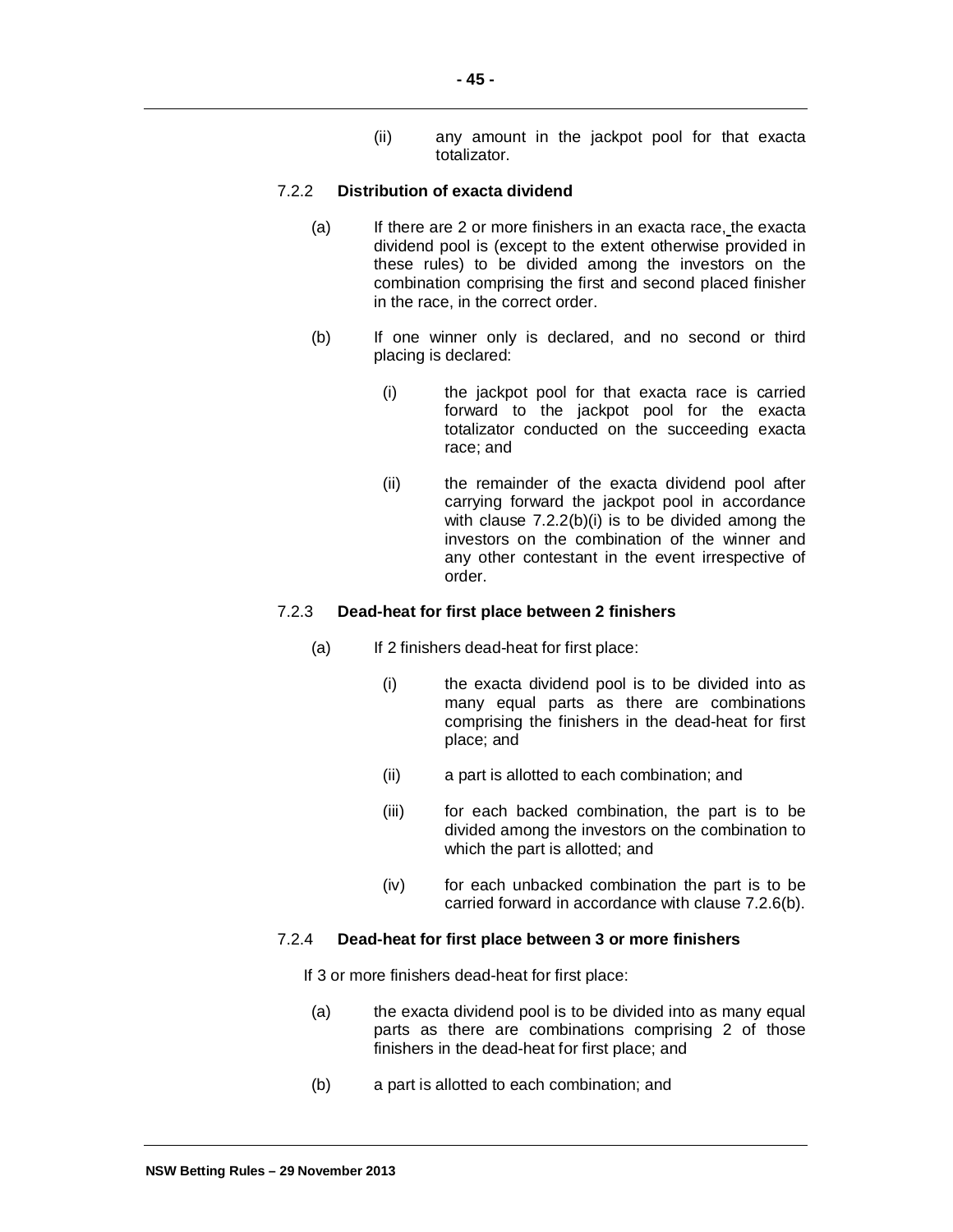- (c) for each backed combination, the part is to be divided among the investors on the combination to which the part is allotted; and
- (d) for each unbacked combination the part is to be carried forward in accordance with clause 7.2.6(b).

#### 7.2.5 **Dead-heat for second place**

- (a) If 2 or more finishers dead-heat for second place:
	- (i) the exacta dividend pool is to be divided into as many equal parts as there are combinations comprising, in the correct order, the first placed finisher and a finisher in the dead- heat for second place; and
	- (ii) a part is allotted to each combination; and
	- (iii) for each backed combination, the part is to be divided among the investors on the combination to which the part is allotted; and
	- (iv) for each unbacked combination the part is to be carried forward in accordance with clause 7.2.6(b).

### **7.2.6 Winning combination not backed or not backed to equivalent of unit of investment**

Notwithstanding anything else in these rules, where the total of all amounts invested in an exacta totalizator on a combination in respect of which a dividend is to be distributed among investors under this clause ("winning exacta combination') is less than a unit of investment for that exacta totalizator or if a winning exacta combination is not backed:

(a) only the amount of the exacta dividend pool determined in accordance with the following formula will be distributed among the investors on the winning exacta combination:

*da = di x ai ui*

where:

*da* is the total amount of the exacta dividend pool which is to be distributed among the investors on the winning exacta combination;

*di* is the total amount which would be distributed to investors on the winning exacta combination under clause 7.2 if the total of all amounts invested in the exacta totalizator on the winning exacta combination was not less than a unit of investment for that exacta totalizator so that this clause 7.2.6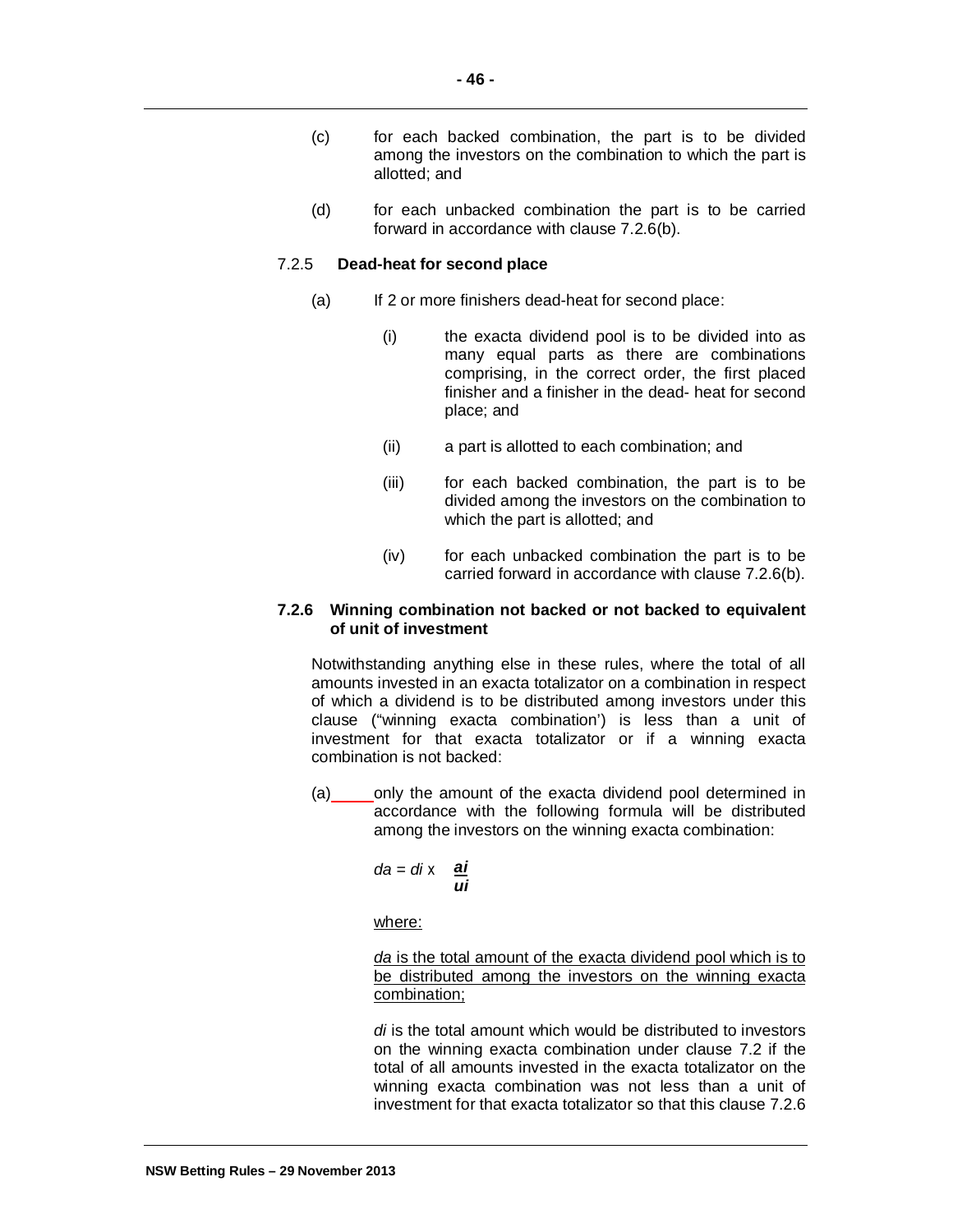*ai* is the total of all amounts (if any) invested in the exacta totalizator on the winning exacta combination; and

*ui* is the unit of investment for the exacta totalizator; and

(b) there is to be carried forward and paid into the exacta jackpot pool for the exacta totalizator conducted on the succeeding exacta race an amount calculated in accordance with the following formula:

*cf = di-da* 

where:

*cf* is the amount carried forward and paid into the exacta jackpot pool for the exacta totalizator conducted on the succeeding exacta race;

*di* has the meaning given to that term in clause 7.2.6(a) and

*da* is the total amount of the exacta dividend pool which is to be distributed among the investors on the winning exacta combination as determined in accordance with clause 7.2.6(a).

# **8. TRIFECTA TOTALIZATORS**

# **8.1 Opening and termination of trifecta totalizator pool**

- 8.1.1 A trifecta totalizator:
	- (a) must not be opened to accept bets for a race if the number of contestants in the race is less than 3; and
	- (b) must be terminated if the number of contestants in the race falls below 3 at any time or if there are no finishers in the race.

# **8.2 Trifecta pool dividends**

# 8.2.1 **Investment pool, jackpot pool and trifecta dividend pool**

- (a) All money invested on a trifecta totalizator is to be paid into an investment pool for that trifecta totalizator.
- (b) For each trifecta totalizator there is to be a jackpot pool into which must be paid any amounts which, under clause 8.2.2 or clause 8.2.7 are required to be carried forward to the jackpot pool of that trifecta totalizator.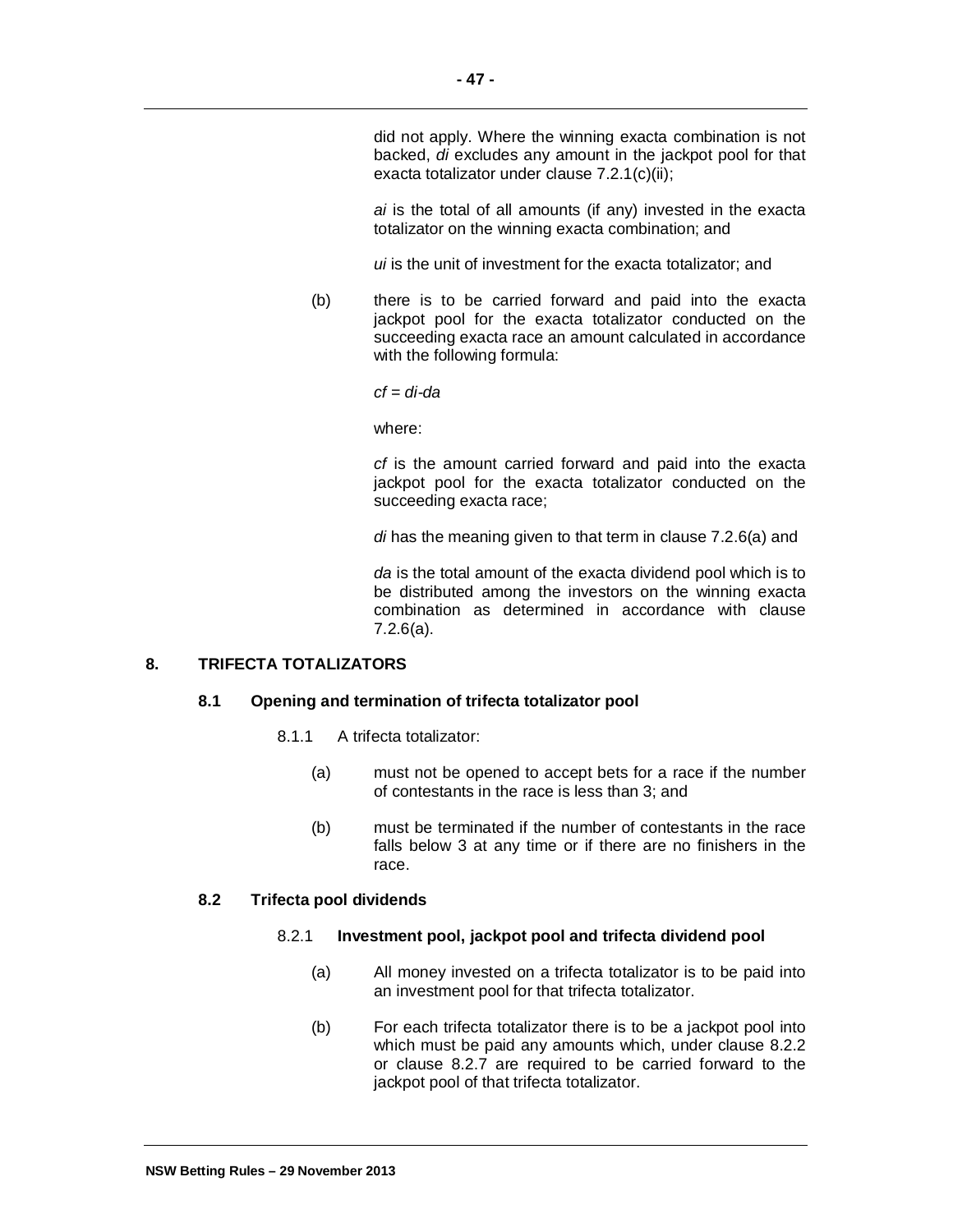- (c) For each trifecta totalizator there is to be a trifecta dividend pool into which is to be paid:
	- (i) the money invested in the investment pool for the trifecta totalizator under clause 8.2.1(a) (less any other amounts deducted in accordance with the definition of 'dividend pool' in clause 1.5); and
	- (ii) any amount in the jackpot pool for that trifecta totalizator; and
	- (iii) the pool guarantee shortfall (if any) for that trifecta totalizator.

# 8.2.2 **Distribution of trifecta dividend**

- (a) If there are 3 or more finishers in a trifecta race, the trifecta dividend pool is (except to the extent otherwise provided in these rules) to be divided among the investors who select the combination comprising the first 3 placed finishers in the race in the correct order.
- (b) Where there are 2 finishers only in a trifecta race then:
	- (i) the jackpot pool for that trifecta race is carried forward to the jackpot pool for the trifecta totalizator conducted on the succeeding trifecta race; and
	- (ii) the remainder of the trifecta dividend pool after carrying forward the jackpot pool in accordance with clause 8.2.2(b)(i), and excluding any pool guarantee shortfall, is to be divided among the investors who select a combination comprising the first 2 placed finishers in the race in the correct order, together with any other starter.
- (c) Where there is one finisher only in a trifecta race then:
	- (i) the jackpot pool for that trifecta race is carried forward to the jackpot pool for the trifecta totalizator conducted on the succeeding trifecta race; and
	- (ii) the remainder of the trifecta dividend pool after carrying forward the jackpot pool in accordance with clause 8.2.2(c)(i), and excluding any pool guarantee shortfall, is to be divided amongst the investors who select a combination comprising, in the correct order, the one finisher in the race together with any other starters.

# 8.2.3 **Dead-heat for first place between 2 finishers**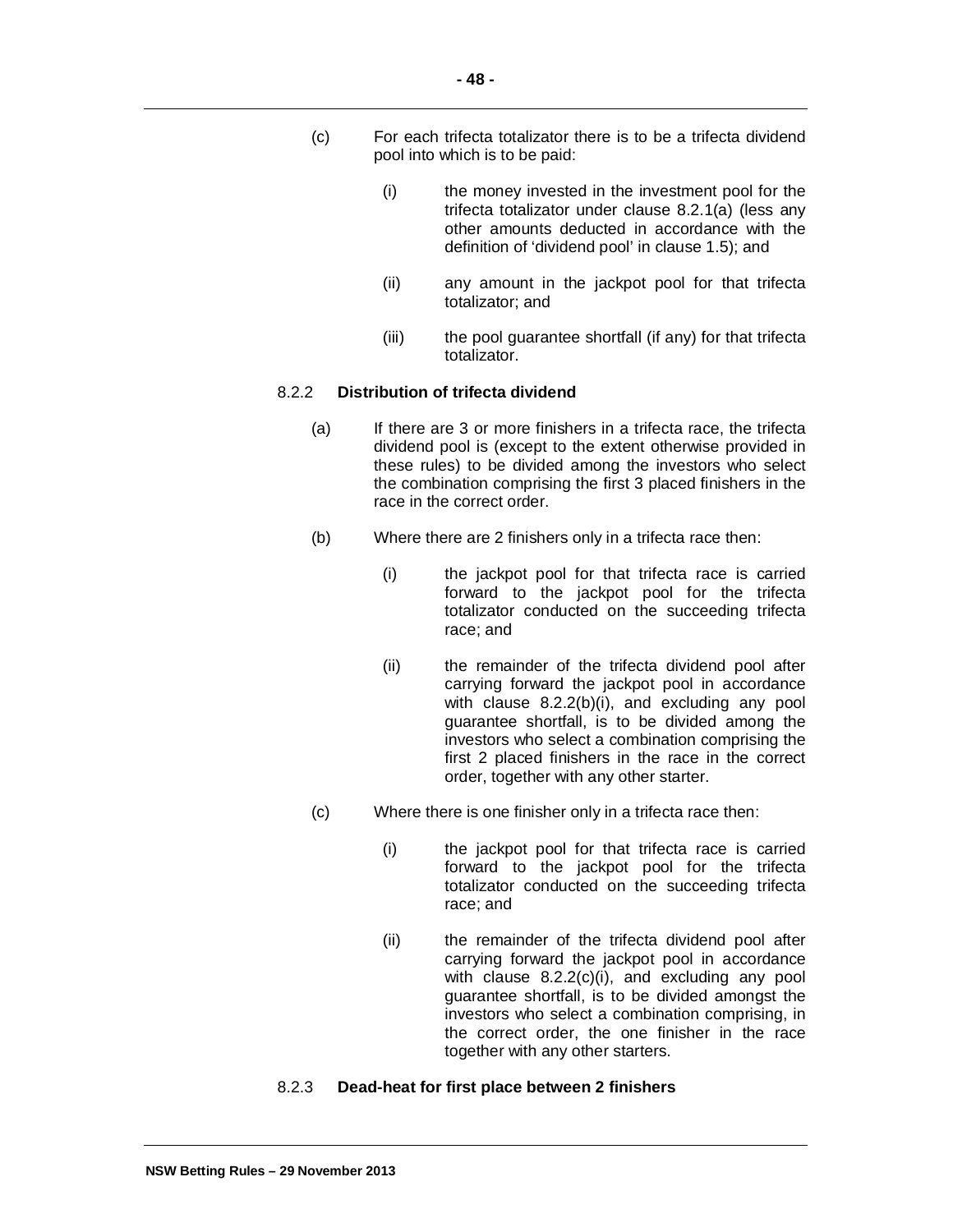- (a) If 2 finishers dead-heat for first place:
	- (i) the trifecta dividend pool is to be divided into as many equal parts as there are combinations comprising the finishers in the dead-heat for first place and the third placed finisher in the correct order; and
	- (ii) a part is allotted to each combination; and
	- (iii) for each backed combination, the part is to be divided among the investors on the combination to which the part is allotted; and
	- (iv) for each unbacked combination the part is to be carried forward in accordance with clause 8.2.7(b)
- (b) If 2 finishers dead-heat for first place and there is also a dead-heat for third place:
	- (i) the trifecta dividend pool is to be divided into as many equal parts as there are combinations comprising the finishers in the dead-heat for first place and one of the finishers in the dead-heat for third place in the correct order; and
	- (ii) a part is allotted to each combination; and
	- (iii) for each backed combination, the part is to be divided among the investors on the combination to which the part is allotted; and
	- (iv) for each unbacked combination the part is to be carried forward in accordance with clause 8.2.7(b).

## 8.2.4 **Dead-heat for first place between 3 or more finishers**

If 3 or more finishers dead-heat for first place:

- (a) the trifecta dividend pool is to be divided into as many equal parts as there are combinations comprising 3 of the finishers in the dead-heat for first place; and
- (b) a part is allotted to each combination; and
- (c) for each backed combination the part is to be divided among the investors on the combination to which the part is allotted; and
- (d) for each unbacked combination the part is to be carried forward in accordance with 8.2.7(b).

#### 8.2.5 **Dead-heat for second place**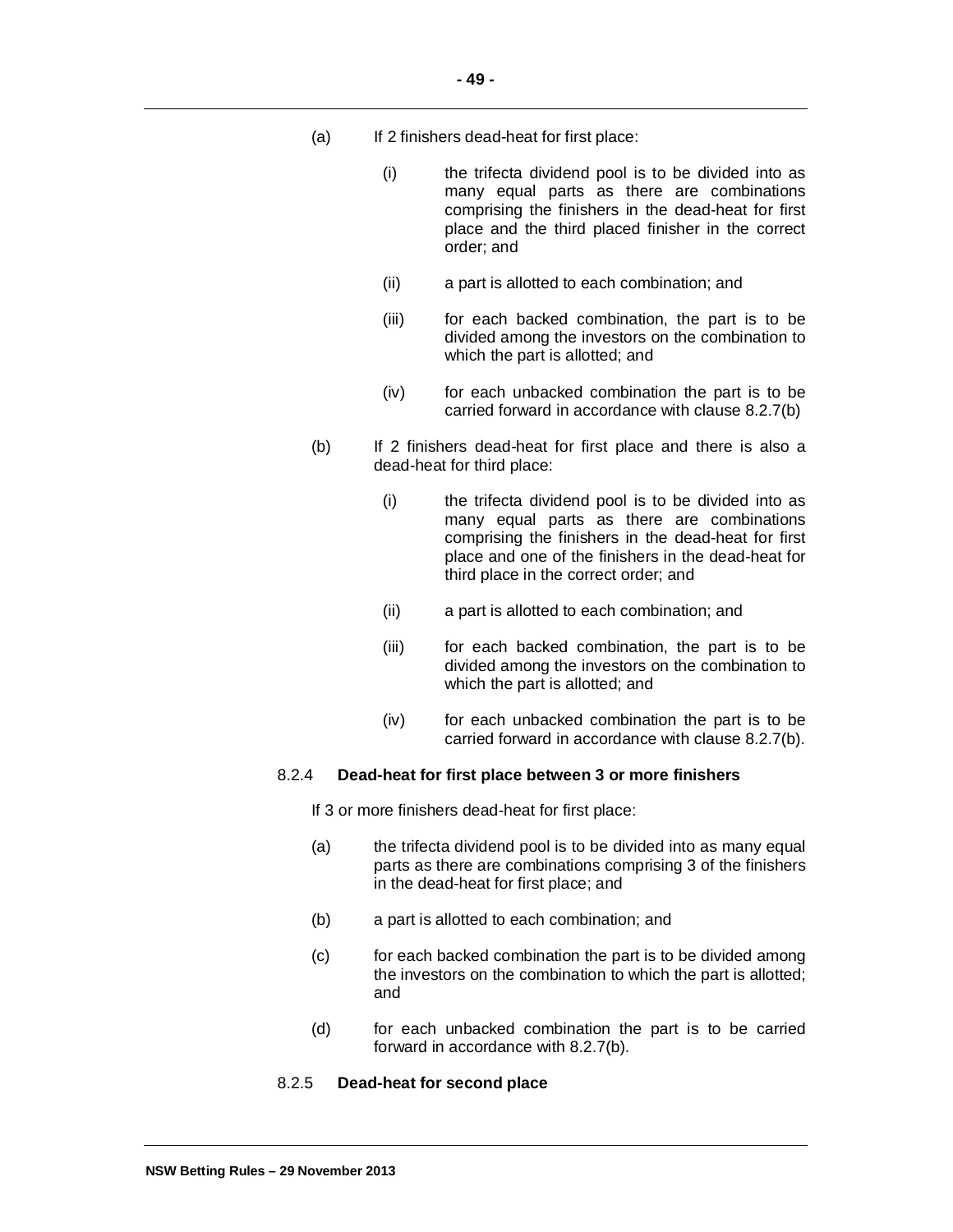If 2 or more finishers dead-heat for second place:

- (a) the trifecta dividend pool is to be divided into as many equal parts as there are combinations comprising, in the correct order, the first placed finisher and 2 of the finishers in the dead-heat for second place; and
- (b) a part is allotted to each combination; and
- (c) for each backed combination, the part is to be divided among the investors on the combination to which the part is allotted; and
- (d) for each unbacked combination the part is to be carried forward in accordance with 8.2.7(b).

# 8.2.6 **Dead-heat for third place**

- (a) If 2 or more finishers dead-heat for third place:
	- (i) the trifecta dividend pool is to be divided into as many equal parts as there are combinations comprising, in the correct order, the first placed finisher, the second placed finisher and one of the finishers in the dead-heat for third place; and
	- (ii) a part is allotted to each combination; and
	- (iii) for each backed combination, the part is to be divided among the investors on the combination to which the part is allotted; and
	- (iv) for each unbacked combination the part is to be carried forward in accordance with 8.2.7(b).
- (b) This clause does not apply if there is a dead-heat for first place.

## 8.2.7 **Winning combination not backed or not backed to equivalent of unit of investment**

Notwithstanding anything else in these rules, where the total of all amounts invested in a trifecta totalizator on a combination in respect of which a dividend is to be distributed among investors under this clause ("winning trifecta combination') is less than a unit of investment for that trifecta totalizator or if a winning trifecta combination is not backed:

(a) only the amount of the trifecta dividend pool determined in accordance with the following formula will be distributed among the investors on the winning trifecta combination:

$$
da = di \times \frac{ai}{ui}
$$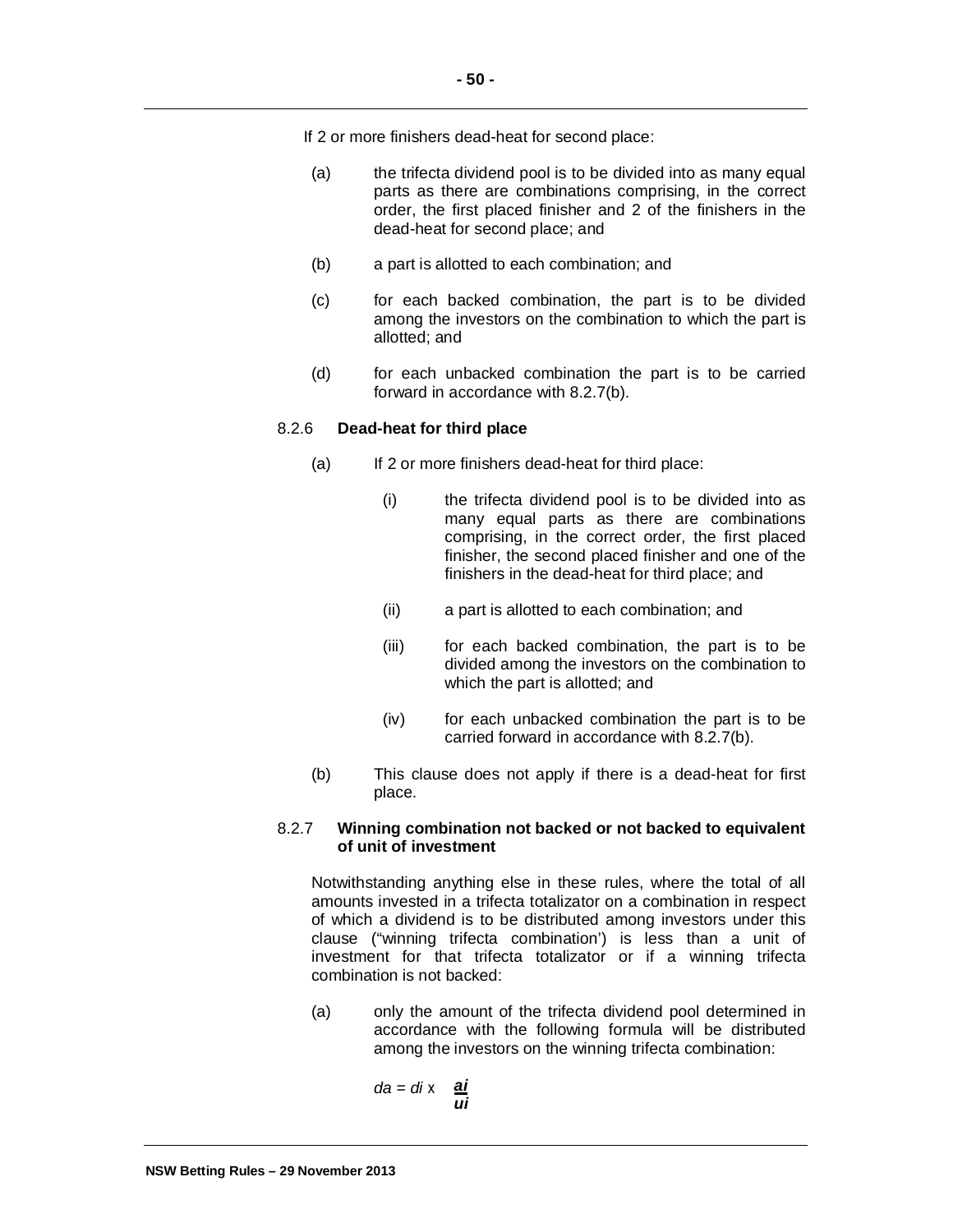where:

*da* is the total amount of the trifecta dividend pool which is to be distributed among the investors on the winning trifecta combination;

*di* is the total amount which would be distributed to investors on the winning trifecta combination under clause 8.2 if the total of all amounts invested in the trifecta totalizator on the winning trifecta combination was not less than a unit of investment for that trifecta totalizator so that this clause 8.2.7 did not apply. Where the winning trifecta combination is not backed, *di* excludes any amount in the jackpot pool for that trifecta totalizator under clause 8.2.1(c)(ii) and excludes any pool guarantee shortfall for that trifecta totalizator under clause 8.2.1(c)(iii);

*ai* is the total of all amounts (if any) invested in the trifecta totalizator on the winning trifecta combination; and

*ui* is the unit of investment for the trifecta totalizator; and

(b) there is to be carried forward and paid into the trifecta jackpot pool for the trifecta totalizator conducted on the succeeding trifecta race an amount calculated in accordance with the following formula:

*cf* = *di-da*

where:

*cf* is the amount carried forward and paid into the trifecta jackpot pool for the trifecta totalizator conducted on the succeeding trifecta race;

*di* has the meaning given to that term in clause 8.2.7(a) and

*da* is the total amount of the trifecta dividend pool which is to be distributed among the investors on the winning trifecta combination as determined in accordance with clause 8.2.7(a).

## **9. FIRST 4 TOTALIZATORS**

#### **9.1 First 4 race**

TAB may, by order in writing, declare a race to be a first 4 race.

# **9.2 Opening and termination of first 4 totalizators**

A first 4 totalizator:

(a) must not be opened for a race if the number of contestants in the race is less than 4; and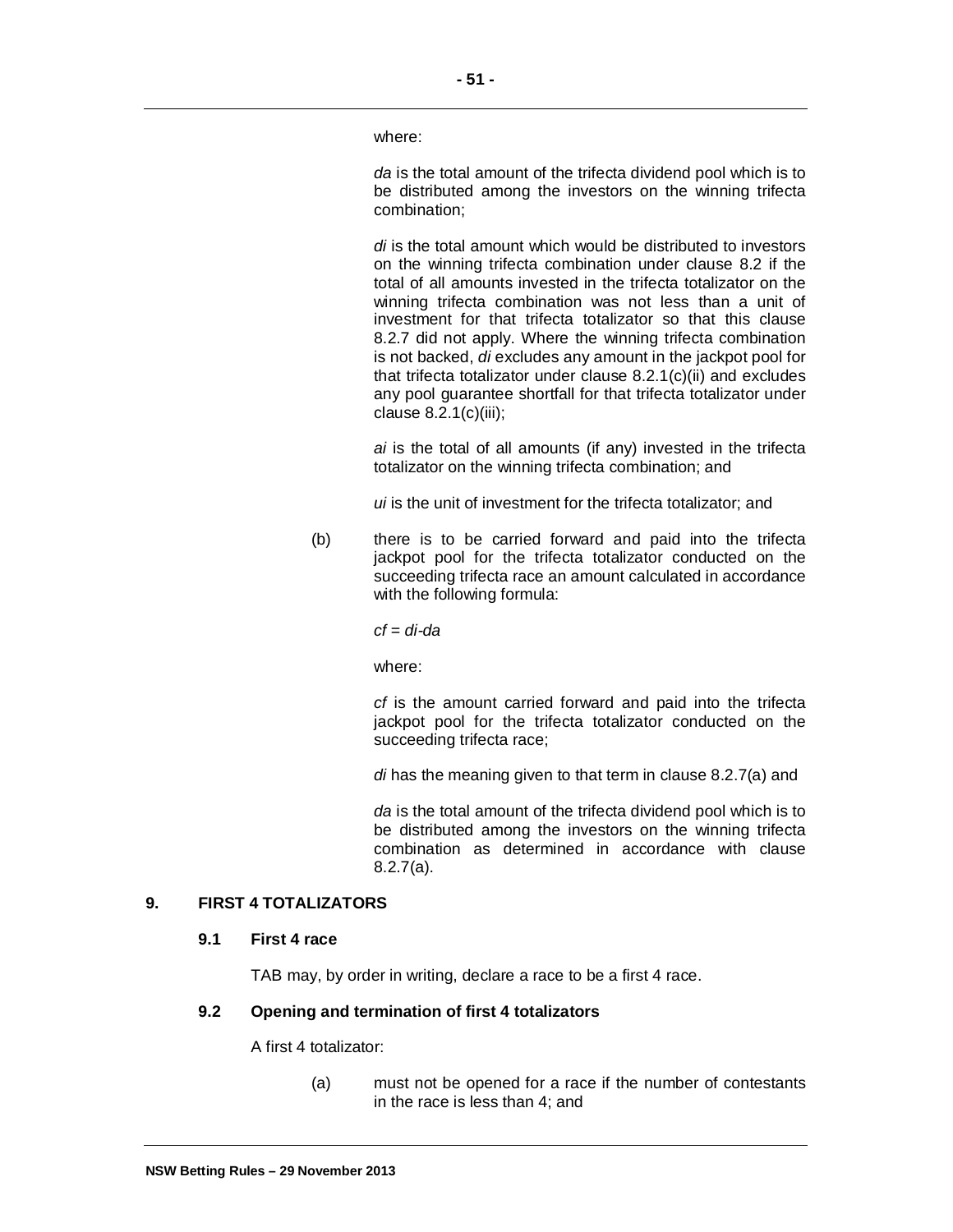(b) must be terminated if the number of contestants in the race falls below 4 at any time or if there are no finishers in the race.

## **9.3 First 4 pool dividends**

### 9.3.1 **Investment pool, jackpot pool and first 4 dividend pool**

- (a) All money invested on a first 4 totalizator is to be paid into an investment pool for that first 4 totalizator.
- (b) For each first 4 totalizator there is to be a jackpot pool into which must be paid:
	- (i) any amounts which, under clause 9.3.2 or clause 9.3.4, are required to be carried forward to the jackpot pool of that first 4 totalizator; and
	- (ii) the seeded jackpot amount (if any) for that first 4 totalizator.
- (c) For each first 4 totalizator there is to be a dividend pool into which is to be paid:
	- (i) money invested in the investment pool for the first 4 totalizator under clause 9.3.1(a) (less any other amounts deducted in accordance with the definition of 'dividend pool' in clause 1.5); and,
	- (ii) any amount in the jackpot pool for that first 4 totalizator; and
	- (iii) the pool guarantee shortfall (if any) for that first 4 totalizator.

## 9.3.2 **Distribution of first 4 dividend pool**

- (a) If there are 4 or more finishers in a first 4 race, the first 4 dividend pool is (except to the extent otherwise provided in these rules) to be divided among the investors who select the combination comprising the first 4 placed finishers in the race in the correct order.
- (b) Where there are 3 finishers only in a first 4 race then:
	- (i) the jackpot pool for that first 4 race is carried forward to the jackpot pool for the first 4 totalizator conducted on the succeeding first 4 race; and
	- (ii) the remainder of the dividend pool after carrying forward the jackpot pool in accordance with clause 9.3.2(b)(i), and excluding any pool guarantee shortfall, is to be divided among the investors who select a combination comprising the first 3 placed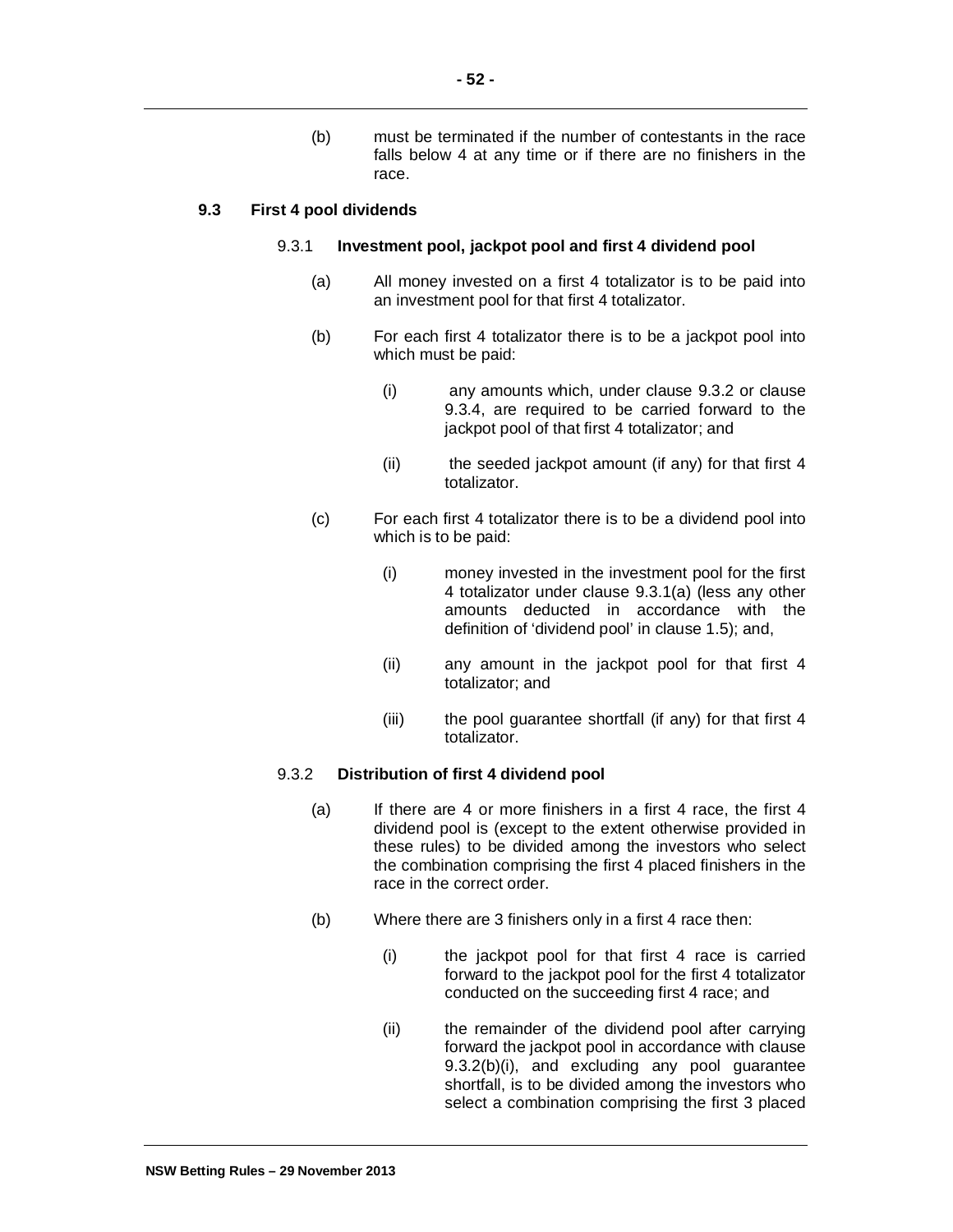finishers in the race in the correct order, together with any other starter.

- (c) Where there are 2 finishers only in a first 4 race then:
	- (i) the jackpot pool for that first 4 race is carried forward to the jackpot pool for the first 4 totalizator conducted on the succeeding first 4 race; and
	- (ii) the remainder of the dividend pool after carrying forward the jackpot pool in accordance with clause 9.2.3(c)(i), and excluding any pool guarantee shortfall, is to be divided among the investors who select a combination comprising the first 2 placed finishers in the race in the correct order, together with any other 2 starters.
- (d) Where there is one finisher only in a first 4 race then:
	- (i) the jackpot pool for that first 4 race is carried forward to the jackpot pool for the first 4 totalizator conducted on the succeeding first 4 race; and
	- (ii) the remainder of the dividend pool after carrying forward the jackpot pool in accordance with clause 9.2.3(d)(i), and excluding any pool guarantee shortfall, is to be divided among the investors who select a combination comprising, in the correct order, the one finisher in the race together with any other starters.

## 9.3.3 **Dead-heats**

- (a) Subject to sub-clause (b), if 2 or more finishers in a first 4 race dead-heat for any of the first 4 places:
	- (i) each of those finishers is taken to have filled that place and each subsequent place up to the number of subsequent places corresponding to one less than the number of finishers involved in the dead-heat; and
	- (ii) the first 4 dividend pool is to be divided into as many equal parts as there are combinations in respect of which a dividend is to be distributed under clause 9.3.2; and
	- (iii) a part is allotted to each combination; and
	- (iv) for each backed combination, the part is to be divided among the investors on that backed combination to which the part is allotted; and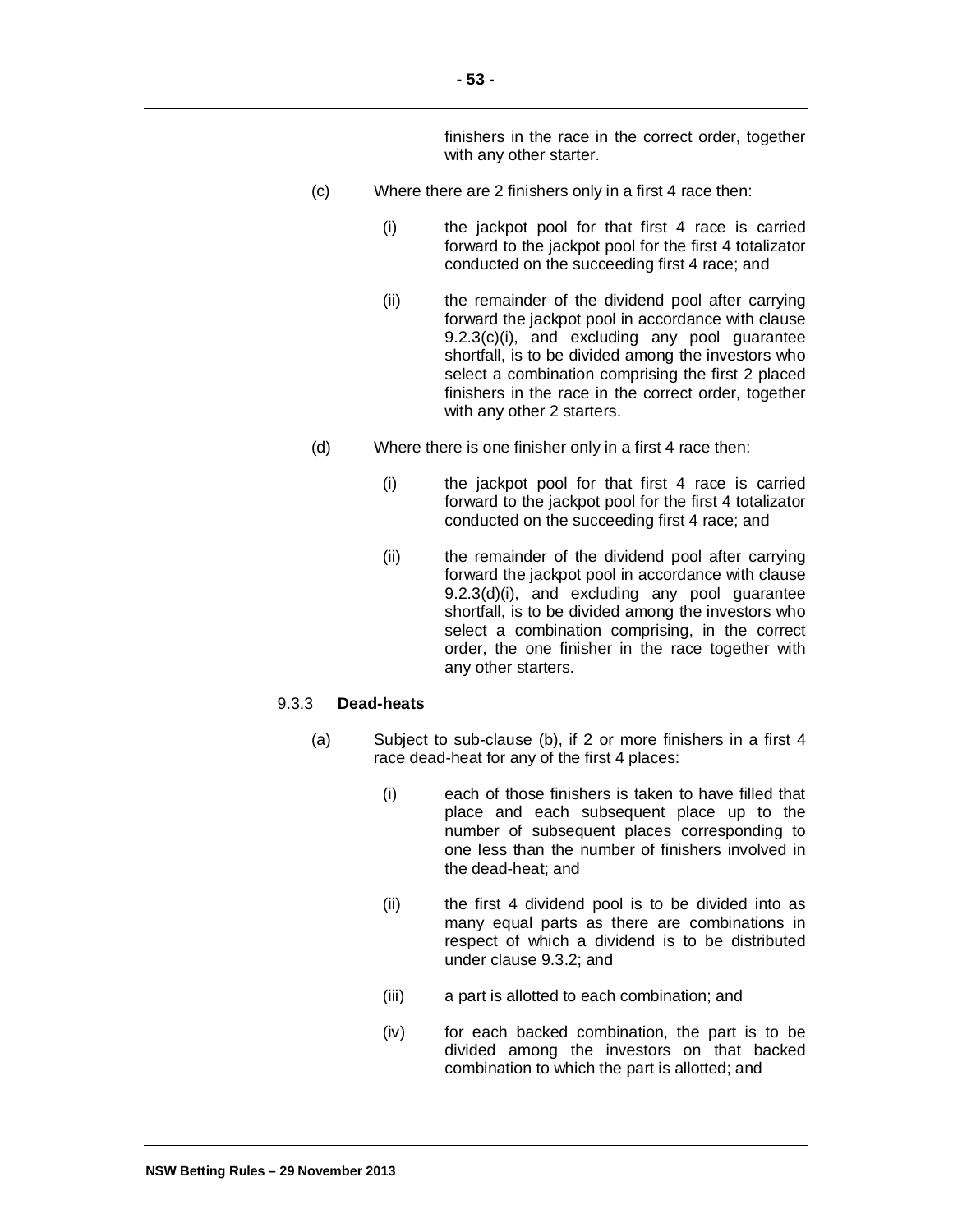- (v) for each unbacked combination the part is to be carried forward in accordance with clause 9.3.4(a) or 9.3.4(b).
- (b) Where a dead-heat occurs within any of the first 4 places which results in there being more than 12 winning combinations in a first 4, for the purpose of the declaration of dividends:
	- (i) that placing and any subsequent placing in that first 4 shall not be taken into account; and
	- (ii) the dividend pool is to be divided into as many equal parts as there are combinations for the placings that are being taken into account in respect of which a dividend is to be distributed under clause 9.3.2; and
	- (iii) a part is allotted to each combination; and
	- (iv) for each backed combination, the part is to be divided among the investors on that backed combination to which the part is allotted; and
	- (v) for each unbacked combination the part is to be carried forward in accordance with clause 9.3.4(a) or 9.3.4(b).

## 9.3.4 **Winning combination not backed or not backed to equivalent of unit of investment**

Notwithstanding anything else in these rules, where the total of all amounts invested in a first 4 totalizator on a combination in respect of which a dividend is to be distributed among investors under this clause ('winning first 4 combination") is less than a unit of investment for that first 4 totalizator or if a winning first 4 combination is not backed:

(a) only the amount of the first 4 dividend pool determined in accordance with the following formula will be distributed among the investors on the winning first 4 combination:

$$
da = di \times \frac{ai}{ui}
$$

where:

*da* is the total amount of the dividend pool which is to be distributed among the investors on the winning first 4 combination;

*di* is the total amount which would be distributed to investors on the winning first 4 combination under clause 9.3.4 if the total of all amounts invested in the first 4 totalizator on the winning first 4 combination was not less than a unit of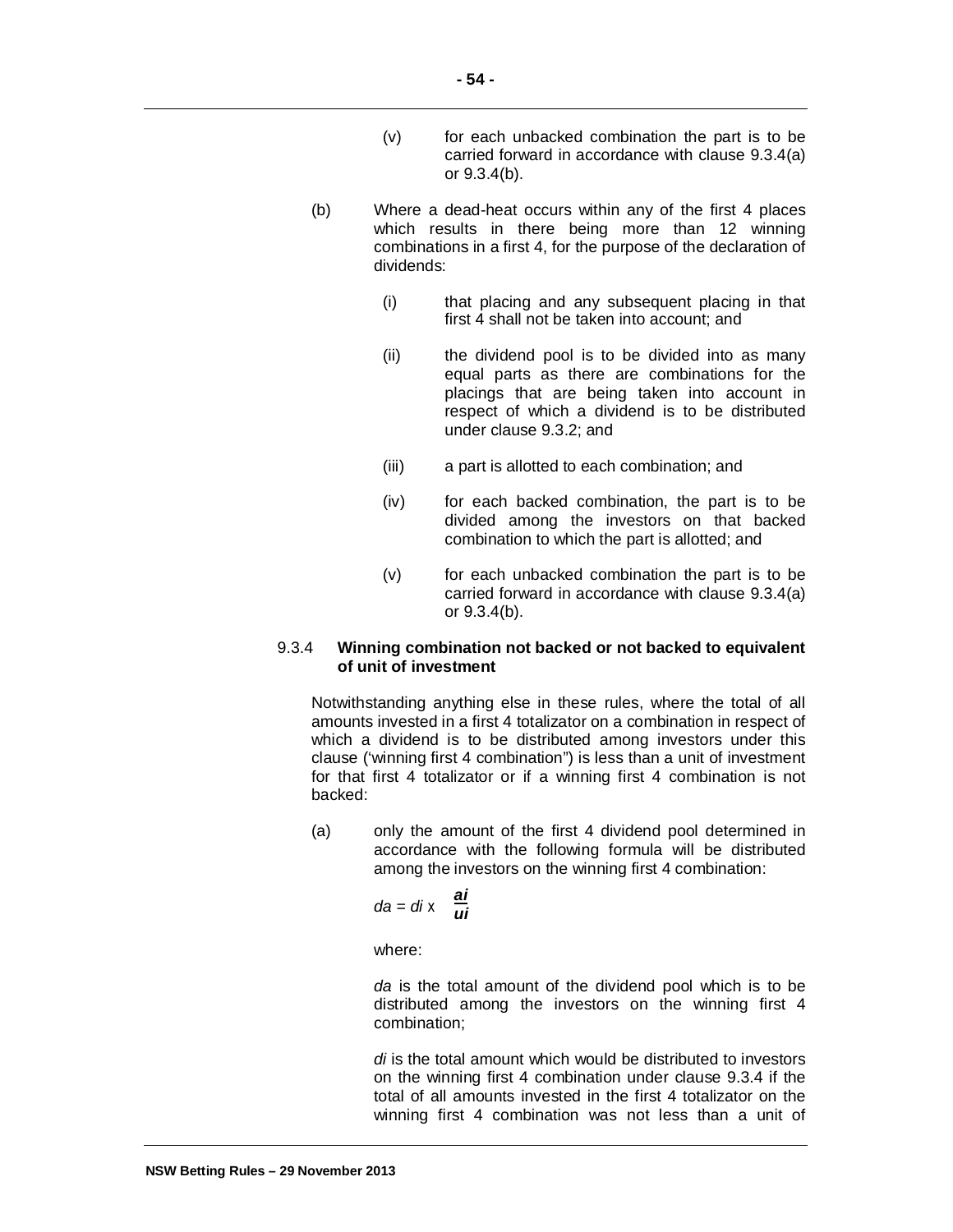investment for that first 4 totalizator so that this clause 9.3.4 did not apply. Where the winning first 4 combination is not backed, di excludes any amount in the jackpot pool for that first 4 totalizator under clause 9.3.1(c)(ii) and excludes any pool guarantee shortfall for that first 4 totalizator under clause 9.3.1(c)(iii);

*ai* is the total of all amounts (if any) invested in the first 4 totalizator on the winning first 4 combination; and

*ui* is the unit of investment for the first 4 totalizator; and

(b) (b) there is to be carried forward and paid into the jackpot pool for the first 4 totalizator conducted on the succeeding first 4 race an amount calculated in accordance with the following formula:

*cf* = di-da

where:

*cf* is the amount carried forward and paid into the jackpot pool for the first 4 totalizator conducted on the succeeding first 4 race;

*di* has the meaning given to that term in clause 9.3.4; and

*da* is the total amount of the dividend pool which is to be distributed among the investors on the winning first 4 combination as determined in accordance with clause 9.3.4.

# **10. DOUBLES TOTALIZATORS**

# **10.1 Doubles Races**

TAB, or a racing club conducting a domestic totalizator, may by order in writing, declare a combination of 2 races to be a double.

#### **10.2 Opening and termination of doubles totalizator pool**

A doubles totalizator:

- (a) must not be opened to accept bets if the number of contestants in either leg of the double is less than 2; and
- (b) must be terminated if the number of contestants in each leg of the double falls below 2 at any time or if there are no finishers in each leg of the double.

## **10.3 Doubles pool dividends**

## 10.3.1 **Investment pool, jackpot pool and doubles dividend pool**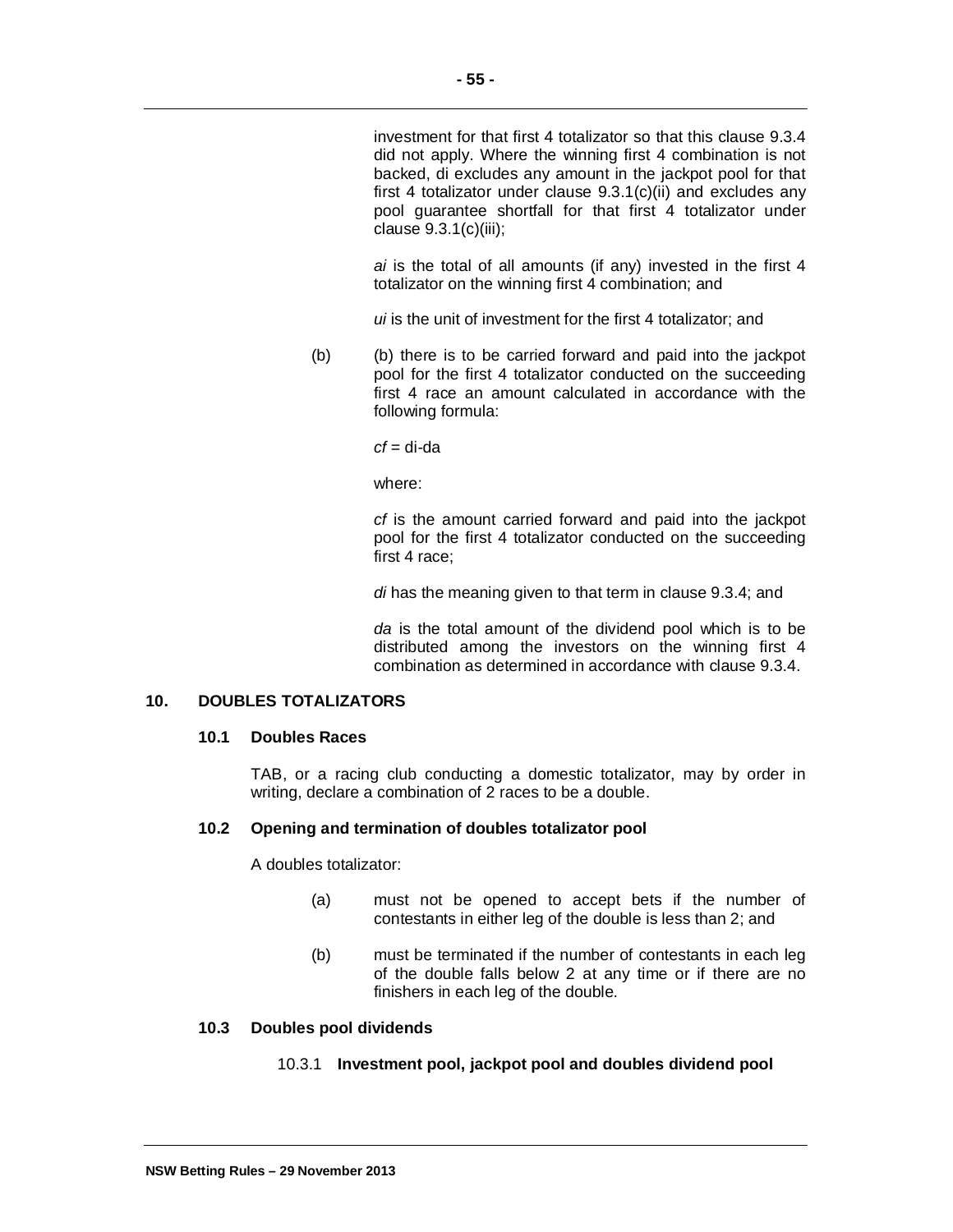- (a) All money invested on a doubles totalizator is to be paid into an investment pool for that doubles totalizator.
- (b) For each doubles totalizator there is to be a jackpot pool into which must be paid any amounts which, under clause 10.3.7 are required to be carried forward to the jackpot pool of that doubles totalizator.
- (c) For each doubles totalizator there is to be a doubles dividend pool into which is to be paid:
	- (i) the money invested in the investment pool for the doubles totalizator under clause 10.3.1(a) (less any other amounts deducted in accordance with the definition of 'dividend pool' in clause 1.5); and
	- (ii) any amount in the jackpot pool for that doubles totalizator.

#### 10.3.2 **Distribution of double dividend pool**

The double dividend pool is to be divided among the investors who select the combination comprising the first placed finishers in the 2 races of the double.

## 10.3.3 **Dead-heats**

If, as a result of a dead-heat in any race to which the double relates, investors on 2 or more combinations of finishers become entitled to a dividend:

- (a) the doubles dividend pool is to be divided into as many equal parts as there are combinations; and
- (b) a part is allotted to each combination; and
- (c) for each backed combination, the part is to be divided among the investors on the combination to which the part is allotted; and
- (d) for each unbacked combination the part is to be carried forward in accordance with clause 10.3.7(b).

# 10.3.4 **Non-starters and substitutes**

- (a) Any money invested on a combination in a double which includes a non-starter in any race of the double must either:
	- (i) if the relevant ticket is presented to TAB before investments have ceased to be accepted on the first leg, be refunded to the investor; or
	- (ii) if the money is not so refunded be invested in accordance with subclause (b).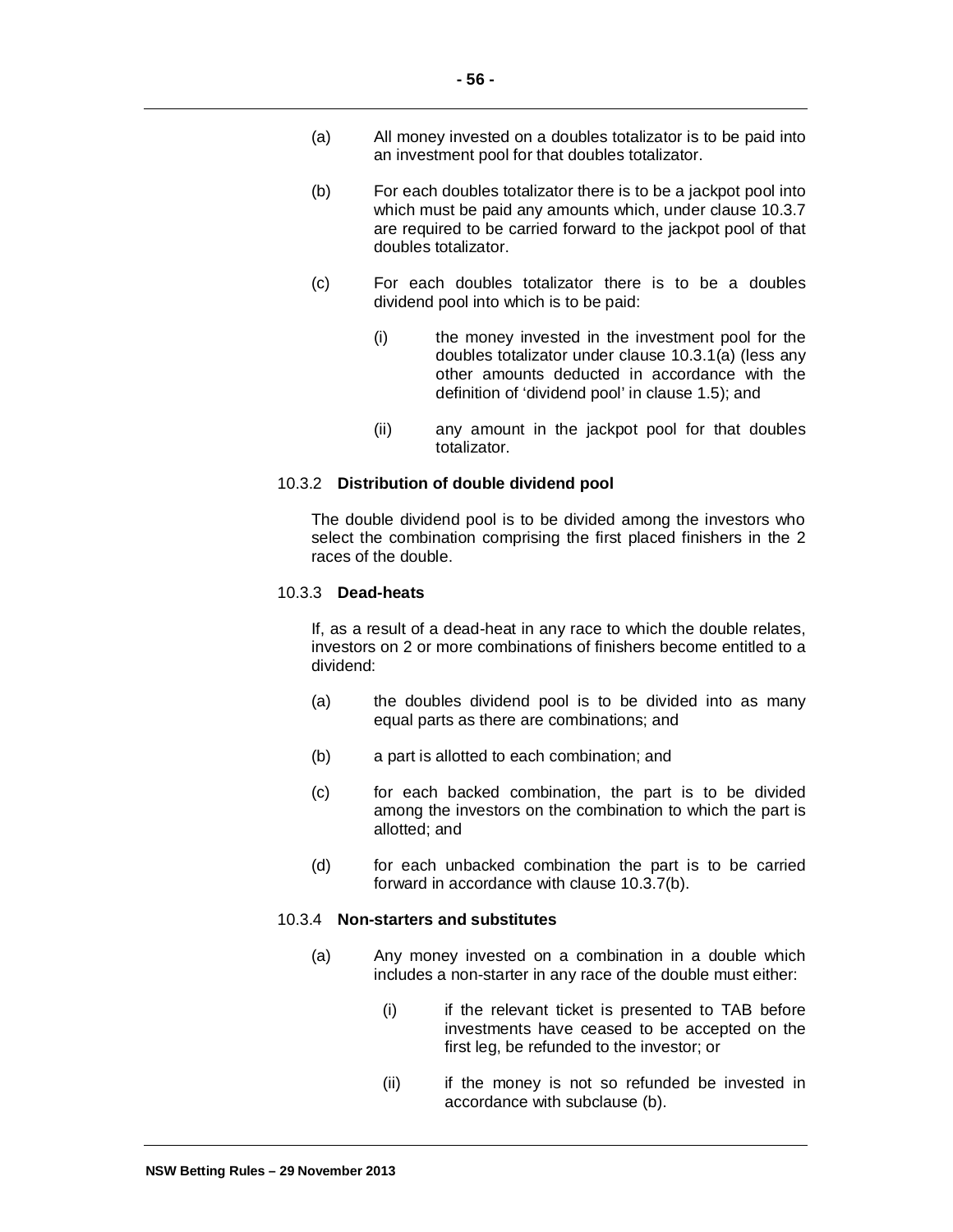- (b) If a contestant selected in a bet on a double does not become a starter in a race (including a re-run race) the bet is deemed to be invested on a substitute selection as determined under subclause (c).
- (c) Where TAB receives double bets on a contestant that is a non-starter in any race in a double, the double bets made on that non-starter will be deemed to be invested on the contestant in that same race ('the substitute") which has the greatest amount of money invested on it on TAB's win totalizator pool.
- (d) The substitute will be declared by TAB when the win dividend is declared payable on the race.
- (e) Where two or more contestants have equal win investments under the rule in sub-clause (c), the contestant with the lower contestant number will be deemed to be the substitute selection for that race.
- (f) For the purposes of this clause, any determination made by TAB as to the contestant to be substituted for a contestant which is a non-starter in a race in a double will be final and conclusive.

# 10.3.5 **First leg abandoned or postponed**

- (a) If a first leg is abandoned, postponed to another date, declared a no-race or is a walkover (whether or not it may be re-run later in a program) the doubles dividend pool is to be divided among the investors on the winner of the second leg.
- (b) If, as the result of a dead-heat, investors on 2 or more placed finishers become entitled to a dividend under this clause:
	- (i) the doubles dividend pool is to be divided into as many equal parts as there are finishers in the dead-heat; and
	- (ii) a part is allotted to each finisher;
	- (iii) for each backed combination, the part is to be divided among the investors on the finisher to which the part is allotted; and
	- (iv) for each unbacked combination the part is to be carried forward in accordance with clause 10.3.7(b).

# 10.3.6 **Second leg abandoned or postponed**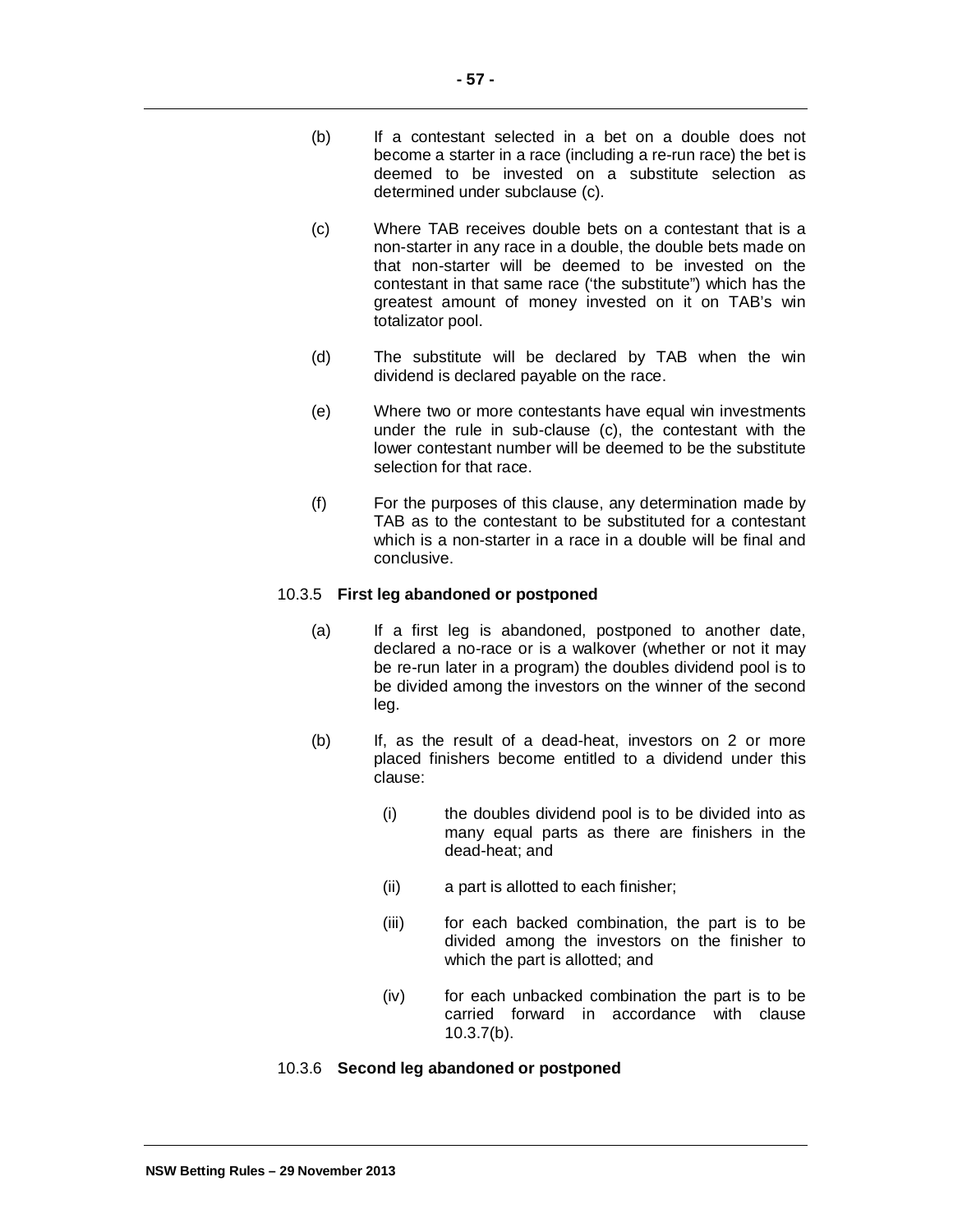- (a) If a second leg is abandoned, postponed to another date, declared a no-race or is a walkover (whether or not it may be re-run later in a program) the doubles dividend pool is to be divided among the investors on the winner of the first leg.
- (b) If, as the result of a dead-heat, investors on 2 or more placed finishers become entitled to a dividend under this clause:
	- (i) the doubles dividend pool is to be divided into as many equal parts as there are finishers in the dead-heat; and
	- (ii) a part is allotted to each finisher;
	- (iii) for each backed combination, the part is to be divided among the investors on the finisher to which the part is allotted; and
	- (iv) for each unbacked combination the part is to be carried forward in accordance with clause 10.3.7(b).

## 10.3.7 **Winning combination not backed or not backed to equivalent of unit of investment**

Notwithstanding anything else in these rules, where the total of all amounts invested in a doubles totalizator on a combination in respect of which a dividend is to be distributed among investors under this clause ("winning doubles combination') is less than a unit of investment for that doubles totalizator or if a winning doubles combination is not backed:

(a) only the amount of the doubles dividend pool determined in accordance with the following formula will be distributed among the investors on the winning doubles combination:

$$
da = di \times \frac{ai}{ui}
$$

where:

*da* is the total amount of the doubles dividend pool which is to be distributed among the investors on the winning doubles combination;

*di* is the total amount which would be distributed to investors on the winning doubles combination under clause 10.3 if the total of all amounts invested in the doubles totalizator on the winning doubles combination was not less than a unit of investment for that doubles totalizator so that this clause 10.3.7 did not apply. Where the winning doubles combination is not backed, *di* excludes any amount in the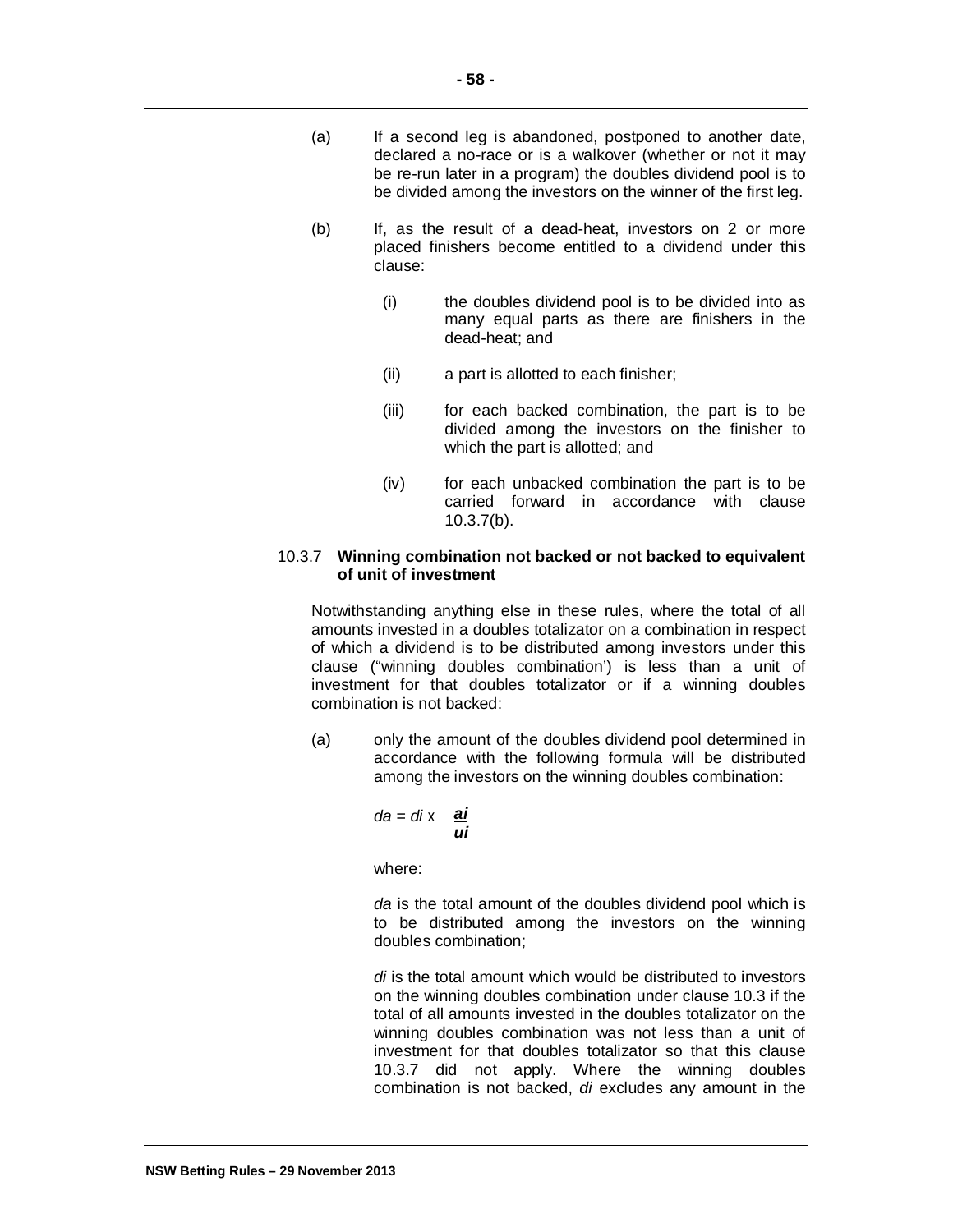jackpot pool for that doubles totalizator under clause 10.3.1(c)(ii);

*ai* is the total of all amounts (if any) invested in the doubles totalizator on the winning doubles combination; and

*ui* is the unit of investment for the doubles totalizator; and

(b) there is to be carried forward and paid into the doubles jackpot pool for the doubles totalizator conducted on the succeeding double an amount calculated in accordance with the following formula:

*cf = di-da* 

where:

*cf* is the amount carried forward and paid into the doubles jackpot pool for the doubles totalizator conducted on the succeeding doubles race;

*di* has the meaning given to that term in clause 10.3.7(a) and

*da* is the total amount of the doubles dividend pool which is to be distributed among the investors on the winning doubles combination as determined in accordance with clause 10.3.7(a).

# **11. QUADDIE TOTALIZATOR**

## **11.1 Quaddie**

TAB may, by order in writing, declare a combination of 4 races at a race meeting to be a quaddie.

## **11.2 Opening and termination of quaddie totalizator pool**

A quaddie totalizator:

- (a) must not be opened to accept bets if the number of contestants in any race of the quaddie is less than 2; and
- (b) must be terminated if the number of contestants in each race of the quaddie falls below 2 at any time or if there are no finishers in each race of the quaddie.

## **11.3 Quaddie pool dividends**

#### 11.3.1 **Investment pool, jackpot pool and quaddie dividend pool**

(a) All money invested on a quaddie totalizator is to be paid into an investment pool for that quaddie totalizator.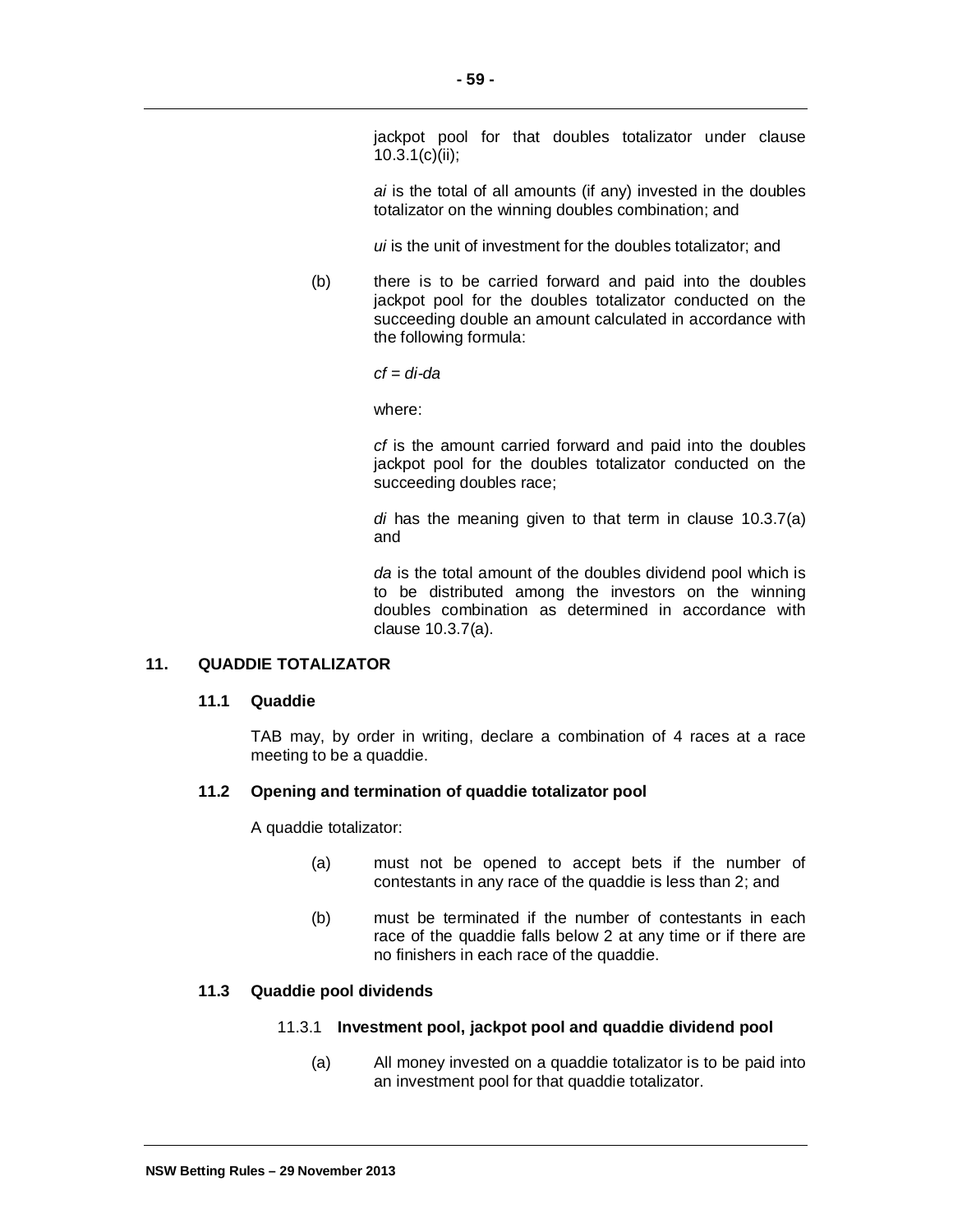- (b) For each quaddie totalizator there is to be a jackpot pool into which must be paid;
	- (i) any amounts which, under clause 11.3.6, are required to be carried forward to the jackpot pool of that quaddie totalizator; and
	- (ii) the seeded jackpot amount (if any) for that quaddie totalizator.
- (c) For each quaddie totalizator there is to be a dividend pool into which is to be paid:
	- (i) money invested in the investment pool for the quaddie totalizator under clause 11.3.1(a) (less any other amounts deducted in accordance with the definition of 'dividend pool' in clause 1.5); and
	- (ii) any amount in the jackpot pool for that quaddie totalizator; and
	- (iii) the pool guarantee shortfall (if any) for that quaddie totalizator.

#### 11.3.2 **Distribution of quaddie dividend pool**

The quaddie dividend pool is to be divided among the investors who select the combination comprising the first placed finishers in the 4 races of the quaddie.

#### 11.3.3 **Dead Heats**

- (a) Subject to sub-clause (b), if, as a result of a dead heat in any race to which the quaddie relates, investors on 2 or more combinations of finishers become entitled to a dividend:
	- (i) the quadrella dividend pool is to be divided into as many equal parts as there are combinations; and
	- (ii) a part is allotted to each combination; and
	- (iii) for each backed combination, the part is to be divided among the investors on that backed combination to which the part is allotted; and
	- (iv) for each unbacked combination the part is carried forward in accordance with clause 11.3.6.
- (b) Where as a result of a dead heat in any race to which the quaddie relates there are more than eight winning combinations, for the purpose of the calculation of dividends: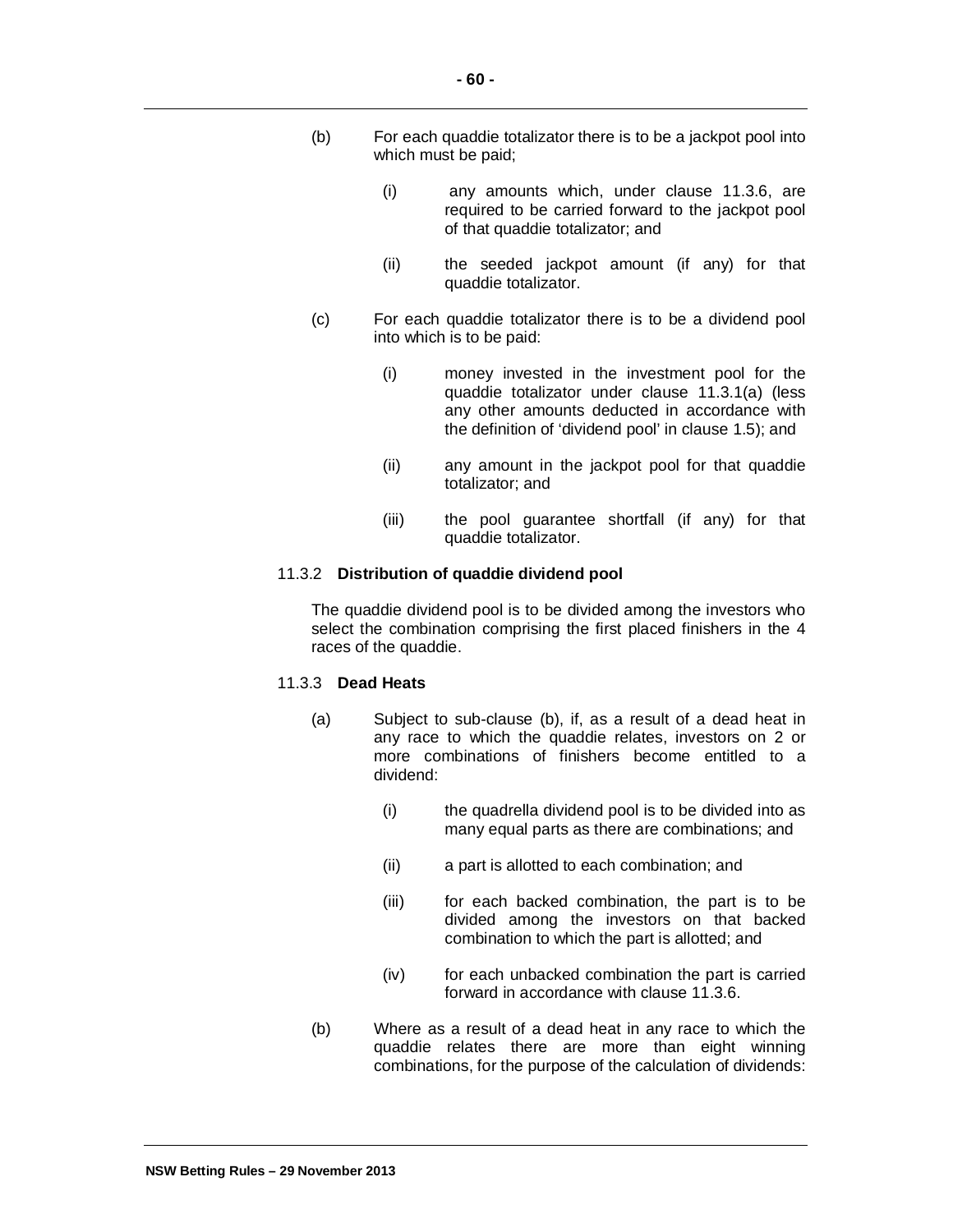- (i) that race and any subsequent race in that quaddie shall not be taken into account;
- (ii) the quaddie dividend pool is to be divided into as many equal parts as there are combinations;
- (iii) a part is allotted to each combination;
- (iv) for each backed combination, the part is to be divided among the investors on that backed combination to which the part is allotted; and
- (v) for each unbacked combination, the part is carried forward in accordance with clause 11.3.6.

# 11.3.4 **Non-starters and substitutes**

- (a) Any money invested on a combination in a quaddie which includes a non-starter in any race of the quaddie must either:
	- (i) if the relevant ticket is presented to TAB before investments have ceased to be accepted on the first race of the quaddie, be refunded to the investor; or
	- (ii) if the money is not so refunded be invested in accordance with subclause (b).
- (b) If a contestant selected in a bet on a quaddie does not become a starter in a race (including a re-run race) the bet is deemed to be invested on a substitute selection as determined under subclause (c).
- (c) Where TAB receives quaddie bets on a contestant that is a non-starter in any race in a quaddie, the quaddie bets made on that non-starter will be deemed to be invested on the contestant in that same race ("the substitute") which has the greatest amount of money invested on it on TAB's win totalizator pool.
- (d) The substitute will be declared by TAB when the win dividend is declared payable on the race.
- (e) Where two or more contestants have equal win investments under the rule in clause 11.3.4(c) the contestant with the lower contestant number will be deemed to be the substitute selection for that race.
- (f) For the purposes of clause 11.3.4, any determination made by TAB as to the contestant to be substituted for a contestant which is a non-starter in a race in a quaddie will be final and conclusive.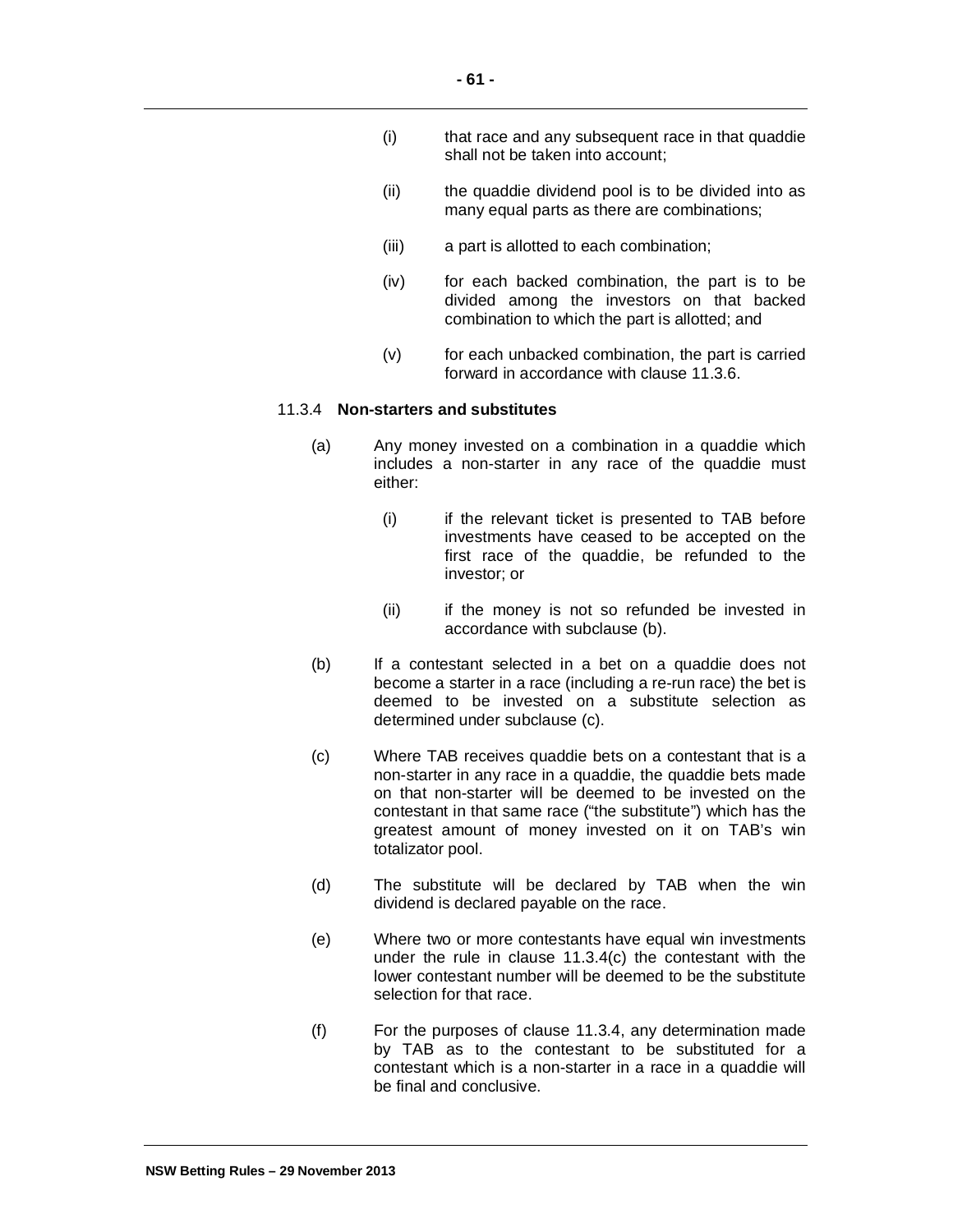# 11.3.5 **Races abandoned or postponed**

- (a) Where any race in a quaddie is abandoned, postponed until another day, declared a no-race or is a walkover (whether or not it may be re-run later in a program), all selections on that race will be deemed to be first placed finishers and the quaddie dividend pool will be divided on that basis.
- (b) Where all races in the quaddie are abandoned or postponed until another day, all bets will be refunded.
- (c) The bets referred to in Rule 11.3.5(b) shall not include any amount in the quaddie jackpot pool for that quaddie totalizator, which shall be carried forward and paid into the quaddie jackpot pool for the quaddie totalizator conducted on the succeeding quaddie.

# 11.3.6 **Winning combination not backed or not backed to equivalent of unit of investment**

Notwithstanding anything else in these rules, where the total of all amounts invested in a quaddie totalizator on a combination in respect of which a dividend is to be distributed among investors under this clause ('winning quaddie combination") is less than a unit of investment for that quaddie totalizator or if a winning quaddie combination is not backed:

(a) only the amount of the quaddie dividend pool determined in accordance with the following formula will be distributed among the investors on the winning quaddie combination:

$$
da = di \times \frac{ai}{ui}
$$

where:

*da* is the total amount of the dividend pool which is to be distributed among the investors on the winning quaddie combination;

*di* is the total amount which would be distributed to investors on the winning quaddie combination under this clause if the total of all amounts invested in the quadrella totalizator on the winning quaddie combination was not less than a unit of investment for that quaddie totalizator so that this clause 11.3.6 did not apply. Where the winning quaddie combination is not backed, di excludes any amount in the jackpot pool for that quaddie totalizator under clause 11.3.1(c)(ii) and excludes any pool guarantee shortfall for that quaddie totalizator under clause 11.3.1(c)(iii);

*ai* is the total of all amounts (if any) invested in the quaddie totalizator on the winning quaddie combination; and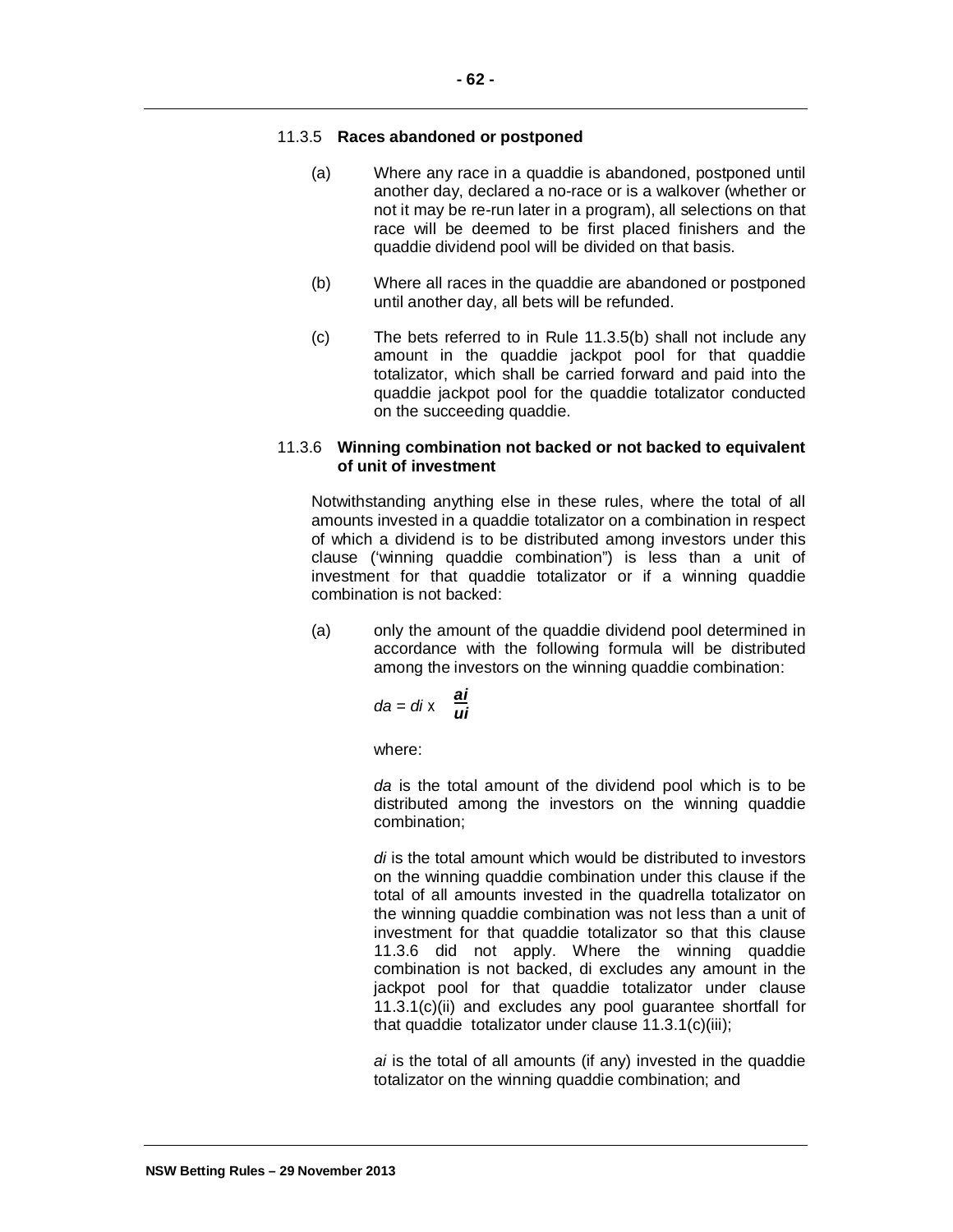*ui* is the unit of investment for the quaddie totalizator; and

(b) there is to be carried forward and paid into the jackpot pool for the quaddie totalizator conducted on the succeeding quaddie race an amount calculated in accordance with the following formula:

*cf = di-da* 

where:

*cf* is the amount carried forward and paid into the jackpot pool for the quaddie totalizator conducted on the succeeding quaddie race;

*di* has the meaning given to that term in clause 11.3.6(a); and

*da* is the total amount of the dividend pool which is to be distributed among the investors on the winning quaddie combination as determined in accordance with clause 11.3.6(a).

# **12. DUET TOTALIZATOR**

# **12.1 Opening and termination of duet totalizator pool**

A duet totalizator:

- (a) must not be opened to accept bets for a race if the number of contestants in the race is less than 8; and
- (b) must be terminated if the number of contestants in the race falls below 8 prior to any late scratchings or below 5 at any time or if there are no finishers in the race.

# **12.2 Duet pool dividends**

## 12.2.1 **Investment pool, jackpot pool and duet dividend pool**

- (a) All money invested on a duet totalizator is to be paid into an investment pool for that duet totalizator.
- (b) For each duet totalizator there is to be a jackpot pool into which must be paid any amounts which, under clause 12.2.2 or clause 12.2.8 are required to be carried forward to the jackpot pool of that duet totalizator.
- (c) For each duet totalizator there is to be a duet dividend pool into which is to be paid:
	- (i) the money invested in the investment pool for the duet totalizator under clause 12.2.1(a) (less any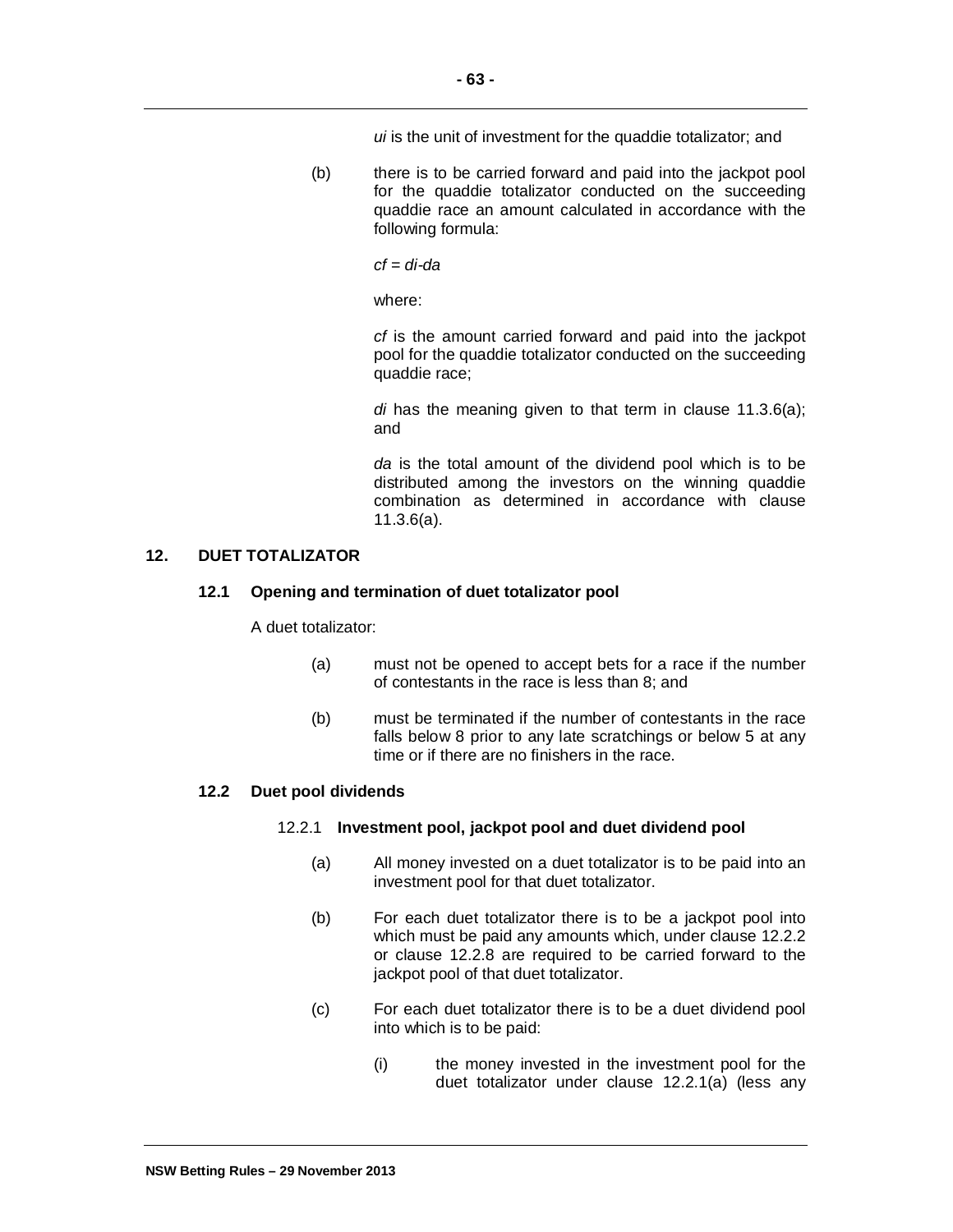other amounts deducted in accordance with the definition of 'dividend pool' in clause 1.5); and

(ii) any amount in the jackpot pool for that duet totalizator.

#### 12.2.2 **Distribution of duet dividend pool**

- (a) The duet dividend pool is (except to the extent otherwise provided in these rules) to be divided among the investors on the combination comprising any two of the first, second and third placed finishers in a race.
- (b) If there are 3 or more finishers in a duet race, the whole of the duet dividend pool is (except to the extent otherwise provided in these rules) to be divided into three equal parts, of which:
	- (i) one part is to be dividend among the investors who select the winning combination comprising the first and second placed finishers in the race;
	- (ii) one part is to be divided among the investors who select the winning combination comprising the first and third placed finishers in the race; and
	- (iii) one part is to be divided among the investors who select the winning combination comprising the second and third placed finishers in the race.
- (c) Where there are 2 finishers only in a duet race then:
	- (i) the jackpot pool for that duet race is carried forward to the jackpot pool for the duet totalizator conducted on the succeeding duet race; and
	- (ii) the remainder of the duet dividend pool after carrying forward the jackpot pool in accordance with clause 12.2.2(c)(i) is to be divided among the investors who select the winning combination comprising the first and second placed finishers in the race.
- (d) Where there is one finisher only in a duet race then:
	- (i) the jackpot pool for that duet race is carried forward to the jackpot pool for the duet totalizator conducted on the succeeding duet race; and
	- (ii) the remainder of the duet dividend pool after carrying forward the jackpot pool in accordance with clause 12.2.2(d)(i) is to be divided among the investors who select the winning combination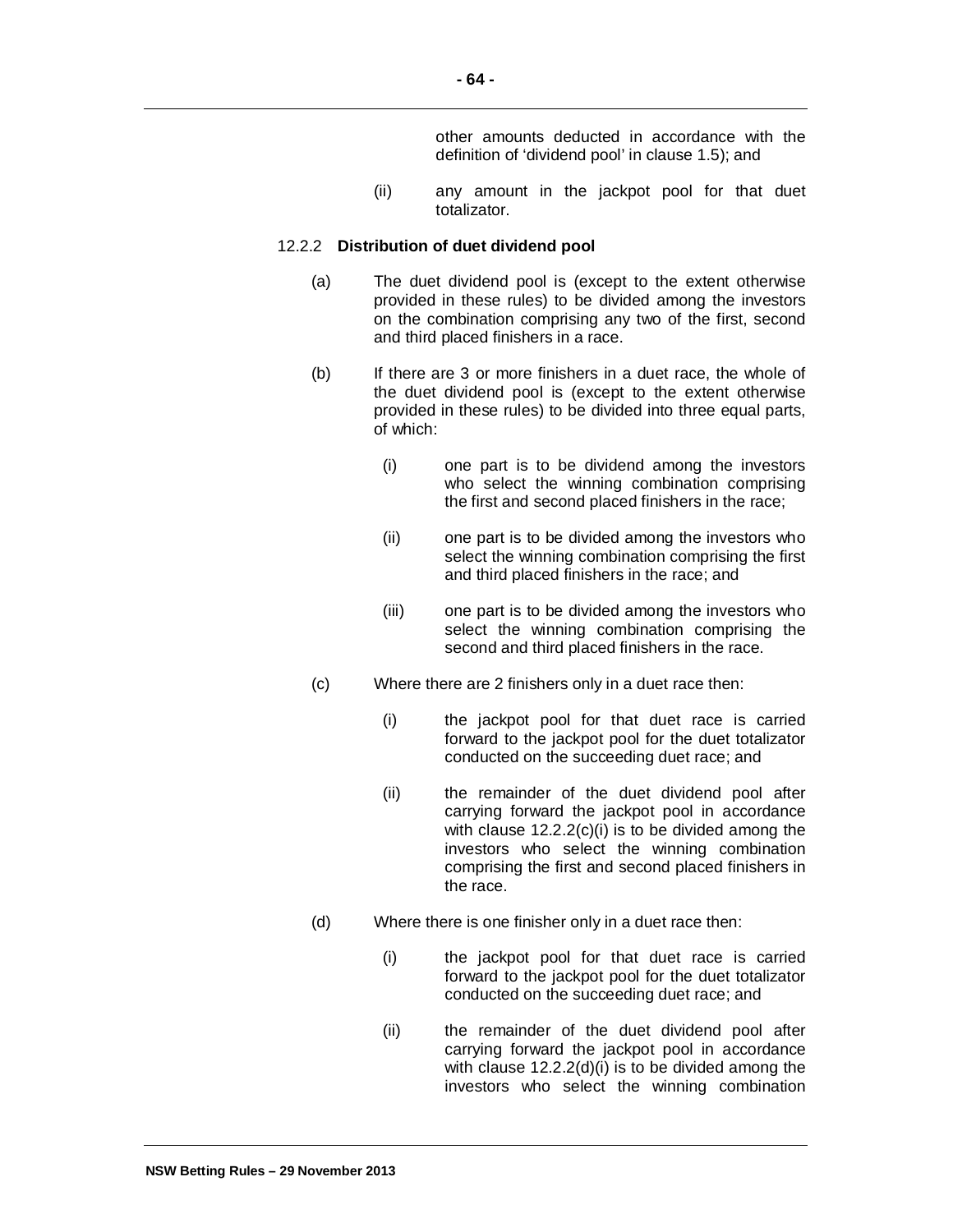comprising the first placed finisher in the race and any other starter. .

#### 12.2.3 **Dead-heat for first place between 2 finishers**

- (a) If 2 finishers dead-heat for first place and there is no deadheat for third place:
	- (i) the whole of the duet dividend pool is to be divided into as many equal parts as there are winning combinations of:
		- (A) the 2 finishers in the dead-heat for first place; and
		- (B) one of the finishers in the dead-heat for first place and the third place finisher; and
		- (C) the other finisher in the dead-heat for first place and the third place finisher; and
	- (ii) a part is to be allotted to each winning combination; and
	- (iii) for each backed winning combination, the part is to be divided among the investors on the winning combination to which the part is allotted; and
	- (iv) for each unbacked winning combination the part is to be carried forward in accordance with clause 12.2.8(b).
- (b) If 2 finishers dead-heat for first place and 2 or more finishers dead-heat for third place:
	- (i) the whole of the duet dividend pool is to be divided into as many equal parts as there are winning combinations of:
		- (A) the 2 finishers in the dead-heat for first place;
		- (B) one of the finishers in the dead-heat for first place and a finisher in the deadheat for third place; and
		- (C) the other finisher in the dead heat for first place and a finisher in the deadheat for third place; and
	- (ii) a part is to allotted to each winning combination; and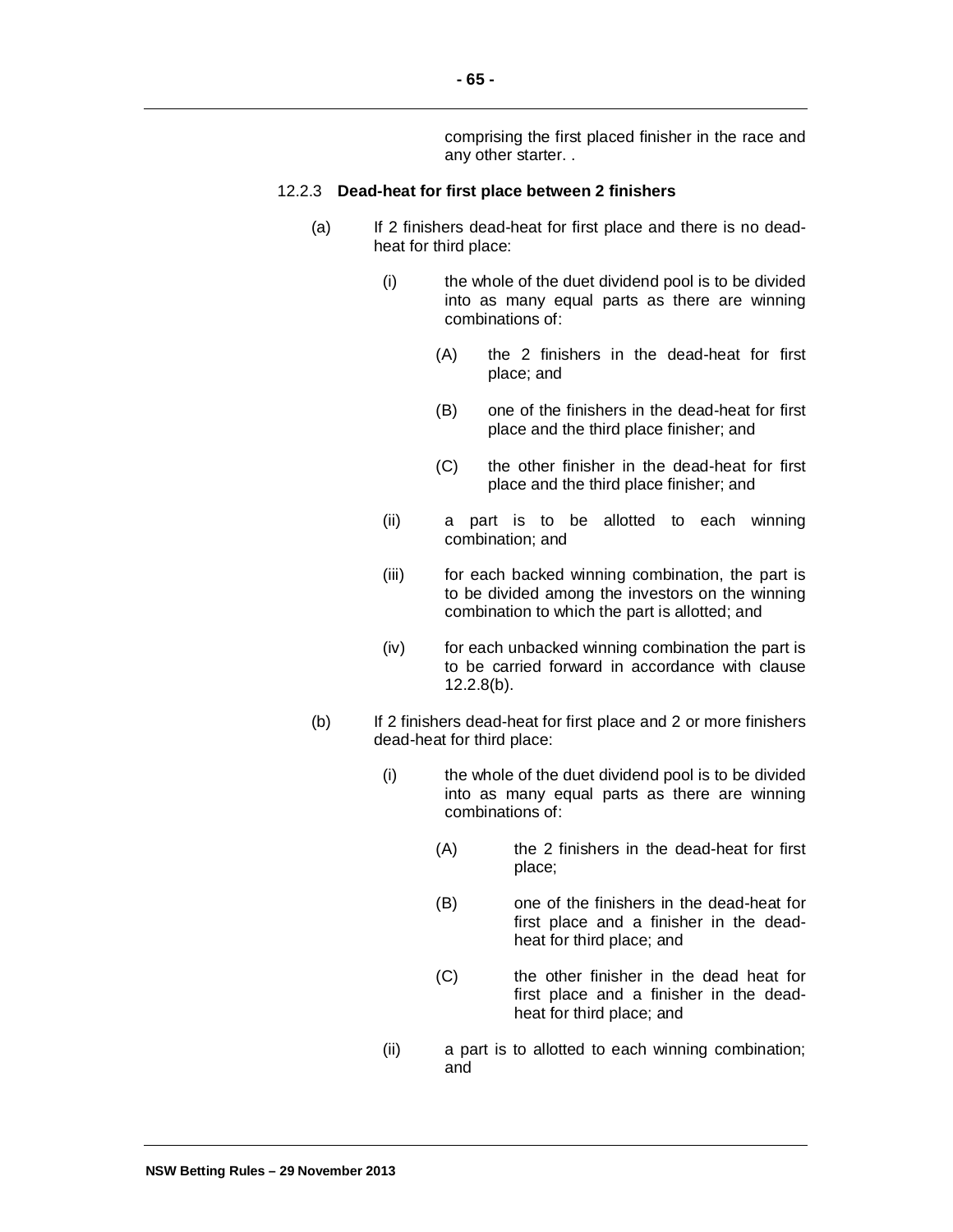- (iii) a part allotted to the winning combination referred to in  $12.2.3(a)(i)(B)$  or  $12.2.3(a)(i)(C)$  above is to be further divided into as many equal parts as there are individual winning combinations to which that part applies and allotted to that individual winning combination; and
- (iv) for each backed winning combination or backed individual winning combination, the part is to be divided among the investors on the winning combination or individual winning combination to which the part is allotted; and
- (v) for each unbacked winning combination or unbacked individual winning combination the part is to be carried forward in accordance with clause 12.2.8(b).

#### 12.2.4 **Dead-heat for first place between 3 or more finishers**

If 3 or more finishers dead-heat for first place:

- (a) the whole of the duet dividend pool is to be divided into as many equal parts as there are winning combinations comprising 2 of those finishers in the dead- heat for first place; and
- (b) a part is to be allotted to each winning combination; and
- (c) for each backed winning combination, the part is to be divided among the investors on the winning combination to which the part is allotted; and
- (d) for each unbacked winning combination the part is to be carried forward in accordance with clause 12.2.8(b).

#### 12.2.5 **Dead-heat for second place between 2 finishers**

If 2 finishers dead-heat for second place:

- (a) the whole of the duet dividend pool is to be divided into as many equal parts as there are winning combinations of:
	- (A) the first placed finisher and a finisher in the dead- heat for second place;
	- (B) the first placed finisher and the other finisher in the dead-heat for second place; and
	- (C) the 2 finishers in the dead-heat for second place; and
- (b) a part is to be allotted to each winning combination; and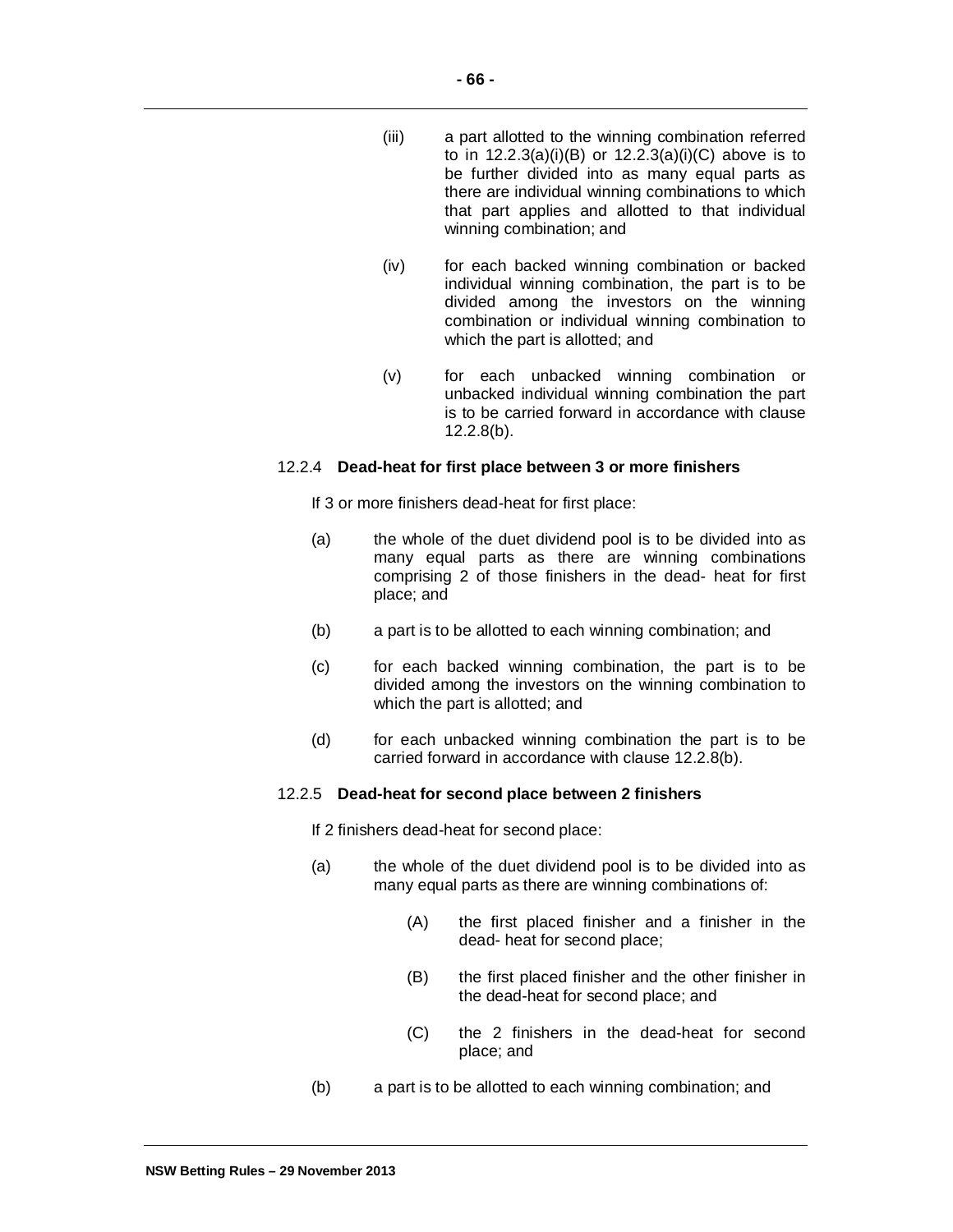- (c) for each backed winning combination, the part is to be divided among the investors on the winning combination to which the part is allotted; and
- (d) for each unbacked winning combination the part is to be carried forward in accordance with clause 12.2.8(b).

### 12.2.6 **Dead-heat for second place between 3 or more finishers**

- (a) If 3 or more finishers dead-heat for second place:
	- (i) two thirds of the duet dividend pool is to be divided into as many equal parts as there are winning combinations comprising the first placed finisher and a finisher in the dead-heat for second place; and
	- (ii) one third of the duet dividend pool is to be divided into as many equal parts as there are winning combinations comprising any two of the finishers in the dead-heat for second place; and
	- (iii) a part is to be allotted to each winning combination; and
	- (iv) for each backed winning combination, the part is to be divided among the investors on the winning combination to which the part is allotted; and
	- (v) for each unbacked winning combination the part is to be carried forward in accordance with clause 12.2.8(b).

## 12.2.7 **Dead-heat for third place between 2 or more finishers**

If 2 or more finishers dead-heat for third place:

- (a) the whole of the duet dividend pool is to be divided into as many equal parts as there are winning combinations of:
	- (i) the first placed finisher and the second placed finisher;
	- (ii) the first placed finisher and a finisher in the deadheat for third place; and
	- (iii) the second placed finisher and a finisher in the dead-heat for third place; and
- (b) a part is to be allotted to each winning combination; and
- (c) a part allotted to the winning combination referred to in (a)(ii) or (a)(iii) is to be further divided into as many equal parts as there are individual winning combinations to which that part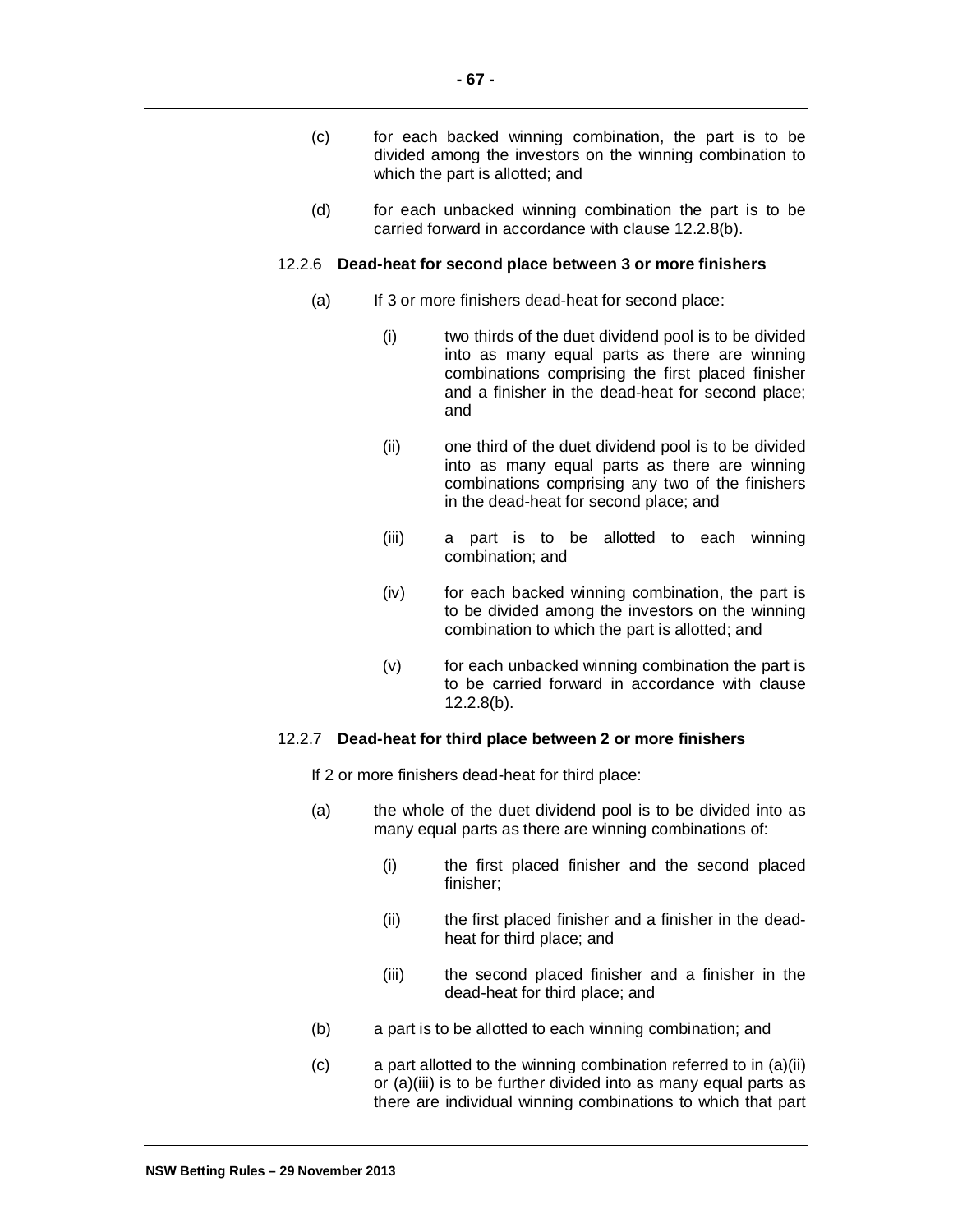applies and allotted to that individual winning combination; and

- (d) for each backed winning combination or backed individual winning combination, the part is to be divided among the investors on the winning combination or winning individual combination to which the part is allotted; and
- (e) for each unbacked winning combination or unbacked individual winning combination the part is to be carried forward in accordance with clause 12.2.8(b).

## 12.2.8 **Winning combination not backed or not backed to equivalent of unit of investment**

Notwithstanding anything else in these rules, where the total of all amounts invested in a duet totalizator on a combination in respect of which a dividend is to be distributed among investors under this clause ("winning duet combination') is less than a unit of investment for that duet totalizator or if a winning duet combination is not backed:

(a) only the amount of the duet dividend pool determined in accordance with the following formula will be distributed among the investors on the winning duet combination:

$$
da = di \times \frac{ai}{ui}
$$

where:

*da* is the total amount of the duet dividend pool which is to be distributed among the investors on the winning duet combination;

*di* is the total amount which would be distributed to investors on the winning duet combination under clause 12.2 if the total of all amounts invested in the duet totalizator on the winning duet combination was not less than a unit of investment for that duet totalizator so that this clause 12.2.8 did not apply. Where the winning duet combination is not backed, *di* excludes any amount in the jackpot pool for that duet totalizator under clause 12.2.1(c)(ii);

*ai* is the total of all amounts (if any) invested in the duet totalizator on the winning duet combination; and

*ui* is the unit of investment for the duet totalizator; and

(b) there is to be carried forward and paid into the duet jackpot pool for the duet totalizator conducted on the succeeding duet race an amount calculated in accordance with the following formula: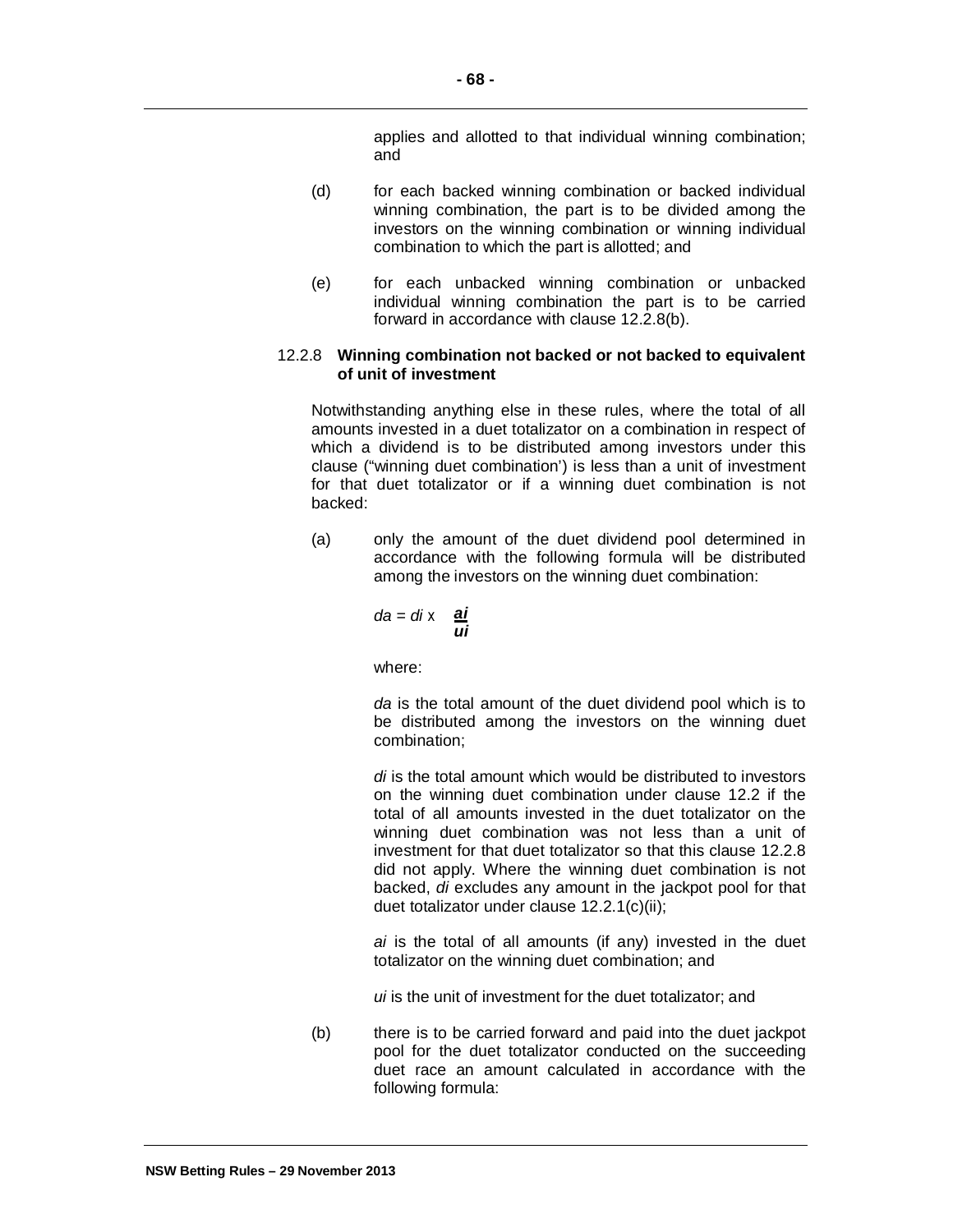**- 69 -**

*cf = di-da* 

where:

*cf* is the amount carried forward and paid into the duet jackpot pool for the duet totalizator conducted on the succeeding duet race;

*di* has the meaning given to that term in clause 12.2.8(a) and

*da* is the total amount of the duet dividend pool which is to be distributed among the investors on the winning duet combination as determined in accordance with clause 12.2.8(a).

## **12.3 Deficiency in duet totalizator pool**

## 12.3.1 **Dividend where deficiency in one part of the duet totalizator pool**

- $(a)$  If:
	- (i) the duet dividend pool is divided in accordance with 12.2; and
	- (ii) in not more than one part (in this clause referred to as the "deficient part") of the duet dividend pool there is insufficient money to enable a dividend equal to the unit of investment to be declared in respect of that part; and
	- (iii) the amount of the deficiency is greater than the amount deducted as Commission; then, there must, before any dividend is declared, be deducted:
	- (iv) from the part, other than the deficient part; or
	- (v) if there are 2 or more parts that are not deficient parts, from those parts in proportion to the amounts standing in those parts; an amount sufficient to enable a dividend equal to the unit of investment to be declared in respect of the deficient part, less the Commission.
- (b) The amount so deducted is to be added to the deficient part so that, if the Commission were also added to the deficient part, there would be produced in the deficient part an amount not greater than the amount required in that part to declare a dividend equal to the unit of investment.
- 12.3.2 **Dividend where deficiency in 2 or more parts of the duet totalizator pool**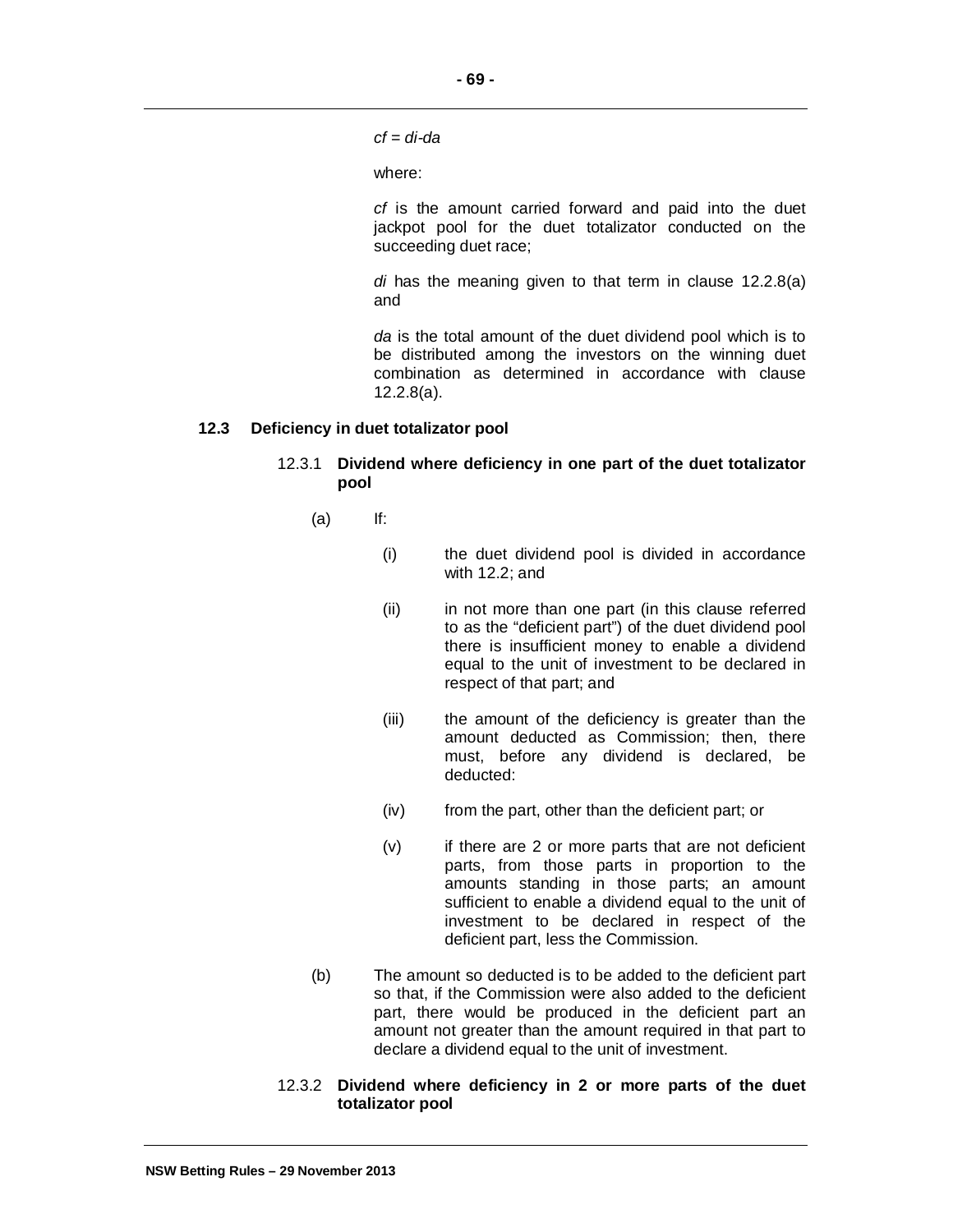- (a) If:
	- (i) the duet dividend pool is divided in accordance with 12.2; and
	- (ii) in each of 2 or more parts (in this clause referred to as the **"deficient part")** of the duet dividend pool there is insufficient money to enable dividends equal to the unit of investment to be declared in respect of those parts; and
	- (iii) the aggregate of the amounts of those deficiencies is greater than the amount deducted as Commission; then, there must, before any dividend is declared, be deducted:
	- (iv) from the part, other than the deficient parts; or
	- (v) if there are 2 or more parts that are not deficient parts, from those parts in proportion to the amounts standing in those parts, an amount equal to the aggregate of the amounts of the deficiencies in the deficient parts, less the Commission.
- (b) The amount so deducted is to be added to the deficient part so that, if the Commission were also added to the deficient parts, there would be produced in each of the deficient parts an amount not greater than the amount required in each of those parts to declare a dividend equal to the unit of investment.

#### **13. BIG6**

## **13.1 BIG6 Totalizator**

TAB may by order in writing declare a combination of 6 races to be a BIG6.

#### **13.2 Opening and termination of BIG6 totalizator pool**

A BIG6 totalizator:

- (a) Must not be opened to accept bets if the number of contestants in any race of the BIG6 is less than 2; and
- (b) Must be terminated if the number of contestants in each race of the BIG6 falls below 2 at any time or if there are no finishers in each leg of the BIG6.

#### **13.3 BIG6 pool dividends**

## 13.3.1 **Investment pool, jackpot pool and BIG6 dividend pool**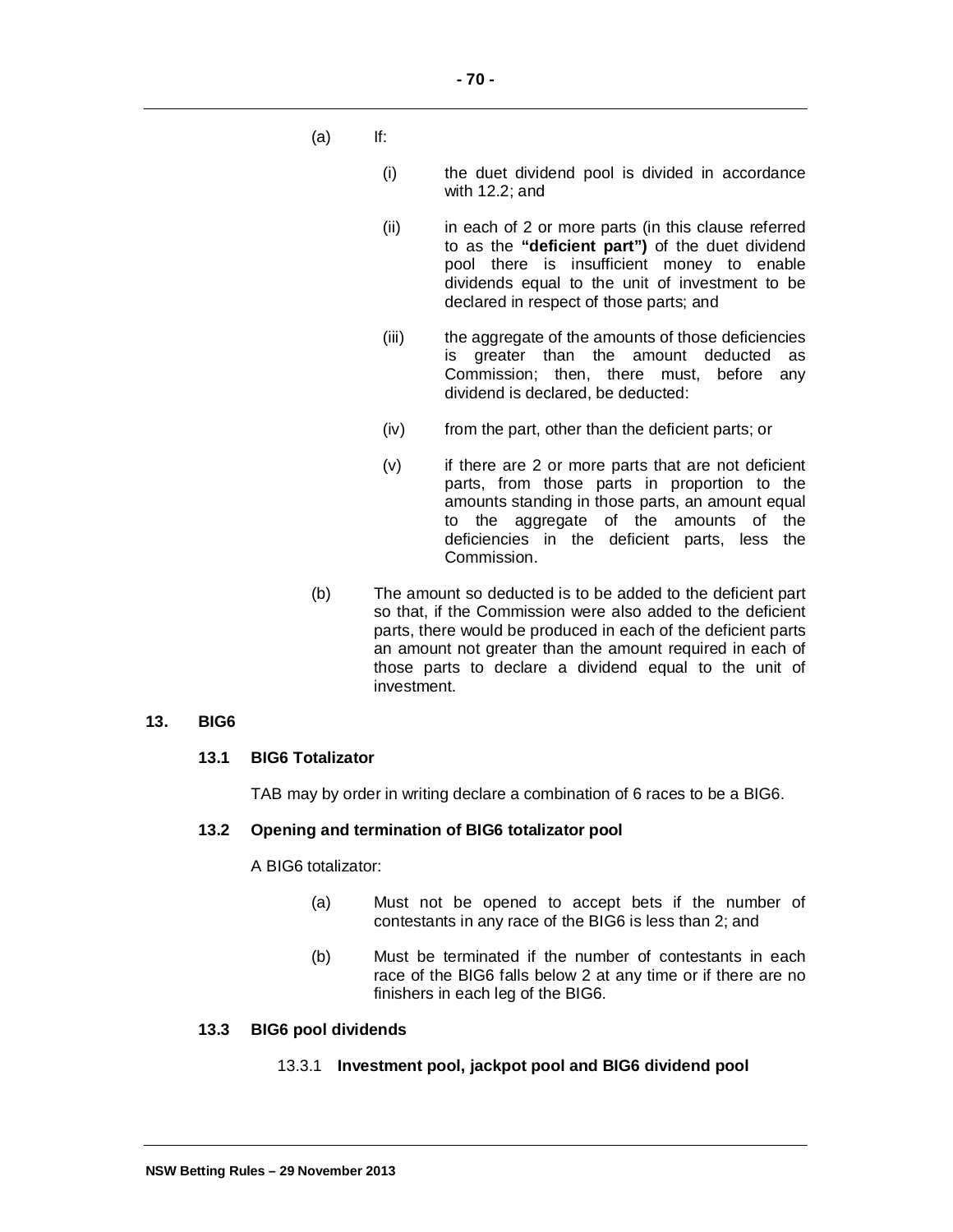- (a) All money invested on a BIG6 totalizator is to be paid into an investment pool for that BIG6 totalizator.
- (b) For each BIG6 totalizator, there is to be a jackpot pool in which must be paid:
	- (i) any amounts, which under clause 13.3.6 are required to be carried forward to the jackpot pool of that BIG6 totalizator; and
	- (ii) the seeded jackpot amount (if any) for that BIG6 totalizator.
- (c) For each BIG 6 totalizator, there is to be a dividend pool into which is to be paid
	- (i) money invested in the investment pool for the BIG6 totalizator under clause 13.3.1(a) (less any amounts deducted as Commission), subject to clause 17 is to be paid into a BIG6 dividend pool (less any other amounts deducted in accordance with the definition of 'dividend pool' in clause 1.5); and
	- (ii) any amount in the jackpot pool for that BIG6 totalizator; and
	- (iii) the pool guarantee shortfall (if any) for that BIG6 totalizator.
- 13.3.2 Calculation and Distribution of BIG6 dividend pool

#### **13.3.2.1 Distribution of BIG6 dividend pool**

Notwithstanding the provisions of 13.3.2.2, the following shall apply: The BIG6 dividend pool is to be divided among investors in accordance with the percentages listed below:

- (a) 90% of the amount in the dividend pool in accordance with clause 13.3.1(c)(i) plus 100% of the jackpot pool in accordance with clause 13.3.1(c)(ii) plus 100% of the pool guarantee shortfall (if any) in accordance with clause 13.3.1(c)(iii) shall be the major dividend pool;
- (b) 10% of the amount in the dividend pool in accordance with clause 13.3.1(c)(i) shall be the supplementary dividend pool.

#### **13.3.2.2 BIG6 Pool Dividend Calculations**

(a) The major dividend pool is to be divided among the investors who select a combination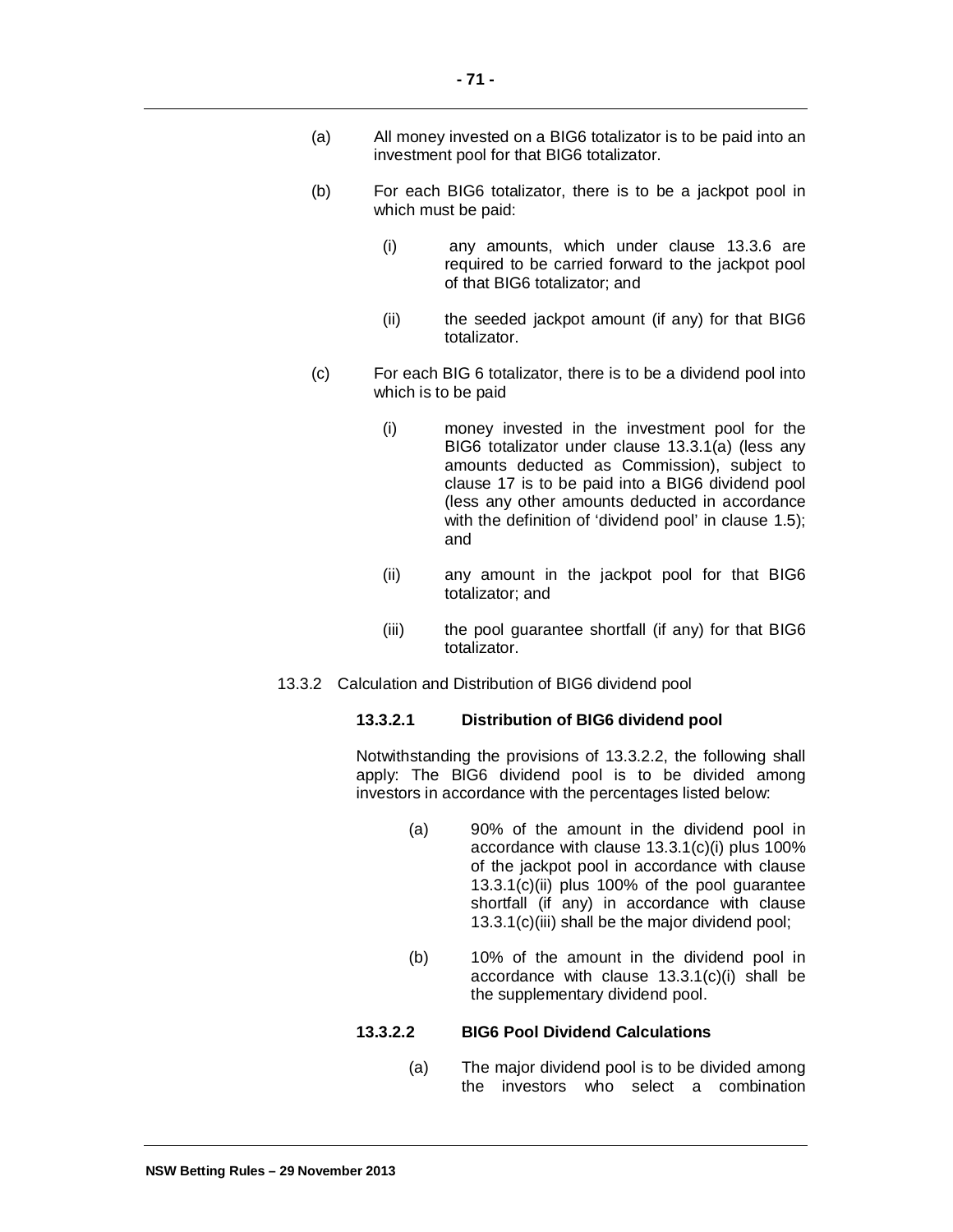comprising the first placed finishers in the 6 races of the BIG6.

(b) The supplementary dividend pool is to be divided among the investors who select a combination comprising the first placed finishers in the first 5 scheduled races of the BIG6, and a losing selection in the remaining race of the BIG6.

## 13.3.3 **Dead Heats**

- (a) Where as a result of a dead heat in any race to which the BIG6 relates, investors on 2 or more combinations of first placed finishers become entitled to a major dividend:
	- (i) the major dividend pool is to be divided into as many equal parts as there are combinations; and
	- (ii) each part so determined shall be treated separately and allotted to each combination; and
	- (iii) for each backed combination, the major dividend pool part shall be divided among the investors on that backed combination to which the part is allotted; and
	- (iv) each unbacked combination part is carried forward to the BIG6 jackpot pool conducted on the succeeding BIG6 and in accordance with clause 13.3.6.
- (b) Where as the result of a dead heat in any event in a BIG6, investors on two or more combinations of first placed finishers become entitled to a supplementary dividend, the supplementary dividend shall be calculated by dividing the supplementary dividend pool as described in Rule 13.3.2.1 (b) equally amongst the Investors on each backed combination.

#### 13.3.4 **Non starters and substitutes**

- (a) Any money invested on a combination in a BIG6 which includes a non starter in any race of the BIG6 must either:
	- (i) if the relevant ticket is presented to TAB before investments have ceased to be accepted on the first race of the BIG6, be refunded to the investor; or,
	- (ii) If the money is not so refunded, be invested in accordance with subclause 13.3.4(b).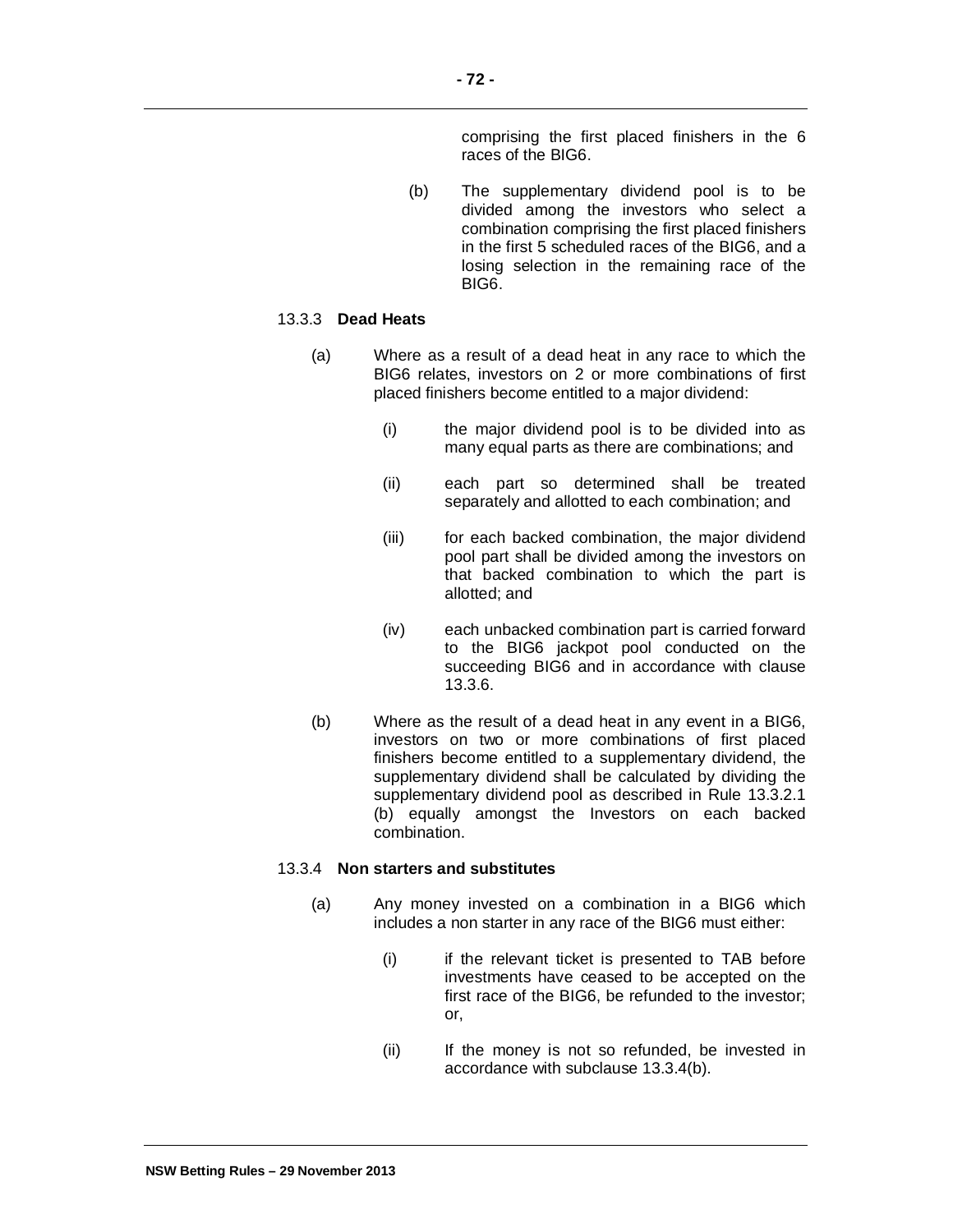- (b) If a contestant selected in a bet on a BIG6 does not become a starter in a race (including a re-run race), the bet is deemed to be invested on a substitute selection as determined under subclause 13.3.4(c).
- (c) Where TAB receives BIG6 bets on a contestant that is a non-starter in any race in a BIG6, the BIG6 bets made on that non-starter will be deemed to be invested on the contestant in that same race ("the substitute") which has the greatest amount of money invested on it on that same race in TAB's BlG6 totalizator pool.
- (d) The substitute will be declared by TAB when the win dividend is declared payable on the race.
- (e) Where two or more contestants have equal BIG6 pool investments under the rule in clause 13.3.4(c), the contestant with the lower contestant number will be deemed to be the substitute selection for that race.
- (f) For the purposes of this clause 13.3.4(c), any determination made by the TAB as to the contestant to be substituted for a contestant which is a non-starter in a race in a BIG6 will be final and conclusive.

## 13.3.5 **Races abandoned or postponed**

- (a) Where any race in a BIG6 is abandoned, postponed until another day, declared a no race or is a walkover (whether or not it may be re-run later in the program), all selections on that race will be deemed to be first placed finishers and the BIG6 dividend pool will be divided on that basis.
- (b) If three or more races in a BIG6 are abandoned or postponed until another day, all bets will be refunded.
- (c) If any events selected to form part of a BIG6 are abandoned selling must cease.
- (d) If one or two races in a BIG6 are cancelled, postponed, or abandoned, 100% of the BIG6 pool shall be available for major dividends and all selections in the affected BIG6 events shall be deemed to be winners.
- (e) If the start time of the scheduled first leg of the BIG6 is delayed or that event is run out of order, the betting close time of the BIG6 shall be the betting close time of the first BIG6 event run for that BIG6.
- (f) The bets referred to in Rule 13.3.5(b) shall not include any amount in the BIG6 jackpot pool for that BIG6 totalizator, which shall be carried forward and paid into the BIG6 jackpot pool for the BIG6 totalizator conducted on the succeeding BIG6.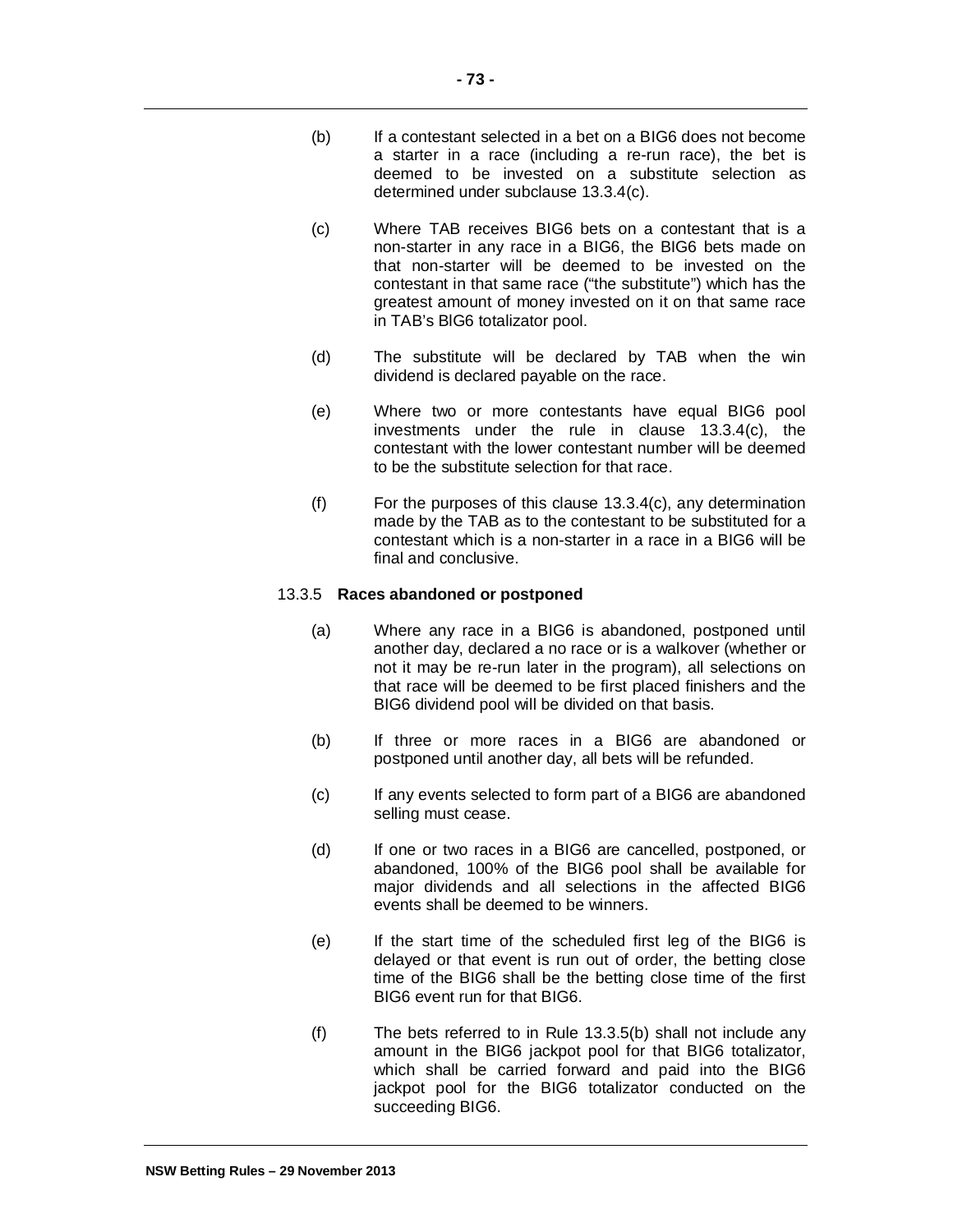## 13.3.6 **Winning combination not backed or not backed to equivalent of unit of investment**

Notwithstanding anything else in the rules, where the total of all amounts invested in a BIG6 totalizator on a combination in respect of which a dividend is to be distributed among investors under this clause ("winning BIG6 combination") is less than a unit of Investment for that BIG6 totalizator or if a winning BIG6 combination is not backed:

(a) only the amount of the BIG6 dividend pool for a major or supplementary dividend as the case may be determined in accordance with the following formula, will be distributed amongst the investors on the winning BIG6 combination for the relevant major or supplementary dividend:

$$
da = di \times \frac{ai}{ui}
$$

where:

*da* is the amount of the relevant BIG6 major or supplementary dividend pool which is to be distributed among the investors on the winning BIG6 combination for the major or supplementary dividend, as the case may be;

*di* is the total amount which would be distributed to Investors on the winning BIG6 combination for each Dividend level if the total of BIG6 Investments for each Dividend level in respect of which a dividend is to be paid was not less than a unit of investment. Where the winning BIG6 combination for the major or supplementary dividend as the case may be is not backed, *di* excludes any amount in the jackpot pool for that BIG6 totalizator under clause 13.3.1(c)(ii) and excludes any pool guarantee shortfall for that BIG6 totalizator under clause 13.3.1(c)(iii);

*ai* is in respect to a major or supplementary dividend pool, as the case may be, the total of all amounts (if any) invested in the BIG6 totalizator on the winning BIG6 combination for the relevant major or supplementary dividend.

*ui* is the unit of investment for the BIG6 totalizator; and

(b) there is to be carried forward and paid into the jackpot pool for the BIG6 totalizator conducted on the succeeding BIG6 declared by TAB under clause 13.1 an amount calculated in accordance with the following formula:

*cf = di-da* 

where: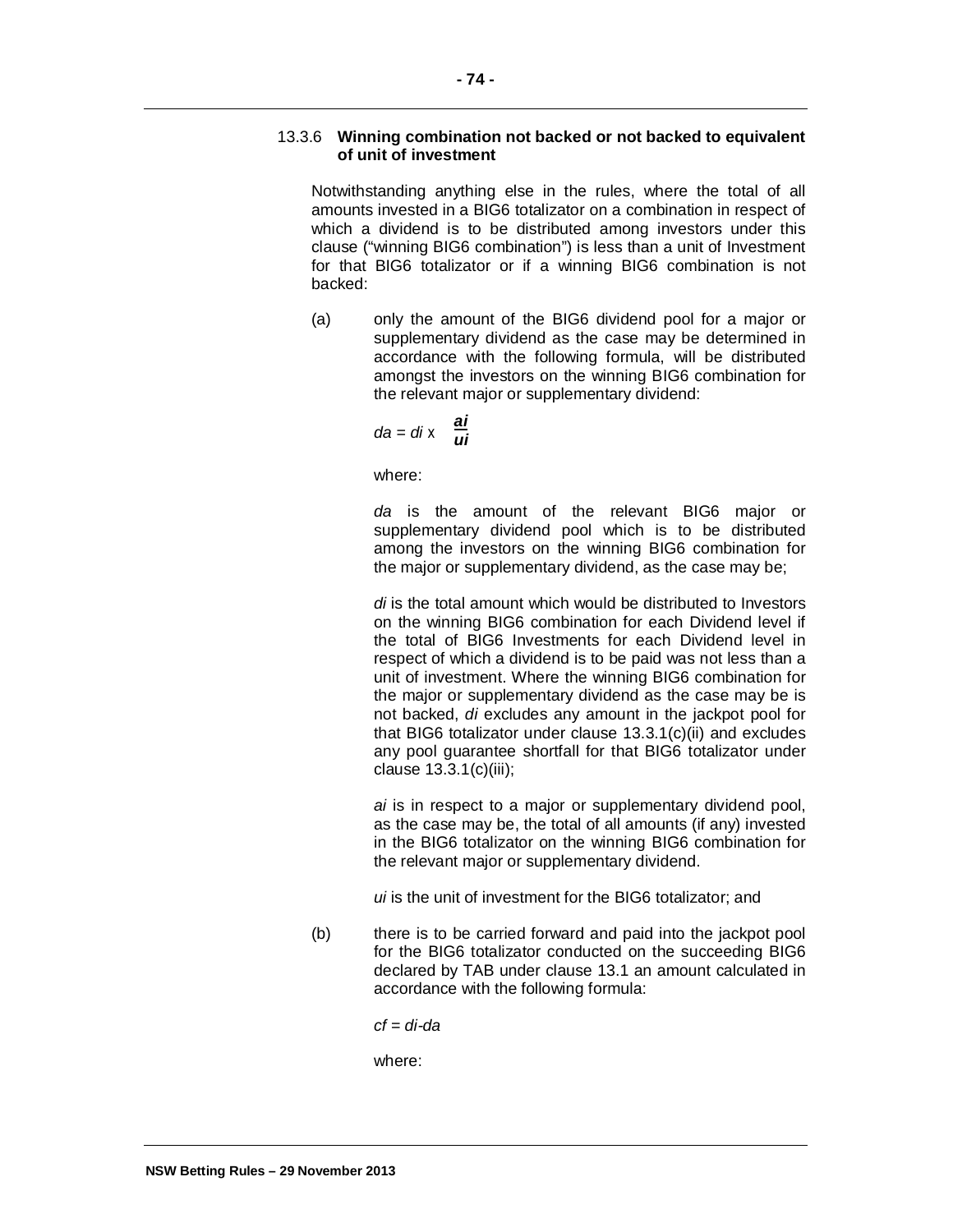*cf* is the amount transferred to the BIG6 jackpot pool on the succeeding BIG6;

*di* has the same meaning as in sub-rule (a) above;

*da* has the same meaning as in sub-rule (a) above.

#### **13.3.7 Application of minimum dividend**

Subsection (3) of Appendix 1, Determination of Dividend – Minimums and Fractions, does not apply in respect to dividends under these rules for BIG6 pools.

## **14. PARLAY BETTING**

#### **14.1 Establishment of parlay betting records**

On the request of a person, TAB, or on-course totalizator, may establish a parlay betting record to enable the person to make parlay cash bets, telephone bets or device bets.

#### **14.2 Races to which parlay bets relate**

14.2.1 A parlay bet may be made in respect of:

- (a) races on which a win and place totalizator or quinella totalizator is operating; or
- (b) any other race totalizators as determined by TAB from time to time.
- 14.2.2 At the time of placing a parlay investment, the investor will determine the formula number that is to be applied to that bet, which must be a whole number, not less than 1 and not greater than the total number of races in the bet.
- 14.2.3 The maximum number of races in respect of which any one parlay bet may be made is to be as determined by TAB, or racing club conducting an on-course totalizator as applicable.
- 14.2.4 TAB, or racing club (as applicable) may limit the races in respect of which any one parlay bet may be made to races at the same race meeting or in any other manner as they may determine.

#### **14.3 Dividends and refunds on parlay bets**

- 14.3.1 Money to the credit of a parlay betting record must be transmitted to the win and place totalizator, or quinella totalizator (or other class of totalizator on which the bet is required) for the next race to which the parlay bet relates.
- 14.3.2 Any dividend or refund for a parlay bet must be collected by TAB, or racing club, and credited to the parlay betting record for the bet.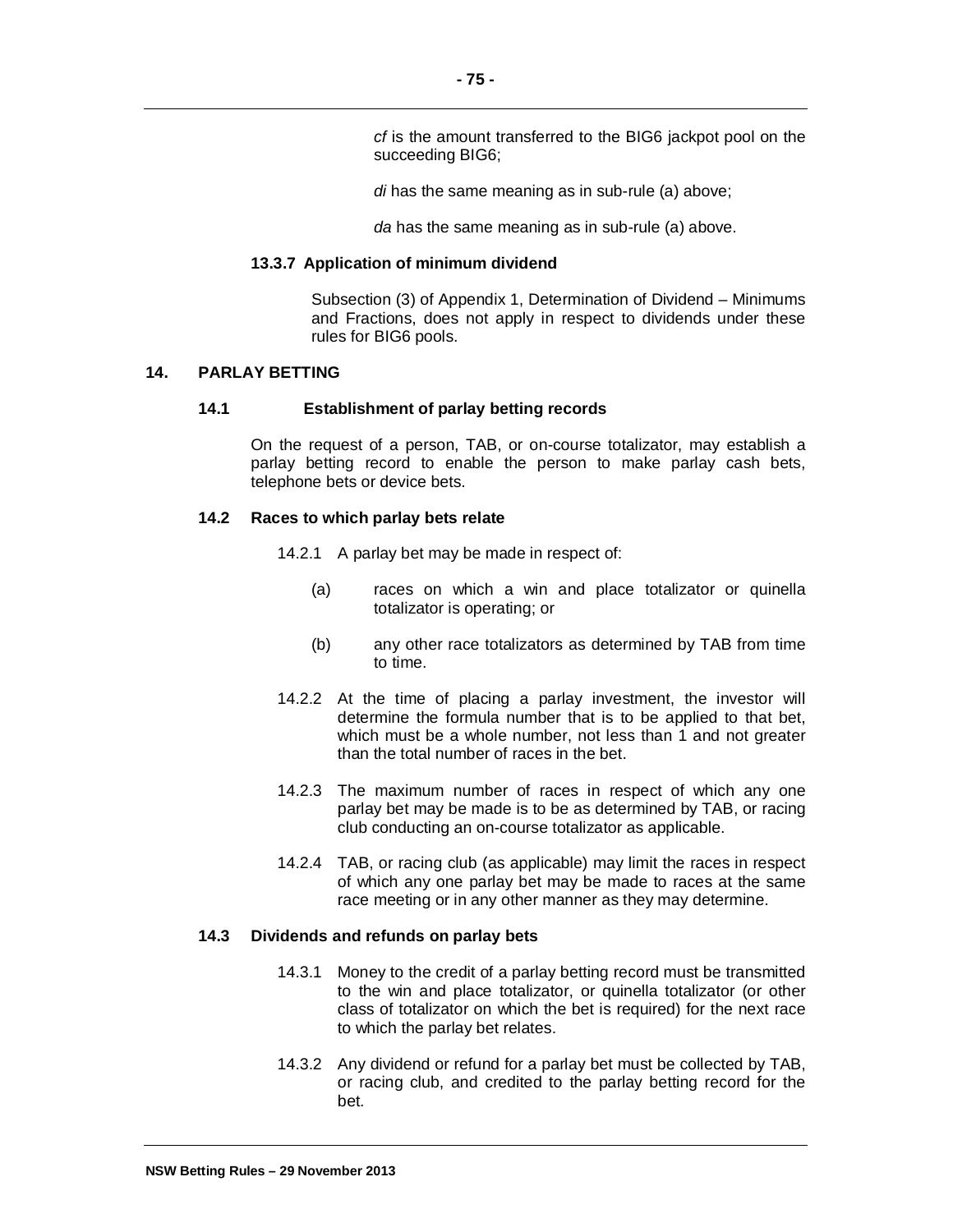14.3.3 After a dividend is paid in accordance with these rules on the second or any subsequent race or event to which a parlay bet relates, the amount to be credited to the parlay betting record for the bet is to be calculated as follows:

$$
A = \frac{C \times D}{U}
$$

where:

"*A*" represents the amount to be credited;

"*C*" represents the amount credited to the parlay betting record in respect of the previous race to which the parlay bet relates;

"*D*" represents the dividend declared for the minimum unit of investment in respect of the second or subsequent race;

"*U*" represents the minimum bet for that race.

- 14.3.4 In calculating the amount to be credited pursuant to clause 14.3.3 to a parlay betting record:
	- (a) fractions of cents will be disregarded; and
	- (b) minimum dividend provisions apply to the calculation of the amount to be credited in the same way as they apply to the calculated amount referred to in those provisions.
- 14.3.5 The balance standing to the credit of a parlay betting record after the last race to which the parlay bet relates:
	- (a) in the case of a parlay cash betting record, must be paid to the person concerned as if the bet were a cash bet; or
	- (b) in the case of a parlay telephone or device betting record, must be paid into the betting account of the person concerned.
- 14.3.6 Any money that is paid as a dividend or refund in accordance with the Act, and that remains unallocated after the calculation of the amounts payable under this clause 14.3, is to be allocated in accordance with Part 6 of the Act.

## **14.4 Races postponed or run out of sequence**

In the event that a race to which a parlay bet relates is postponed or is run out of the sequence, TAB, or racing club conducting an on-course totalizator, must treat the race for the purposes of the parlay bet as an abandoned race.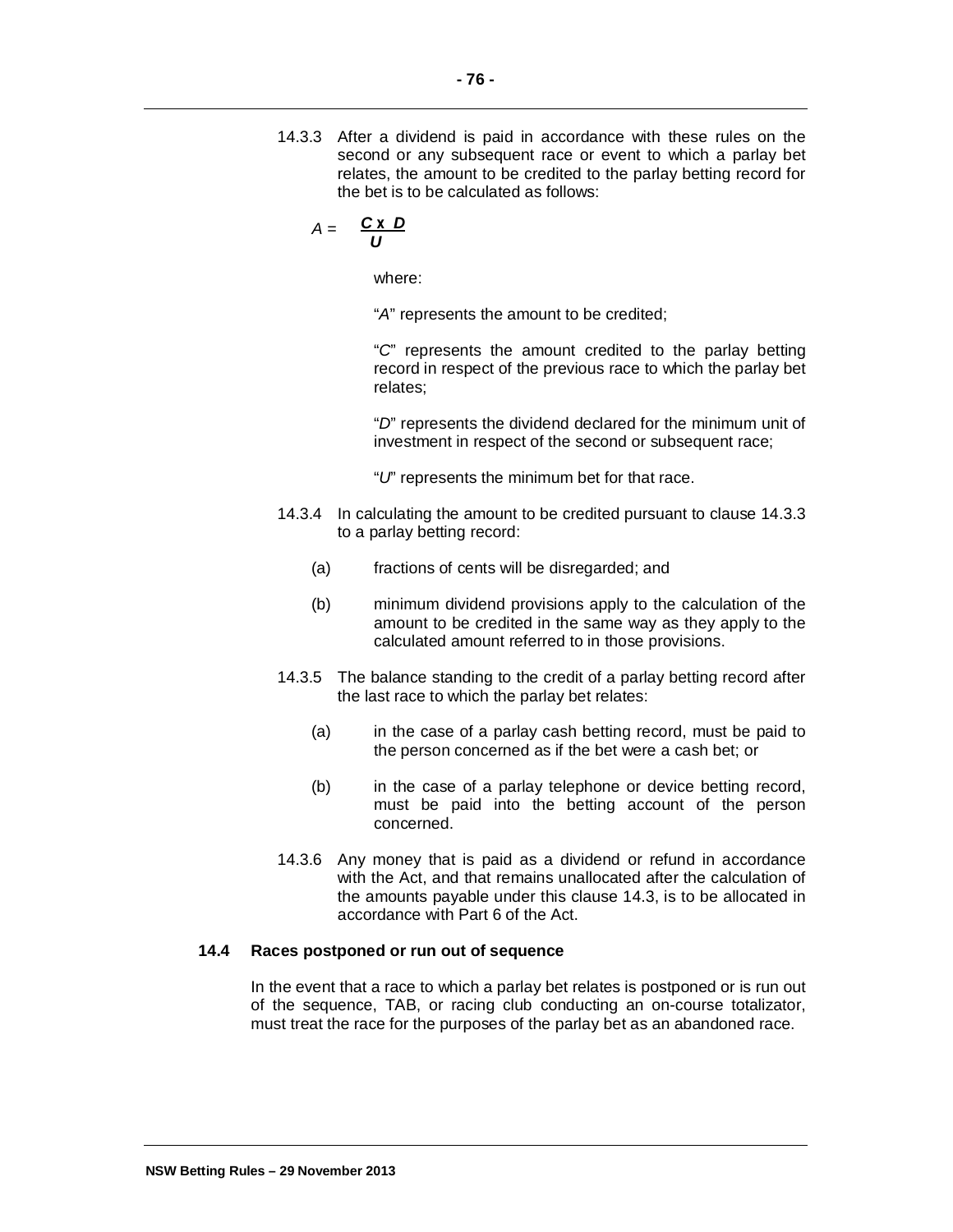# **15. WAGERING ON USA RACING EVENTS**

## **15.1 Application**

- 15.1.1 This clause applies to totalizators conducted by TAB on events scheduled to be held at a race meeting on any racecourse in the United States of America ("a USA racing event") and does not apply to any totalizator conducted by TAB on any other event.
- 15.1.2 In relation to any totalizator conducted by TAB on a USA racing event, this clause prevails over any other provision of these rules to the extent of any inconsistency.

## **15.2 Definitions for USA racing events**

In this clause:

"**coupled entry**" means a single wagering interest involving 2 or more contestants entered in the same USA racing event and joined for TAB totalizator betting purposes either:

- (a) because of common ties as to ownership or training; or
- (b) as a field entry in circumstances where TAB has not exercised its discretion under clause 15.3.3 to ignore field entries,

so that a wager on 1 contestant joined in a coupled entry is a wager on all contestants joined in the same coupled entry on the basis set out in these rules;

**"field entry"** means two or more horses coupled for the purposes of USA totalizator betting on a USA racing event as a result of the number of contestants (counting for this purpose horses in a coupled entry as a result of common ties as to ownership or training as a single contestant) exceeding the stated capacity of the relevant USA totalizator;

**"official USA order of finish"** means that when satisfied that the order of finish is correct, that all timely objections have been addressed, and that the race has been properly run in accordance with the rules and regulations of the applicable authority, the stewards will order that the official USA order of finish be confirmed and the official sign posted for the race;

**"single wagering interest"** means any one contestant in a race, or two or more contestants bracketed as a single TAB totalizator number as for a coupled entry;

**"timely objections"** means a claim of interference or other foul by a jockey, driver, trainer or owner of a horse who has reasonable grounds to believe that his or her horse was interfered with or impeded or otherwise hindered during the running of the race, or that any riding or driving rule was violated by any other jockey, driver or horse during the running of the race. Such objections must be made immediately with the clerk of scales, the stewards or their delegate before official USA order of finish has been declared. The stewards may thereupon hold an inquiry into the running of the race.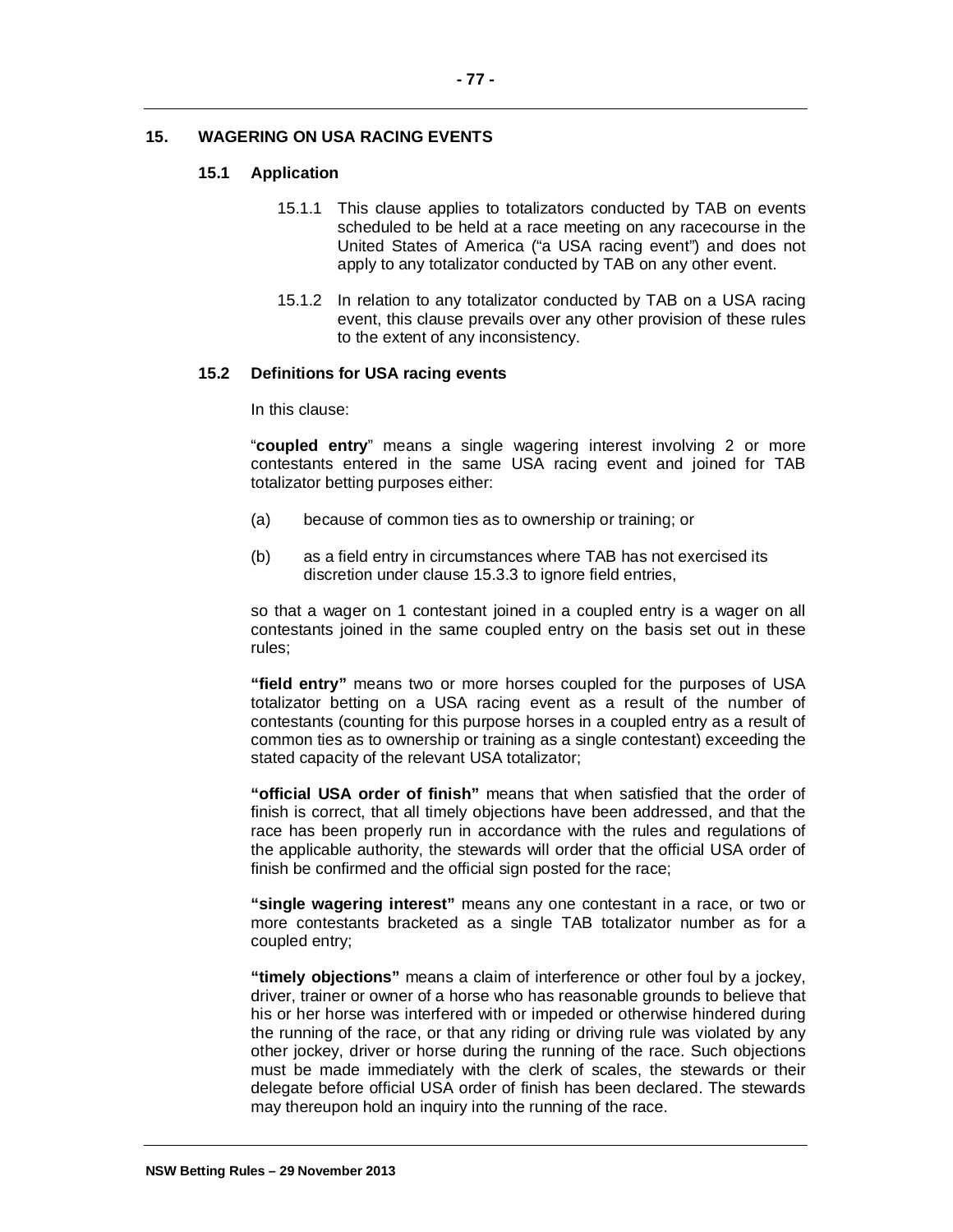## **15.3 Declaration of placings**

- 15.3.1 In this clause a reference to the first, second, third, fourth, fifth or sixth placed finisher in a race is a reference to the contestant declared by stewards in the official USA order of finish to be the first, second, third, fourth, fifth or sixth placed finisher in the race except as provided for in a race where field entries apply.
- 15.3.2 If more than one contestant in a coupled entry is placed or deadheats in a USA racing event, only the highest placed finisher of the contestants in that coupled entry will be counted as a placing for the purposes of TAB totalizator betting and the other contestants in that coupled entry will be disregarded for the purposes of determining other placings in that USA racing event.
- 15.3.3 TAB at its discretion may ignore field entries and treat each contestant in field entries as a separate TAB totalizator betting contingency.
- 15.3.4 Except where field entries are required, the decision of the stewards as to the official USA order of finish is final for TAB betting purposes. Where field entries apply, TAB may subject to clause 15.3.2, declare dividends based on the actual finishing order across the line.
- 15.3.5 No rulings of the stewards or controlling body regarding the order of finish or any award of prize money after the result of the race has been declared official will affect TAB totalizator payout.
- 15.3.6 The scratching or withdrawal of one or more contestants from a coupled entry will have no effect on any wagers made on a coupled entry provided that at least one contestant in the coupled entry is declared a starter in the race.

#### **15.4 Bracketed contestants**

- 15.4.1 This clause applies to win and place, quinella, exacta, trifecta, and doubles totalizators conducted on USA racing events.
- 15.4.2 If there are contestants in a coupled entry in a USA racing event, TAB may create a sufficient number of brackets to cause each of the couplings to constitute a single totalizator number.
- 15.4.3 For the purpose of apportionment of dividends, a placegetter identified on the totalizator by a bracket number as a result of a coupled entry, is to be treated as a single wagering interest.
- 15.4.4 In a USA racing event to which clause 15.4.2 applies, where two or more finishers in the coupled entry are placed or dead-heat, they are to be treated as a single finisher and only the highest placed finisher of the contestants in that coupled entry is to be counted for the purposes of TAB totalizator betting and the other contestants in that coupled entry will be disregarded for the purposes of determining other placings in that USA Racing Event.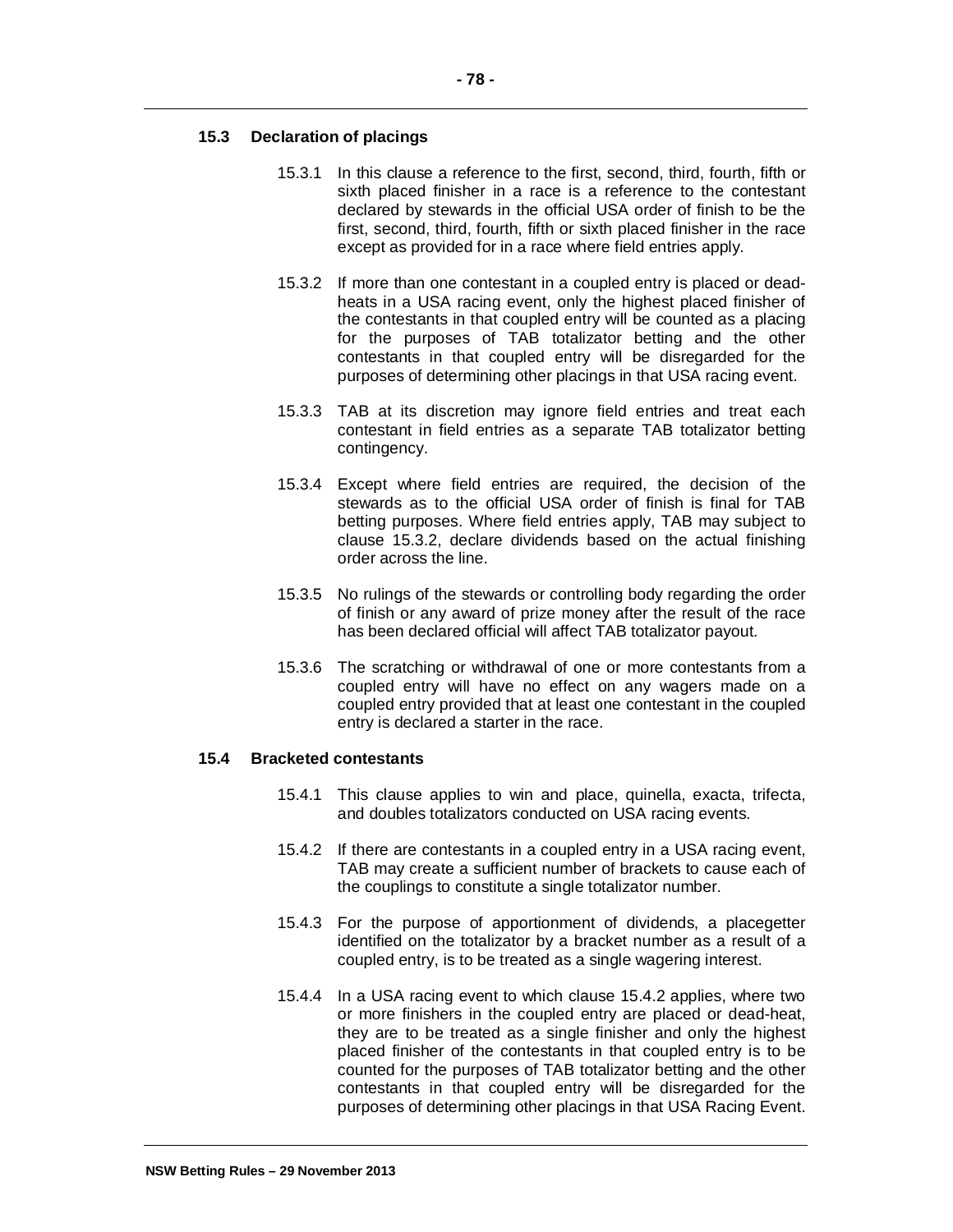# **16. FOOTYTAB**

## **16.1 Commission deduction**

Money invested on a totalizator conducted by TAB on one or more sports betting events will be subject to a Commission deduction and to the deduction of other amounts deducted in accordance with the definition of 'dividend pool' in clause 1.5. The Commission for a footyTAB totalizator is subject to clause 17.

## **16.2 Definitions for footyTAB**

In this clause 16,

"**away team**" means the team that appears last in the match description published by the controlling body (e.g. home team vs. away team);

"**Double and Xtra Double**" consists of a schedule of two matches in which fifteen possible margins between the number of points scored by the two teams in each match are offered;

"**final score**" means the number of points scored by each team at the conclusion of normal time for a match, and will not take into account any extra time played to negate a draw;

"**forfeit**" means the term applied to an individual or team failing to either compete in or complete the contest;

"**game**" means a match, or a schedule of matches nominated by TAB for the purpose of investments and which is known as either "Pick The Winners ", "Pick The Margins", "Pick The Score", "Double", Xtra Double", "Half/Full Double", "Half/Full Xtra Double", "Quad", "Quarter Quad", "Tip 8", "Tip 7" or "Win";

"**Half/Full Double and Half/Full Xtra Double**" consist of a schedule of two halves of a match in which fifteen possible margins between the number of points scored by the two teams are offered for each of the halves of that match;

"**home team**" means the team that appears first in the match description published by the controlling body (e.g. home team vs. away team);

"**leading team**" means the team that has a progressive score in excess of the opposing team;

"**losing team**" means in respect of Pick The Score, the team acquiring the lower number of points scored in each match;

"**match**" means a contest between two sporting teams where one is designated the home team and the other the away team;

"**Pick The Margins**" consists of a schedule of matches in which five possible margins between the number of points scored by the two teams in normal time in each match are offered;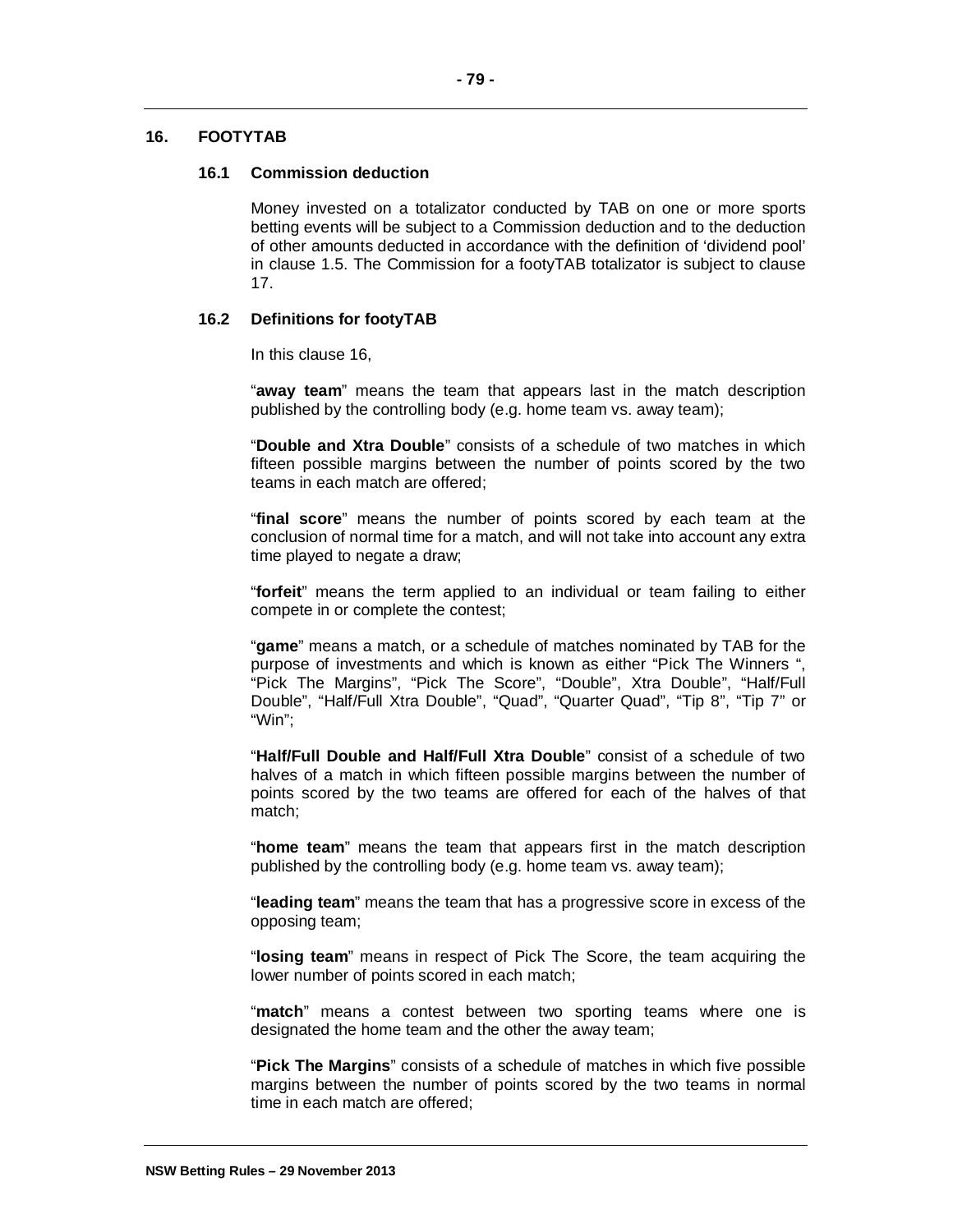"**Pick The Score**" consists of a match in which final score options are offered;

"**Pick The Winners**" consists of a schedule of matches in which one team in each match is allotted a points start;

"**points**" will also mean goals where the word "goals" is used to describe the scoring in any particular sport;

"**points start**" means the number to be added to the team's final score for the purposes of assessing the winning team;

"**Quad**" consists of a schedule of four matches in which fifteen possible margins between the number of points scored by the two teams in each match are offered;

"**Quarter Quad**" consists of a schedule of four quarters of a match in which fifteen possible margins between the number of points scored by the two teams are offered for each of the quarters of that match;

"**score range**" means a defined range of points as shown in Appendix 3 from which the investor may make a selection for Pick the Margins, Win, Double, Xtra Double, Half/Full Double, Half/Full Xtra Double, Quad and Quarter Quad games;

"**Tip 7**" consists of a schedule of seven matches in which a home team and away team selection in each match is offered;

"**Tip 8**" consists of a schedule of eight matches in which a home team and away team selection in each match is offered;

**"Win"** consists of a match in which ten possible margins between the number of points scored by the two teams for the match are offered;

"**winning margin**" means the difference between the progressive scores of the two teams in a match at quarter time, half time, three quarter time, or the final score, as the case may be;

"**winning team**" - means:

- (a) in respect of Pick The Winners, the team acquiring the higher number of points after the addition of the points start to the number of points scored in each match; or
- (b) in respect of Pick The Margins, the team, or teams in the case of a drawn result, with the winning margin in each match; or
- (c) in respect of Pick The Score, the team acquiring the higher number of points scored in each match; or
- (d) in respect of Win, Double, Xtra Double and Quad the team, or teams in the case of a drawn result, with the winning margin in each match; or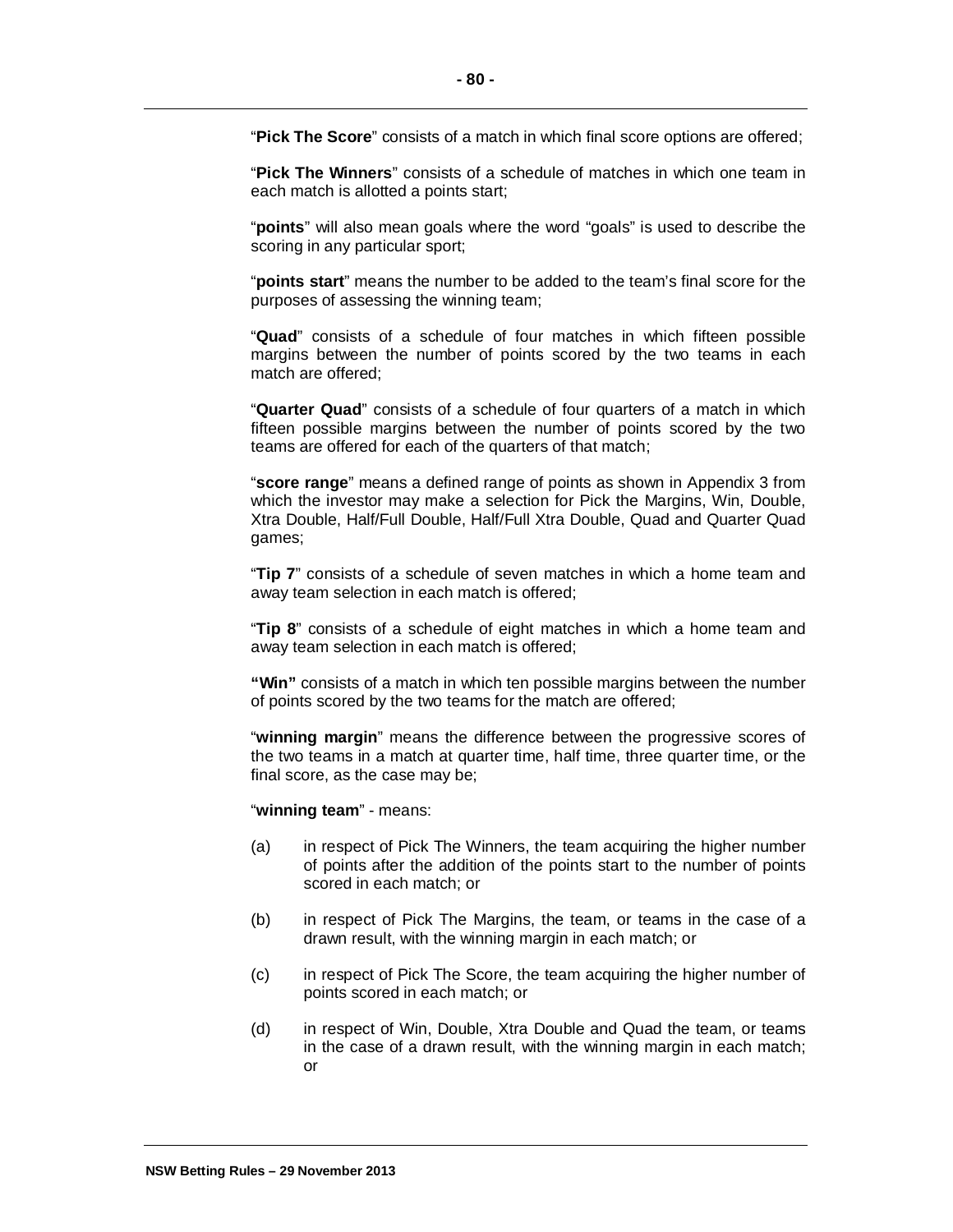- (e) in respect of Half/Full Double and Half/Full Xtra Double, the team, or teams in the case of a drawn result, with the winning margin at half time in the match and the winning margin at the conclusion of the match; or
- (f) in respect of Quarter Quad, the team, or teams in the case of a drawn result, with the winning margin at each respective quarter of the match and the winning margin at the conclusion of the match; or
- (g) in respect of Tip 7 or Tip 8, the team, or teams in the case of a drawn result, which is declared to be the winner of the match.

#### **16.3 Games, investments, refunds and results**

- 16.3.1 The object of the game is to select the winning teams in each of the matches which are included in that game or in the case of "Pick The Score", to select the final score for the home team and away team respectively.
- 16.3.2 To invest on the game, the investor is required to forecast the result of each of the matches in that game, marking each forecast on an entry form so that the minimum number of forecasts made by an investor corresponds with the number of matches in the game or in the case of "Pick the Score", a minimum of one final score.
- 16.3.3 TAB may include in any game the matches it considers appropriate.
- 16.3.4 TAB may appoint any persons it deems necessary to assess the points start and winning margins to be allotted for the purpose of the games.
- 16.3.5 (a) Where a match in a Pick The Winners, Pick the Margins or Pick The Score is abandoned or postponed to another date, the result of the game will be declared and the dividend calculated on those matches completed; provided however that if a match is subsequently completed prior to midnight on the date on which the last match for that round was originally scheduled, then the result of the game may be declared on that day.
	- (b) A Pick The Winners, Pick The Margins or Pick The Score game will be terminated and refunds will be made to all investors where:
		- (i) all the matches in the game are abandoned or postponed to another date; or
		- (ii) in respect of Pick The Winners or Pick The Margins, less than three matches in the game are completed prior to midnight on the date on which the last match for that round was originally scheduled.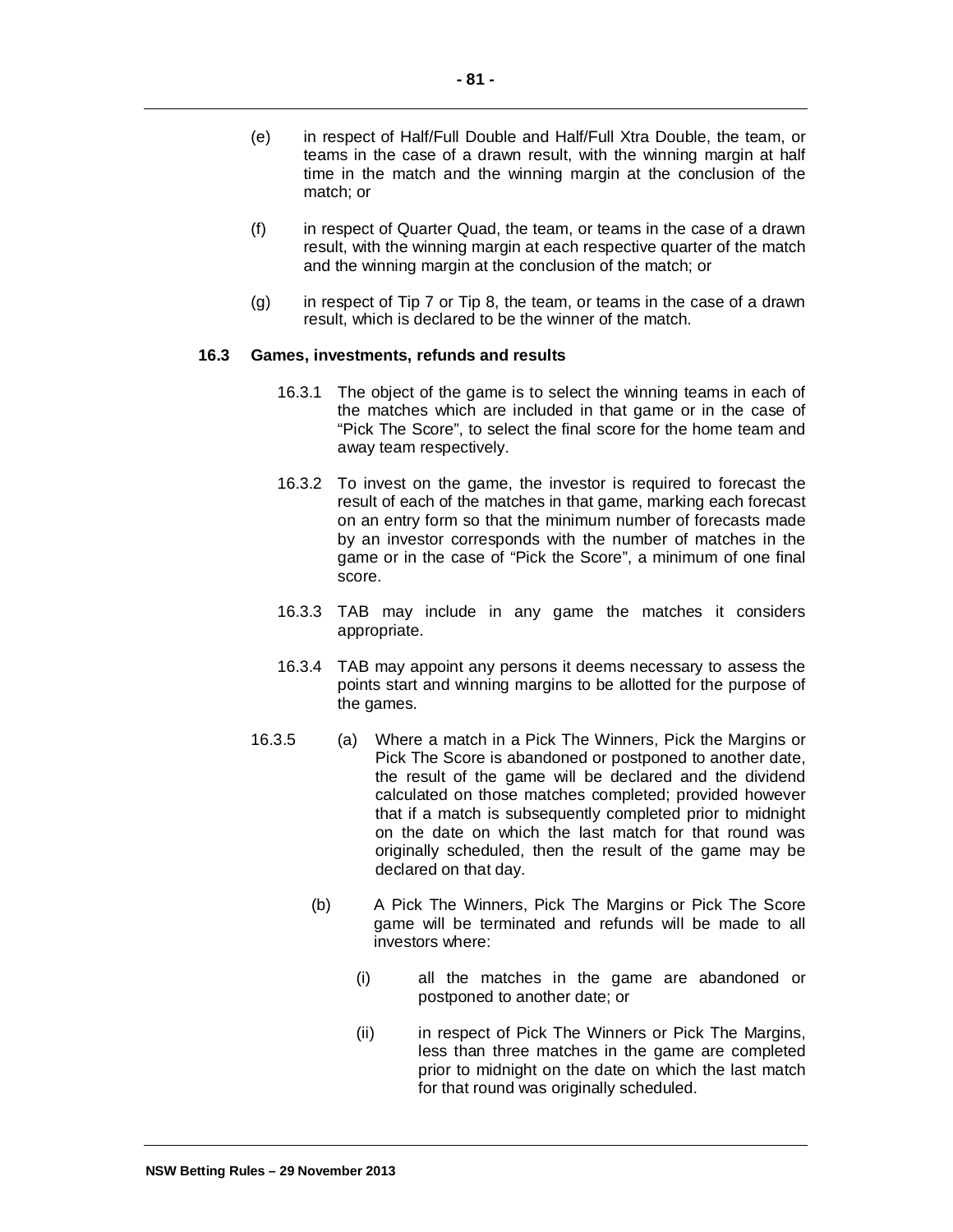- 16.3.6 Where any match in a Quad, Tip 8 or Tip 7 game is cancelled, postponed or abandoned, regardless of whether the match is replayed, all selections on that match shall be deemed to be selections on the winning team, and the Quad, Tip 8 or Tip 7 pools shall be divided in accordance with clauses 16.3.25, 16.3.27 and 16.3.28 respectively.
- 16.3.7 Where all matches in a Quad, Tip 8 or Tip 7 game are cancelled, postponed or abandoned, regardless of whether the matches are re-played, all investments on the game shall be refunded. However the investments refunded will not include any money carried from a previous Quad, Tip 8 or Tip 7 game and any such money shall be added to and form part of a subsequent Quad, Tip 8 or Tip 7 game pool.
- 16.3.8 Where the first match in a Double or Xtra Double game is cancelled, postponed or abandoned, regardless of whether the match is re-played, a dividend shall be determined on the result of the second match in the game whereby the dividend pool will be divided among investors in the following order of priority:
	- (a) investors selecting any selection in the first match of that game and the winning team in the second match of that game;
	- (b) investors selecting any selection in the first match of that game and the team which is declared the winner together with the score range or ranges nearest to the winning team in the second match of that game.
- 16.3.9 Where the second match in a Double or Xtra Double game is cancelled, postponed or abandoned, regardless of whether the match is replayed, a dividend shall be determined on the result of the first match in the game whereby the dividend pool will be divided among investors in the following order of priority:
	- (a) investors selecting any selection in the second match of that game and the winning team in the first match of that game;
	- (b) investors selecting any selection in the second match of that game and the team which is declared the winner together with the score range or ranges nearest to the winning team in the first match of that game.
- 16.3.10 Where both matches of a Double or Xtra Double game are cancelled, postponed or abandoned, regardless of whether any match is replayed, all investments on that Double or Xtra Double game shall be refunded to the investors.
- 16.3.11 Where the match of a Win game is cancelled, postponed or abandoned, regardless of whether the match is replayed, all investments on that Win game shall be refunded to the investors.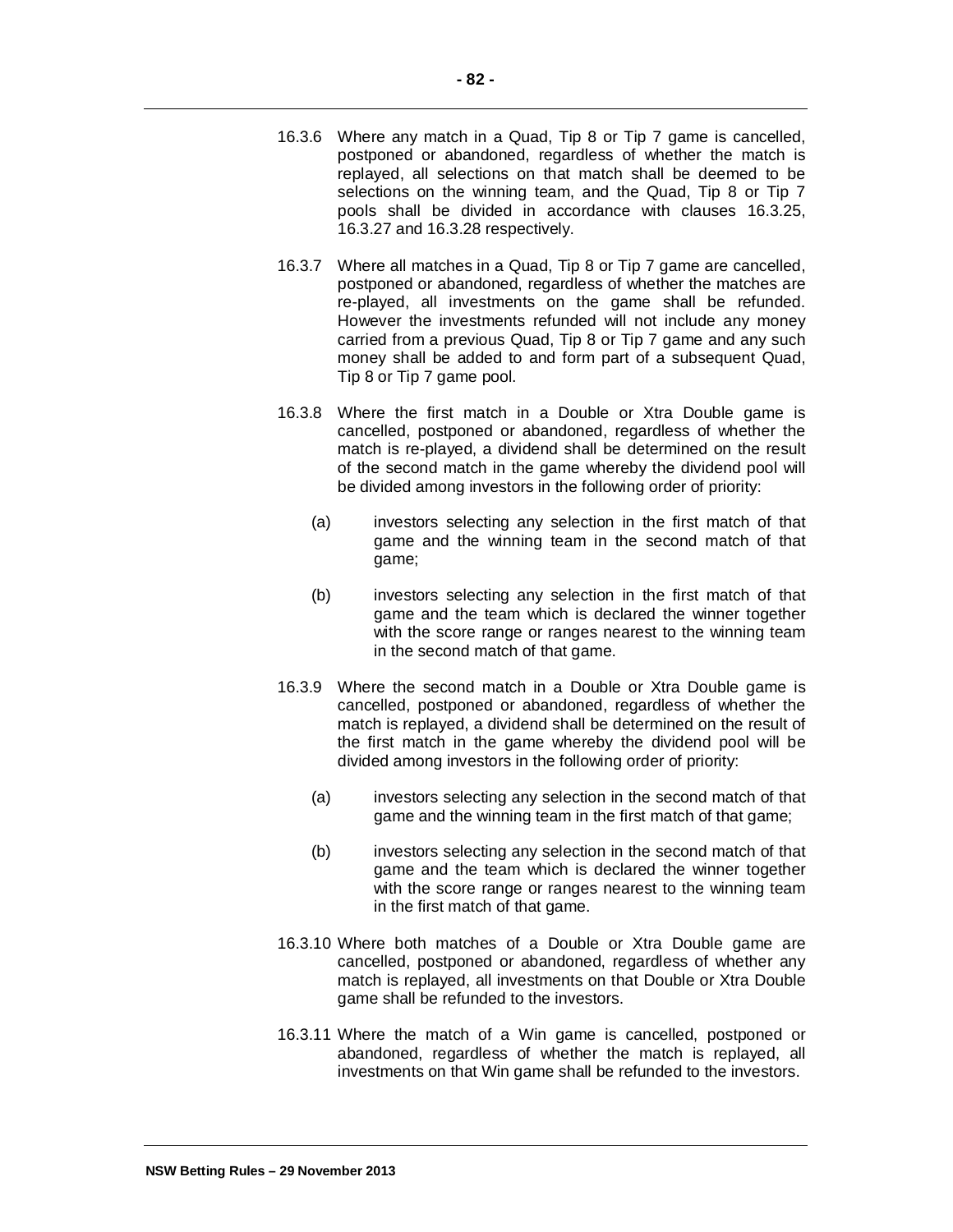- 16.3.12 Where the match of a Quarter Quad, Half/Full Double or Half/Full Xtra Double game is cancelled, postponed or abandoned, regardless of whether the match is replayed, all investments on that Quarter Quad, Half/Full Double or Half/Full Xtra Double game shall be refunded to the investors.
- 16.3.13 In the event of one of the teams in a match forfeiting the match, the opposing team will be deemed the winning team encompassing all of the winning margins offered for that team. In the case of "Pick The Score" investors will be eligible for a refund in accordance with these rules.
- 16.3.14 Subject to this clause 16, the relevant dividend pool for the game is to be divided among those investors selecting the winning team in all matches, halves or quarters in the game, as the case may be, or in the case of" Pick The Score", the final scores for both the home team and the away team.
- 16.3.15 For the purposes of clause 16, a draw is not a score range for the purpose of conducting countbacks for Double, Xtra Double, Half/Full Double, Half/Full Xtra Double, Quad and Quarter Quad.
- 16.3.16 Where as the result of a draw in the match in a Win game, investors on two selections become entitled to a dividend:
	- (a) the dividend pool shall be divided into two equal parts; and
	- (b) each part will be treated separately; and
	- (c) dividends shall be calculated by dividing each part amongst the investors on each backed selection.
- 16.3.17 Where in a match a draw occurs, both competitors shall be deemed as winners for the purposes of determining which selections are the winning team. Subject to clause 16.3.18, where as a result of a draw in any match in a Tip 8 or Tip 7 game investors on two or more combinations become entitled to a dividend:
	- (a) the dividend pool shall be divided into as many equal parts as there are backed combinations; and
	- (b) each part will be treated separately; and
	- (c) dividends shall be calculated by dividing each part amongst the investors on each backed combination.
- 16.3.18 Where draws occur in more than four matches resulting in there being more than sixteen potential winning combinations in a Tip 8 or Tip 7 game, for the purpose of declaration of dividends the dividend pool shall be divided equally amongst the investors on each backed combination.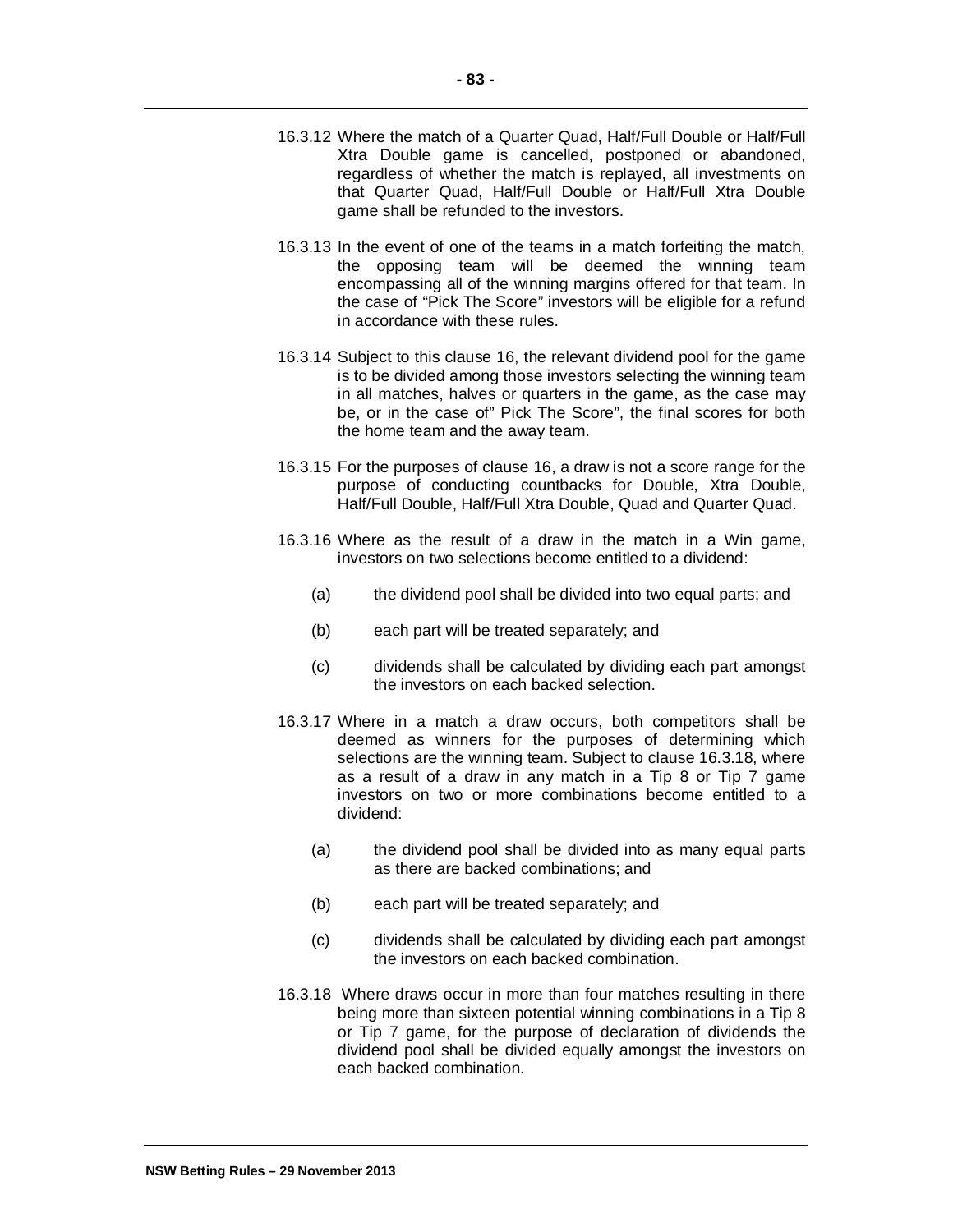- 16.3.19 In the event no investor selects the winning team in all matches in "Pick The Winners", the dividend pool will be divided among investors who select the winning team in the most number of matches in the game.
- 16.3.20 In the event no investor selects the winning team in all matches in "Pick The Margins", the relevant dividend pool will continue to carry forward to the next round of betting until:
	- (a) the dividend pool can be divided among those investors selecting the winning team in all matches in the game; or
	- (b) TAB determines a schedule of matches to be the last of the season whereby payout may be divided among those investors selecting the most number of winning matches in the game.
- 16.3.21 In the event no investor selects the final score, not being a drawn match, in respect of "Pick The Score," the dividend pool will be divided among investors in the following order of priority:
	- (a) Investors selecting the winning team's score and the losing team's score plus or minus one point.
	- (b) Investors selecting the winning team's score plus or minus one point and the losing team's score.
	- (c) Investors selecting the winning team's score plus or minus one point and the losing team's score plus or minus one point.
	- (d) Investors selecting the winning team's score and the losing team's score plus or minus two points.
	- (e) Investors selecting the winning team's score plus or minus two points and the losing team's score.
	- (f) Investors selecting the winning team's score plus or minus one point and the losing team's score plus or minus two points.
	- (g) Investors selecting the winning team's score plus or minus two points and the losing team's score plus or minus one point.
	- (h) Investors selecting the winning team's score plus or minus two points and the losing team's score plus or minus two points.
	- (i) Investors selecting the winning team's score and the losing team's score plus or minus three points.
	- (j) Investors selecting the winning team's score plus or minus three points and the losing team's score.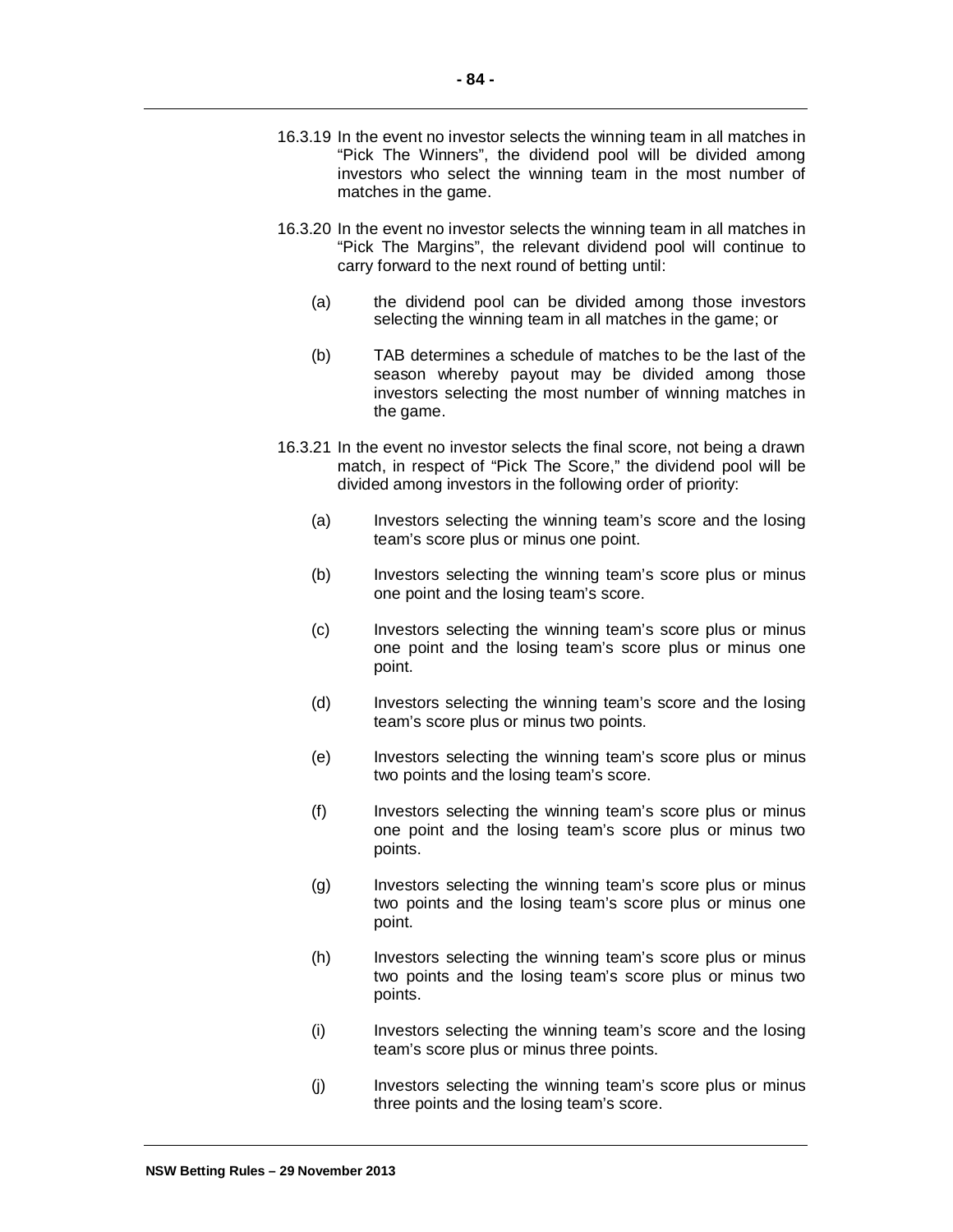- (k) Investors selecting the winning team's score plus or minus one point and the losing team's score plus or minus three points.
- (l) Investors selecting the winning team's score plus or minus two points and the losing team's score plus or minus three points.
- (m) Investors selecting the winning team's score plus or minus three points and the losing team's score plus or minus one point.
- (n) Investors selecting the winning team's score plus or minus three points and the losing team's score plus or minus two points.
- (o) Investors selecting the winning team's score plus or minus three points and the losing team's score plus or minus three points.
- (p) Investors selecting the winning team's score and any score for the losing team.
- (q) Investors selecting any score for the winning team and the losing team's score.
- (r) Investors selecting any score for either team.
- 16.3.22 In the event no investor selects the final score of a drawn match in respect of "Pick The Score", the dividend pool will be divided among investors in the following order of priority:
	- (a) Investors selecting a drawn result being the home team's score plus or minus one point and the away team's score plus or minus one point.
	- (b) Investors selecting a drawn result being the home team's score plus or minus two points and the away team's score plus or minus two points.
	- (c) Investors selecting a drawn result being the home team's score plus or minus three points and the away team's score plus or minus three points.
	- (d) Investors selecting the home team's score and the away team's score plus or minus one point.
	- (e) Investors selecting the home team's score plus or minus one point and the away team's score.
	- (f) Investors selecting the home team's score plus or minus one point and the away team's score plus or minus one point, not being a drawn result selection.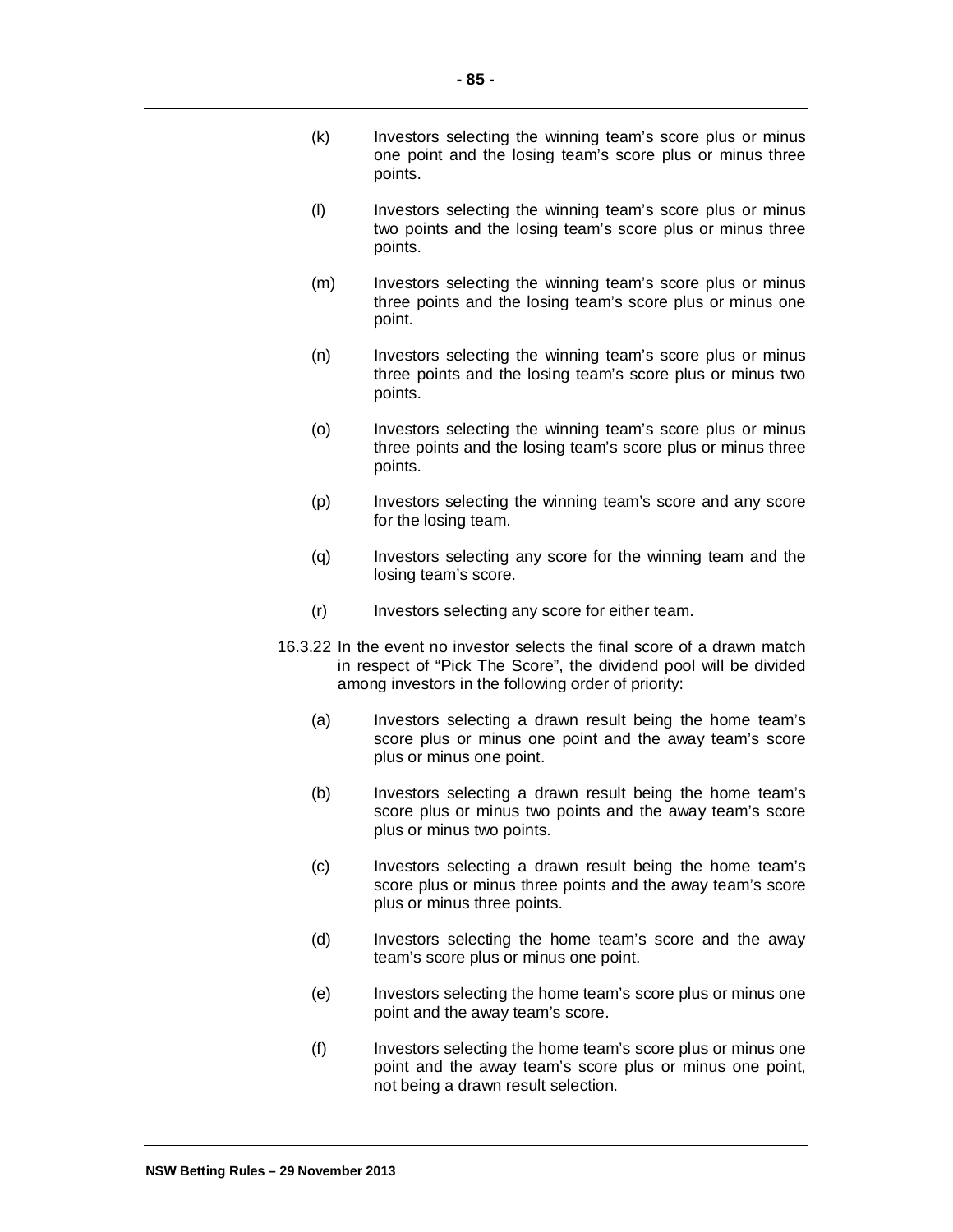- (g) Investors selecting the home team's score and the away team's score plus or minus two points.
- (h) Investors selecting the home team's score plus or minus two points and the away team's score.
- (i) Investors selecting the home team's score plus or minus one point and the away team's score plus or minus two points.
- (j) Investors selecting the home team's score plus or minus two points and the away team's score plus or minus one point.
- (k) Investors selecting the home team's score plus or minus two points and the away team's score plus or minus two points, not being a drawn result selection.
- (l) Investors selecting the home team's score and the away team's score plus or minus three points.
- (m) Investors selecting the home team's score plus or minus three points and the away team's score.
- (n) Investors selecting the home team's score plus or minus one point and the away team's score plus or minus three points.
- (o) Investors selecting the home team's score plus or minus two points and the away team's score plus or minus three points.
- (p) Investors selecting the home team's score plus or minus three points and the away team's score plus or minus one point.
- (q) Investors selecting the home team's score plus or minus three points and the away team's score plus or minus two points.
- (r) Investors selecting the home team's score plus or minus three points and the away team's score plus or minus three points, not being a drawn result selection.
- (s) Investors selecting the home team's score and any score for the away team.
- (t) Investors selecting any score for the home team and the away team's score.
- (u) Investors selecting any score for either team.
- 16.3.23 Subsection (3) of the minimum dividend provisions set out in Appendix 1 does not apply in respect to dividends under these rules for sports betting events.
- 16.3.24 In the event no investor selects the winner in a Win game, the dividend pool will be refunded to investors.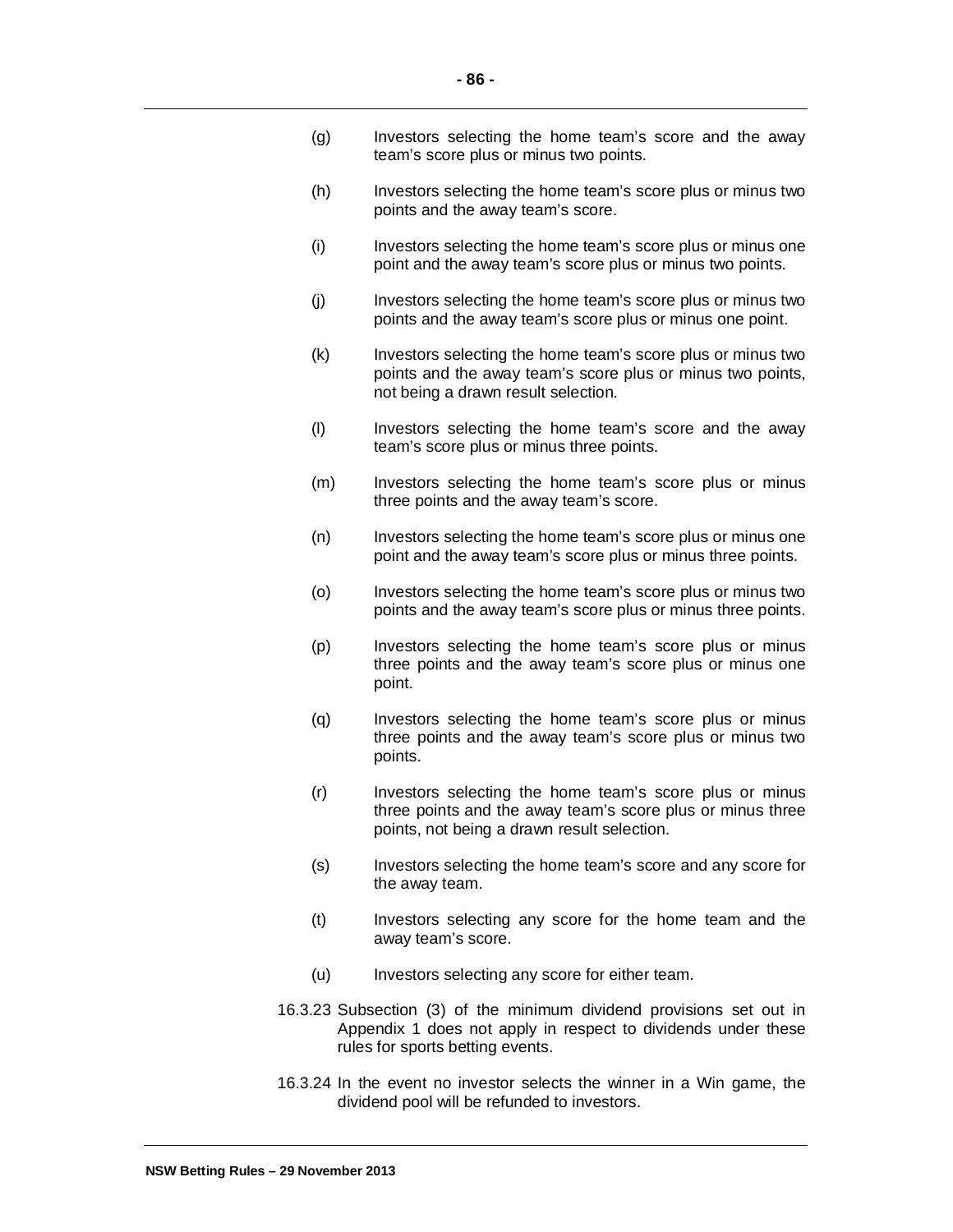- 16.3.25 In the event no investor selects the winning team in all matches in a Quad game, the dividend pool will carry forward to the next round of betting until:
	- (a) the dividend pool can be divided among those investors selecting the winning team in all matches in the game; or
	- (b) TAB determines the dividend pool shall not carry forward to the next round of betting whereby the dividend pool will be dividend among investors in the following order of priority:
		- (i) investors selecting the winning teams in any three matches in the game and the team which is declared the winner of the other match in the game irrespective of score range;
		- (ii) investors selecting the winning teams in any two matches in the game and the teams which are declared the winners of the other two matches in the game irrespective of score range;
		- (iii) investors selecting the winning team in any match of the game and the teams which are declared the winners of the other three matches in the game irrespective of score range;
		- (iv) investors selecting the teams which are declared the winners in each of the four matches in the game, irrespective of score range;

and if none of these alternative combinations has been selected, the dividend pool shall be refunded to the investors.

- 16.3.26 In the event no investor selects the winning team in all four quarters of a Quarter Quad game, the dividend pool will carry forward to the next round of betting until:
	- (a) the dividend pool can be divided among those investors selecting the winning team in all four quarters of the match in a game; or
	- (b) TAB determines the dividend pool shall not carry forward to the next round of betting whereby the dividend pool will be dividend among investors in the following order of priority:
		- (i) investors selecting the winning team at the end of each of the first three quarters of the match, and the team that is declared the winner at the end of the fourth quarter in the match, irrespective of score range;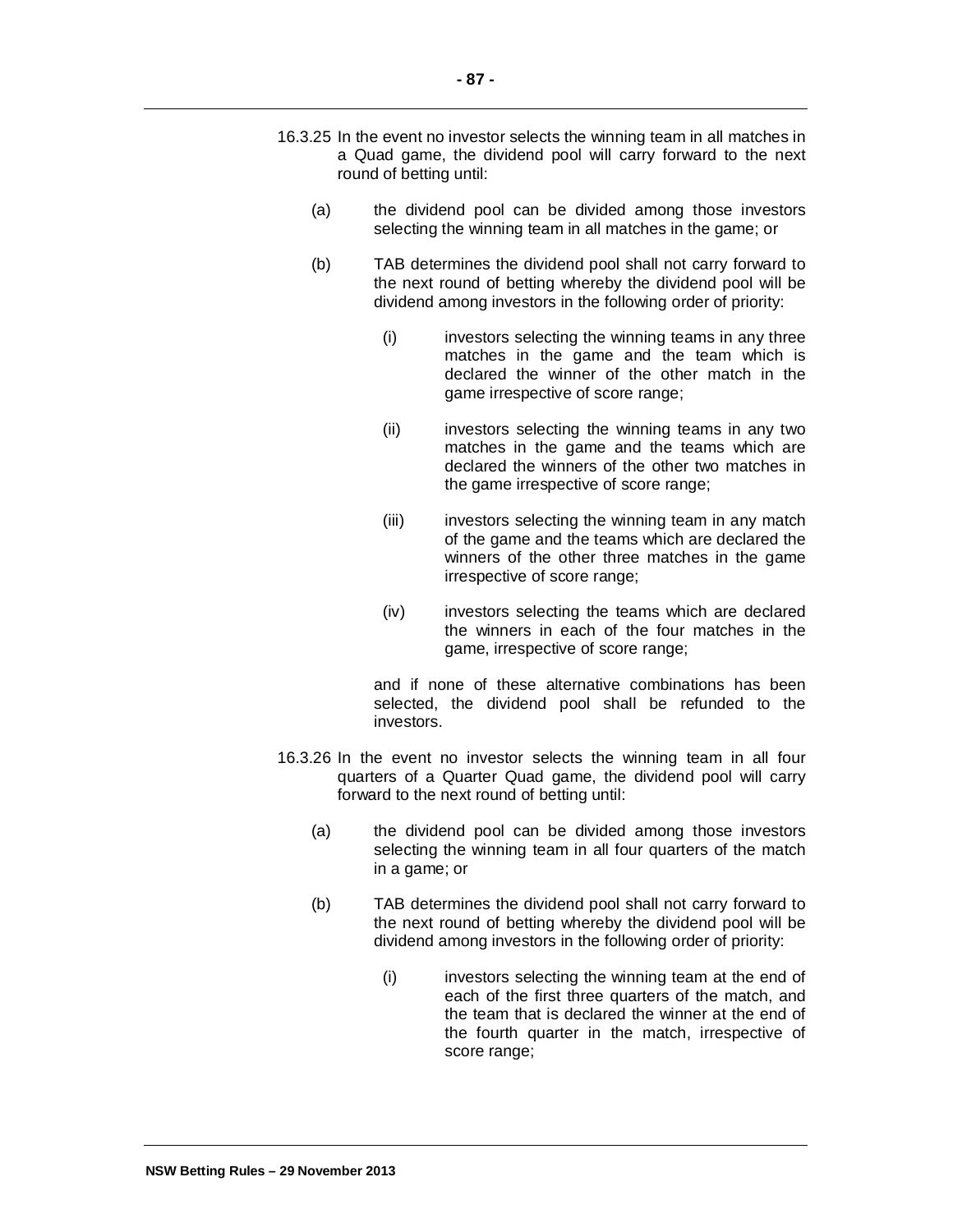- (ii) investors selecting the winning team at the end of each of the first three quarters of the match, and any selection in the fourth quarter in the match;
- (iii) investors selecting the winning team at the end of each of the first two quarters of the match, the team that is leading at the end of the third quarter of the match, irrespective of score range, and the team that is declared the winner at the end of the fourth quarter in the match, irrespective of score range;
- (iv) investors selecting the winning team at the end of the first quarter of the match, the teams that are leading at the end of the second and third quarters of the match, irrespective of score range, and the team that is declared the winner at the end of the fourth quarter in the match, irrespective of score range;

and if none of these alternative combinations has been selected, the dividend pool shall be refunded to the investors.

- 16.3.27 In the event no investor selects the winning team in all matches in a Tip 8 game, the dividend pool will carry forward to the next round of betting until:
	- (a) the dividend pool can be divided among those investors selecting the winning team in all matches in the game; or
	- (b) TAB determines the dividend pool shall not carry forward to the next round of betting whereby the dividend pool will be dividend among investors in the following order of priority:
		- (i) investors selecting the winning team in any seven matches;
		- (ii) investors selecting the winning team in any six matches;
		- (iii) investors selecting the winning team in any five matches;
		- (iv) investors selecting the winning team in any four matches;
		- (v) investors selecting the winning team in any three matches;
		- (vi) investors selecting the winning team in any two matches;
		- (vii) investors selecting the winning team in any match;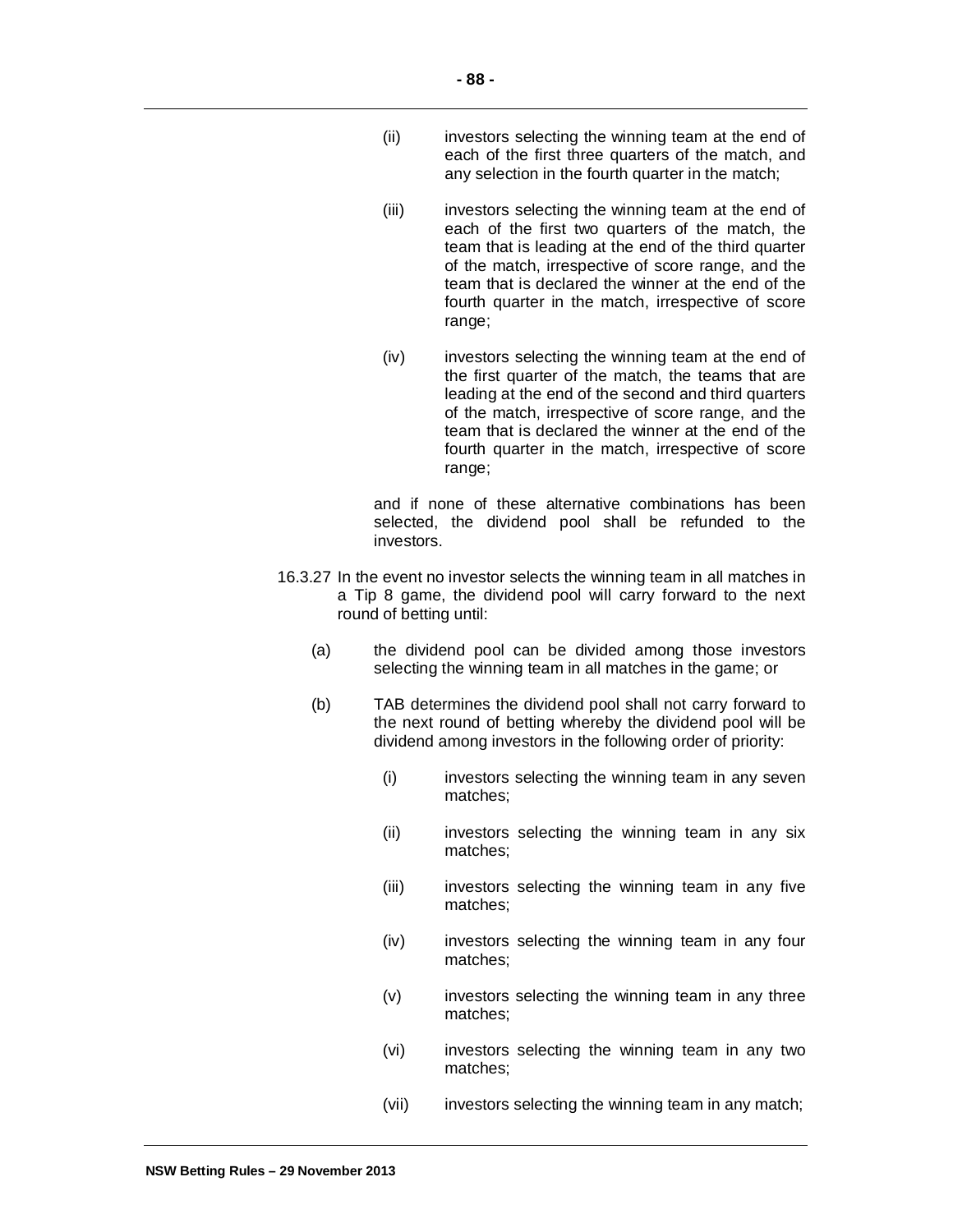and if none of these alternative combinations has been selected, the dividend pool shall be refunded to the investors. Any previously carried forward jackpot will carry forward to the next round of betting.

- 16.3.28 In the event no investor selects the winning team in all matches in a Tip 7 game, the dividend pool will carry forward to the next round of betting until:
	- (a) the dividend pool can be divided among those investors selecting the winning team in all matches in the game; or
	- (b) TAB determines the dividend pool shall not carry forward to the next round of betting whereby the dividend pool will be dividend among investors in the following order of priority:
		- (i) investors selecting the winning team in any six matches;
		- (ii) investors selecting the winning team in any five matches;
		- (iii) investors selecting the winning team in any four matches;
		- (iv) investors selecting the winning team in any three matches;
		- (v) investors selecting the winning team in any two matches;
		- (vi) investors selecting the winning team in any match;

and if none of these alternative combinations has been selected, the dividend pool shall be refunded to the investors. Any previously carried forward jackpot will carry forward to the next round of betting.

- 16.3.29 In the event no investor selects the winning team in all matches in a Double or Xtra Double game, the dividend pool will carry forward to the next round of betting until:
	- (a) the dividend pool can be divided among those investors selecting the winning team in all matches in the game; or
	- (b) TAB determines the dividend pool shall not carry forward to the next round of betting whereby the dividend pool will be dividend among investors in the following order of priority:
		- (i) investors selecting the team which is declared the winner and the score range or ranges closest to the winning team in the match that TAB specifies to be the first match of the game, and the winning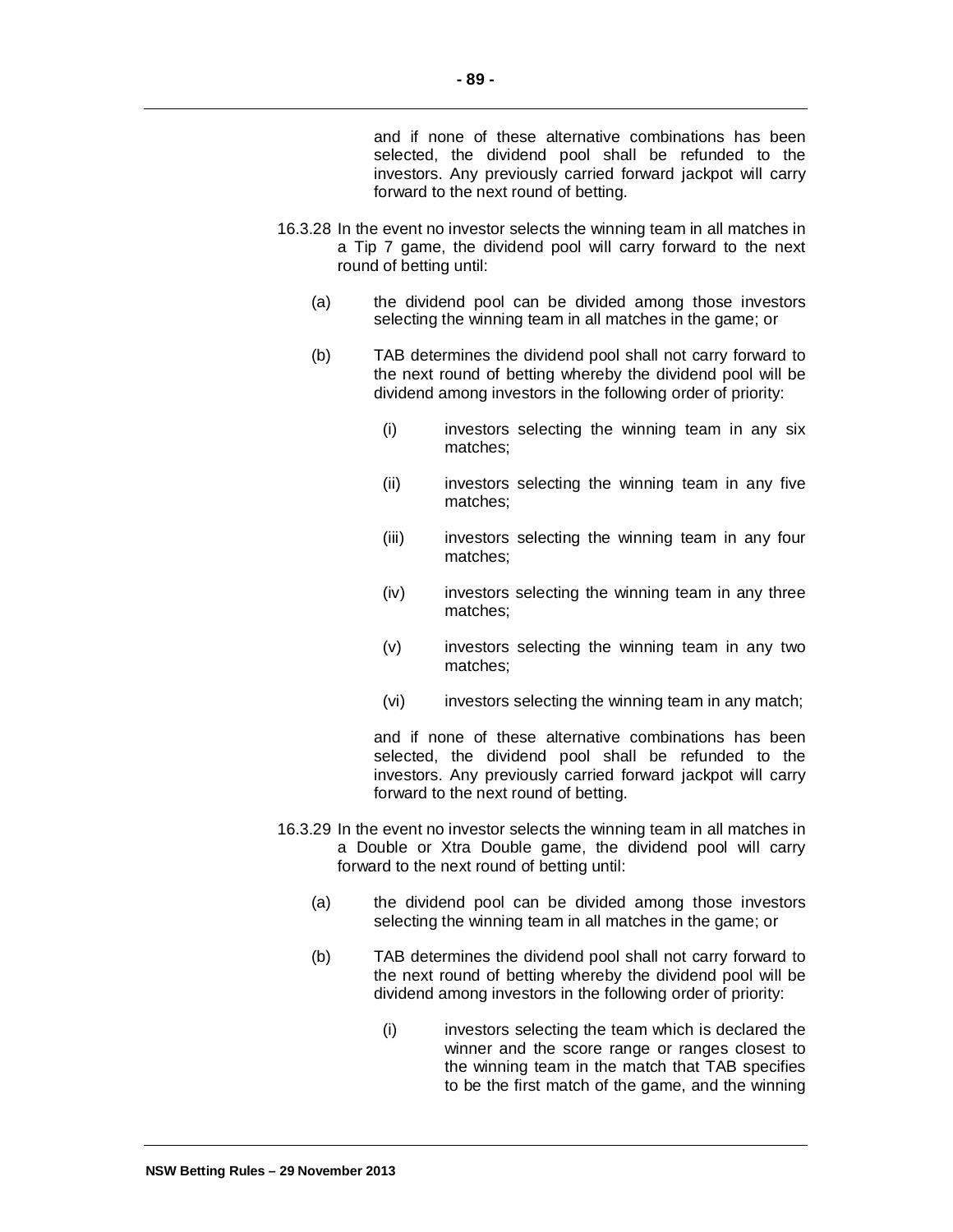team in the match that TAB specifies to be the second match of the game;

(ii) investors selecting the team which is declared the winner and the score range or ranges closest to the winning team in the match that TAB specifies to be the second match of the game, and the winning team in the match that TAB specifies to be the first match of the game;

and if none of these alternative combinations has been selected, the dividend pool shall be refunded to the investors. Any previously carried forward jackpot will carry forward to the next round of betting.

- 16.3.30 In the event no investor selects the winning team in both halves of a Half/Full Double or Half/Full Xtra Double game, the dividend pool will carry forward to the next round of betting until:
	- (a) the dividend pool can be divided among those investors selecting the winning team in both halves of the match in a game; or
	- (b) TAB determines the dividend pool shall not carry forward to the next round of betting whereby the dividend pool will be dividend among investors in the following order of priority:
		- (i) investors selecting the team that is leading and the score range or ranges closest to the winning team in the first half of the match and the winning team in the second half of the match;
		- (ii) investors selecting the team that is leading and the score range or ranges closest to the winning team in the second half of the match and the winning team in the first half of the match;

and if none of these alternative combinations has been selected, the dividend pool shall be refunded to the investors. Any previously carried forward jackpot will carry forward to the next round of betting.

- 16.3.31 (a) In the event of any match extending into extra time in accordance with the rules governing the particular contest, TAB will not take into account any points scored during that period for the purposes of determining the result of the match.
	- (b) TAB will not take into account any points scored during a penalty shoot out for the purposes of determining the result of the match.
	- 16.3.32 In the event of any match being replayed for any reason clause 3.3.2(b) applies.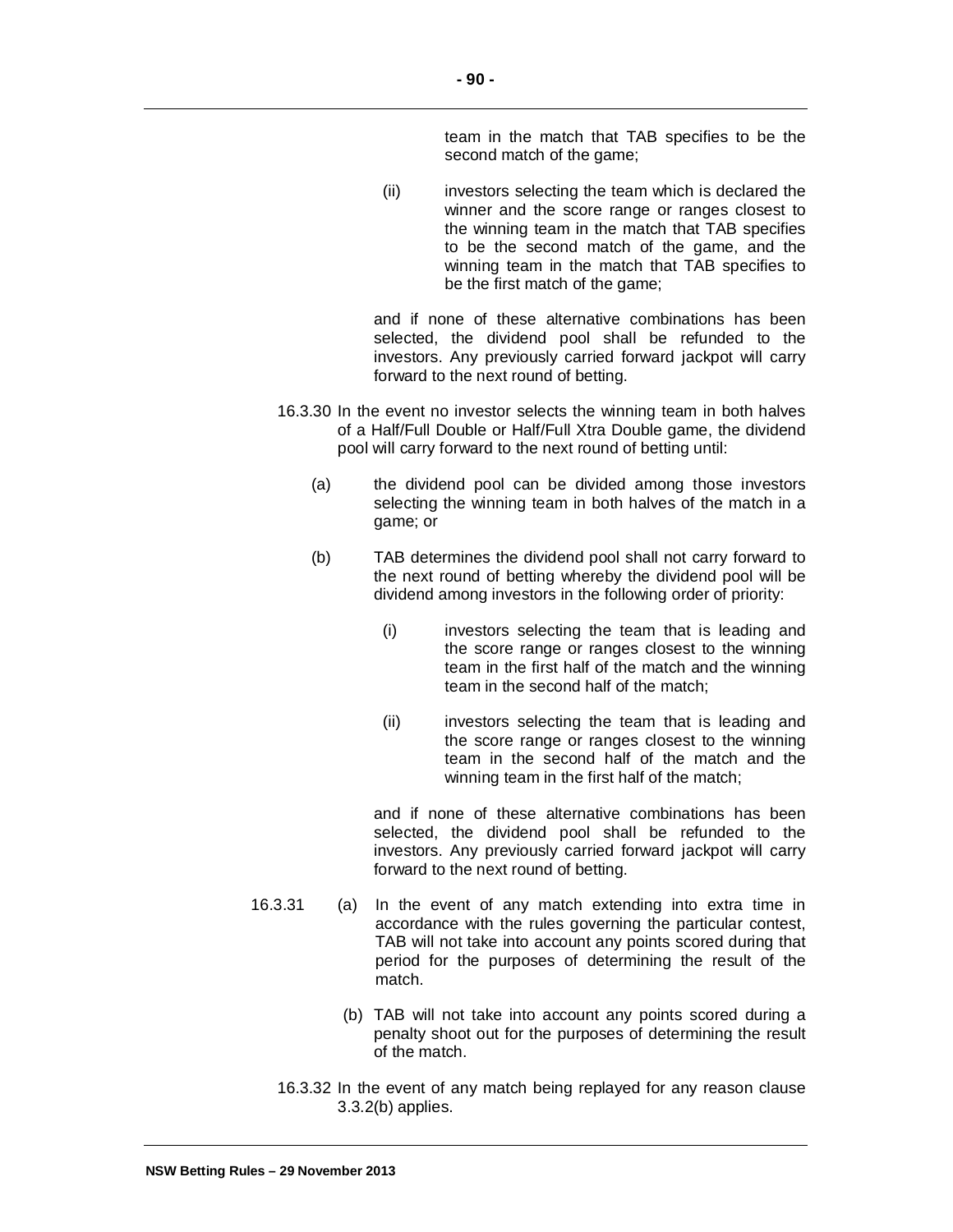## 16.3.33 **Winning Combination not backed to equivalent of unit of investment.**

- (a) Subject to clause 16.3.33(b), where the total of all amounts invested in a Pick The Margins totalizator on a combination in respect of which a dividend is to be distributed among investors under this clause ("winning Pick The Margins combination") is less than a unit of investment for that Pick The Margins totalizator and TAB has declared there is a Pick The Margins totalizator scheduled on the next round of betting:
	- (i) only the amount of the Pick The Margins dividend pool determined in accordance with the following formula will be distributed among the investors on the winning Pick The Margins combination:

$$
da = di \times \frac{ai}{ui}
$$

where:

*da* is the total amount of the dividend pool which is to be distributed among the investors on the winning Pick The Margins combination;

*di* is the total amount which would be distributed to investors on the winning Pick The Margins combination under this clause if the total of all amounts invested in the Pick The Margins totalizator on the winning Pick The Margins combination was not less than a unit of investment for that Pick The Margins totalizator so that this clause 16.3.33 did not apply;

*ai* is the total of all amounts invested in the Pick The Margins totalizator on the winning Pick The Margins combination; and

*ui* is the unit of investment for the Pick The Margins totalizator; and

(ii) there is to be carried forward and paid into the jackpot pool for the Pick The Margins totalizator conducted on the next round of betting declared by TAB an amount calculated in accordance with the following formula:

*cf* = *di*-*da*

where:

*cf* is the amount carried forward and paid into the jackpot pool for the Pick The Margins totalizator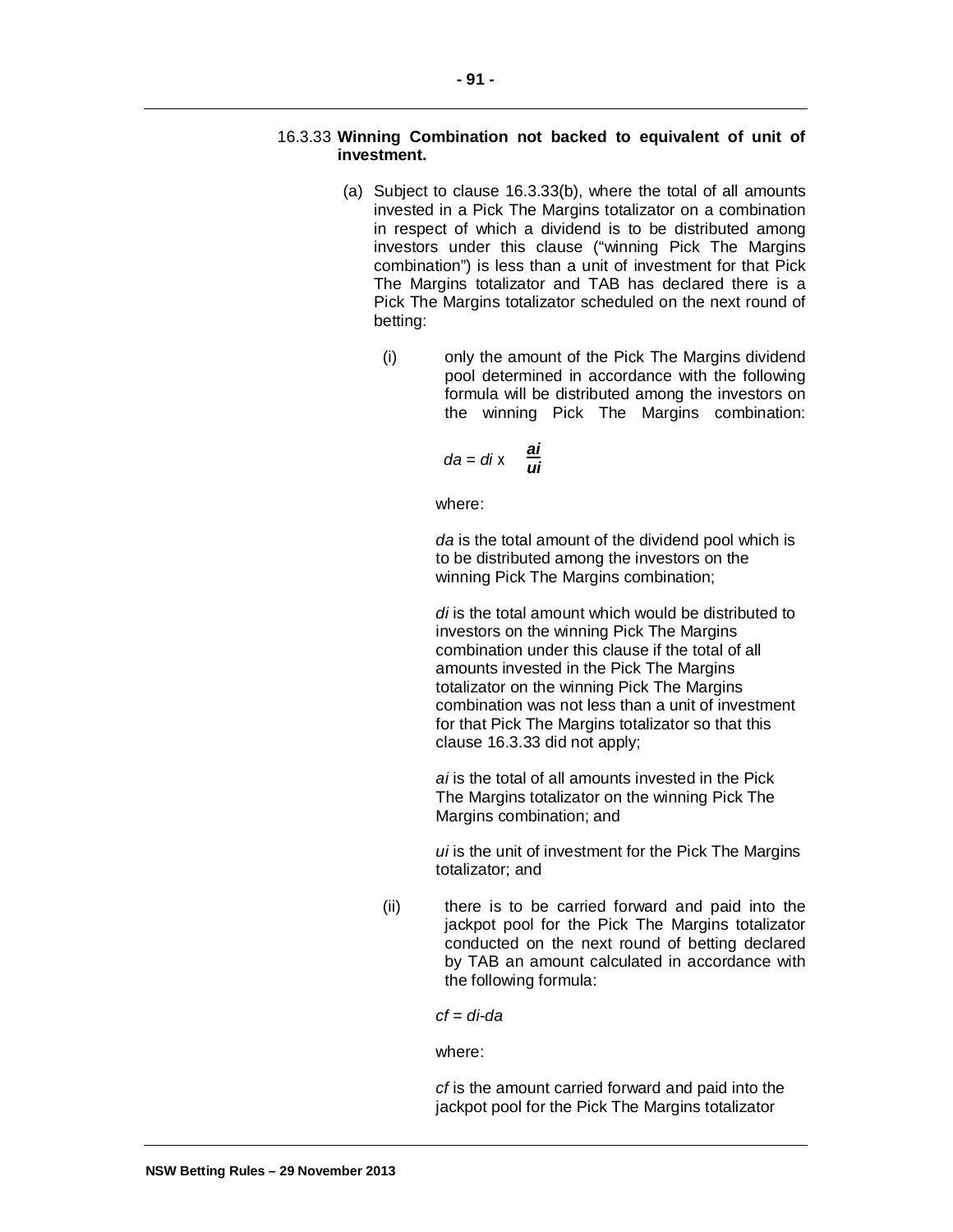conducted on the next round of betting declared by TAB;

*di* has the meaning given to that term in clause 16.3.33(a)(i); and

*da* is the total amount of the dividend pool which is to be distributed among the investors on the winning Pick The Margins combination as determined in accordance with clause 16.3.33(a)(i).

(b) where the total of all amounts invested in a Pick The Margins totalizator on a combination in respect of which a dividend is to be distributed among investors under this clause ("winning Pick The Margins combination") is less than a unit of investment for that Pick The Margins totalizator and there is no Pick The Margins totalizator scheduled on the next round of betting, the full dividend pool is to be distributed amongst the investors on the winning Pick The Margin combination.

#### **17. COMMISSION DEDUCTIONS**

#### **17.1 Relevant maximum percentage of commission**

17.1.1 The relevant maximum percentage of the Commission deducted is set out in the table below.

#### **17.2 Commission Rate Table**

17.2.1 The amounts prescribed in the table below are expressed as a percentage of the total amounts invested in the class or description of the totalizator concerned and, in accordance with Part 6 of the Act.

| <b>Class/Description</b> | <b>Commission Rate</b>                    | <b>Commission Rate</b>                |
|--------------------------|-------------------------------------------|---------------------------------------|
|                          | (when not hosting<br>international pools) | (when hosting<br>international pools) |
| Win                      | 14.5%                                     | 14.5%                                 |
| Place                    | 14.25%                                    | 14.25%                                |
| Quinella                 | 17.50%                                    | 25%                                   |
| Exacta                   | 20%                                       | 25%                                   |
| Trifecta                 | 21%                                       | 25%                                   |
| Doubles                  | 20%                                       | 25%                                   |
| First 4                  | 22.5%                                     | 25%                                   |
| Quaddie                  | 20%                                       | 25%                                   |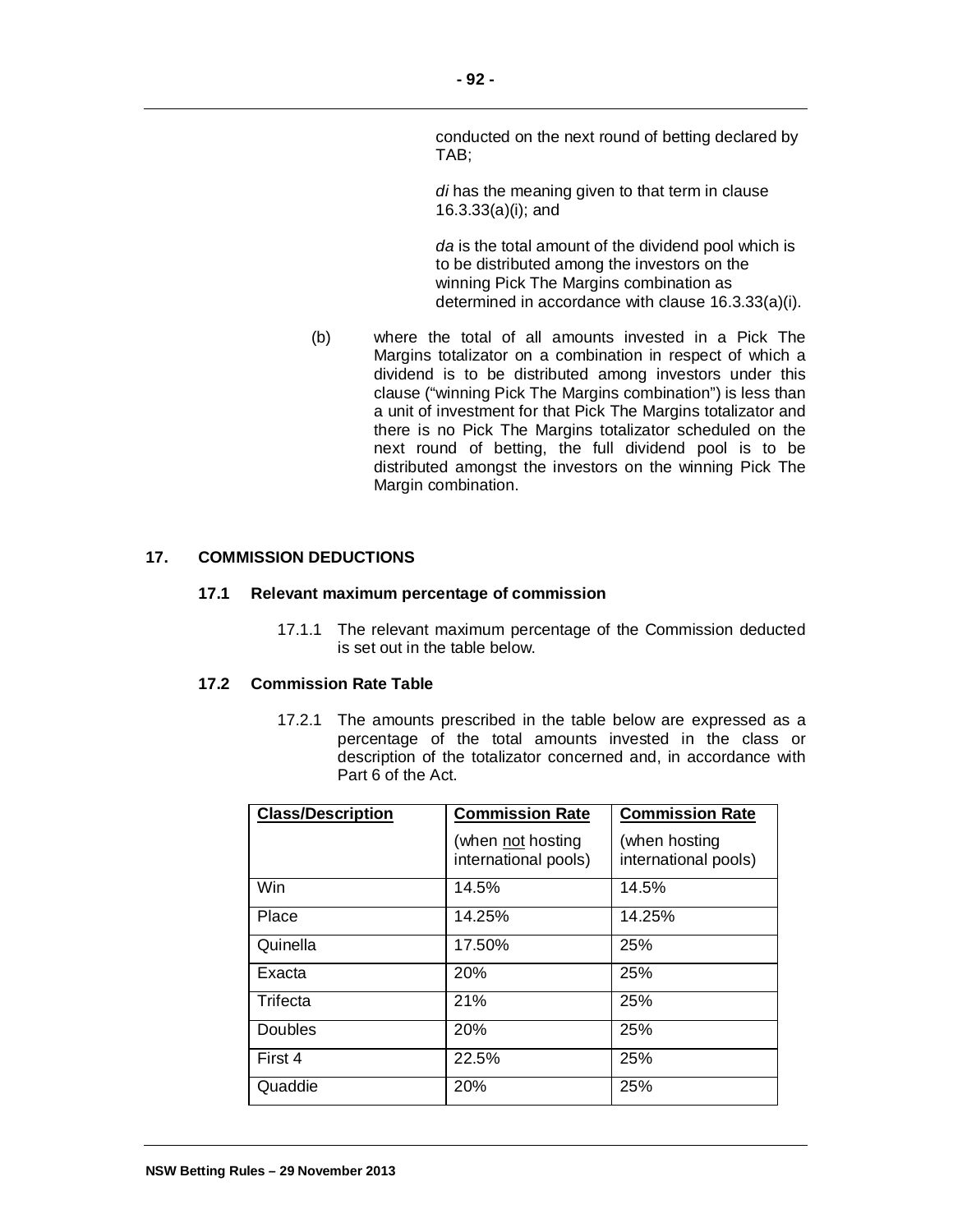| Duet             | 14.5% | 25% |
|------------------|-------|-----|
| footyTab         | 25%   | 25% |
| BIG <sub>6</sub> | 25%   | 25% |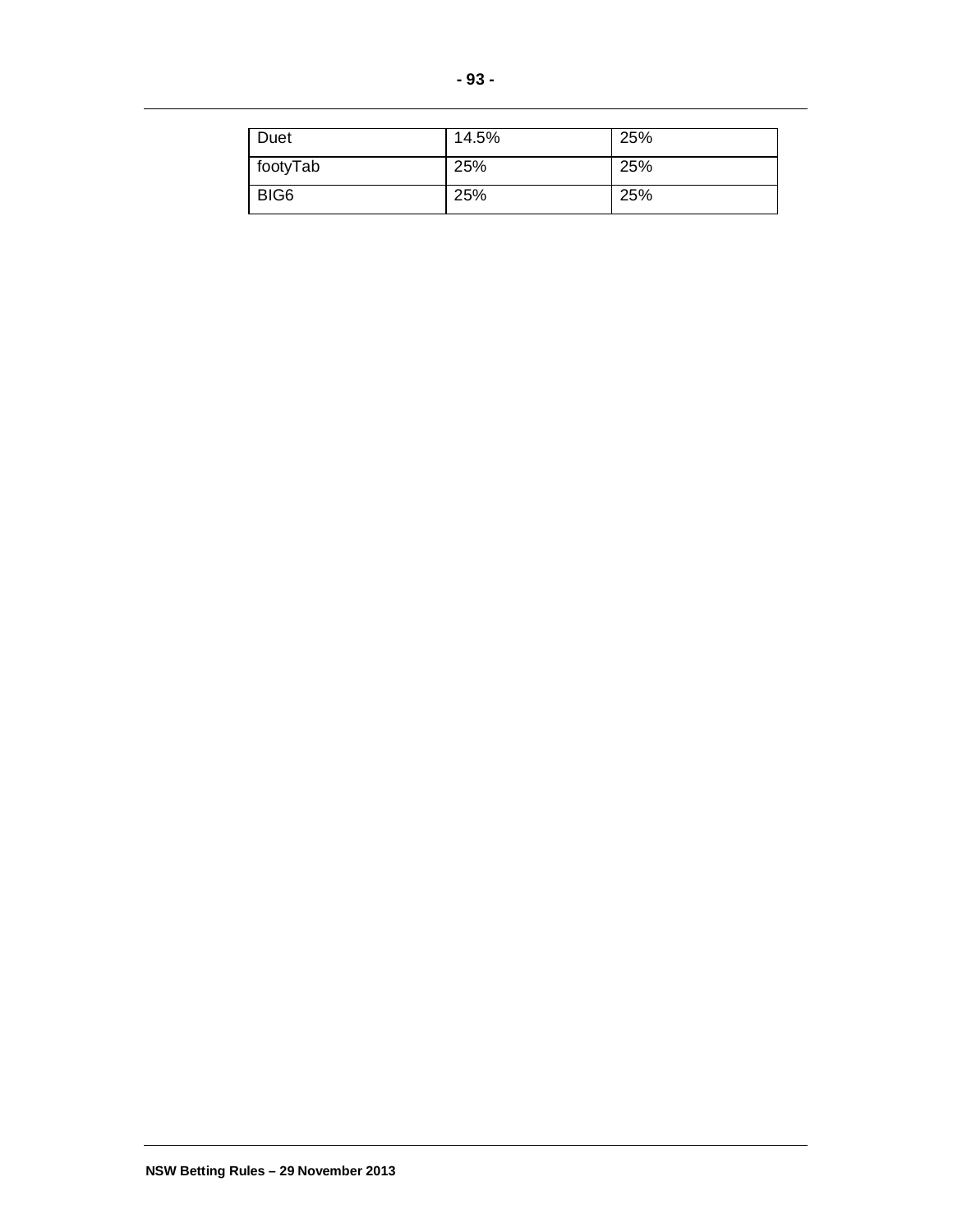# **APPENDIX 1 - DETERMINATION OF DIVIDEND - MINIMUMS & FRACTIONS**

## (1) In this section:

"the calculated amount", in relation to an event or contingency in relation to which a totalizator was used, means the amount which would, but for subsections (3), (5) and (6), be payable by way of dividend in respect of that event or contingency;

"the payable dividend", in relation to an event or contingency in relation to which a totalizator was used, means the amount to be paid by way of dividend in respect of that event or contingency.

- (2) Subject to subsections (3) and (5), the calculated amount in relation to an event or contingency in relation to which a totalizator was used shall, after any adjustment required to be made by subsection (6), be the payable dividend in relation to that event or contingency.
- (3) Subject to subsection (4), where the calculated amount in respect of an event or contingency in relation to which a totalizator was used is:
	- (a) equal to or less than the unit of investment for that event or contingency; or
	- (b) more than that unit but less than the sum of that unit and 5 cents, the payable dividend shall be an amount equal to one hundred and four per centum of that unit **("minimum dividend").**
- (4) Subsection (3) does not apply:
	- (a) to an event or contingency in circumstances where:
		- (i) 2 or more starters fill a place (including first place) in the event or contingency; and
		- (ii) a pool or part of a pool (ascertained in respect of that place in accordance with this Act, the regulations or the rules) is required to be divided among the starters filling that place; or
	- (b) if as a result of subsection (3) the dividend payable on a further contingency or contingencies would also be subject to subsection (3) and the total amount of dividends payable would exceed the total amount paid into the pool (less any amounts refundable); or
	- (c) to a win and place, quinella, exacta, duet, trifecta, first 4, doubles and quaddie totalizator if the total amount of the dividends payable in accordance with the rules for that type of totalizator would exceed the total amount paid into the totalizator (less any amounts refundable to investors); or
	- (d) to the place pool of a win and place totalizator:
		- (i) if the total money invested on any one of the placed contestants in respect of which a dividend is payable under clause 5.3 of the rules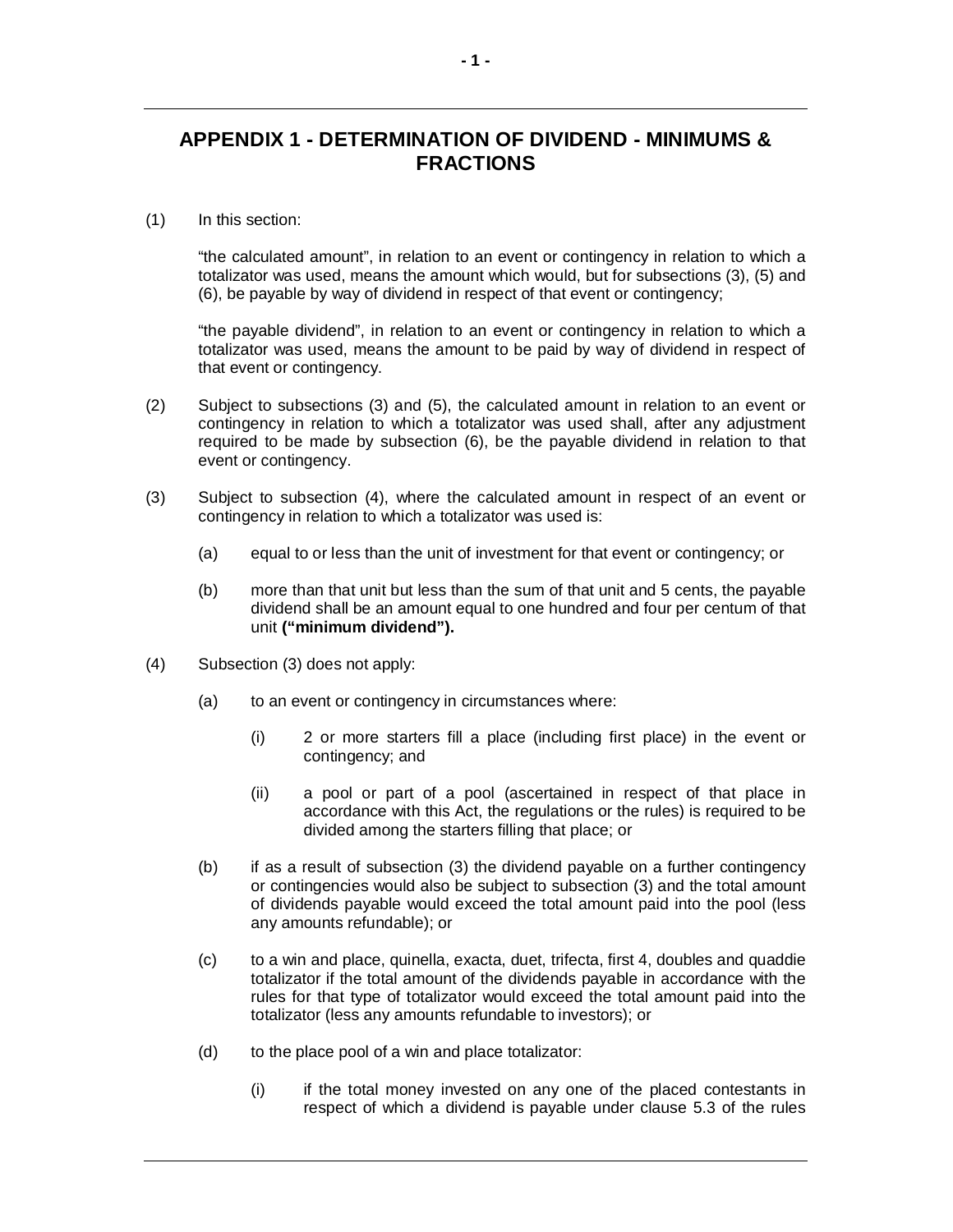(place pool 2 dividend race) is more than 50% of the sum of the place pool and any amount deducted as Commission; or

- (ii) if the total money invested on any one of the placed contestants in respect of which a dividend is payable under clause 5.4 of the rules (place pool 3 dividend race) is more than 40% of the sum of the place pool and any amount deducted as Commission; or
- (e) to the duet pool of a duet totalizator if the total money invested on any combination in respect of which a dividend is payable under clause 12.2 of the rules is more than 40% of the sum of the duet pool and any amount deducted as Commission; or
- (f) where the Rules provide that subsection (3) of the minimum dividend provisions does not apply.
- (5) In any circumstances referred to in subsection (4), where the calculated amount in respect of an event or contingency in relation to which a totalizator was used is less than the unit of investment for that event or contingency, the payable dividend in respect of that event or contingency shall, except in respect to BIG6 dividends, be an amount equal to that unit.
- (6) If, had this subsection not been enacted, the calculated amount would have been, by reason of the operation of subsection (2), the payable dividend in relation to any event or contingency, then:
	- (a) where the unit of investment for that event or contingency is fifty cents or one dollar and the calculated amount includes a number of cents that comes within a description specified in the first column of the table to this subsection, that number shall be regarded as the number of cents specified opposite that description in the second column of that table; or
	- (b) where the unit of investment for that event or contingency is any other amount and the calculated amount includes a fraction of a dollar, that fraction shall be dealt with as prescribed by the rules under this Act, and the calculated amount shall be adjusted accordingly.

| <b>First Column</b>         | <b>Second Column</b> |
|-----------------------------|----------------------|
| Less than 5                 | Nil                  |
| 5 or more but less than 10  | 5                    |
| 10 or more but less than 15 | 10                   |
| 15 or more but less than 20 | 15                   |
| 20 or more but less than 25 | 20                   |
| 25 or more but less than 30 | 25                   |
| 30 or more but less than 35 | 30                   |
| 35 or more but less than 40 | 35                   |
| 40 or more but less than 45 | 40                   |

#### **TABLE**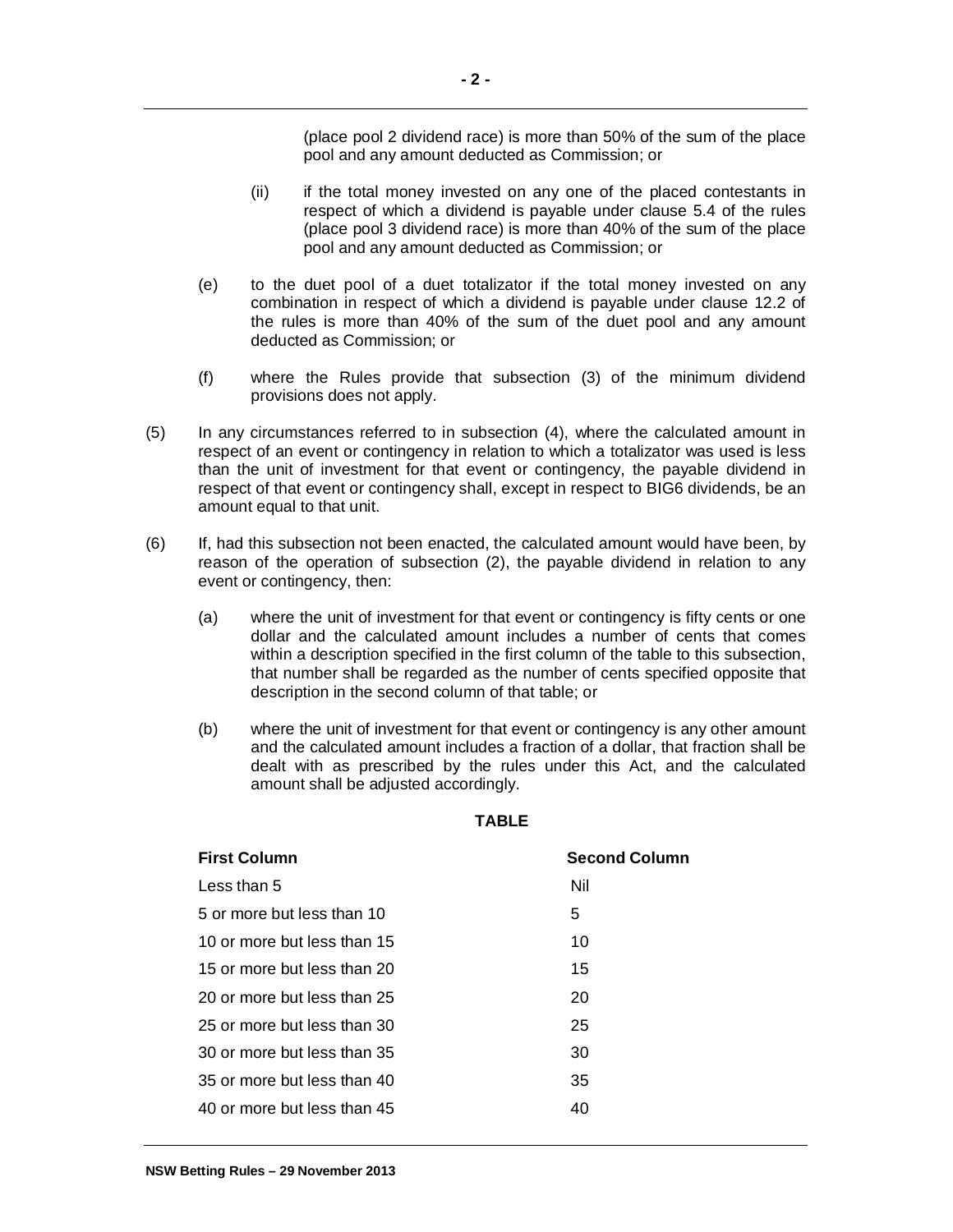| 45 or more but less than 50 | 45 |
|-----------------------------|----|
| 50 or more but less than 55 | 50 |
| 55 or more but less than 60 | 55 |
| 60 or more but less than 65 | 60 |
| 65 or more but less than 70 | 65 |
| 70 or more but less than 75 | 70 |
| 75 or more but less than 80 | 75 |
| 80 or more but less than 85 | 80 |
| 85 or more but less than 90 | 85 |
| 90 or more but less than 95 | 90 |
| 95 or more                  | 95 |
|                             |    |

(7) Where by reason of subsection (3) there is insufficient money for payment of the dividends in respect of the event or contingency in respect of which a totalizator was used, the deficiency shall be paid by TAB.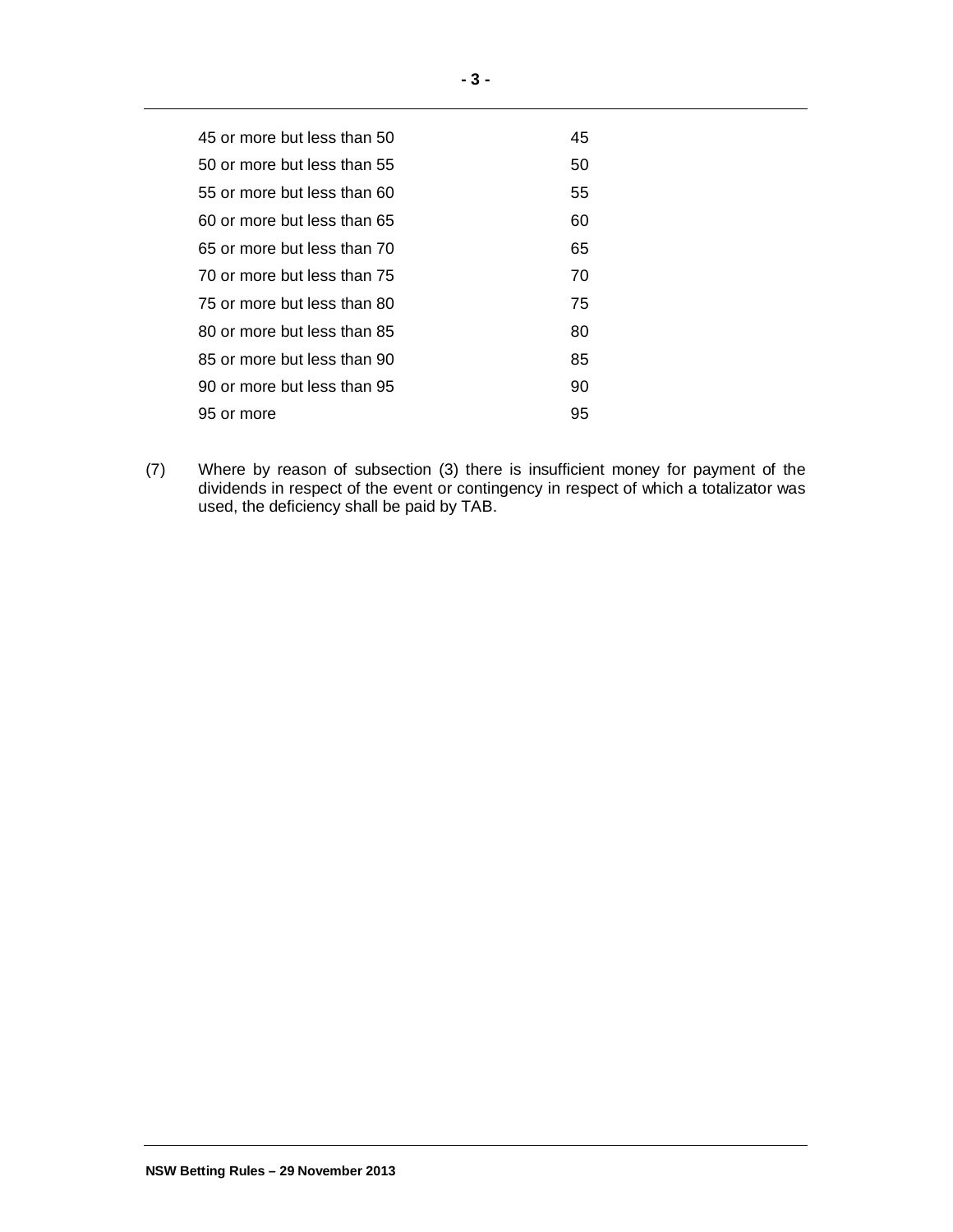# **APPENDIX 2 - BAD SALES**

## **Determination under clause 2.6.5(b)(iii)**

Adjustment for late cancellation of bets (bad sales) made in accordance with rule 2.6.5 "Cancellation for errors on betting tickets" actioned after close of betting and transmission of final collations to TAB and up to the declaration of "all clear" or "correct weight", will be accepted on the condition that such bad sales are not less than the following amounts for any one bet:

Win and Place - \$200.00

Quinella, Exacta, Duet & Doubles - **\$** 50.00

Trifecta, First 4, Quaddie, BIG6, &, FootyTAB — No Limit